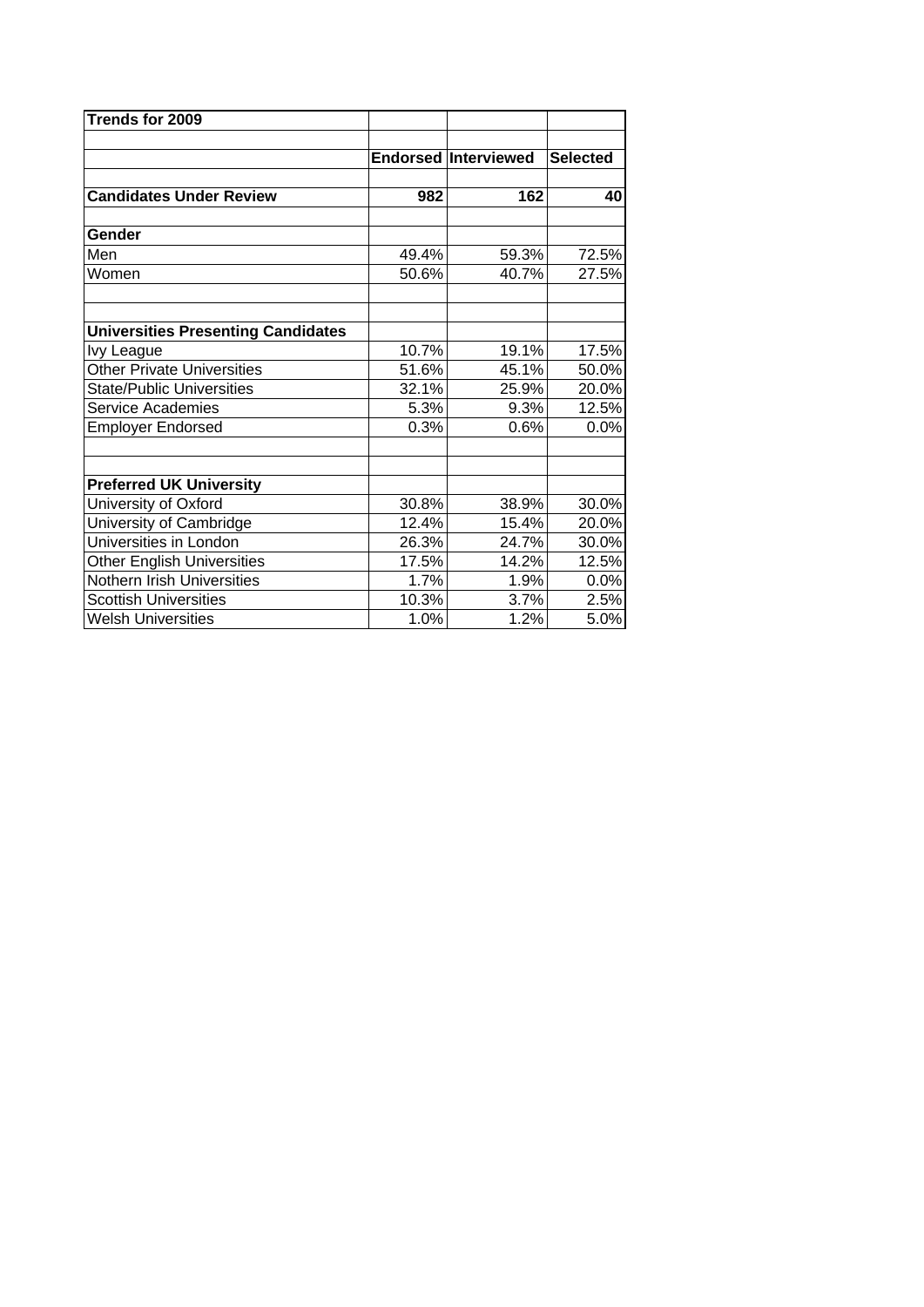## **Trends**

## **e Endorsed Interview Selected**

| <b>Candidates Under Review</b>            | 982 | 162            | 40             |
|-------------------------------------------|-----|----------------|----------------|
| Gender                                    |     |                |                |
| Men                                       | 485 | 96             | 29             |
| Women                                     | 497 | 66             | 11             |
| <b>Universities Presenting Candidates</b> |     |                |                |
| Ivy League                                | 105 | 31             | 7              |
| <b>Other Private Universities</b>         | 507 | 73             | 20             |
| <b>State/Public Universities</b>          | 315 | 41             | 8              |
| <b>Service Academies</b>                  | 52  | 15             | 5              |
| <b>Employer Endorsed</b>                  | 3   | 1              | 0              |
| <b>Preferred UK University</b>            |     |                |                |
| University of Oxford                      | 302 | 63             | 12             |
| University of Cambridge                   | 122 | 25             | 8              |
| Universities in London                    | 258 | 40             | 12             |
| <b>Other English Universities</b>         | 172 | 23             | 5              |
| Nothern Irish Universities                | 17  | 3              | 0              |
| <b>Scottish Universities</b>              | 101 | 6              | 1              |
| <b>Welsh Universities</b>                 | 10  | $\overline{2}$ | $\overline{2}$ |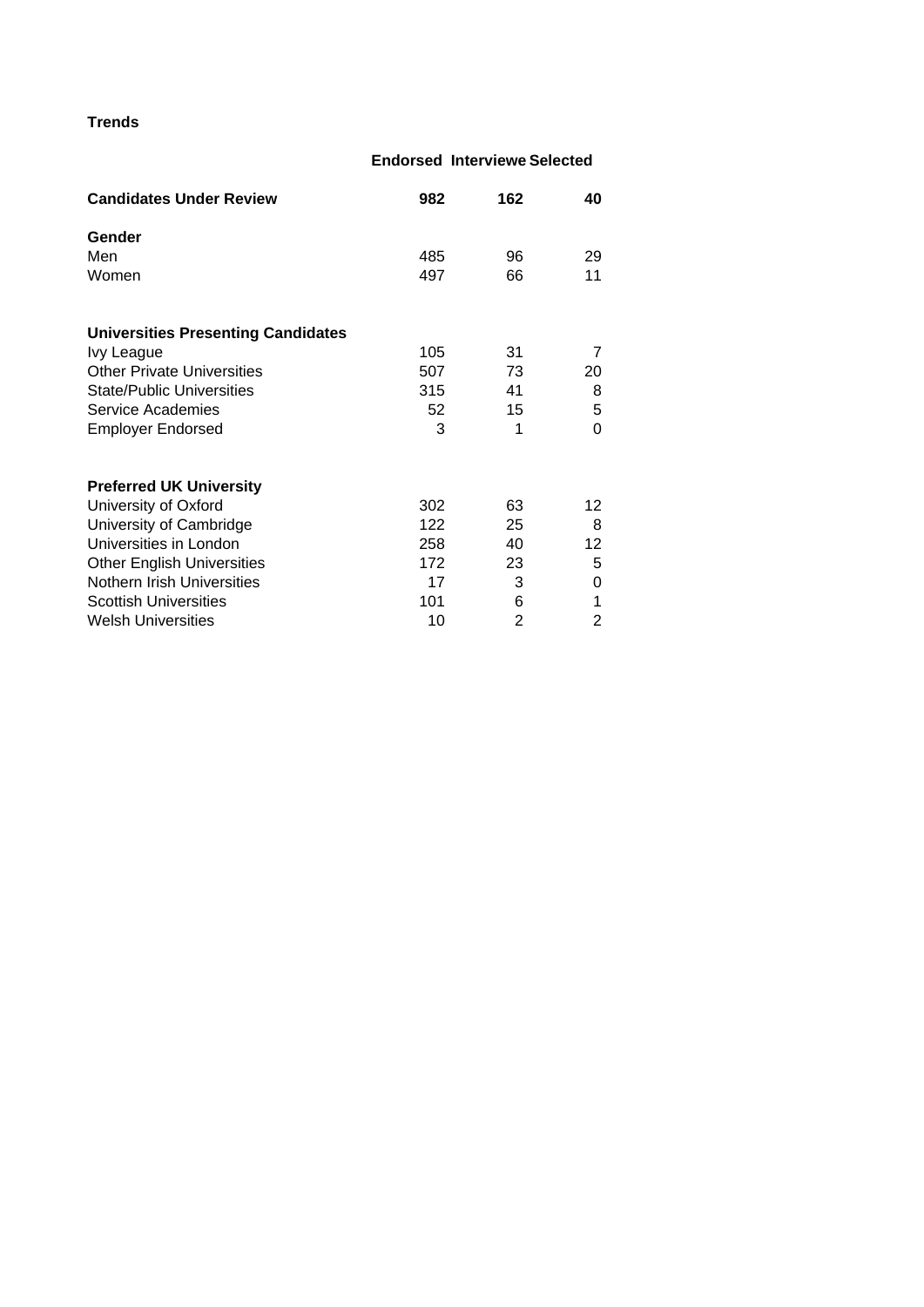## **Comparisons**

| Comparisons                               |       |                            |         |       |         |       |         |       |
|-------------------------------------------|-------|----------------------------|---------|-------|---------|-------|---------|-------|
|                                           |       | <b>Endorsed</b>            |         |       |         |       |         |       |
|                                           | 2002  | 2003                       | 2004    | 2005  | 2006    | 2007  | 2008    | 2009  |
| Gender                                    |       |                            |         |       |         |       |         |       |
| Men                                       | 48.2% | 49.3%                      | 51.0%   | 48.1% | 47.4%   | 50.0% | 50.3%   | 49.4% |
| Women                                     | 51.8% | 50.7%                      | 49.0%   | 51.9  | 52.6%   | 50.0% | 49.7%   | 50.6% |
|                                           |       |                            |         |       |         |       |         |       |
| <b>Universities Presenting Candidates</b> |       |                            |         |       |         |       |         |       |
| Ivy League                                | 17.4% | 15.7%                      | 16.0%   | 11.8% | 11.2%   | 12.3% | 10.8%   | 10.7% |
| <b>Other Private Universities</b>         | 47.4% | 48.2%                      | 41.8%   | 52.2% | 54.3%   | 51.5% | 51.0%   | 46.7% |
| <b>State/Public Universities</b>          | 30.1% | 31.8%                      | 37.4%   | 30.1% | 30.1%   | 31.3% | 31.9%   | 30.2% |
| Service Academies                         | 4.9%  | 4.3%                       | 4.8%    | 5.4%  | 4.4%    | 4.5%  | 6.1%    | 5.3%  |
| <b>Employer Endorsed</b>                  | 0.4%  | 0.0%                       | 0.0%    | 0.5%  | $0.0\%$ | 0.4%  | 0.1%    | 0.3%  |
| <b>Preferred UK University</b>            |       |                            |         |       |         |       |         |       |
| University of Oxford                      | 35.4% | 31.2%                      | 32.3%   | 32.0% | 31.5%   | 32.4% | 30.9%   | 30.8% |
| University of Cambridge                   | 13.8% | 11.4%                      | 12.7%   | 13.0% | 12.9%   | 13.0% | 12.3%   | 12.4% |
| Universities in London                    | 17.3% | 20.9%                      | 22.6%   | 25.7% | 25.9%   | 26.7% | 25.4%   | 26.3% |
| <b>Other English Universities</b>         | 21.6% | 14.4%                      | 20.9%   | 19.3% | 18.7%   | 17.6% | 20.1%   | 17.5% |
| Nothern Irish Universities                | 1.0%  | 0.6%                       | 1.6%    | 0.9%  | 1.4%    | 1.0%  | 1.2%    | 1.7%  |
| <b>Scottish Universities</b>              | 10.0% | 5.1%                       | 8.8%    | 7.6%  | 8.8%    | 6.8%  | 8.2%    | 10.3% |
| <b>Welsh Universities</b>                 | 1.0%  | 0.3%                       | 1.3%    | 1.5%  | 0.7%    | 0.6%  | 1.8%    | 1.0%  |
|                                           |       |                            |         |       |         |       |         |       |
|                                           | 2002  | <b>Interviewed</b><br>2003 | 2004    | 2005  | 2006    | 2007  | 2008    | 2009  |
|                                           |       |                            |         |       |         |       |         |       |
| Gender                                    |       |                            |         |       |         |       |         |       |
| Men                                       | 56.5% | 56.1%                      | 61.0%   | 52.5% | 52.8%   | 51.8% | 58.3%   | 59.3% |
| Women                                     | 43.5% | 43.9%                      | 39.0%   | 47.5% | 47.2%   | 48.2% | 41.7%   | 40.7% |
| <b>Universities Presenting Candidates</b> |       |                            |         |       |         |       |         |       |
| <b>Ivy League</b>                         | 23.0% | 15.3%                      | 18.2%   | 16.9% | 14.9%   | 22.6% | 17.3%   | 19.1% |
| <b>Other Private Universities</b>         | 40.4% | 36.5%                      | 41.5%   | 47.5% | 42.9%   | 43.9% | 40.5%   | 45.1% |
| <b>State/Public Universities</b>          | 29.2% | 40.9%                      | 32.1%   | 26.3% | 34.2%   | 26.8% | 29.8%   | 25.9% |
| Service Academies                         | 7.5%  | 7.3%                       | 8.2%    | 8.1%  | 8.1%    | 6.7%  | 12.5%   | 9.3%  |
| <b>Employer Endorsed</b>                  | 0.0%  | $0.0\%$                    | $0.0\%$ | 1.3%  | $0.0\%$ | 0.0%  | $0.0\%$ | 0.6%  |
| <b>Preferred UK University</b>            |       |                            |         |       |         |       |         |       |
| University of Oxford                      | 44.7% | 35.0%                      | 34.6%   | 49.4% | 39.1%   | 41.5% | 34.5%   | 38.9% |
| University of Cambridge                   | 14.9% | 14.0%                      | 20.8%   | 16.3% | 16.1%   | 18.3% | 11.9%   | 15.4% |
| Universities in London                    | 13.0% | 22.3%                      | 22.6%   | 20.0% | 27.3%   | 25.0% | 30.4%   | 24.7% |
| <b>Other English Universities</b>         | 21.1% | 11.5%                      | 15.7%   | 9.4%  | 11.2%   | 7.3%  | 16.7%   | 14.2% |
| Nothern Irish Universities                | 0.6%  | 0.0%                       | 2.5%    | 1.3%  | 1.2%    | 1.2%  | 1.8%    | 1.9%  |
| <b>Scottish Universities</b>              | 5.6%  | 5.1%                       | 3.1%    | 3.8%  | 3.7%    | 4.9%  | 4.2%    | 3.7%  |
| <b>Welsh Universities</b>                 | 0.0%  | 0.0%                       | 0.6%    | 0.0%  | 1.2%    | 1.8%  | 0.6%    | 1.2%  |
|                                           |       | <b>Selected</b>            |         |       |         |       |         |       |
|                                           | 2002  | 2003                       | 2004    | 2005  | 2006    | 2007  | 2008    | 2009  |
| Gender                                    |       |                            |         |       |         |       |         |       |
| Men                                       | 55.0% | 67.5%                      | 65.9%   | 53.5% | 60.5%   | 56.8% | 51.4%   | 72.5% |
| Women                                     | 45.0% | 32.5%                      | 34.1%   | 46.5% | 39.5%   | 43.2% | 48.6%   | 27.5% |
| <b>Universities Presenting Candidates</b> |       |                            |         |       |         |       |         |       |
| Ivy League                                | 30.0% | 15.0%                      | 9.1%    | 16.3% | 18.6%   | 20.5% | 18.9%   | 17.5% |
| <b>Other Private Universities</b>         | 35.0% | 40.0%                      | 50.0%   | 48.8% | 44.2%   | 36.4% | 29.7%   | 50.0% |
| <b>State/Public Universities</b>          | 22.5% | 40.0%                      | 31.8%   | 20.9% | 32.6%   | 31.8% | 40.5%   | 20.0% |
| Service Academies                         | 12.5% | 5.0%                       | 9.1%    | 9.3%  | 4.7%    | 11.4% | 10.8%   | 12.5% |
| <b>Employer Endorsed</b>                  | 0.0%  | 0.0%                       | 0.0%    | 4.7%  | 0.0%    | 0.0%  | 0.0%    | 0.0%  |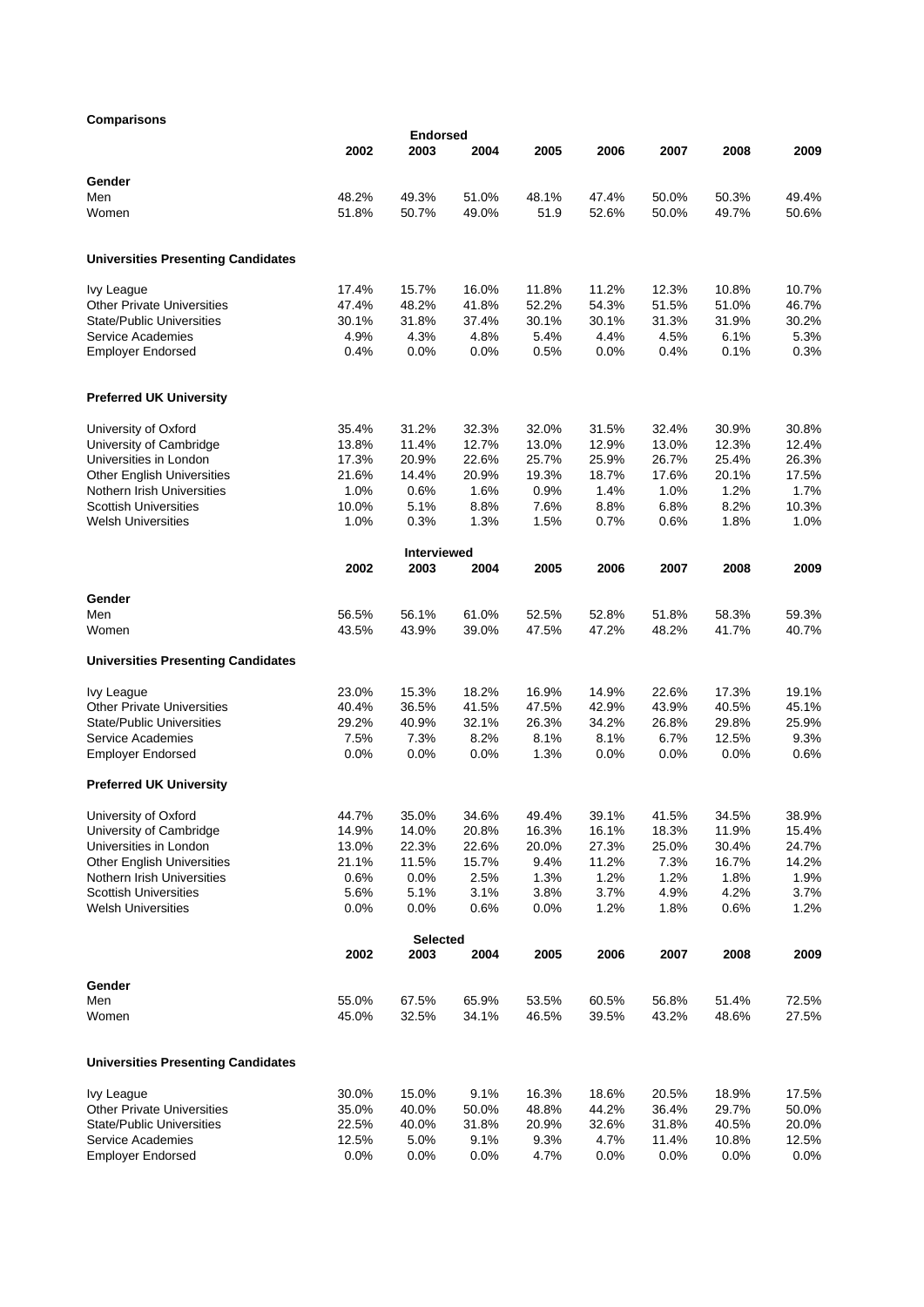## **Preferred UK Universit y**

| University of Oxford              | 47.5%   | 42.5%   | 27.3% | 44.2%   | 46.5% | 36.4% | 32.4% | 30.0% |
|-----------------------------------|---------|---------|-------|---------|-------|-------|-------|-------|
| University of Cambridge           | 17.5%   | 12.5%   | 13.6% | 20.9%   | 20.9% | 25.0% | 10.8% | 20.0% |
| University of London              | 17.5%   | 22.5%   | 38.6% | 23.3%   | 11.6% | 25.0% | 29.7% | 30.0% |
| <b>Other English Universities</b> | 7.5%    | 7.5%    | 11.4% | 9.3%    | 16.3% | 6.8%  | 18.9% | 12.5% |
| Nothern Irish Universities        | $0\%$   | $0.0\%$ | 1.6%  | 0.0%    | 2.3%  | 0.0%  | 2.7%  | 0.0%  |
| <b>Scottish Universities</b>      | 10.0%   | 5.0%    | 4.5%  | 2.3%    | 2.3%  | 6.8%  | 5.4%  | 2.5%  |
| <b>Welsh Universities</b>         | $0.0\%$ | 0.0%    | 2.3%  | $0.0\%$ | 0.0%  | 0.0%  | 0.0%  | 5.0%  |
|                                   |         |         |       |         |       |       |       |       |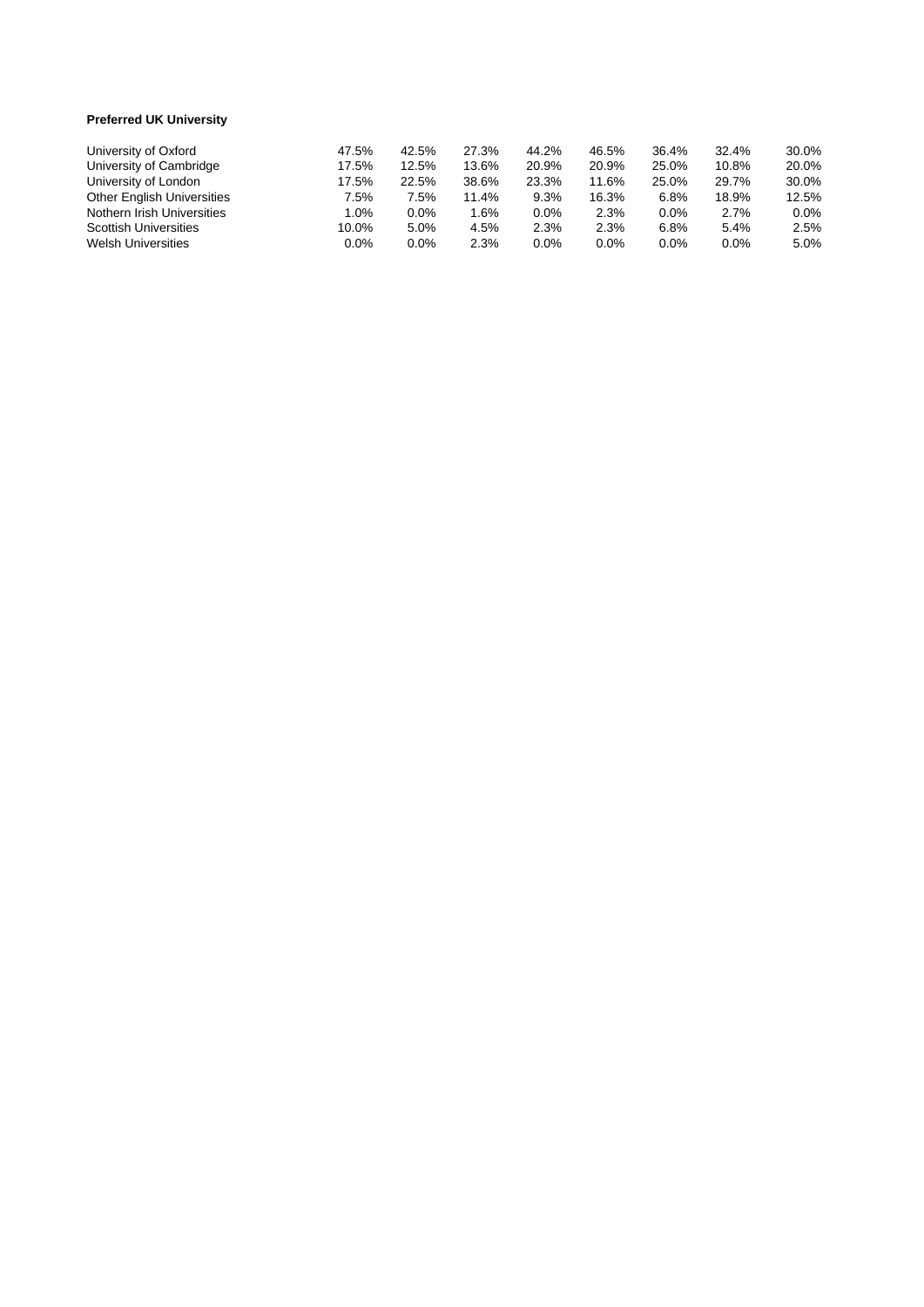| <b>Total Number of Endorsed</b>                 |               |                |                     |                      |                        |               |               |                         |              |
|-------------------------------------------------|---------------|----------------|---------------------|----------------------|------------------------|---------------|---------------|-------------------------|--------------|
|                                                 |               |                |                     |                      |                        |               |               |                         |              |
|                                                 | <b>ATL</b>    | <b>BOS</b>     | <b>CHIG</b>         | DC                   | HOU                    | LA            | <b>NY</b>     | SF                      | <b>TOTAL</b> |
| <b>BY REGION</b>                                | 132           | 81             | 227                 | 99                   | 99                     | 101           | 151           | 92                      | 982          |
| % of national pool                              | 13.4%         | 8.2%           | 23.1%               | 10.1%                | 10.1%                  | 10.3%         | 15.4%         | 9.4%                    |              |
| <b>GENDER</b>                                   |               |                |                     |                      |                        |               |               |                         |              |
|                                                 |               |                |                     |                      |                        |               |               |                         |              |
| Men                                             | 58            | 44             | 118                 | 50                   | 48                     | 48            | 74            | 45                      | 485          |
| % of regional pool                              | 43.9%         | 54.3%          | 52.0%               | 50.5%                | 48.5%                  | 47.5%         | 49.0%         | 48.9%                   |              |
| % of national pool                              | 5.9%          | 4.5%           | 12.0%               | 5.1%                 | 4.9%                   | 4.9%          | 7.5%          | 4.6%                    | 49.4%        |
| Women                                           | 74            | 37             | 109                 | 49                   | 51                     | 53            | 77            | 47                      | 497          |
| % of regional pool                              | 56.1%         | 45.7%          | 48.0%               | 49.5%                | 51.5%                  | 52.5%         | 51.0%         | 51.1%                   |              |
| % of national pool                              | 7.5%          | 3.8%           | 11.1%               | 5.0%                 | 5.2%                   | 5.4%          | 7.8%          | 4.8%                    | 50.6%        |
| UNIVERSITIES PRESENTING CANDIDATES              |               |                |                     |                      |                        |               |               |                         |              |
|                                                 |               |                |                     |                      |                        |               |               |                         |              |
| <b>Ivy League</b><br>% of regional pool         | 7<br>5.3%     | 22<br>27.2%    | 18<br>7.9%          | 10<br>10.1%          | $\overline{7}$<br>7.1% | 10<br>9.9%    | 23<br>15.2%   | 8<br>8.7%               | 105          |
| % of national pool                              | 0.7%          | 2.2%           | 1.8%                | 1.0%                 | 0.7%                   | 1.0%          | 2.3%          | 0.8%                    | 10.7%        |
|                                                 |               |                |                     |                      |                        |               |               |                         |              |
| <b>Other Private Universities</b>               | 61            | 43             | 123                 | 53<br>53.5%          | 44                     | 55            | 89            | 39<br>42.4%             | 507          |
| % of regional pool<br>% of national pool        | 46.2%<br>6.2% | 53.1%<br>4.4%  | 54.2%<br>12.5%      | 5.4%                 | 44.4%<br>4.5%          | 54.5%<br>5.6% | 58.9%<br>9.1% | 4.0%                    | 51.6%        |
|                                                 |               |                |                     |                      |                        |               |               |                         |              |
| <b>State/Public Universities</b>                | 58            | 11             | 76                  | 28                   | 41                     | 33            | 28            | 40                      | 315          |
| % of regional pool                              | 43.9%         | 13.6%          | 33.5%               | 28.3%                | 41.4%                  | 32.7%         | 18.5%         | 43.5%                   |              |
| % of national pool                              | 5.9%          | 1.1%           | 7.7%                | 2.9%                 | 4.2%                   | 3.4%          | 2.9%          | 4.1%                    | 32.1%        |
| <b>Service Academies</b>                        | 6             | 5              | 10                  | $\overline{7}$       | 6                      | 3             | 11            | 4                       | 52           |
| % of regional pool                              | 4.5%          | 6.2%           | 4.4%                | 7.1%                 | 6.1%                   | 3.0%          | 7.3%          | 4.3%                    |              |
| % of national pool                              | 0.6%          | 0.5%           | 1.0%                | 0.7%                 | 0.6%                   | 0.3%          | 1.1%          | 0.4%                    | 5.3%         |
| <b>Employer Endorsed</b>                        | $\mathbf 0$   | $\mathbf 0$    | $\mathbf 0$         | $\mathbf{1}$         | 1                      | $\mathbf 0$   | $\mathbf 0$   | $\mathbf{1}$            | 3            |
| % of regional pool                              | 0.0%          | 0.0%           | 0.0%                | 1.0%                 | 1.0%                   | 0.0%          | 0.0%          | 1.1%                    |              |
| % of national pool                              | 0.0%          | 0.0%           | 0.0%                | 0.1%                 | 0.1%                   | 0.0%          | 0.0%          | 0.1%                    | 0.3%         |
|                                                 |               |                |                     |                      |                        |               |               |                         |              |
| PREFERRED UK UNIVERSITY                         |               |                |                     |                      |                        |               |               |                         |              |
| <b>University of Oxford</b>                     | 48            | 24             | 57                  | 32                   | 23                     | 34            | 50            | 34                      | 302          |
| % of regional pool                              | 36.4%         | 29.6%          | 25.1%               | 32.3%                | 23.2%                  | 33.7%         | 33.1%         | 37.0%                   |              |
| % of national pool                              | 4.9%          | 2.4%           | 5.8%                | 3.3%                 | 2.3%                   | 3.5%          | 5.1%          | 3.5%                    | 30.8%        |
| <b>University of Cambridge</b>                  | 13            | 14             | 27                  | 13                   | 18                     | 14            | 14            | 9                       | 122          |
| % of regional pool                              | 9.8%          | 17.3%          | 11.9%               | 13.1%                | 18.2%                  | 13.9%         | 9.3%          | 9.8%                    |              |
| % of national pool                              | 1.3%          | 1.4%           | 2.7%                | 1.3%                 | 1.8%                   | 1.4%          | 1.4%          | 0.9%                    | 12.4%        |
| <b>Universities in London</b>                   |               | 17             |                     |                      | 23                     |               | 39            | 28                      | 258          |
| % of regional pool                              | 32<br>24.2%   | 21.0%          | 63<br>27.8%         | 28<br>28.3%          | 23.2%                  | 28<br>27.7%   | 25.8%         | 30.4%                   |              |
| % of national pool                              | 3.3%          | 1.7%           | 6.4%                | 2.9%                 | 2.3%                   | 2.9%          | 4.0%          | 2.9%                    | 26.3%        |
|                                                 |               |                |                     |                      |                        |               |               |                         |              |
| <b>Other English Universities</b>               | 22            | 19             | 45                  | 12                   | 18                     | 17            | 25            | 14                      | 172          |
| % of regional pool<br>% of national pool        | 16.7%<br>2.2% | 23.5%<br>1.9%  | 19.8%<br>4.6%       | 12.1%<br>1.2%        | 18.2%<br>1.8%          | 16.8%<br>1.7% | 16.6%<br>2.5% | 15.2%<br>1.4%           | 17.5%        |
|                                                 |               |                |                     |                      |                        |               |               |                         |              |
| <b>Nothern Irish Universities</b>               | 0             | $\overline{c}$ | 3                   | 1                    | 3                      | 1             | 5             | $\overline{\mathbf{c}}$ | 17           |
| % of regional pool                              | 0.0%          | 2.5%           | 1.3%                | 1.0%                 | 3.0%                   | 1.0%          | 3.3%          | 2.2%                    |              |
| % of national pool                              | 0.0%          | 0.2%           | 0.3%                | 0.1%                 | 0.3%                   | 0.1%          | 0.5%          | 0.2%                    | 1.7%         |
| <b>Scottish Universities</b>                    | 13            | 5              | 32                  | 12                   | 14                     | 7             | 14            | 4                       | 101          |
| % of regional pool                              | 9.8%          | 6.2%           | 14.1%               | 12.1%                | 14.1%                  | 6.9%          | 9.3%          | 4.3%                    |              |
| % of national pool                              | 1.3%          | 0.5%           | 3.3%                | 1.2%                 | 1.4%                   | 0.7%          | 1.4%          | 0.4%                    | 10.3%        |
|                                                 |               |                |                     |                      |                        |               |               |                         |              |
| <b>Welsh Universities</b><br>% of regional pool | 4<br>3.0%     | 0<br>0.0%      | $\mathbf 0$<br>0.0% | $\mathbf{1}$<br>1.0% | 0<br>0.0%              | 0<br>0.0%     | 2.6%          | 1<br>1.1%               | 10           |
| % of national pool                              | 0.4%          | 0.0%           | 0.0%                | 0.1%                 | 0.0%                   | 0.0%          | 0.4%          | 0.1%                    | 1.0%         |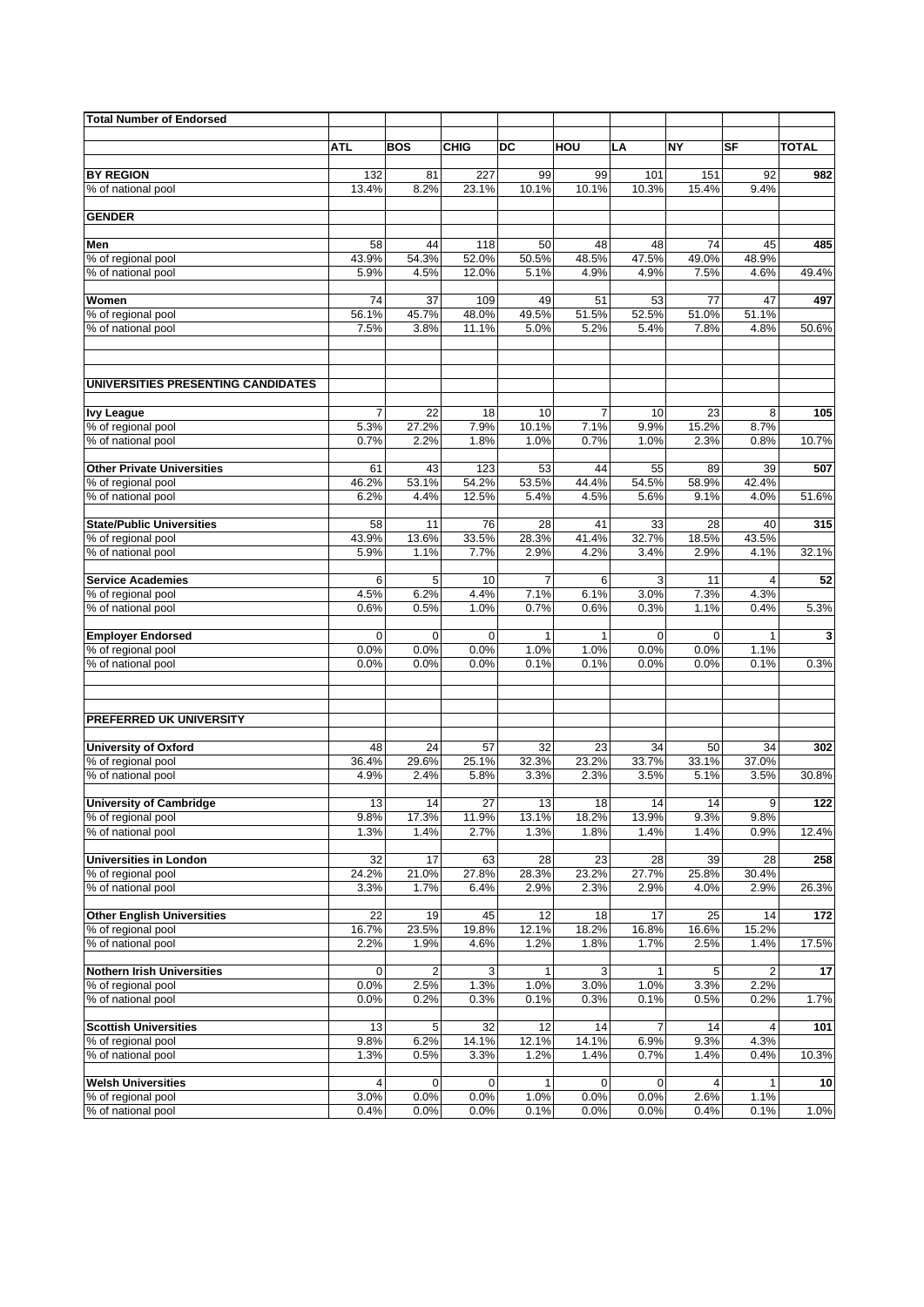| <b>Universities Presenting Candidates - Endorsed</b>        |                            |                  |                         |                  |                            |                                |                            |                             |                                |
|-------------------------------------------------------------|----------------------------|------------------|-------------------------|------------------|----------------------------|--------------------------------|----------------------------|-----------------------------|--------------------------------|
|                                                             |                            |                  |                         |                  |                            |                                |                            |                             |                                |
|                                                             | <b>ATL</b>                 | <b>BOS</b>       | <b>CHIG</b>             | DC               | HOU                        | LA                             | NΥ                         | SF                          | <b>TOTAL</b>                   |
|                                                             |                            |                  |                         |                  |                            |                                |                            |                             |                                |
| <b>ALABAMA</b>                                              |                            |                  |                         |                  |                            |                                |                            |                             |                                |
| <b>Auburn University</b>                                    | 1                          | 0                | 0                       | $\mathbf 0$      | 0                          | 0                              | 0                          | 0                           | 1                              |
| <b>Samford University</b>                                   | $\mathbf 0$                | $\mathbf 0$      | 0                       | $\pmb{0}$        | $\mathbf{1}$               | $\pmb{0}$                      | 0                          | $\mathbf 0$                 | $\mathbf{1}$                   |
| University of Alabama - Tuscaloosa                          | 3                          | 0                | $\Omega$                | $\Omega$         | $\mathbf 0$                | 0                              | $\Omega$                   | $\mathbf 0$                 | 3                              |
|                                                             |                            |                  |                         |                  |                            |                                |                            |                             |                                |
| <b>ALASKA</b>                                               |                            |                  |                         |                  |                            |                                |                            |                             |                                |
| University of Alaska - Anchorage                            | $\mathbf 0$                | $\mathbf 0$      | $\mathbf 0$             | $\mathbf 0$      | 0                          | $\mathbf 0$                    | $\mathbf 0$                | $\mathbf{1}$                | 1                              |
|                                                             |                            |                  |                         |                  |                            |                                |                            |                             |                                |
| <b>ARIZONA</b>                                              |                            |                  |                         |                  |                            |                                |                            |                             |                                |
| Arizona State University                                    | $\mathbf 0$                | $\mathbf 0$      | $\mathbf 0$             | 1                | 0                          | 3                              | 0                          | $\pmb{0}$                   | 4                              |
| <b>Prescott College</b>                                     | $\overline{0}$             | 0                | 0                       | $\mathbf 0$      | $\pmb{0}$                  | 1                              | 0                          | $\pmb{0}$                   | 1                              |
| University of Arizona                                       | $\mathbf 0$                | 0                | 0                       | 0                | $\mathbf 0$                | $\overline{2}$                 | $\mathbf 0$                | $\mathbf 0$                 | $\mathbf{2}$                   |
| <b>ARKANSAS</b>                                             |                            |                  |                         |                  |                            |                                |                            |                             |                                |
| <b>Harding University</b>                                   | 0                          | 0                | $\mathbf 0$             | $\mathbf 0$      | 1                          | 0                              | 0                          | 0                           | 1                              |
| <b>Hendrix College</b>                                      | $\pmb{0}$                  | $\mathsf 0$      | $\mathbf 0$             | $\pmb{0}$        | $\overline{c}$             | 0                              | 0                          | $\pmb{0}$                   | $\overline{\mathbf{2}}$        |
| John Brown University                                       | 1                          | $\mathsf 0$      | $\mathbf 0$             | $\pmb{0}$        | $\overline{c}$             | 0                              | 0                          | $\pmb{0}$                   | 3                              |
| <b>Ouachita Baptist University</b>                          | $\mathbf 0$                | $\mathbf 0$      | $\mathbf 0$             | $\mathbf 0$      | $\mathbf{1}$               | 0                              | $\mathbf 0$                | $\pmb{0}$                   | 1                              |
| University of Arkansas - Fayetteville                       | $\mathbf 0$                | $\mathbf{0}$     | $\mathbf{0}$            | $\mathbf 0$      | 3                          | 0                              | $\mathbf 0$                | $\mathbf 0$                 | 3                              |
|                                                             |                            |                  |                         |                  |                            |                                |                            |                             |                                |
| <b>CALIFORNIA</b>                                           |                            |                  |                         |                  |                            |                                |                            |                             |                                |
| Azusa Pacific University                                    | $\mathbf 0$                | $\mathbf 0$      | 0                       | $\mathbf 0$      | 0                          | $\mathbf{1}$                   | $\mathbf 0$                | $\mathbf 0$                 | 1                              |
| <b>Biola University</b>                                     | $\mathbf 0$                | $\mathbf 0$      | 0                       | $\mathbf 0$      | $\mathbf 0$                | $\mathbf{1}$                   | $\mathbf 0$                | $\pmb{0}$                   | 1                              |
| California College of the Arts                              | 0                          | 0                | 0                       | $\mathbf 0$      | $\mathbf 0$                | $\pmb{0}$                      | 0                          | $\overline{c}$              | $\mathbf{2}$                   |
| California Institute of Technology                          | $\mathbf 0$                | $\mathbf 0$      | $\mathbf 0$             | 0                | $\pmb{0}$                  | $\overline{c}$                 | $\mathbf 0$                | $\pmb{0}$                   | $\mathbf{2}$                   |
| California State University - Fresno                        | 0                          | $\mathbf 0$      | $\mathbf 0$             | $\mathbf 0$      | $\pmb{0}$                  | $\mathbf 0$                    | $\mathbf 0$                | $\mathbf{1}$                | 1                              |
| California State University - San Diego State University    | 0                          | $\mathsf 0$      | 0                       | $\mathbf 0$      | $\mathbf 0$                | $\mathbf{1}$                   | $\mathbf 0$                | $\pmb{0}$                   | 1                              |
| California State University - Sonoma State University       | $\mathbf 0$                | $\mathsf 0$      | $\pmb{0}$               | $\pmb{0}$        | $\mathbf 0$                | 0                              | 0                          | $\mathbf{1}$                | $\mathbf{1}$                   |
| Claremont McKenna College                                   | $\mathbf 0$<br>$\mathbf 0$ | 0<br>$\mathbf 0$ | 1<br>0                  | $\mathbf{1}$     | $\mathbf 0$<br>$\mathbf 0$ | 0<br>$\overline{7}$            | $\mathbf 0$<br>$\mathbf 0$ | $\mathbf{1}$<br>$\mathbf 0$ | 3<br>$\overline{7}$            |
| Loyola Marymount University<br>Occidental College           | 0                          | $\mathbf 0$      | 0                       | 0<br>$\mathbf 0$ | $\mathbf 0$                | 3                              | $\mathbf 0$                | 3                           | 6                              |
| Pepperdine University                                       | $\mathbf 0$                | $\mathbf 0$      | 0                       | $\mathbf 0$      | $\mathbf 0$                | $\mathbf{1}$                   | $\mathbf 0$                | $\pmb{0}$                   | 1                              |
| <b>Pitzer College</b>                                       | $\mathbf 0$                | $\overline{0}$   | $\mathbf 0$             | $\mathbf 0$      | $\mathbf 0$                | 0                              | $\mathbf{1}$               | $\pmb{0}$                   | $\mathbf{1}$                   |
| Pomona College                                              | 0                          | $\overline{0}$   | $\mathbf{1}$            | 1                | $\mathbf 0$                | $\overline{\mathbf{c}}$        | $\mathbf 0$                | $\overline{c}$              | 6                              |
| Santa Clara University                                      | $\mathbf 0$                | $\mathbf{0}$     | $\mathbf 0$             | $\pmb{0}$        | 0                          | $\mathbf{1}$                   | 0                          | $\pmb{0}$                   | 1                              |
| <b>Scripps College</b>                                      | 0                          | 0                | 0                       | 1                | $\mathbf 0$                | $\overline{c}$                 | $\mathbf 0$                | $\mathbf 0$                 | 3                              |
| <b>Stanford University</b>                                  | $\overline{2}$             | $\mathbf 0$      | 5                       | $\overline{2}$   | $\mathbf{1}$               | 5                              | 5                          | 10                          | 30                             |
| The Master's College                                        | 0                          | 0                | 0                       | 0                | $\mathbf 0$                | $\mathbf{1}$                   | $\mathbf 0$                | $\mathbf 0$                 | 1                              |
| University of California - Berkeley                         | $\mathbf 0$                | $\mathbf 0$      | 0                       | $\mathbf 0$      | $\mathbf 0$                | $\mathbf{1}$                   | $\mathbf 0$                | 15                          | 16                             |
| University of California - Davis                            | $\mathbf 0$                | $\mathbf 0$      | 0                       | $\mathbf 0$      | $\mathbf 0$                | $\pmb{0}$                      | $\mathbf 0$                | $\overline{\mathbf{c}}$     | $\mathbf 2$                    |
| University of California - Irvine                           | $\mathbf 0$                | $\mathbf 0$      | 0                       | 0                | 0                          | 5                              | $\mathbf 0$                | $\pmb{0}$                   | 5                              |
| University of California - Los Angeles                      | 0                          | $\overline{0}$   | $\mathbf 0$             | $\mathbf 0$      | $\mathbf 0$                | 8                              | 0                          | 1                           | 9                              |
| University of California - Riverside                        | 0                          | $\mathbf 0$      | $\mathbf{0}$            | $\mathbf 0$      | $\mathbf 0$                | $\mathbf{1}$                   | $\mathbf 0$                | $\mathbf 0$                 | 1                              |
| University of California - San Diego                        | 0                          | $\mathsf 0$      | $\mathbf 0$             | 0                | $\pmb{0}$                  | 1                              | 0                          | 1                           | $\overline{\mathbf{c}}$        |
| University of California - Santa Barbara                    | $\mathbf 0$<br>$\mathbf 0$ | $\mathbf 0$<br>0 | 0<br>0                  | $\mathbf 0$<br>0 | $\mathbf 0$                | 5                              | 0                          | $\pmb{0}$<br>$\mathbf 0$    | 5                              |
| University of Redlands<br>University of Southern California | 1                          | 1                | $\mathbf{1}$            | 0                | $\mathbf 0$<br>$\mathbf 0$ | $\mathbf{1}$<br>$\overline{4}$ | $\pmb{0}$<br>$\Omega$      | $\mathbf{0}$                | $\mathbf{1}$<br>$\overline{7}$ |
| University of the Pacific                                   | $\pmb{0}$                  | $\mathbf 0$      | $\mathbf 0$             | $\pmb{0}$        | $\pmb{0}$                  | 0                              | $\overline{0}$             | $\mathbf{1}$                | 1                              |
| <b>Whittier College</b>                                     | $\overline{0}$             | $\mathbf 0$      | 0                       | $\mathbf 0$      | 0                          | $\mathbf{1}$                   | $\mathbf 0$                | $\mathbf 0$                 | $\mathbf{1}$                   |
|                                                             |                            |                  |                         |                  |                            |                                |                            |                             |                                |
| <b>COLORADO</b>                                             |                            |                  |                         |                  |                            |                                |                            |                             |                                |
| Colorado College                                            | $\mathbf 0$                | $\mathbf 0$      | $\mathbf 0$             | $\mathbf 0$      | 1                          | 0                              | $\overline{0}$             | $\mathbf 0$                 | 1                              |
| Colorado School of Mines                                    | $\pmb{0}$                  | $\mathbf 0$      | $\mathbf 0$             | $\pmb{0}$        | $\pmb{4}$                  | $\pmb{0}$                      | 0                          | $\mathbf 0$                 | $\overline{\mathbf{4}}$        |
| <b>Colorado State University</b>                            | $\mathbf 0$                | $\mathsf 0$      | 0                       | 0                | $\overline{2}$             | 0                              | $\pmb{0}$                  | $\pmb{0}$                   | $\mathbf{2}$                   |
| Mesa State College                                          | 0                          | $\mathbf 0$      | $\mathbf 0$             | 0                | 1                          | 0                              | 0                          | $\mathbf 0$                 | 1                              |
| <b>Regis University</b>                                     | 0                          | $\mathsf 0$      | $\mathbf{1}$            | $\mathbf 0$      | $\pmb{0}$                  | $\pmb{0}$                      | $\pmb{0}$                  | $\pmb{0}$                   | 1                              |
| United States Air Force Academy                             | $\overline{c}$             | $\mathsf 0$      | $\overline{\mathbf{c}}$ | $\mathbf{1}$     | $\overline{c}$             | $\mathbf{1}$                   | $\mathbf{1}$               | $\pmb{0}$                   | 9                              |
| University of Colorado System - Boulder                     | $\mathbf 0$                | $\mathsf 0$      | $\mathbf 0$             | $\pmb{0}$        | $\mathbf{1}$               | 0                              | $\mathbf 0$                | $\mathbf 0$                 | $\mathbf{1}$                   |
| University of Denver                                        | 0                          | $\mathbf 0$      | $\mathbf 0$             | $\mathbf 0$      | $\overline{c}$             | 0                              | 0                          | $\mathbf 0$                 | $\mathbf 2$                    |
| University of Northern Colorado                             | 0                          | $\mathbf 0$      | $\mathbf 0$             | $\pmb{0}$        | $\mathbf 0$                | 0                              | $\mathbf 0$                | $\mathbf{1}$                | 1                              |
| <b>CONNECTICUT</b>                                          |                            |                  |                         |                  |                            |                                |                            |                             |                                |
| <b>Connecticut College</b>                                  | 0                          | 3                | 0                       | 0                | 0                          | 0                              | 0                          | 0                           | 3                              |
| <b>Fairfield University</b>                                 | $\mathbf 0$                | 1                | 0                       | 0                | $\mathbf 0$                | 0                              | $\mathbf 0$                | $\pmb{0}$                   | $\mathbf{1}$                   |
| Southern Connecticut State University                       | 0                          | $\mathbf{1}$     | $\mathbf 0$             | $\mathbf 0$      | $\mathbf 0$                | 0                              | $\pmb{0}$                  | $\pmb{0}$                   | 1                              |
| <b>Trinity College</b>                                      | $\mathbf 0$                | $\mathsf 0$      | $\mathbf 0$             | 1                | 0                          | 0                              | $\overline{2}$             | $\pmb{0}$                   | 3                              |
| United States Coast Guard Academy                           | $\mathbf 0$                | 1                | $\mathbf 0$             | $\pmb{0}$        | $\pmb{0}$                  | $\pmb{0}$                      | 0                          | $\mathbf 0$                 | $\mathbf{1}$                   |
| University of Connecticut                                   | $\mathbf 0$                | 3                | $\mathbf 0$             | 0                | $\pmb{0}$                  | 0                              | $\mathbf{1}$               | $\mathbf 0$                 | 4                              |
| <b>Wesleyan University</b>                                  | $\pmb{0}$                  | $\mathbf 0$      | $\mathbf 0$             | 0                | $\pmb{0}$                  | $\pmb{0}$                      | $\overline{2}$             | $\overline{0}$              | $\overline{\mathbf{c}}$        |
| <b>Yale University</b>                                      | $\mathbf{1}$               | $\overline{3}$   | 3                       | 3                | $\mathbf{1}$               | $\mathbf{1}$                   | 3                          | $\overline{4}$              | 19                             |
|                                                             |                            |                  |                         |                  |                            |                                |                            |                             |                                |
| <b>DELAWARE</b>                                             |                            |                  |                         |                  |                            |                                |                            |                             |                                |
| University of Delaware                                      | 0                          | 0                | $\mathbf{1}$            | $\mathbf{1}$     | 0                          | 0                              | $\overline{2}$             | $\mathbf 0$                 | 4                              |
| <b>DISTRICT OF COLUMBIA</b>                                 |                            |                  |                         |                  |                            |                                |                            |                             |                                |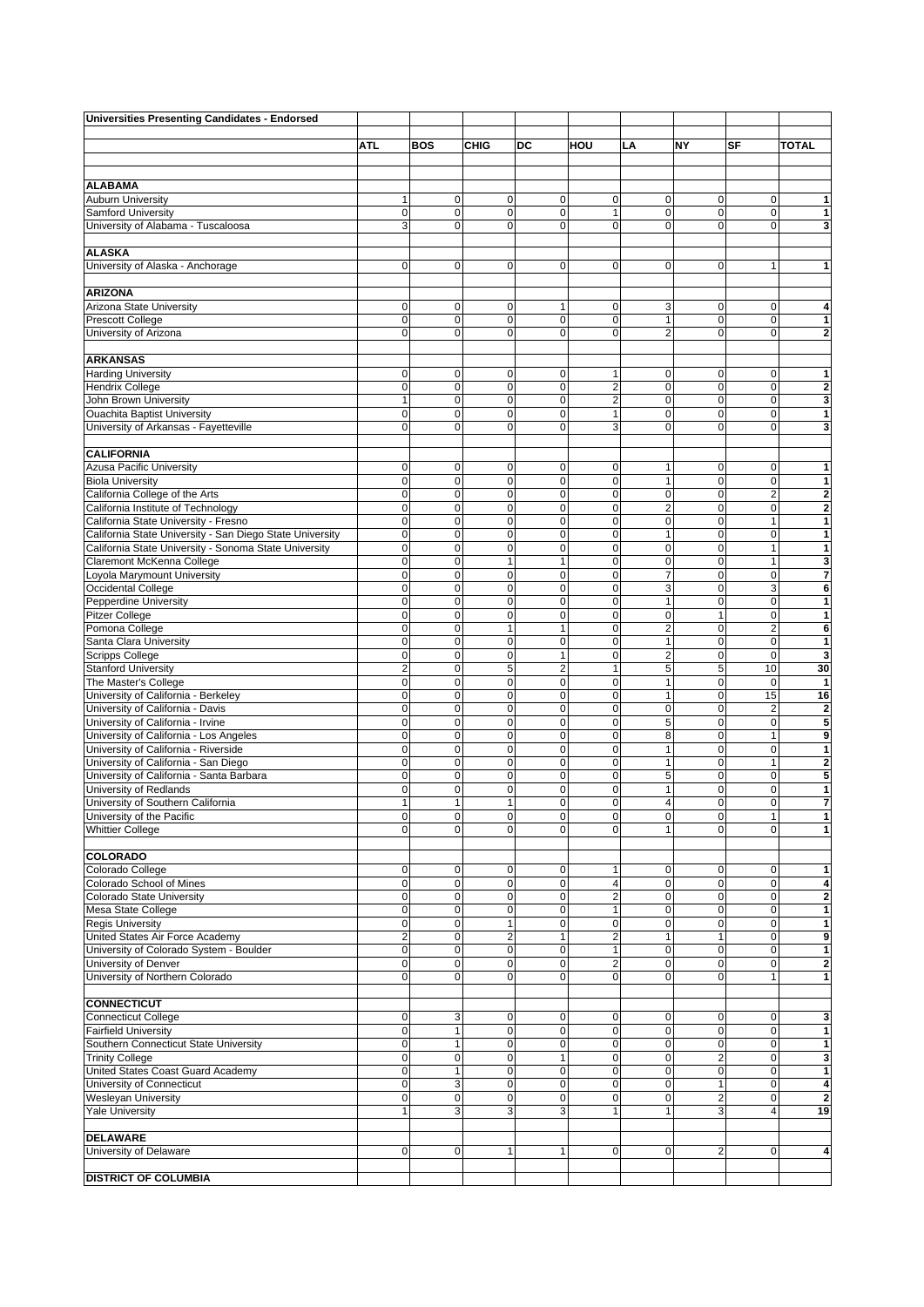| Corcoran College of Art & Design                                                               | $\overline{0}$ | $\mathbf 0$    | $\mathsf{O}\xspace$     | $\mathbf{1}$            | $\mathbf 0$         | $\mathbf 0$  | $\pmb{0}$      | $\pmb{0}$      | $\overline{1}$          |
|------------------------------------------------------------------------------------------------|----------------|----------------|-------------------------|-------------------------|---------------------|--------------|----------------|----------------|-------------------------|
| Georgetown University                                                                          | $\mathbf{1}$   | $\mathbf{1}$   | $\mathbf 0$             | $\overline{2}$          | 0                   | $\mathbf{1}$ | $\overline{1}$ | $\mathbf{1}$   | $\overline{\mathbf{r}}$ |
| George Washington University                                                                   | $\mathbf 0$    | $\mathsf 0$    | 1                       | $\overline{\mathbf{c}}$ | 0                   | $\pmb{0}$    | $\mathbf 0$    | $\pmb{0}$      | 3                       |
|                                                                                                | $\overline{2}$ | $\mathbf 0$    | $\mathbf 0$             | $\mathbf{1}$            | 0                   | $\mathbf 0$  | $\Omega$       | $\mathbf 0$    |                         |
| <b>Howard University</b>                                                                       |                |                |                         |                         |                     |              |                |                | 3                       |
|                                                                                                |                |                |                         |                         |                     |              |                |                |                         |
| <b>FLORIDA</b>                                                                                 |                |                |                         |                         |                     |              |                |                |                         |
| Florida International University                                                               | $\overline{c}$ | 0              | 0                       | 0                       | 0                   | $\pmb{0}$    | 0              | 0              | $\mathbf 2$             |
|                                                                                                |                |                |                         |                         |                     |              |                |                |                         |
| <b>Florida State University</b>                                                                | 3              | $\mathsf 0$    | 0                       | $\mathbf 0$             | $\mathbf 0$         | $\pmb{0}$    | $\mathbf 0$    | $\mathbf 0$    | 3                       |
| Ringling School of Art & Design                                                                | $\mathbf{1}$   | $\mathsf 0$    | 0                       | 0                       | $\pmb{0}$           | $\pmb{0}$    | $\mathbf 0$    | $\mathbf 0$    | 1                       |
| <b>Rollins College</b>                                                                         | 3              | $\mathsf 0$    | 0                       | $\pmb{0}$               | $\mathbf{1}$        | $\pmb{0}$    | $\mathbf 0$    | $\mathbf 0$    | $\overline{\mathbf{4}}$ |
|                                                                                                |                | 0              | $\mathbf 0$             | 0                       | $\mathbf 0$         | $\pmb{0}$    | $\mathbf 0$    | $\mathbf 0$    |                         |
| Saint Leo College                                                                              | $\overline{c}$ |                |                         |                         |                     |              |                |                | $\mathbf 2$             |
| University of Florida                                                                          | 4              | $\mathbf 0$    | $\mathbf 0$             | 0                       | $\mathbf 0$         | $\mathbf 0$  | $\mathbf 0$    | $\mathbf 0$    | $\overline{\mathbf{4}}$ |
| University of Miami                                                                            | 5              | $\mathbf 0$    | $\mathbf 0$             | 0                       | $\pmb{0}$           | $\pmb{0}$    | $\mathbf 0$    | 1              | 6                       |
| University of Tampa                                                                            | $\mathbf{1}$   | $\mathbf 0$    | 0                       | 0                       | $\mathbf 0$         | $\mathbf 0$  | $\mathbf 0$    | $\mathbf 0$    | $\mathbf{1}$            |
|                                                                                                |                |                |                         |                         |                     |              |                |                |                         |
|                                                                                                |                |                |                         |                         |                     |              |                |                |                         |
| <b>GEORGIA</b>                                                                                 |                |                |                         |                         |                     |              |                |                |                         |
| Agnes Scott College                                                                            | 1              | $\mathbf 0$    | 0                       | 0                       | 0                   | 0            | $\mathbf 0$    | 0              | 1                       |
|                                                                                                |                |                |                         |                         |                     |              |                |                |                         |
| <b>Berry College</b>                                                                           | $\mathbf{1}$   | $\mathbf 0$    | 0                       | $\mathbf 0$             | 0                   | $\pmb{0}$    | $\mathbf 0$    | $\mathbf 0$    | 1                       |
| <b>Covenant College</b>                                                                        | $\mathbf{1}$   | 0              | 0                       | 0                       | $\mathbf 0$         | $\pmb{0}$    | $\mathbf 0$    | $\mathbf 0$    | $\mathbf{1}$            |
| <b>Emory University</b>                                                                        | $\overline{4}$ | 0              | $\mathbf 0$             | $\Omega$                | $\mathbf 0$         | $\mathbf 0$  | $\mathbf 0$    | $\mathbf 0$    | 4                       |
|                                                                                                |                |                |                         |                         |                     |              |                |                |                         |
| Georgia Institute of Technology                                                                | $\overline{4}$ | $\mathbf 0$    | $\mathbf 0$             | $\mathbf 0$             | $\mathbf 0$         | $\mathbf 0$  | $\mathbf 0$    | $\mathbf 0$    | $\overline{\mathbf{4}}$ |
| Georgia Southwestern State University                                                          | $\mathbf{1}$   | $\mathsf 0$    | 0                       | $\mathbf 0$             | $\mathbf 0$         | $\pmb{0}$    | $\mathbf 0$    | $\mathbf 0$    | $\mathbf{1}$            |
| Georgia State University                                                                       | 3              | $\mathbf 0$    | 0                       | 0                       | $\mathbf 0$         | $\pmb{0}$    | $\mathbf 0$    | $\mathbf 0$    | 3                       |
|                                                                                                |                |                |                         |                         |                     |              |                |                |                         |
| Kennesaw State University                                                                      | $\mathbf{1}$   | $\mathsf 0$    | 0                       | 0                       | $\mathbf 0$         | $\pmb{0}$    | $\mathbf 0$    | $\mathbf 0$    | 1                       |
| Spelman College                                                                                | $\mathbf 0$    | $\mathbf 0$    | $\mathbf 0$             | $\mathbf 0$             | $\mathbf 0$         | $\mathbf 0$  | $\mathbf{1}$   | $\mathbf 0$    | 1                       |
| University of Georgia                                                                          | $\overline{4}$ | $\mathbf 0$    | 0                       | 0                       | $\mathbf 0$         | $\mathbf 0$  | $\mathbf 0$    | $\mathbf 0$    | 4                       |
|                                                                                                |                |                |                         |                         |                     |              |                |                |                         |
|                                                                                                |                |                |                         |                         |                     |              |                |                |                         |
| <b>IDAHO</b>                                                                                   |                |                |                         |                         |                     |              |                |                |                         |
| <b>Idaho State University</b>                                                                  | 0              | $\mathbf 0$    | 0                       | 0                       | 0                   | 0            | $\mathbf 0$    | 1              | 1                       |
| The College of Idaho                                                                           | $\mathbf 0$    | $\mathbf 0$    | $\mathbf 0$             | 0                       | $\mathbf 0$         | $\mathbf 0$  | $\mathbf 0$    | $\mathbf{1}$   | 1                       |
|                                                                                                |                |                |                         |                         |                     |              |                |                |                         |
|                                                                                                |                |                |                         |                         |                     |              |                |                |                         |
| <b>ILLINOIS</b>                                                                                |                |                |                         |                         |                     |              |                |                |                         |
| Augustana College                                                                              | 0              | $\mathbf{0}$   | 1                       | 0                       | $\mathbf 0$         | $\pmb{0}$    | $\mathbf 0$    | 0              | 1                       |
|                                                                                                |                |                |                         |                         |                     |              |                |                |                         |
| <b>Benedictine University</b>                                                                  | 0              | $\mathbf 0$    | $\overline{2}$          | $\mathbf 0$             | $\pmb{0}$           | $\pmb{0}$    | $\mathbf 0$    | $\mathbf 0$    | $\mathbf 2$             |
| <b>DePaul University</b>                                                                       | $\mathbf 0$    | $\mathbf 0$    | 3                       | $\pmb{0}$               | 0                   | $\pmb{0}$    | $\mathbf 0$    | $\mathbf 0$    | $\overline{\mathbf{3}}$ |
| Eastern Illinois University                                                                    | $\mathbf 0$    | 0              | 1                       | 0                       | 0                   | $\pmb{0}$    | $\mathbf 0$    | $\mathbf 0$    | 1                       |
|                                                                                                |                |                |                         |                         |                     |              |                |                |                         |
| Knox College                                                                                   | $\mathbf 0$    | $\mathbf 0$    | 3                       | 0                       | $\mathbf 0$         | $\mathbf 0$  | $\mathbf 0$    | $\mathbf 0$    | 3                       |
| Lake Forest College                                                                            | 0              | $\mathbf 0$    | 0                       | 0                       | $\mathbf{1}$        | $\pmb{0}$    | $\mathbf 0$    | $\mathbf 0$    | 1                       |
| North Central College                                                                          | $\mathbf 0$    | $\mathsf 0$    | $\mathbf{1}$            | $\mathbf 0$             | $\mathbf 0$         | $\pmb{0}$    | $\mathbf 0$    | $\mathbf 0$    | $\mathbf{1}$            |
|                                                                                                | $\mathbf 0$    | $\pmb{0}$      | 3                       | $\pmb{0}$               | $\mathbf{1}$        | $\mathbf{1}$ | $\overline{2}$ | $\overline{c}$ | 9                       |
| Northwestern University                                                                        |                |                |                         |                         |                     |              |                |                |                         |
| University of Chicago                                                                          | $\mathbf 0$    | $\pmb{0}$      | 6                       | $\mathbf 0$             | $\mathbf{1}$        | $\mathbf 2$  | 3              | $\mathbf 0$    | 12                      |
| University of Illinois - Chicago                                                               | $\mathbf 0$    | $\mathsf 0$    | $\mathbf{1}$            | $\pmb{0}$               | $\mathbf 0$         | $\pmb{0}$    | $\mathbf 0$    | $\mathbf 0$    | $\mathbf{1}$            |
|                                                                                                | $\mathbf 0$    | $\mathbf 0$    | $\mathbf{1}$            | $\mathbf 0$             | $\mathbf 0$         | $\pmb{0}$    | $\mathbf 0$    | $\mathbf 0$    | $\mathbf{1}$            |
| University of Illinois - Urbana-Champaign                                                      |                |                |                         |                         |                     |              |                |                |                         |
| <b>Wheaton College</b>                                                                         | $\overline{0}$ | 0              | $\overline{2}$          | 0                       | $\mathbf 0$         | $\mathbf 0$  | $\mathbf 0$    | $\mathbf 0$    | $\overline{\mathbf{2}}$ |
|                                                                                                |                |                |                         |                         |                     |              |                |                |                         |
| <b>INDIANA</b>                                                                                 |                |                |                         |                         |                     |              |                |                |                         |
|                                                                                                |                |                |                         |                         |                     |              |                |                |                         |
|                                                                                                |                |                |                         |                         |                     |              |                |                | 1                       |
| <b>Anderson University</b>                                                                     | 0              | 0              | 1                       | 0                       | 0                   | 0            | $\mathbf 0$    | 0              |                         |
| <b>Ball State University</b>                                                                   | $\mathbf 0$    | $\mathsf 0$    | 3                       | $\mathbf 0$             | $\mathbf 0$         | $\pmb{0}$    | $\mathbf 0$    | $\mathbf 0$    | 3                       |
|                                                                                                |                |                |                         |                         |                     |              |                |                |                         |
| <b>Butler University</b>                                                                       | $\mathbf 0$    | $\pmb{0}$      | $\mathbf{1}$            | $\mathbf 0$             | $\mathbf 0$         | $\pmb{0}$    | $\mathbf 0$    | $\pmb{0}$      | 1                       |
| DePauw University                                                                              | 0              | $\mathbf 0$    | 1                       | 0                       | $\pmb{0}$           | $\mathbf 0$  | $\mathbf 0$    | $\mathbf 0$    | 1                       |
|                                                                                                | $\mathbf 0$    | $\mathsf 0$    | 1                       | 0                       | 0                   | $\pmb{0}$    | $\mathbf 0$    | 0              | 1                       |
| <b>Hanover College</b>                                                                         | 0              | $\overline{0}$ | $\mathbf{1}$            | 0                       | 0                   | $\pmb{0}$    | $\mathsf 0$    | $\Omega$       | 1                       |
|                                                                                                |                |                |                         |                         |                     |              |                |                |                         |
|                                                                                                | $\mathbf 0$    | $\mathbf 0$    | 5                       | $\pmb{0}$               | 0                   | $\pmb{0}$    | $\mathbf 0$    | $\mathbf 0$    | $\overline{\mathbf{5}}$ |
| <b>Purdue University</b>                                                                       | $\mathbf 0$    | $\mathsf 0$    | 1                       | 0                       | $\mathbf 0$         | $\mathbf 0$  | $\mathbf 0$    | 0              | $\mathbf{1}$            |
| Saint Mary's College                                                                           | $\mathbf 0$    | $\mathsf 0$    | $\mathbf{1}$            | 0                       | $\mathbf 0$         | $\pmb{0}$    | $\mathbf 0$    | $\mathbf 0$    | 1                       |
| University of Notre Dame                                                                       | $\mathbf 0$    | $\mathsf 0$    |                         | $\pmb{0}$               | $\mathbf{1}$        | $\pmb{0}$    | $\mathbf 0$    |                |                         |
|                                                                                                |                |                | 3                       |                         |                     |              |                | $\pmb{0}$      | 4                       |
| University of Southern Indiana                                                                 | $\mathbf 0$    | $\overline{0}$ | $\mathbf{1}$            | 0                       | $\mathbf 0$         | $\mathbf 0$  | $\Omega$       | $\mathbf 0$    | $\mathbf{1}$            |
|                                                                                                |                |                |                         |                         |                     |              |                |                |                         |
| <b>IOWA</b>                                                                                    |                |                |                         |                         |                     |              |                |                |                         |
|                                                                                                |                |                |                         |                         |                     |              |                |                |                         |
| <b>Buena Vista University</b>                                                                  | $\pmb{0}$      | $\mathbf 0$    | $\mathbf{1}$            | 0                       | $\pmb{0}$           | $\pmb{0}$    | $\mathbf 0$    | $\pmb{0}$      | $\mathbf{1}$            |
| <b>Central College</b>                                                                         | $\mathbf 0$    | $\pmb{0}$      | $\mathbf{1}$            | 0                       | $\mathbf 0$         | $\pmb{0}$    | $\mathbf 0$    | $\mathbf 0$    | 1                       |
| Coe College                                                                                    | $\mathbf 0$    | $\pmb{0}$      | $\mathbf{1}$            | 0                       | $\mathbf 0$         | $\pmb{0}$    | $\mathbf 0$    | $\mathbf 0$    | $\mathbf{1}$            |
| <b>Grinnell College</b>                                                                        | $\mathbf 0$    | $\pmb{0}$      | $\mathbf{1}$            | 0                       | $\mathbf 0$         | $\pmb{0}$    | $\Omega$       | $\mathbf{1}$   |                         |
|                                                                                                |                |                |                         |                         |                     |              |                |                | $\mathbf 2$             |
| <b>Luther College</b>                                                                          | $\mathbf 0$    | $\mathbf 0$    | $\mathbf{1}$            | $\pmb{0}$               | $\mathbf 0$         | $\mathbf 0$  | $\mathbf 0$    | $\pmb{0}$      | 1                       |
| University of Iowa                                                                             | 0              | $\mathbf 0$    | $\overline{2}$          | 0                       | $\mathbf 0$         | $\pmb{0}$    | $\mathbf 0$    | 0              | $\overline{\mathbf{2}}$ |
|                                                                                                |                |                |                         |                         |                     |              |                |                |                         |
|                                                                                                |                |                |                         |                         |                     |              |                |                |                         |
| <b>KANSAS</b>                                                                                  |                |                |                         |                         |                     |              |                |                |                         |
| <b>Baker University</b>                                                                        | $\mathbf 0$    | $\mathbf 0$    | $\mathbf{1}$            | $\mathbf 0$             | $\mathbf 0$         | 0            | $\mathbf 0$    | 0              | 1                       |
| <b>Benedictine College</b>                                                                     | $\overline{0}$ | $\mathbf 0$    | $\mathbf{1}$            | $\pmb{0}$               | $\mathsf{O}\xspace$ | $\pmb{0}$    | $\mathbf 0$    | $\overline{0}$ | $\overline{1}$          |
|                                                                                                |                |                |                         |                         |                     |              |                |                |                         |
| Kansas State University                                                                        | $\mathbf 0$    | $\pmb{0}$      | $\overline{\mathbf{c}}$ | 0                       | $\mathbf 0$         | $\pmb{0}$    | $\mathbf 0$    | $\mathbf 0$    | $\mathbf 2$             |
| University of Kansas                                                                           | $\mathbf 0$    | $\mathbf 0$    | $\overline{7}$          | 0                       | $\mathbf 0$         | $\mathbf 0$  | $\mathbf 0$    | $\mathbf 0$    | $\overline{7}$          |
|                                                                                                |                |                |                         |                         |                     |              |                |                |                         |
|                                                                                                |                |                |                         |                         |                     |              |                |                |                         |
|                                                                                                |                |                |                         |                         |                     |              |                |                |                         |
| Northern Kentucky University                                                                   | $\pmb{0}$      | $\mathbf 0$    | 1                       | 0                       | $\pmb{0}$           | 0            | 0              | 0              | 1                       |
| <b>Transylvania University</b>                                                                 | $\pmb{0}$      | $\mathbf 0$    | $\mathbf{1}$            | $\mathbf 0$             | $\mathbf 0$         | $\mathbf 0$  | $\mathbf 0$    | $\pmb{0}$      | $\mathbf{1}$            |
| University of Kentucky                                                                         | 0              | $\mathbf 0$    | 2                       | $\pmb{0}$               | $\mathbf 0$         | $\mathbf 0$  | $\mathbf 0$    | $\pmb{0}$      | $\mathbf 2$             |
|                                                                                                | $\mathbf 0$    |                |                         | $\mathbf 0$             |                     |              | $\mathbf 0$    |                |                         |
| University of Louisville                                                                       |                | $\mathbf 0$    | $\mathbf{1}$            |                         | $\mathbf 0$         | $\mathbf 0$  |                | $\pmb{0}$      | 1                       |
| Earlham College<br><b>Indiana University</b><br><b>KENTUCKY</b><br>Western Kentucky University | 1              | 0              | $\mathbf{1}$            | 0                       | $\mathbf 0$         | $\pmb{0}$    | $\mathbf 0$    | $\mathbf 0$    | $\mathbf 2$             |
| <b>LOUISIANA</b>                                                                               |                |                |                         |                         |                     |              |                |                |                         |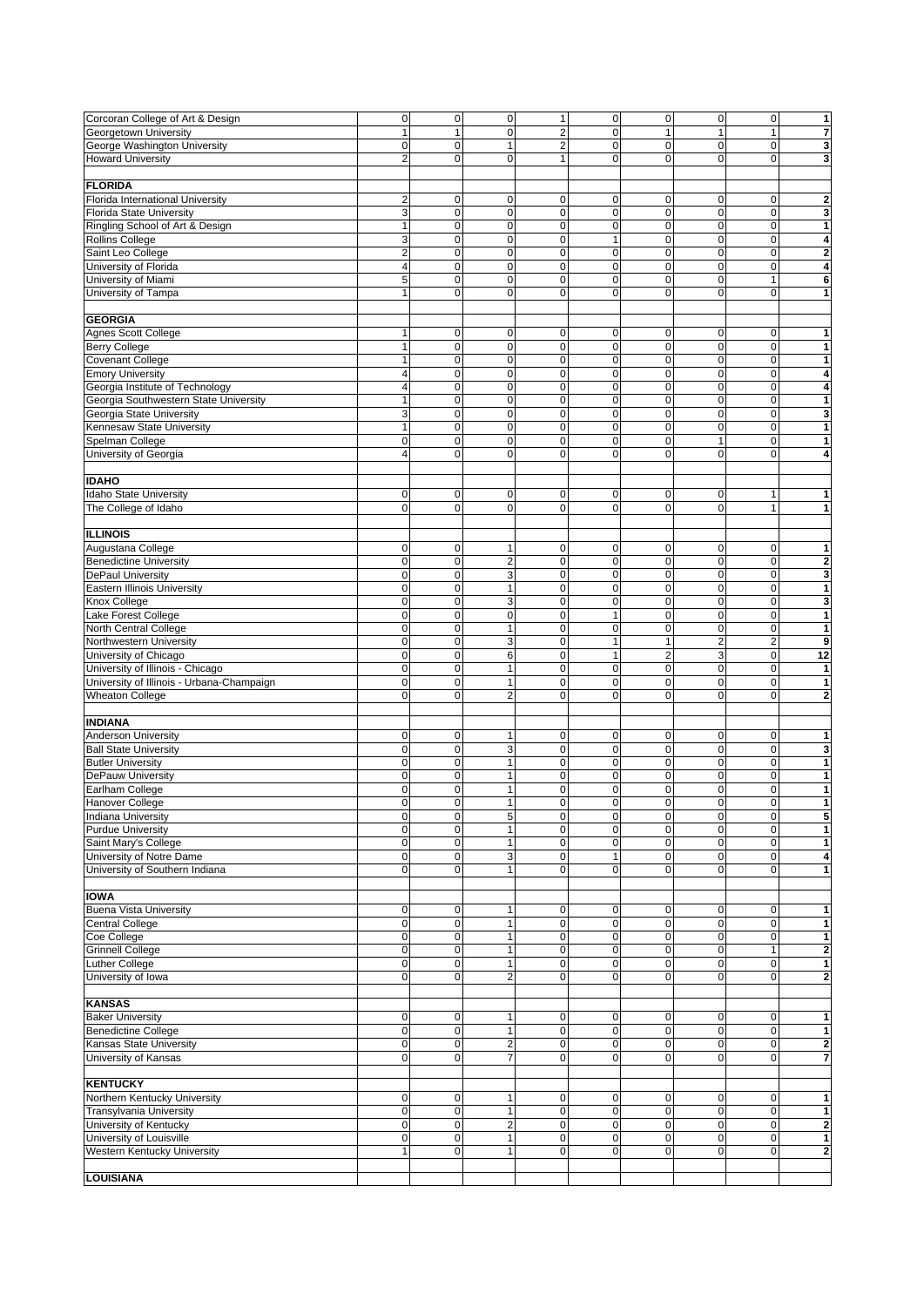| Louisiana State University - Baton Rouge            | 0              | $\mathbf 0$    | $\pmb{0}$               | $\pmb{0}$               | 3                       | $\mathbf 0$    | 0              | $\overline{0}$ | 3                       |
|-----------------------------------------------------|----------------|----------------|-------------------------|-------------------------|-------------------------|----------------|----------------|----------------|-------------------------|
| Louisiana Tech University                           | 0              | $\mathbf 0$    | $\mathbf 0$             | 0                       | $\overline{\mathbf{c}}$ | $\mathbf 0$    | $\mathbf 0$    | $\mathbf 0$    | $\overline{\mathbf{c}}$ |
| <b>Tulane University</b>                            | 0              | $\mathbf 0$    | $\mathbf 0$             | 0                       | $\overline{2}$          | $\mathbf 0$    | $\mathbf 0$    | 0              | $\overline{\mathbf{2}}$ |
|                                                     |                |                |                         |                         |                         |                |                |                |                         |
|                                                     |                |                |                         |                         |                         |                |                |                |                         |
| <b>MAINE</b>                                        |                |                |                         |                         |                         |                |                |                |                         |
| <b>Bowdoin College</b>                              | 0              | 1              | $\mathbf 0$             | 0                       | 0                       | 1              | 0              | 0              | 2                       |
| <b>Colby College</b>                                | $\overline{0}$ | $\mathbf{1}$   | $\mathbf 0$             | $\overline{0}$          | $\mathbf 0$             | $\mathbf 0$    | $\mathbf 0$    | $\mathbf 0$    | $\mathbf{1}$            |
|                                                     |                |                |                         |                         |                         |                |                |                |                         |
| <b>MARYLAND</b>                                     |                |                |                         |                         |                         |                |                |                |                         |
| Goucher College                                     | 0              | 0              | 1                       | 0                       | 0                       | $\mathbf 0$    | 0              | 0              | 1                       |
| <b>Hood College</b>                                 | 0              | 0              | $\mathbf 0$             | $\mathbf{1}$            | $\mathbf 0$             | $\mathbf 0$    | $\mathbf 0$    | $\pmb{0}$      | 1                       |
| Johns Hopkins University                            | $\mathbf 0$    | $\mathbf 0$    | 3                       | 4                       | $\mathbf{1}$            | $\mathbf 0$    | $\mathbf 0$    | $\mathbf 0$    | 8                       |
| Loyola College                                      | 0              | $\mathbf 0$    | $\mathbf 0$             |                         | $\mathbf 0$             | $\mathbf 0$    | $\mathbf 0$    | 0              | 1                       |
| Mount Saint Mary's College                          | 0              | 0              | $\mathbf 0$             | 1                       | $\mathbf 0$             | $\mathbf 0$    | $\mathbf 0$    | $\mathbf 0$    | 1                       |
| Salisbury University                                | $\mathbf 0$    | 0              | $\mathbf 0$             | 1                       | $\mathbf 0$             | $\mathbf 0$    | $\mathbf 0$    | $\pmb{0}$      | $\mathbf{1}$            |
| St. Mary's College of Maryland                      | $\mathbf 0$    | $\mathbf 0$    | $\mathbf 0$             | $\mathbf{1}$            | $\mathbf 0$             | $\mathbf 0$    | $\mathbf 0$    | $\mathbf 0$    | 1                       |
| United States Naval Academy                         | 3              | 3              | 3                       | 5                       | $\overline{c}$          | $\mathbf 0$    | $\overline{4}$ | $\overline{2}$ | $\overline{22}$         |
| University of Maryland - Baltimore County           | $\mathbf 0$    | $\mathbf 0$    | $\mathbf 0$             | $\overline{2}$          | 0                       | $\mathbf 0$    | $\mathbf 0$    | $\pmb{0}$      | $\mathbf 2$             |
| University of Maryland - College Park               | 0              | 0              | $\mathbf 0$             | $\overline{\mathbf{4}}$ | 0                       | $\mathbf 0$    | $\mathbf 0$    | $\mathbf 0$    | $\overline{\mathbf{4}}$ |
|                                                     |                |                |                         |                         |                         |                |                |                |                         |
| <b>Washington College</b>                           | $\overline{0}$ | 0              | $\overline{0}$          | 1                       | $\mathbf 0$             | $\mathbf 0$    | $\mathbf 0$    | $\mathbf 0$    | 1                       |
|                                                     |                |                |                         |                         |                         |                |                |                |                         |
| <b>MASSACHUSETTS</b>                                |                |                |                         |                         |                         |                |                |                |                         |
| <b>Amherst College</b>                              | $\mathbf{1}$   | $\mathbf 0$    | $\overline{c}$          | 3                       | $\mathbf 0$             | 1              | 1              | $\pmb{0}$      | 8                       |
| <b>Boston College</b>                               | 0              | $\mathbf{1}$   | $\mathbf 0$             | 0                       | $\mathbf{1}$            | $\mathbf 0$    | $\pmb{0}$      | $\pmb{0}$      | $\mathbf{2}$            |
| <b>Boston University</b>                            | 0              | 5              | $\mathbf{1}$            | 0                       | $\mathbf{1}$            | $\mathbf{1}$   | 0              | $\pmb{0}$      | 8                       |
| <b>Brandeis University</b>                          | $\mathbf 0$    | 1              | $\mathbf 0$             | 0                       | $\pmb{0}$               | $\mathbf 0$    | $\mathbf 0$    | $\mathbf 0$    | 1                       |
| College of the Holy Cross                           | 0              | 3              | $\mathbf 0$             | 0                       | $\pmb{0}$               | $\mathbf 0$    | $\mathbf 0$    | $\mathbf 0$    | 3                       |
| <b>Emerson College</b>                              | 0              | $\mathbf{1}$   | $\mathbf 0$             | 0                       | $\mathbf 0$             | $\mathbf 0$    | $\mathbf 0$    | $\pmb{0}$      | $\mathbf{1}$            |
| Gordon College                                      | $\mathbf 0$    | 3              | $\mathbf 0$             | 0                       | $\mathbf 0$             | $\mathbf 0$    | $\mathbf 0$    | $\mathbf 0$    | $\mathbf{3}$            |
| <b>Harvard University</b>                           | 4              | 8              | $\overline{7}$          |                         | $\mathbf{1}$            | $\overline{c}$ | 3              | $\overline{c}$ | 28                      |
| Massachusetts Institute of Technology               | $\overline{2}$ | 3              | $\overline{4}$          | 3                       | $\overline{2}$          | $\mathbf{1}$   | $\overline{2}$ | 0              | 17                      |
| Mount Holyoke College                               | $\mathbf{1}$   | 3              | $\mathbf{1}$            | 0                       | $\mathbf 0$             | $\mathbf 0$    | $\mathbf 0$    | $\pmb{0}$      | 5                       |
| Stonehill College                                   | $\mathbf 0$    | $\mathbf{1}$   | $\mathbf 0$             | 0                       | 0                       | $\mathbf 0$    | $\pmb{0}$      | $\pmb{0}$      | 1                       |
| <b>Tufts University</b>                             | $\mathbf 0$    | 3              | $\mathbf 0$             | $\mathbf{1}$            | 0                       | $\mathbf 0$    | $\mathbf{1}$   | $\mathbf 0$    | 5                       |
| University of Massachusetts System - Amherst        | $\mathbf 0$    | 6              | $\mathbf 0$             | 0                       | $\pmb{0}$               | $\mathbf 0$    | $\pmb{0}$      | $\mathbf 0$    | 6                       |
|                                                     | $\mathbf{1}$   |                |                         | 0                       |                         |                |                |                |                         |
| <b>Wellesley College</b>                            |                | 1              | $\mathbf{1}$            |                         | $\pmb{0}$               | $\mathbf 0$    | 0              | $\pmb{0}$      | 3                       |
| <b>Wheaton College</b>                              | 0              | $\mathbf{1}$   | $\mathbf 0$             | 0                       | $\mathbf 0$             | $\mathbf 0$    | 1              | $\mathbf 0$    | $\mathbf{2}$            |
| <b>Williams College</b>                             | 0              | $\overline{c}$ | $\overline{2}$          | $\overline{2}$          | $\mathbf 0$             | $\mathbf{1}$   | $\overline{2}$ | 0              | 9                       |
|                                                     |                |                |                         |                         |                         |                |                |                |                         |
| <b>MICHIGAN</b>                                     |                |                |                         |                         |                         |                |                |                |                         |
| Alma College                                        | 0              | $\mathbf 0$    | 4                       | 0                       | $\pmb{0}$               | $\mathbf 0$    | 0              | $\pmb{0}$      | 4                       |
| Eastern Michigan University                         | $\mathbf 0$    | 0              | $\mathbf{1}$            | 0                       | $\mathbf 0$             | $\mathbf 0$    | $\pmb{0}$      | $\pmb{0}$      | 1                       |
| <b>Grand Valley State University</b>                | 0              | $\mathbf 0$    | $\mathbf{1}$            | 0                       | $\mathbf 0$             | $\mathbf 0$    | $\mathbf 0$    | $\pmb{0}$      | 1                       |
| Hillsdale College                                   | $\mathbf 0$    | $\mathsf 0$    | $\overline{\mathbf{c}}$ | 0                       | $\mathbf 0$             | $\mathbf 0$    | 0              | $\mathbf{1}$   | 3                       |
| Kalamazoo College                                   | $\mathbf 0$    | $\mathbf 0$    | $\overline{2}$          | 0                       | $\mathbf 0$             | $\mathbf 0$    | $\mathbf 0$    | $\mathbf 0$    | $\overline{\mathbf{2}}$ |
| Michigan State University                           | 0              | $\mathbf 0$    | 4                       | 0                       | $\pmb{0}$               | $\mathbf 0$    | $\pmb{0}$      | $\pmb{0}$      | 4                       |
| Michigan Technological University                   | $\mathbf{0}$   | 0              | 1                       | 0                       | $\mathbf 0$             | $\mathbf 0$    | $\mathbf 0$    | 0              | 1                       |
| Oakland University                                  | 0              | $\mathbf 0$    | 1                       | 0                       | $\mathbf 0$             | $\mathbf 0$    | $\mathbf 0$    | $\mathbf 0$    | 1                       |
| Saginaw Valley State University                     | 0              | 0              | $\mathbf{1}$            | 0                       | 0                       | $\mathbf 0$    | 0              | $\pmb{0}$      | $\mathbf{1}$            |
| University of Michigan System - Ann Arbor           | 0              | $\mathbf 0$    | 4                       | 1                       | 0                       | $\mathbf 0$    | $\pmb{0}$      | $\mathbf{1}$   | 6                       |
| <b>Wayne State University</b>                       | 0              | $\mathbf 0$    | $\mathbf{1}$            | 0                       | $\mathbf 0$             | $\mathbf 0$    | $\mathbf 0$    | 0              | 1                       |
|                                                     |                |                |                         |                         |                         |                |                |                |                         |
| <b>MINNESOTA</b>                                    |                |                |                         |                         |                         |                |                |                |                         |
|                                                     |                |                |                         |                         |                         |                |                |                |                         |
| <b>Carleton College</b>                             | $\mathbf 0$    | 0              | 6                       | 0                       | $\mathbf 0$             | 0              | $\mathbf 0$    | $\mathbf 0$    | 6                       |
| College of Saint Benedict / Saint John's University | $\overline{0}$ | $\mathbf 0$    | 1                       | 0                       | $\pmb{0}$               | $\mathbf 0$    | $\mathbf 0$    | $\mathbf 0$    | $\mathbf{1}$            |
| Concordia College-Moorhead                          | $\mathbf 0$    | $\pmb{0}$      | 0                       | 0                       | $\mathbf 0$             | $\mathbf 0$    |                | $\mathbf 0$    | 1                       |
| Macalester College                                  | $\mathbf 0$    | $\pmb{0}$      | 4                       | 0                       | $\mathbf 0$             | $\mathbf 0$    | 0              | $\mathbf 0$    | $\overline{\mathbf{4}}$ |
| Minnesota State University-Moorhead                 | $\mathbf 0$    | 0              | $\mathbf{1}$            | 0                       | $\mathbf 0$             | $\mathbf 0$    | 0              | $\mathbf 0$    | 1                       |
| Saint Olaf College                                  | $\mathbf 0$    | $\mathbf 0$    | $\overline{\mathbf{c}}$ |                         | $\pmb{0}$               | $\mathbf 0$    | $\mathbf 0$    | $\mathbf 0$    | 3                       |
| University of Minnesota System - Morris             | $\mathbf 0$    | 0              | 1                       | 0                       | $\mathbf 0$             | $\pmb{0}$      | 0              | $\mathbf 0$    | 1                       |
| University of Minnesota System - Twin Cities        | $\mathbf 0$    | $\pmb{0}$      | $\mathbf{1}$            | 0                       | $\mathbf 0$             | $\pmb{0}$      | $\mathbf 0$    | $\mathbf 0$    | 1                       |
| University of Saint Thomas                          | $\mathbf 0$    | 0              | $\mathbf{1}$            | 0                       | $\mathbf 0$             | $\mathbf 0$    | $\mathbf 0$    | $\mathbf 0$    | $\mathbf{1}$            |
|                                                     |                |                |                         |                         |                         |                |                |                |                         |
| <b>MISSISSIPPI</b>                                  |                |                |                         |                         |                         |                |                |                |                         |
| <b>Belhaven College</b>                             | $\mathbf{1}$   | 0              | 0                       | 0                       | $\mathbf 0$             | 0              | $\mathbf 0$    | $\mathbf 0$    | $\mathbf{1}$            |
| Mississippi State University                        | $\mathbf{1}$   | $\mathsf 0$    | 0                       | 0                       | 0                       | $\mathbf 0$    | $\mathbf 0$    | $\mathbf 0$    | $\mathbf{1}$            |
| University of Southern Mississippi                  | $\overline{3}$ | $\mathbf 0$    | $\mathbf 0$             | 0                       | $\mathbf{1}$            | $\mathbf 0$    | $\Omega$       | $\overline{0}$ | $\overline{\mathbf{4}}$ |
|                                                     |                |                |                         |                         |                         |                |                |                |                         |
| <b>MISSOURI</b>                                     |                |                |                         |                         |                         |                |                |                |                         |
| Avila College                                       | $\mathbf 0$    | 0              | 1                       | 0                       | $\mathbf 0$             | 0              | 0              | $\mathbf 0$    | 1                       |
| <b>Missouri State University</b>                    | $\overline{0}$ | $\mathbf 0$    | 1                       | 0                       | $\mathbf 0$             | $\mathbf 0$    | $\pmb{0}$      | $\mathbf 0$    | $\mathbf{1}$            |
| Northwest Missouri State University                 | $\overline{0}$ | $\mathbf 0$    | $\mathbf{1}$            | $\Omega$                | $\mathbf 0$             | $\mathbf 0$    | $\mathbf 0$    | $\mathbf{0}$   | 1                       |
| Saint Louis University                              | $\mathbf{0}$   | $\mathbf 0$    | $\overline{\mathbf{c}}$ | 0                       | $\pmb{0}$               | $\mathbf 0$    | $\mathbf 0$    | $\mathbf 0$    | $\overline{\mathbf{c}}$ |
|                                                     | $\mathbf 0$    |                |                         | 0                       |                         |                |                |                | $\mathbf{3}$            |
| <b>Truman State University</b>                      |                | 0              | 3                       |                         | $\mathsf{O}\xspace$     | $\mathbf 0$    | 0              | $\mathbf 0$    |                         |
| Washington University in St. Louis                  | $\mathbf{1}$   | $\mathbf{1}$   | $\mathbf{1}$            | 0                       | $\mathbf{1}$            | $\pmb{0}$      | $\mathbf 0$    | $\mathbf 0$    | 4                       |
| <b>Westminster College</b>                          | $\overline{0}$ | 0              | 1                       | 0                       | $\mathbf 0$             | $\mathbf 0$    | $\mathbf 0$    | $\overline{0}$ | 1                       |
| William Jewell College                              | $\mathbf 0$    | $\mathbf 0$    | $\overline{2}$          | 0                       | $\mathbf 0$             | $\mathbf 0$    | $\mathbf 0$    | $\overline{0}$ | $\overline{\mathbf{2}}$ |
|                                                     |                |                |                         |                         |                         |                |                |                |                         |
| <b>MONTANA</b>                                      |                |                |                         |                         |                         |                |                |                |                         |
| Montana State University System - Bozeman           | $\overline{0}$ | 0              | 0                       | 0                       | $\overline{0}$          | 0              | 0              | $\mathbf{1}$   | $\mathbf{1}$            |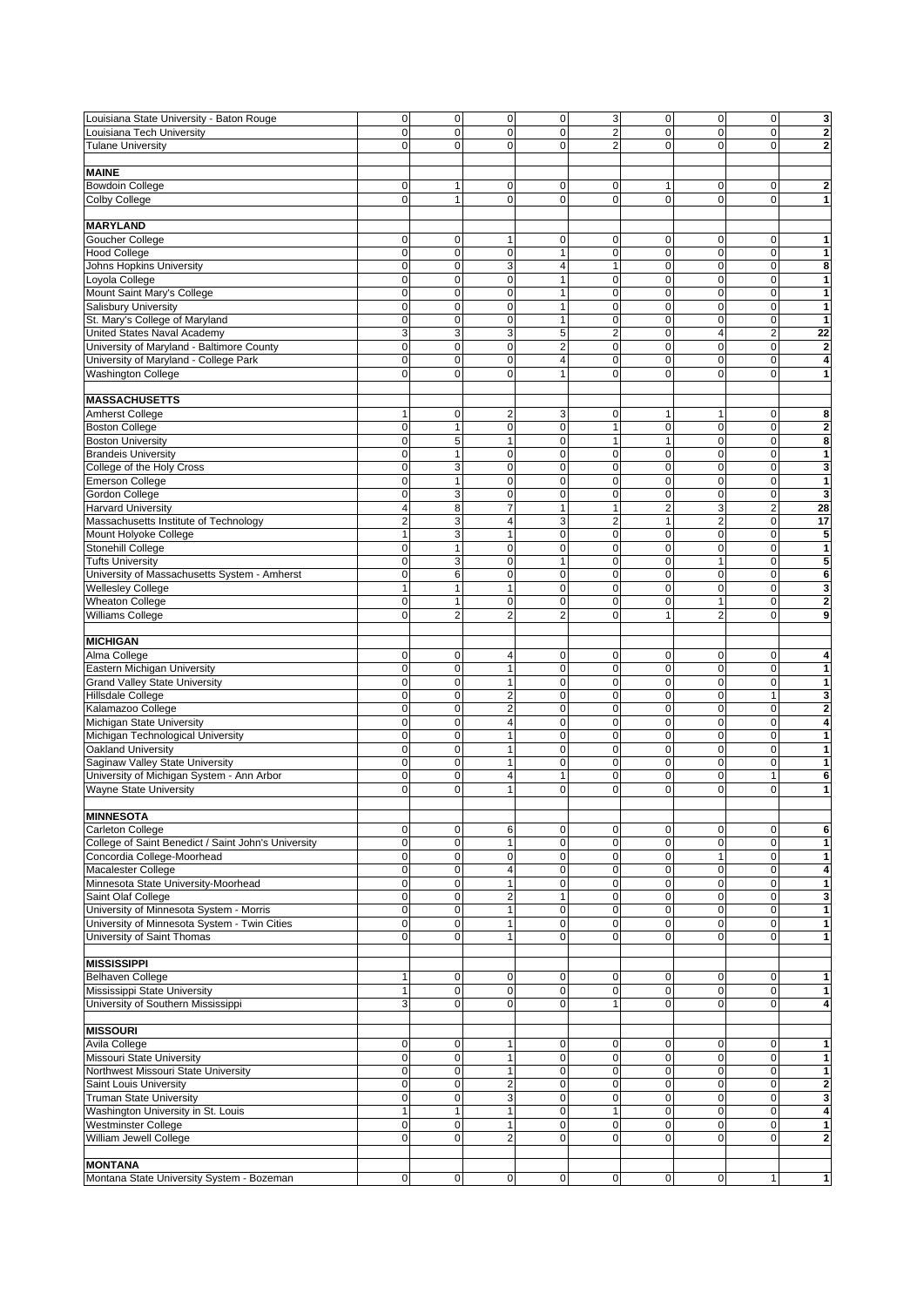| Rocky Mountain College                            | $\mathsf{O}\xspace$     | 0              | $\mathbf 0$      | $\pmb{0}$      | $\mathbf 0$    | $\mathbf 0$    | 0              | $\mathbf{1}$   | 1                       |
|---------------------------------------------------|-------------------------|----------------|------------------|----------------|----------------|----------------|----------------|----------------|-------------------------|
| University of Great Falls                         | 0                       | $\mathbf 0$    | $\mathbf 0$      | $\mathbf 0$    | 0              | $\mathbf 0$    | $\mathbf 0$    | $\mathbf{1}$   | 1                       |
| University of Montana - Missoula                  | $\overline{0}$          | $\mathbf 0$    | 0                | 0              | $\mathbf 0$    | $\mathbf 0$    | $\mathbf 0$    | $\mathbf{1}$   | $\mathbf{1}$            |
|                                                   |                         |                |                  |                |                |                |                |                |                         |
| <b>NEBRASKA</b>                                   |                         |                |                  |                |                |                |                |                |                         |
| Creighton University                              | $\overline{0}$          | $\mathbf 0$    | 3                | 0              | 0              | $\mathbf 0$    | $\mathbf 0$    | $\mathbf 0$    | 3                       |
| <b>Hastings College</b>                           | $\mathbf 0$             | $\mathbf 0$    | $\mathbf{1}$     | 0              | 0              | $\mathbf 0$    | $\mathbf 0$    | $\mathbf 0$    | 1                       |
| University of Nebraska System - Lincoln           | $\mathbf 0$             | 0              | $\overline{c}$   | 0              | $\mathbf 0$    | 0              | 0              | $\pmb{0}$      | $\mathbf{2}$            |
| University of Nebraska System - Omaha             | $\overline{0}$          | $\Omega$       | $\overline{2}$   | $\Omega$       | $\Omega$       | $\mathbf 0$    | $\Omega$       | $\mathbf 0$    | $\mathbf{2}$            |
|                                                   |                         |                |                  |                |                |                |                |                |                         |
|                                                   |                         |                |                  |                |                |                |                |                |                         |
| <b>NEW HAMPSHIRE</b>                              |                         |                |                  |                |                |                |                |                |                         |
| Dartmouth College                                 | $\overline{0}$          | $\overline{2}$ | $\mathbf 0$      | 1              | $\mathbf{1}$   | 1              | $\overline{2}$ | $\mathbf{O}$   | $\overline{7}$          |
|                                                   |                         |                |                  |                |                |                |                |                |                         |
| <b>NEW JERSEY</b>                                 |                         |                |                  |                |                |                |                |                |                         |
| <b>Fairleigh Dickinson University</b>             | $\mathbf 0$             | 0              | $\mathbf 0$      | 0              | 0              | 0              | 1              | 0              | 1                       |
| Montclair State University                        | 0                       | $\mathbf 0$    | $\mathbf 0$      | 0              | $\mathbf 0$    | $\mathbf 0$    | 1              | $\mathbf 0$    | 1                       |
| <b>Princeton University</b>                       | $\mathbf 0$             | 3              | $\overline{2}$   |                | 3              | $\overline{c}$ | 3              | $\mathbf 0$    | 14                      |
| <b>Rider University</b>                           | $\mathbf{0}$            | $\mathbf 0$    | $\mathbf 0$      | 0              | $\mathbf 0$    | $\mathbf 0$    | $\mathbf{1}$   | 0              | 1                       |
|                                                   |                         |                |                  |                |                |                |                |                |                         |
| Rutgers University - New Brunswick                | $\mathbf 0$             | $\mathbf{1}$   | $\mathbf 0$      | $\mathbf{1}$   | $\mathbf 0$    | $\mathbf 0$    | $\overline{4}$ | $\mathbf 0$    | 6                       |
| Seton Hall University                             | $\mathbf 0$             | $\mathbf 0$    | 1                | $\mathbf 0$    | $\mathbf 0$    | 1              | $\mathbf 0$    | $\mathbf 0$    | $\mathbf 2$             |
| Stevens Institute of Technology                   | 0                       | $\mathbf 0$    | $\mathbf 0$      | 0              | $\mathbf 0$    | $\mathbf 0$    | 1              | 0              | $\mathbf{1}$            |
|                                                   |                         |                |                  |                |                |                |                |                |                         |
| <b>NEW MEXICO</b>                                 |                         |                |                  |                |                |                |                |                |                         |
| New Mexico State University                       | $\mathbf 0$             | 0              | 0                | $\mathbf 0$    | 1              | 0              | 0              | 0              | 1                       |
| University of New Mexico                          | $\overline{0}$          | $\Omega$       | $\mathbf 0$      | 1              | 3              | $\mathbf 0$    | 0              | $\mathbf 0$    | $\overline{\mathbf{4}}$ |
|                                                   |                         |                |                  |                |                |                |                |                |                         |
|                                                   |                         |                |                  |                |                |                |                |                |                         |
| <b>NEW YORK</b>                                   |                         |                |                  |                |                |                |                |                |                         |
| <b>Bard College</b>                               | $\mathbf 0$             | 0              | 1                | 1              | $\mathbf 0$    | 0              | 1              | $\mathbf 0$    | 3                       |
| <b>Barnard College</b>                            | $\overline{0}$          | 0              | $\mathbf 0$      | $\mathbf 0$    | 0              | $\mathbf 0$    | 3              | $\mathbf 0$    | 3                       |
| City University of New York - Brooklyn College    | $\overline{0}$          | $\mathbf 0$    | $\mathbf 0$      | 0              | $\mathbf 0$    | $\mathbf 0$    | $\mathbf{1}$   | $\mathbf 0$    | $\mathbf{1}$            |
| City University of New York - City College        | $\overline{0}$          | $\mathbf 0$    | $\mathbf 0$      | $\Omega$       | $\mathbf 0$    | $\mathbf 0$    | $\mathbf{1}$   | 0              | 1                       |
| City University of New York - Hunter College      | $\overline{0}$          | $\mathbf 0$    | $\mathbf 0$      | 0              | $\mathbf 0$    | $\mathbf 0$    | $\mathbf{1}$   | $\mathbf 0$    | 1                       |
| City University of New York - Queens College      | $\mathbf 0$             | $\mathbf 0$    | $\mathbf 0$      | 0              | $\mathbf 0$    | $\mathbf 0$    | $\mathbf{1}$   | $\pmb{0}$      | $\mathbf{1}$            |
| College of Saint Rose                             | $\mathbf 0$             | $\mathbf 0$    | $\mathbf 0$      | 0              | $\mathbf 0$    | $\mathbf 0$    | $\mathbf{1}$   | $\mathbf 0$    | $\mathbf{1}$            |
|                                                   |                         |                |                  |                |                |                |                |                |                         |
| Columbia University                               | 2                       | $\mathbf 0$    | 5                | $\mathbf{1}$   | $\mathbf{1}$   | $\overline{2}$ | 6              | $\mathbf{1}$   | 18                      |
| <b>Cornell University</b>                         | $\mathbf 0$             | $\overline{2}$ | $\mathbf 0$      | $\overline{2}$ | $\pmb{0}$      | $\mathbf 0$    | $\overline{2}$ | $\pmb{0}$      | 6                       |
| Fordham University                                | $\overline{2}$          | 1              | $\overline{c}$   | $\mathbf 0$    | $\pmb{0}$      | $\mathbf 0$    | 3              | $\mathbf 0$    | 8                       |
| <b>Hartwick College</b>                           | $\mathbf 0$             | $\mathbf 0$    | $\mathbf 0$      | $\Omega$       | $\mathbf 0$    | $\mathbf 0$    | 1              | $\mathbf 0$    | 1                       |
| Hobart and William Smith Colleges                 | $\mathbf{0}$            | $\mathbf{1}$   | $\mathbf 0$      | 0              | $\mathbf{1}$   | $\mathbf 0$    | $\mathbf 0$    | 0              | $\mathbf{2}$            |
| <b>Houghton College</b>                           | $\mathbf 0$             | $\mathbf 0$    | $\mathbf 0$      | 0              | $\mathbf 0$    | $\mathbf{1}$   | $\mathbf{1}$   | $\mathbf 0$    | $\overline{\mathbf{2}}$ |
| <b>Ithaca College</b>                             | $\mathbf 0$             | $\mathbf 0$    | $\mathbf 0$      | 0              | $\mathbf 0$    | $\mathbf 0$    | $\mathbf{1}$   | $\pmb{0}$      | $\mathbf{1}$            |
| Manhattan College                                 | $\mathbf 0$             | $\mathbf 0$    | $\mathbf 0$      | 0              | 0              | $\mathbf 0$    | $\mathbf{1}$   | $\pmb{0}$      | 1                       |
|                                                   |                         |                |                  |                |                |                |                |                |                         |
| <b>Marist College</b>                             | $\mathbf 0$             | $\mathbf 0$    | $\mathbf 0$      | 0              | 0              | $\mathbf 0$    | $\overline{c}$ | $\mathbf 0$    | $\overline{\mathbf{2}}$ |
| Marymount Manhattan College                       | $\mathbf 0$             | $\mathbf 0$    | $\mathbf{1}$     | 0              | 0              | $\mathbf 0$    | $\mathbf 0$    | $\mathbf 0$    | 1                       |
| <b>New School University</b>                      | $\overline{0}$          | $\mathbf 0$    | $\mathbf 0$      | $\mathbf 0$    | 0              | $\mathbf 0$    | 3              | $\pmb{0}$      | $\mathbf{3}$            |
| <b>New York University</b>                        | 0                       | $\mathbf{1}$   | $\mathbf{1}$     | 0              | $\mathbf 0$    | $\mathbf{1}$   | 3              | $\pmb{0}$      | 6                       |
| Niagara University                                | 0                       | $\mathbf 0$    | $\mathbf 0$      | 0              | $\mathbf 0$    | $\mathbf 0$    | 1              | $\mathbf 0$    | $\mathbf{1}$            |
| <b>Pratt Institute</b>                            | 0                       | $\mathbf 0$    | $\mathbf 0$      | 0              | $\mathbf 0$    | $\mathbf 0$    | $\mathbf{1}$   | $\mathbf 0$    | 1                       |
| Saint John's University                           | $\overline{0}$          | $\mathbf 0$    | 0                | 0              | $\mathbf 0$    | $\mathbf 0$    | $\overline{2}$ | 0              | $\mathbf{2}$            |
| <b>Skidmore College</b>                           | 0                       | $\mathbf 0$    | $\mathbf 0$      | 0              | $\mathbf 0$    | $\mathbf{1}$   | $\mathbf{1}$   | $\pmb{0}$      | $\mathbf 2$             |
| State University of New York - Binghamton         | $\mathbf 0$             | $\mathbf 0$    | $\mathbf 0$      | 0              | $\mathbf 0$    | $\mathbf 0$    | $\mathbf{1}$   | 0              | $\mathbf{1}$            |
|                                                   |                         |                |                  |                |                |                |                |                |                         |
| State University of New York - Buffalo            | $\Omega$                | $\Omega$       | $\Omega$         | $\Omega$       | $\Omega$       | $\Omega$       | $\mathbf{1}$   | $\Omega$       | $\mathbf{1}$            |
| State University of New York - College at Potsdam | $\overline{\mathbf{0}}$ | 0              | $\pmb{0}$        | $\pmb{0}$      | $\mathbf 0$    | $\pmb{0}$      | $\mathbf{1}$   | $\overline{0}$ | 1                       |
| State University of New York - Stony Brook        | $\mathbf 0$             | $\pmb{0}$      | $\mathbf 0$      | $\Omega$       | $\mathbf 0$    | $\mathbf 0$    | $\mathbf{1}$   | $\mathbf 0$    | 1                       |
| <b>Syracuse University</b>                        | $\mathbf 0$             | 0              | $\mathbf 0$      |                | $\mathbf 0$    | $\mathbf 0$    | $\overline{2}$ | $\mathbf 0$    | $\mathbf{3}$            |
| <b>Union College</b>                              | $\overline{0}$          | $\mathbf 0$    | $\mathbf 0$      | 0              | 0              | $\mathbf 0$    |                | $\mathbf{0}$   | $\vert$                 |
| United States Military Academy                    | 1                       | 1              | 5                |                | $\overline{c}$ | $\mathbf 2$    | 6              | $\mathbf 2$    | 20                      |
| University of Rochester                           | $\mathbf 0$             | 0              | $\mathbf 0$      | 0              | 0              | $\mathbf 0$    | $\mathbf{1}$   | $\mathbf 0$    | $\vert$                 |
| Vassar College                                    | $\overline{0}$          | $\mathbf 0$    | $\mathbf 0$      | 0              | $\mathbf{1}$   | $\mathbf 0$    | $\mathbf 0$    | $\mathbf 0$    | $\vert$                 |
|                                                   |                         |                |                  |                |                |                |                |                |                         |
|                                                   |                         |                |                  |                |                |                |                |                |                         |
| <b>NORTH CAROLINA</b>                             |                         |                |                  |                |                |                |                |                |                         |
| Appalachian State University                      | $\mathbf{1}$            | 0              | 0                | 0              | $\pmb{0}$      | $\mathbf 0$    | 0              | $\mathbf 0$    | 1                       |
| Davidson College                                  | $\overline{2}$          | 0              | $\mathbf{1}$     | $\Omega$       | $\mathbf 0$    | $\mathbf 0$    | $\mathbf 0$    | $\mathbf 0$    | 3                       |
| <b>Duke University</b>                            | 5 <sup>1</sup>          | $\mathbf 0$    | 1                | 0              | $\mathbf 0$    | $\mathbf 0$    | $\pmb{0}$      | $\mathbf 0$    | 6                       |
| <b>Elon University</b>                            | $\mathbf{1}$            | $\mathbf 0$    | $\mathbf 0$      | $\Omega$       | $\pmb{0}$      | $\mathbf 0$    | $\mathbf 0$    | 0              | 1                       |
| North Carolina School of the Arts                 | $\overline{2}$          | $\mathbf 0$    | $\mathbf 0$      | 0              | $\mathbf 0$    | $\mathbf 0$    | 0              | $\pmb{0}$      | $\overline{\mathbf{2}}$ |
| North Carolina State University                   | 3                       | 0              | 0                | 0              | $\mathbf 0$    | 0              | 0              | $\pmb{0}$      | 3                       |
| University of North Carolina - Asheville          | $\mathbf{1}$            | 0              | $\mathbf 0$      | 0              | $\mathbf 0$    | $\mathbf 0$    | 0              | $\mathbf 0$    | $\mathbf{1}$            |
|                                                   |                         |                |                  |                |                |                |                |                |                         |
| University of North Carolina - Chapel Hill        | $\overline{2}$          | $\mathbf 0$    | $\mathbf 0$      | 0              | $\mathbf 0$    | $\mathbf 0$    | 1              | $\mathbf 0$    | 3                       |
| University of North Carolina - Wilmington         | $\mathbf{1}$            | $\mathbf 0$    | 0                | 0              | $\mathbf 0$    | $\mathbf 0$    | $\mathbf 0$    | $\mathbf 0$    | $\mathbf{1}$            |
| <b>Wake Forest University</b>                     | $\overline{3}$          | $\mathbf 0$    | $\pmb{0}$        | 0              | $\mathbf 0$    | 0              | $\mathbf 0$    | $\overline{0}$ | 3                       |
|                                                   |                         |                |                  |                |                |                |                |                |                         |
| OHIO                                              |                         |                |                  |                |                |                |                |                |                         |
| <b>Ashland University</b>                         | $\mathbf 0$             | 0              | $\mathbf 1$      | 0              | $\mathbf 0$    | 0              | 0              | $\mathbf 0$    | 1                       |
| <b>Baldwin-Wallace College</b>                    | $\mathbf 0$             | $\pmb{0}$      | $\mathbf{1}$     | 0              | 0              | $\mathbf 0$    | 0              | $\mathbf 0$    | 1                       |
| <b>Bowling Green State University</b>             | $\mathbf 0$             | 0              | 1                | 0              | $\mathbf 0$    | $\mathbf 0$    | 0              | $\mathbf 0$    | $\mathbf{1}$            |
| Columbus College of Art & Design                  | $\overline{0}$          | $\mathbf 0$    | 1                | 0              | $\pmb{0}$      | $\mathbf 0$    | $\mathbf 0$    | $\mathbf 0$    | $\mathbf{1}$            |
|                                                   |                         |                |                  |                |                |                |                |                |                         |
| John Carroll University                           | $\overline{0}$          | $\mathsf 0$    | $\mathbf 2$      | 0              | $\mathbf 0$    | $\mathbf 0$    | $\mathbf 0$    | $\overline{0}$ | $\overline{\mathbf{c}}$ |
| Kenyon College                                    | $\overline{0}$          | $\mathsf 0$    | $\overline{c}$   | $\mathbf 0$    | $\overline{0}$ | $\mathbf 0$    | 0              | $\mathbf 0$    | $\overline{\mathbf{c}}$ |
| Miami University of Ohio                          | $\mathsf{O}\xspace$     | 0              | $\boldsymbol{2}$ | $\pmb{0}$      | $\mathbf 0$    | $\pmb{0}$      | 0              | $\mathbf 0$    | $\overline{\mathbf{c}}$ |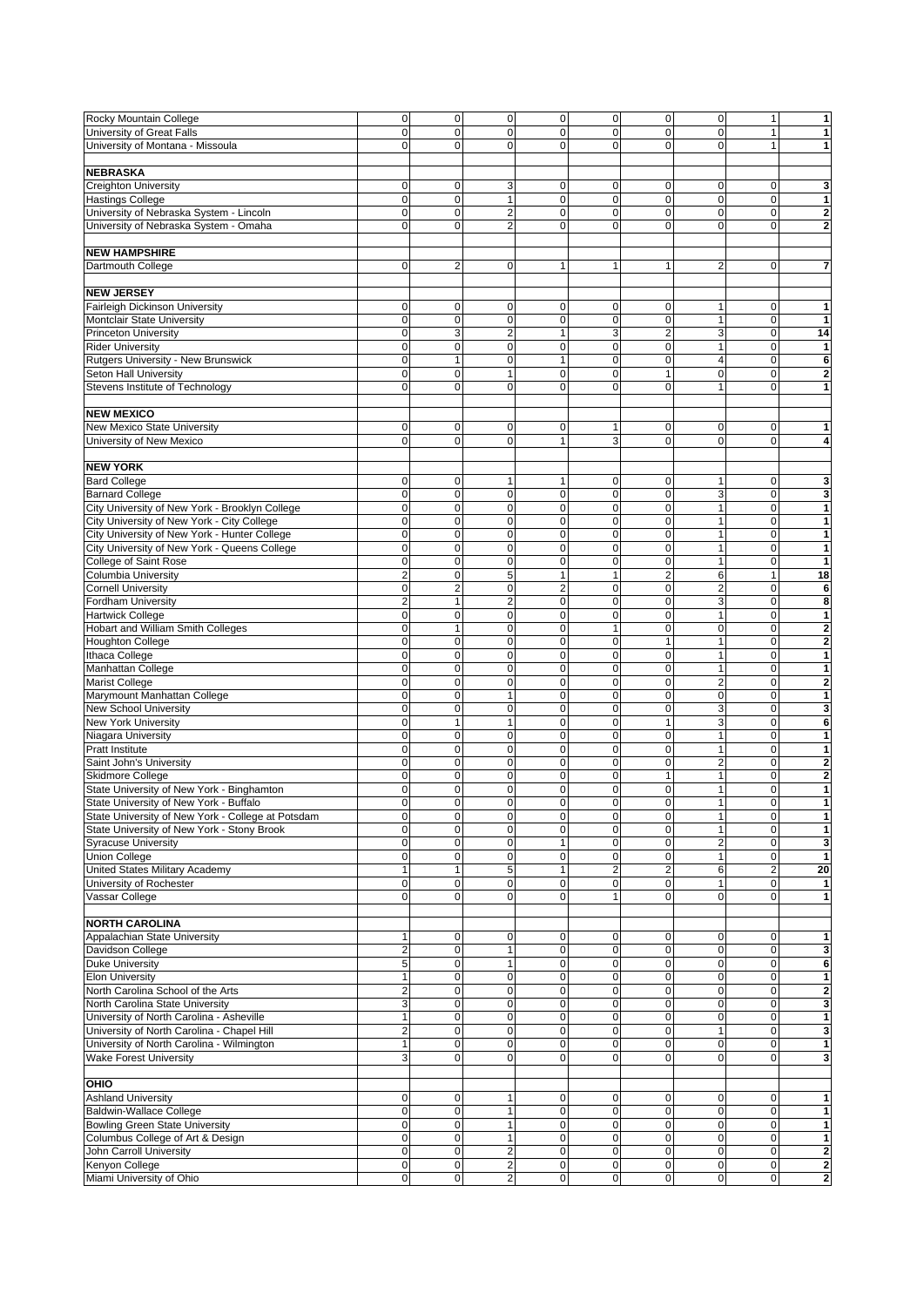| Mount Union College                               | $\mathsf{O}\xspace$ | 0           | $\mathbf{1}$   | $\pmb{0}$      | $\pmb{0}$      | $\mathbf 0$  | $\overline{0}$          | $\overline{0}$ | 1                       |
|---------------------------------------------------|---------------------|-------------|----------------|----------------|----------------|--------------|-------------------------|----------------|-------------------------|
| Mount Vernon Nazarene College                     | 0                   | $\mathbf 0$ | 1              | 0              | 0              | $\mathbf 0$  | $\mathbf 0$             | $\mathbf 0$    | 1                       |
| Ohio State University System - Columbus           | $\mathbf 0$         | 0           | 3              | 0              | 0              | $\mathbf 0$  | 0                       | $\mathbf 0$    | 3                       |
|                                                   | 0                   | $\mathbf 0$ |                | 0              | $\mathbf 0$    |              | $\mathbf 0$             | $\pmb{0}$      |                         |
| <b>Ohio University</b>                            |                     |             | $\overline{c}$ |                |                | $\mathbf 0$  |                         |                | $\mathbf{2}$            |
| The College of Wooster                            | 0                   | $\mathbf 0$ | $\overline{c}$ | 0              | $\mathbf{1}$   | $\mathbf 0$  | $\pmb{0}$               | 0              | 3                       |
| University of Cincinnati                          | 0                   | $\mathbf 0$ | 1              | 0              | $\mathbf 0$    | $\mathbf 0$  | $\mathbf 0$             | 0              | 1                       |
| <b>Wittenberg University</b>                      | 0                   | $\mathbf 0$ | 1              | 0              | $\pmb{0}$      | $\mathbf 0$  | $\mathbf 0$             | $\pmb{0}$      | $\mathbf{1}$            |
| <b>Wright State University</b>                    | 0                   | $\mathbf 0$ | $\mathbf{1}$   | 0              | 0              | $\mathbf 0$  | $\mathbf 0$             | $\mathbf 0$    | 1                       |
|                                                   |                     |             |                |                |                |              |                         |                |                         |
|                                                   |                     |             |                |                |                |              |                         |                |                         |
| <b>OKLAHOMA</b>                                   |                     |             |                |                |                |              |                         |                |                         |
| Oklahoma State University System                  | $\mathbf 0$         | 0           | 0              | 0              | 1              | 0            | 0                       | 0              | 1                       |
| <b>Oral Roberts University</b>                    | $\mathbf 0$         | 0           | $\mathbf 0$    | 0              | $\mathbf{1}$   | $\mathbf 0$  | $\pmb{0}$               | $\mathbf 0$    | $\mathbf{1}$            |
|                                                   | 0                   | $\mathbf 0$ | $\overline{0}$ | 0              | $\overline{2}$ | $\mathbf 0$  | $\mathbf 0$             | $\mathbf 0$    |                         |
| University of Oklahoma                            |                     |             |                |                |                |              |                         |                | $\mathbf{2}$            |
| University of Tulsa                               | 0                   | $\mathbf 0$ | 1              | $\Omega$       | $\mathbf{1}$   | $\mathbf 0$  | $\mathbf 0$             | 0              | $\mathbf{2}$            |
|                                                   |                     |             |                |                |                |              |                         |                |                         |
| <b>OREGON</b>                                     |                     |             |                |                |                |              |                         |                |                         |
| Lewis & Clark College                             | $\mathbf 0$         | 0           | 0              | 0              | $\pmb{0}$      | 1            | 0                       | 1              | 2                       |
|                                                   |                     |             |                |                |                |              |                         |                |                         |
| Oregon State University                           | $\mathbf 0$         | $\mathbf 0$ | $\mathbf 0$    | 0              | $\mathbf 0$    | $\mathbf 0$  | $\mathbf 0$             | $\mathbf{1}$   | 1                       |
| Pacific University                                | $\mathbf 0$         | $\mathbf 0$ | $\mathbf 0$    | $\mathbf 0$    | $\mathbf 0$    | $\mathbf 0$  | $\mathbf 0$             | $\mathbf 2$    | $\overline{\mathbf{c}}$ |
| <b>Portland State University</b>                  | 0                   | $\mathbf 0$ | $\mathbf 0$    | $\mathbf 0$    | 0              | $\mathbf 0$  | $\pmb{0}$               | $\overline{c}$ | $\mathbf 2$             |
| University of Oregon                              | 0                   | $\mathbf 0$ | $\mathbf 0$    | 0              | 0              | $\mathbf 0$  | $\mathbf 0$             | $\mathbf{1}$   | $\mathbf{1}$            |
| <b>Willamette University</b>                      | $\overline{0}$      | $\mathbf 0$ | $\mathbf 0$    | 0              | 0              | $\mathbf 0$  | $\mathbf 0$             | $\overline{c}$ | $\mathbf{2}$            |
|                                                   |                     |             |                |                |                |              |                         |                |                         |
|                                                   |                     |             |                |                |                |              |                         |                |                         |
| <b>PENNSYLVANIA</b>                               |                     |             |                |                |                |              |                         |                |                         |
| <b>Bryn Mawr College</b>                          | 0                   | $\mathbf 0$ | $\mathbf 0$    | 1              | 0              | 0            | 1                       | 0              | $\overline{\mathbf{2}}$ |
| <b>Bucknell University</b>                        | $\mathbf 0$         | 0           | $\mathbf 0$    | 1              | $\mathbf 0$    | $\mathbf{1}$ | $\mathbf{1}$            | $\mathbf 0$    | 3                       |
|                                                   |                     |             |                |                |                |              |                         |                |                         |
| Carnegie Mellon University                        | 0                   | $\mathbf 0$ | $\mathbf 0$    | $\mathbf 0$    | $\mathbf 0$    | $\mathbf 0$  | $\mathbf{1}$            | $\mathbf 0$    | 1                       |
| Chatham College                                   | $\mathbf 0$         | 0           | $\mathbf 0$    | 0              | $\mathbf 0$    | $\mathbf 0$  | 1                       | $\pmb{0}$      | 1                       |
| <b>Dickinson College</b>                          | 0                   | 0           | $\mathbf 0$    | $\mathbf 0$    | $\pmb{0}$      | $\mathbf 0$  | $\mathbf{1}$            | $\pmb{0}$      | 1                       |
| <b>Drexel University</b>                          | $\mathbf 0$         | $\mathbf 0$ | $\mathbf 0$    | 0              | $\mathbf 0$    | $\mathbf 0$  | $\overline{2}$          | $\mathbf 0$    | $\overline{2}$          |
| East Stroudsburg State University of Pennsylvania | $\overline{0}$      | $\mathbf 0$ | $\mathbf 0$    | 0              | $\mathbf 0$    | $\mathbf 0$  | 1                       | 0              |                         |
|                                                   |                     |             |                |                |                |              |                         |                | 1                       |
| Geneva College                                    | $\mathbf 0$         | $\mathbf 0$ | $\mathbf 0$    | 0              | $\mathbf 0$    | $\mathbf 0$  | $\mathbf{1}$            | $\mathbf 0$    | $\mathbf{1}$            |
| Gettysburg College                                | $\overline{1}$      | $\mathbf 0$ | $\mathbf 0$    | 0              | $\mathbf 0$    | $\mathbf{1}$ | 0                       | $\pmb{0}$      | $\overline{\mathbf{c}}$ |
| <b>Grove City College</b>                         | $\mathbf 0$         | $\mathbf 0$ | $\mathbf{1}$   | $\mathbf{1}$   | $\mathbf 0$    | $\mathbf 0$  | $\mathbf{1}$            | $\mathbf 0$    | 3                       |
| Lafayette College                                 | $\mathbf 0$         | 1           | $\mathbf 0$    | $\mathbf 0$    | $\mathbf 0$    | $\mathbf 0$  | $\overline{2}$          | $\pmb{0}$      | $\mathbf{3}$            |
|                                                   |                     |             |                |                |                |              |                         |                |                         |
| <b>Lehigh University</b>                          | 1                   | $\pmb{0}$   | $\mathbf 0$    | 0              | 0              | $\mathbf 0$  | 1                       | $\mathbf 0$    | $\mathbf 2$             |
| Moravian College                                  | $\mathbf 0$         | 0           | $\mathbf 0$    | $\pmb{0}$      | $\mathbf 0$    | $\mathbf 0$  | 1                       | $\mathbf 0$    | $\overline{1}$          |
| Pennsylvania State University                     | $\overline{0}$      | $\mathbf 0$ | $\mathbf 0$    | 1              | $\mathbf 0$    | $\mathbf 0$  | $\mathbf 0$             | $\mathbf 0$    | $\mathbf{1}$            |
| Philadelphia University                           | 0                   | $\mathbf 0$ | $\mathbf 0$    | 0              | $\mathbf 0$    | $\mathbf 0$  | $\overline{4}$          | 0              | 4                       |
|                                                   |                     |             |                |                |                |              |                         |                |                         |
| Robert Morris College                             | $\mathbf 0$         | $\mathbf 0$ | $\mathbf 0$    | 0              | 0              | $\mathbf 0$  | $\mathbf{1}$            | 0              | $\mathbf{1}$            |
| Saint Joseph's University                         | 0                   | $\mathbf 0$ | $\mathbf 0$    | 0              | $\mathbf 0$    | $\mathbf 0$  | $\mathbf{1}$            | $\pmb{0}$      | $\mathbf{1}$            |
| Susquehanna University                            | 0                   | $\pmb{0}$   | $\mathbf 0$    | 0              | $\mathbf 0$    | $\mathbf 0$  | $\mathbf{1}$            | $\pmb{0}$      | $\mathbf{1}$            |
|                                                   | 0                   | $\mathbf 0$ | $\mathbf 0$    | $\overline{2}$ | $\pmb{0}$      | $\mathbf 0$  |                         | $\pmb{0}$      | 4                       |
| Swarthmore College                                |                     |             |                |                |                |              | $\overline{\mathbf{c}}$ |                |                         |
| <b>Temple University</b>                          | $\mathbf 0$         | $\mathbf 0$ | $\mathbf 0$    | $\pmb{0}$      | $\pmb{0}$      | $\mathbf 0$  | 5                       | $\mathbf 0$    | 5                       |
| University of Pennsylvania                        | $\mathbf{1}$        | $\mathbf 0$ | $\mathbf 0$    | 1              | $\mathbf{1}$   | $\mathbf{1}$ | 6                       | $\mathbf{1}$   | 11                      |
| University of Pittsburgh                          | $\mathbf 0$         | 0           | $\overline{c}$ | 1              | $\mathbf 0$    | $\mathbf 0$  | 4                       | $\pmb{0}$      | $\overline{\mathbf{r}}$ |
| Villanova University                              | 0                   | $\mathbf 0$ | $\mathbf 0$    | 0              | $\Omega$       | $\mathbf{1}$ | 3                       | 1              | 5                       |
|                                                   |                     |             |                |                |                |              |                         |                |                         |
|                                                   |                     |             |                |                |                |              |                         |                |                         |
| <b>PUERTO RICO</b>                                |                     |             |                |                |                |              |                         |                |                         |
| University of Puerto Rico - Mayagüez              | $\mathbf{1}$        | 0           | 0              | 0              | 0              | 0            | 0                       | 0              | 1                       |
| University of Puerto Rico - Río Piedras           | 1                   | $\mathbf 0$ | $\mathbf 0$    | 0              | $\mathbf 0$    | $\mathbf 0$  | $\mathbf 0$             | $\mathbf 0$    | $\mathbf{1}$            |
|                                                   |                     |             |                |                |                |              |                         |                |                         |
|                                                   |                     |             |                |                |                |              |                         |                |                         |
| <b>RHODE ISLAND</b>                               |                     |             |                |                |                |              |                         |                |                         |
| <b>Brown University</b>                           | $\overline{0}$      | 4           | $\mathbf{1}$   | $\mathbf{1}$   | $\overline{0}$ | $\sqrt{2}$   | $\overline{4}$          | $\mathbf{1}$   | 13                      |
|                                                   |                     |             |                |                |                |              |                         |                |                         |
| <b>SOUTH CAROLINA</b>                             |                     |             |                |                |                |              |                         |                |                         |
|                                                   |                     |             |                |                |                |              |                         |                |                         |
| <b>Clemson University</b>                         | 3                   | $\mathbf 0$ | 0              | 0              | $\mathbf 0$    | $\mathbf 0$  | 0                       | $\mathbf 0$    | 3                       |
| <b>Coastal Carolina University</b>                | $\mathbf{1}$        | $\mathsf 0$ | $\mathbf 0$    | 0              | $\mathbf 0$    | $\mathbf 0$  | 0                       | $\mathbf 0$    | 1                       |
| College of Charleston                             | $\mathbf{1}$        | 0           | $\mathbf 0$    | 0              | 0              | $\mathbf 0$  | 0                       | $\mathbf 0$    | $\mathbf{1}$            |
| University of South Carolina - Columbia           | $\overline{4}$      | $\mathbf 0$ | $\pmb{0}$      | 0              | $\mathbf 0$    | $\mathbf 0$  | $\mathbf 0$             | $\overline{0}$ | $\overline{\mathbf{4}}$ |
|                                                   |                     |             |                | 0              |                |              |                         | $\mathbf 0$    |                         |
| <b>Winthrop University</b>                        | $\mathbf{1}$        | 0           | $\mathbf 0$    |                | $\mathbf 0$    | $\mathbf 0$  | 0                       |                | 1                       |
| <b>Wofford College</b>                            | 1                   | 0           | $\pmb{0}$      | 0              | $\mathbf 0$    | $\mathbf 0$  | 0                       | $\mathbf{O}$   | 1                       |
|                                                   |                     |             |                |                |                |              |                         |                |                         |
| <b>SOUTH DAKOTA</b>                               |                     |             |                |                |                |              |                         |                |                         |
|                                                   |                     |             | 1              |                |                |              |                         |                | $\mathbf{1}$            |
| Augustana College                                 | $\mathbf 0$         | $\mathbf 0$ |                | 0              | $\mathbf 0$    | 0            | $\mathbf 0$             | $\mathbf 0$    |                         |
| South Dakota School of Mines & Technology         | $\mathbf 0$         | $\mathsf 0$ | $\mathbf{1}$   | $\mathbf 0$    | $\mathbf 0$    | $\mathbf 0$  | 0                       | $\mathbf 0$    | 1                       |
| University of South Dakota                        | $\mathbf 0$         | $\mathbf 0$ | $\overline{2}$ | 0              | $\mathbf 0$    | 0            | $\mathbf 0$             | $\mathbf{O}$   | $\mathbf{2}$            |
|                                                   |                     |             |                |                |                |              |                         |                |                         |
| <b>TENNESSEE</b>                                  |                     |             |                |                |                |              |                         |                |                         |
|                                                   |                     |             |                |                |                |              |                         |                |                         |
| <b>Bethel College</b>                             | 1                   | 0           | 0              | 0              | 0              | 0            | 0                       | $\mathbf 0$    | 1                       |
| <b>Lee University</b>                             | $\overline{2}$      | $\mathsf 0$ | $\pmb{0}$      | $\pmb{0}$      | $\mathbf 0$    | $\pmb{0}$    | 0                       | $\mathbf 0$    | $\mathbf 2$             |
| <b>Rhodes College</b>                             | $\overline{2}$      | $\mathbf 0$ | $\mathbf 0$    | 0              | $\mathbf 0$    | $\mathbf 0$  | $\mathbf 0$             | $\mathbf 0$    | $\mathbf{2}$            |
| University of Memphis                             | $\mathbf{1}$        | $\mathbf 0$ | $\mathbf 0$    | 0              | $\mathbf 0$    | $\mathbf 0$  | $\mathbf 0$             | $\mathbf 0$    | $\mathbf{1}$            |
|                                                   |                     |             |                |                |                |              |                         |                |                         |
| University of Tennessee - Chattanooga             | $\mathbf{1}$        | $\mathbf 0$ | $\mathbf 0$    | 0              | $\mathbf 0$    | $\mathbf 0$  | $\mathbf 0$             | $\mathbf 0$    | 1                       |
| University of Tennessee - Knoxville               | $\overline{2}$      | $\mathbf 0$ | $\mathbf 0$    | 0              | $\mathbf 0$    | $\mathbf 0$  | 0                       | $\mathbf 0$    | $\overline{\mathbf{2}}$ |
| University of the South                           | 3                   | $\pmb{0}$   | $\mathbf 0$    | 0              | $\mathbf 0$    | $\mathbf 0$  | $\pmb{0}$               | $\mathbf 0$    | $\mathbf{3}$            |
| Vanderbilt University                             | 1                   | $\mathbf 0$ | $\overline{2}$ | $\mathbf{1}$   | $\mathbf{1}$   | $\mathbf 0$  | $\mathbf 0$             | $\mathbf{1}$   | 6                       |
|                                                   |                     |             |                |                |                |              |                         |                |                         |
|                                                   |                     |             |                |                |                |              |                         |                |                         |
| <b>TEXAS</b>                                      |                     |             |                |                |                |              |                         |                |                         |
| Baylor College of Medicine                        | $\pmb{0}$           | $\mathsf 0$ | $\pmb{0}$      | $\pmb{0}$      | 1              | $\pmb{0}$    | 0                       | $\mathbf 0$    | $\mathbf{1}$            |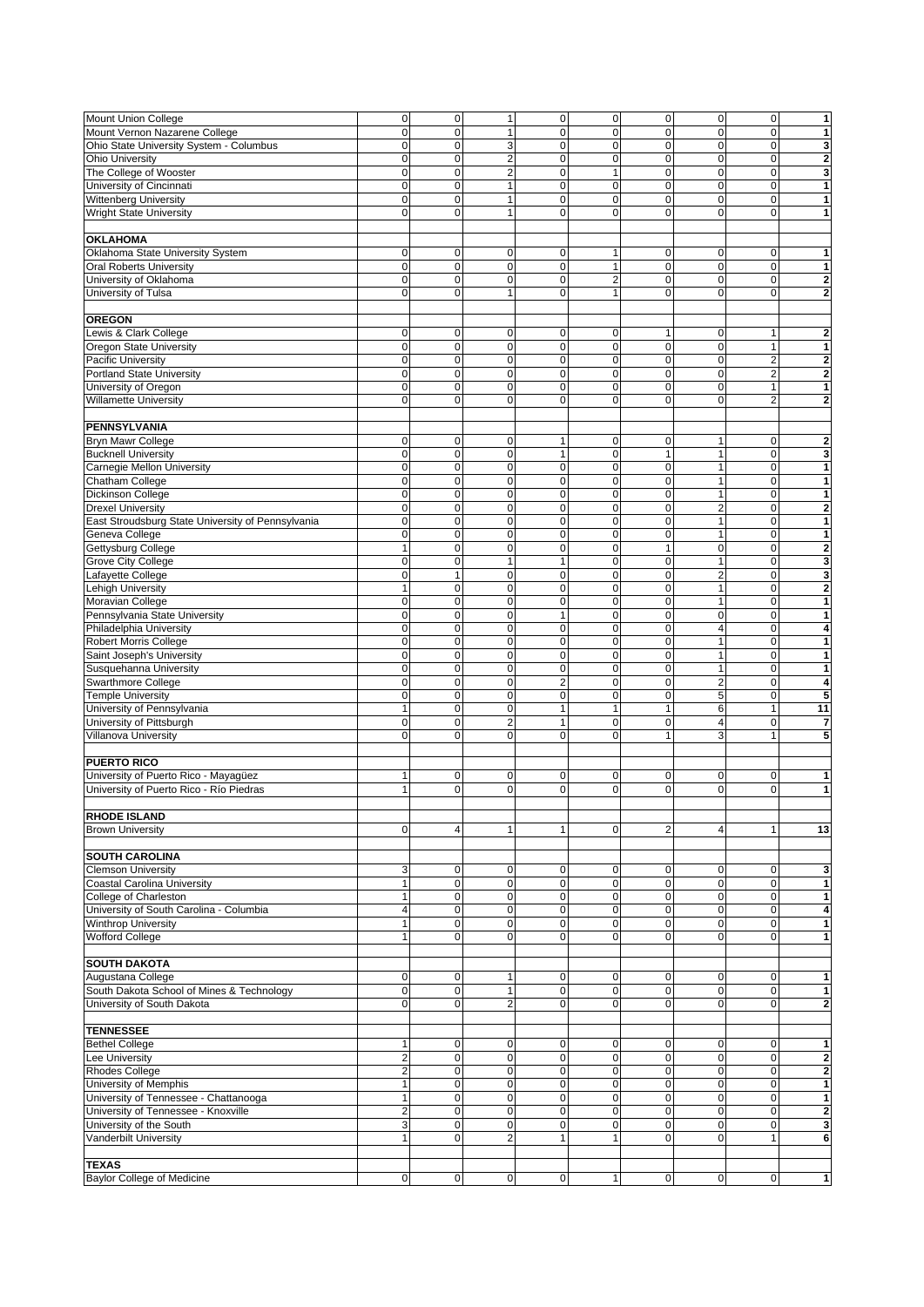| <b>Baylor University</b>                            | $\pmb{0}$      | $\mathbf 0$    | $\mathbf 0$  | $\pmb{0}$      | $\overline{\mathbf{c}}$ | $\pmb{0}$    | $\mathbf 0$    | $\mathbf 0$  | $\overline{\mathbf{c}}$ |
|-----------------------------------------------------|----------------|----------------|--------------|----------------|-------------------------|--------------|----------------|--------------|-------------------------|
| <b>Rice University</b>                              | $\mathbf 0$    | $\mathbf 0$    | $\mathbf{0}$ | $\mathbf 0$    | 3                       | $\mathbf 0$  | $\mathbf 0$    | $\pmb{0}$    | 3                       |
| Southern Methodist University                       | $\mathbf 0$    | $\mathbf 0$    | 0            | 0              | $\overline{\mathbf{c}}$ | 0            | $\mathbf 0$    | $\pmb{0}$    | $\overline{\mathbf{2}}$ |
| Southwestern University                             | $\overline{0}$ | 0              | 0            | 0              | 1                       | 0            | $\mathbf 0$    | $\mathbf 0$  |                         |
|                                                     |                |                |              |                |                         |              |                |              | 1                       |
| St. Edward's University                             | $\mathbf 0$    | $\mathbf 0$    | 0            | $\mathbf 0$    | $\overline{c}$          | 0            | $\mathbf 0$    | $\mathbf 0$  | $\mathbf 2$             |
| Stephen F. Austin State University                  | 0              | $\mathbf 0$    | 0            | $\mathbf 0$    | 1                       | 0            | $\mathbf 0$    | $\mathbf 0$  | $\mathbf{1}$            |
| Texas A&M University - College Station              | $\mathbf 0$    | $\mathbf 0$    | 0            | $\mathbf 0$    | 5                       | 0            | $\pmb{0}$      | $\pmb{0}$    | 5                       |
|                                                     | 0              | $\overline{0}$ | $\mathbf 0$  | $\mathbf 0$    | $\mathbf{1}$            | 0            | $\pmb{0}$      | $\pmb{0}$    | 1                       |
| <b>Texas Christian University</b>                   |                |                |              |                |                         |              |                |              |                         |
| University of Houston - main campus                 | $\mathbf 0$    | $\mathbf 0$    | $\mathbf{0}$ | $\mathbf 0$    | $\mathbf{1}$            | 0            | $\mathbf 0$    | $\pmb{0}$    | 1                       |
| University of North Texas                           | 0              | $\mathsf 0$    | $\mathbf 0$  | 0              | $\overline{\mathbf{c}}$ | $\mathsf 0$  | 0              | $\pmb{0}$    | $\mathbf 2$             |
| University of Texas - Arlington                     | $\mathbf 0$    | $\mathsf 0$    | 0            | $\mathbf 0$    | $\mathbf{1}$            | 0            | $\mathbf 0$    | $\pmb{0}$    | $\mathbf{1}$            |
|                                                     |                |                |              |                |                         |              |                |              |                         |
| University of Texas - Austin                        | $\mathbf 0$    | 0              | 0            | 0              | 5                       | 0            | $\mathbf 0$    | $\pmb{0}$    | 5                       |
| University of Texas - Dallas                        | 1              | 0              | 0            | 0              | $\mathbf{1}$            | 0            | $\mathbf 0$    | 0            | $\mathbf{2}$            |
| University of Texas - Pan American                  | $\mathbf 0$    | $\mathbf 0$    | 0            | 0              | $\mathbf{1}$            | 0            | $\mathbf 0$    | $\mathbf 0$  | 1                       |
|                                                     |                |                |              |                |                         |              |                |              |                         |
|                                                     |                |                |              |                |                         |              |                |              |                         |
| <b>UTAH</b>                                         |                |                |              |                |                         |              |                |              |                         |
| <b>Brigham Young University</b>                     | 0              | $\mathbf{0}$   | $\mathbf 0$  | 0              | 0                       | 3            | 0              | 0            | 3                       |
| University of Utah                                  | $\mathbf 0$    | $\mathsf 0$    | 0            | $\mathbf 0$    | $\mathbf 0$             | 5            | $\pmb{0}$      | $\mathbf 0$  | 5                       |
| <b>Utah State University</b>                        | $\mathbf 0$    | $\mathbf 0$    | 0            | 0              | $\mathbf 0$             | $\mathbf{1}$ | $\mathbf 0$    | $\mathbf 0$  | $\mathbf{1}$            |
|                                                     |                |                |              |                |                         |              |                |              |                         |
|                                                     |                |                |              |                |                         |              |                |              |                         |
| <b>VERMONT</b>                                      |                |                |              |                |                         |              |                |              |                         |
| Middlebury College                                  | $\mathbf 0$    | $\overline{2}$ | 0            | $\mathbf 0$    | $\mathbf 0$             | 0            | 1              | $\mathbf 0$  | 3                       |
|                                                     |                |                |              |                |                         |              |                |              |                         |
|                                                     |                |                |              |                |                         |              |                |              |                         |
| <b>VIRGINIA</b>                                     |                |                |              |                |                         |              |                |              |                         |
| <b>Christopher Newport University</b>               | $\mathbf 0$    | $\mathsf 0$    | $\mathbf 0$  | $\mathbf{1}$   | 0                       | 0            | 0              | $\pmb{0}$    | 1                       |
| College of William and Mary                         | $\mathbf 0$    | $\mathsf 0$    | $\mathbf{1}$ | $\overline{2}$ | $\pmb{0}$               | $\mathbf 0$  | $\mathbf 0$    | $\mathbf{1}$ | 4                       |
|                                                     |                |                |              |                |                         |              |                |              |                         |
| George Mason University                             | 0              | $\mathsf 0$    | 0            | 1              | $\mathbf 0$             | 0            | $\mathbf 0$    | $\pmb{0}$    | 1                       |
| James Madison University                            | $\mathbf 0$    | $\mathsf 0$    | 0            | 1              | $\pmb{0}$               | $\pmb{0}$    | $\pmb{0}$      | $\pmb{0}$    | $\mathbf{1}$            |
| <b>Liberty University</b>                           | $\mathbf 0$    | 0              | $\mathbf 0$  | $\mathbf{1}$   | $\mathbf 0$             | 0            | $\mathbf 0$    | $\mathbf 0$  | $\mathbf{1}$            |
| Mary Baldwin College                                | $\mathbf 0$    | $\mathbf 0$    | 0            | $\mathbf{1}$   | $\mathbf 0$             | 0            | $\mathbf 0$    | $\mathbf 0$  | 1                       |
|                                                     |                |                |              |                |                         |              |                |              |                         |
| Mary Washington College                             | 0              | $\mathsf 0$    | 0            | 1              | $\mathbf 0$             | 0            | $\mathbf 0$    | 0            | 1                       |
| Roanoke College                                     | $\mathbf 0$    | $\mathbf 0$    | 0            | $\mathbf{1}$   | $\mathbf 0$             | 0            | $\mathbf 0$    | $\pmb{0}$    | 1                       |
| <b>Sweet Briar College</b>                          | 0              | $\overline{0}$ | $\mathbf 0$  | $\mathbf{1}$   | $\mathbf 0$             | 0            | $\pmb{0}$      | $\pmb{0}$    | $\mathbf{1}$            |
| University of Richmond                              |                | 0              | $\mathbf{0}$ | $\mathbf{1}$   |                         | 0            | $\mathbf 0$    | 0            |                         |
|                                                     | 0              |                |              |                | $\pmb{0}$               |              |                |              | 1                       |
| University of Virginia                              | $\mathbf{1}$   | $\mathbf 0$    | $\mathbf 0$  | 3              | $\pmb{0}$               | $\mathsf 0$  | $\mathbf{1}$   | $\pmb{0}$    | 5                       |
| Virginia Military Institute                         | $\pmb{0}$      | 0              | 0            | $\mathbf{1}$   | $\mathbf 0$             | $\pmb{0}$    | $\pmb{0}$      | $\pmb{0}$    | $\mathbf{1}$            |
| Virginia Polytechnic Institute and State University | $\mathbf 0$    | 0              | $\mathbf 0$  | 3              | $\mathbf 0$             | 0            | $\mathbf 0$    | $\pmb{0}$    | 3                       |
|                                                     |                |                |              |                |                         |              |                |              |                         |
| Virginia Wesleyan College                           | $\mathbf 0$    | $\mathbf 0$    | 0            | $\mathbf{1}$   | $\mathbf 0$             | 0            | $\mathbf 0$    | 0            | 1                       |
| Washington & Lee University                         | $\mathbf{1}$   | $\mathbf 0$    | 0            | 5              | $\mathbf 0$             | 0            | $\mathbf 0$    | $\mathbf 0$  | 6                       |
|                                                     |                |                |              |                |                         |              |                |              |                         |
| <b>WASHINGTON</b>                                   |                |                |              |                |                         |              |                |              |                         |
|                                                     |                |                |              |                |                         |              |                |              |                         |
| Eastern Washington University                       | $\mathbf 0$    | $\mathsf 0$    | $\pmb{0}$    | 0              | 0                       | 0            | 0              | 1            | 1                       |
| Gonzaga University                                  | $\mathbf 0$    | $\mathbf 0$    | $\mathbf 0$  | $\mathbf 0$    | $\mathbf 0$             | $\mathbf{1}$ | $\mathbf 0$    | $\pmb{0}$    | 1                       |
| <b>Seattle University</b>                           | $\mathbf 0$    | $\mathbf 0$    | $\mathbf 0$  | $\pmb{0}$      | $\mathbf 0$             | $\pmb{0}$    | 0              | $\mathbf{1}$ | $\mathbf{1}$            |
|                                                     | $\overline{0}$ | $\mathsf 0$    | 0            | 0              | $\mathbf 0$             | 0            | $\mathbf 0$    | $\mathbf{1}$ | 1                       |
| University of Puget Sound                           |                |                |              |                |                         |              |                |              |                         |
| University of Washington - Seattle                  | $\mathbf 0$    | 0              | 0            | $\mathbf 0$    | $\mathbf 0$             | 0            | $\pmb{0}$      | 5            | 5                       |
| <b>Whitman College</b>                              | $\mathbf 0$    | $\mathbf 0$    | 0            | 0              | $\mathbf{1}$            | 0            | $\mathbf 0$    | $\mathbf{1}$ | $\mathbf{2}$            |
|                                                     |                |                |              |                |                         |              |                |              |                         |
|                                                     |                |                |              |                |                         |              |                |              |                         |
| <b>WEST VIRGINIA</b>                                |                |                |              |                |                         |              |                |              |                         |
| <b>West Virginia University</b>                     | $\mathbf 0$    | $\mathbf{0}$   | $\mathbf 0$  | 3              | 0                       | 0            | 0              | $\mathbf 0$  | 3                       |
|                                                     |                |                |              |                |                         |              |                |              |                         |
| <b>WISCONSIN</b>                                    |                |                |              |                |                         |              |                |              |                         |
|                                                     |                |                |              |                |                         |              |                |              |                         |
| Lawrence University                                 | $\pmb{0}$      | $\mathbf 0$    | $\mathbf{1}$ | $\pmb{0}$      | $\mathbf 0$             | $\mathsf 0$  | $\mathbf 0$    | $\mathbf 0$  | $\mathbf{1}$            |
| University of Wisconsin - Madison                   | $\mathbf 0$    | $\mathbf 0$    | 3            | 0              | $\mathbf 0$             | 0            | $\mathbf 0$    | $\mathbf 0$  | $\mathbf{3}$            |
| University of Wisconsin - Milwaukee                 | 0              | $\mathsf 0$    | 1            | 0              | $\pmb{0}$               | 0            | 0              | $\mathbf 0$  | $\mathbf{1}$            |
| University of Wisconsin - River Falls               | 0              | $\mathbf 0$    | $\mathbf{1}$ | $\mathbf 0$    | $\mathbf 0$             | 0            | $\mathbf 0$    | $\mathbf{O}$ | $\mathbf{1}$            |
|                                                     |                |                |              |                |                         |              |                |              |                         |
|                                                     |                |                |              |                |                         |              |                |              |                         |
| <b>WYOMING</b>                                      |                |                |              |                |                         |              |                |              |                         |
| University of Wyoming                               | $\pmb{0}$      | $\mathbf 0$    | $\mathbf 0$  | $\mathbf 0$    | $\mathbf 0$             | $\mathbf 0$  | $\overline{0}$ | 2            | $\mathbf 2$             |
|                                                     |                |                |              |                |                         |              |                |              |                         |
|                                                     |                |                |              |                |                         |              |                |              |                         |
|                                                     |                |                |              |                |                         |              |                |              |                         |
| Employer                                            | 0              | $\overline{0}$ | $\mathbf{0}$ | 1              | 1                       | 0            | $\mathbf 0$    |              | $\mathbf{3}$            |
|                                                     |                |                |              |                |                         |              |                |              |                         |
|                                                     |                |                |              |                |                         |              |                |              |                         |
| <b>TOTAL</b>                                        | 132            | 81             | 227          | 99             | 99                      | 101          | 151            | 92           | 982                     |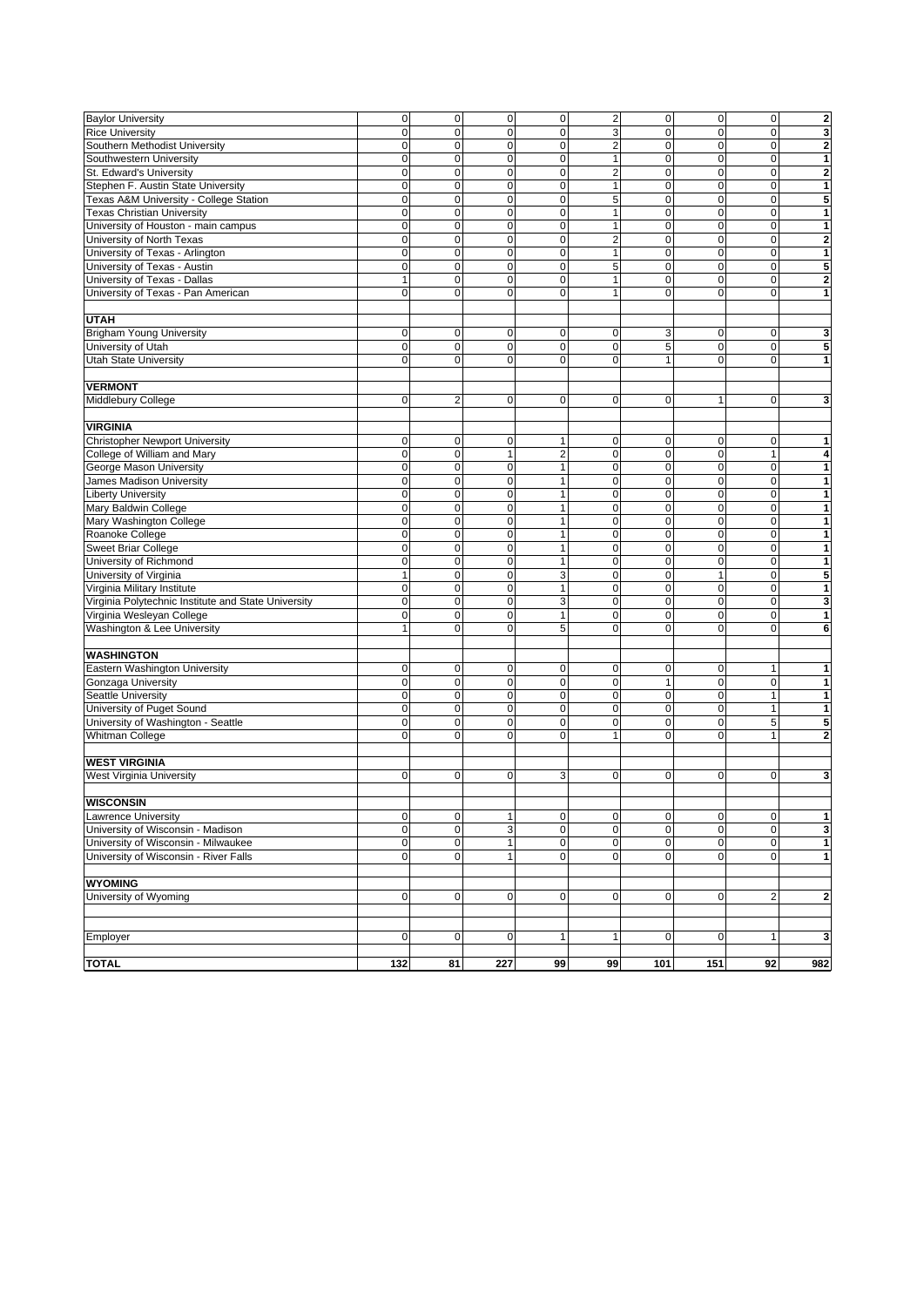| Proposed Field of Study - Endorsed                                                                                          |                     |                             |                                  |                             |                |                               |                             |                              |                |
|-----------------------------------------------------------------------------------------------------------------------------|---------------------|-----------------------------|----------------------------------|-----------------------------|----------------|-------------------------------|-----------------------------|------------------------------|----------------|
|                                                                                                                             | ATL                 | <b>BOS</b>                  | CHIG                             | DC                          | HOU            | LA                            | NΥ                          | SF                           | <b>TOTAL</b>   |
|                                                                                                                             |                     |                             |                                  |                             |                |                               |                             |                              |                |
| 19th Cenury French History and Art                                                                                          | 0                   | 0                           | $\Omega$                         | 0                           | 0              | 0                             | 0                           | 1                            |                |
| Accounting                                                                                                                  |                     | 0                           | 0                                | 0                           | 0              | 0                             | $\mathbf 0$                 | $\mathbf{0}$                 |                |
| A Conservative History of Gay Rights in the United States<br>Acting for Screen                                              | 0<br>0              | $\mathbf 0$<br>0            | 0<br>1                           | $\mathbf 0$<br>0            | 0<br>0         | $\mathbf 0$<br>0              | $\Omega$<br>$\Omega$        | 1<br>$\overline{0}$          | 1<br>1         |
| Adaptations                                                                                                                 | $\Omega$            | 0                           | $\mathbf{1}$                     | $\mathbf 0$                 | 0              | $\mathbf 0$                   | $\mathbf 0$                 | $\mathbf 0$                  | 1              |
| <b>Advanced Computer Science</b>                                                                                            |                     | 0                           | 0                                | $\mathbf 0$                 | $\overline{1}$ | O                             | $\mathbf 0$                 | $\mathbf 0$                  | $\overline{2}$ |
| <b>Advanced Engineering Materials</b>                                                                                       | 0                   | 0                           | 0                                | $\mathbf 0$                 | 0              | 0                             | 1<br>$\Omega$               | $\mathbf 0$                  |                |
| Advanced Instrumental Studies under John Harle<br><b>Advanced Mechanical Engineering</b>                                    | 0<br>0              | 0<br>0                      | 0<br>1                           | $\mathbf 0$<br>0            | 0<br>0         | $\mathbf 0$<br>0              | $\Omega$                    | $\overline{0}$               |                |
| <b>Advanced Musical Studies</b>                                                                                             | $\Omega$            | $\pmb{0}$                   | 0                                | $\mathbf{1}$                | 0              | $\mathbf 0$                   | $\mathbf 0$                 | $\mathbf 0$                  |                |
| Aesthetics                                                                                                                  | 0                   | $\pmb{0}$                   | 0                                | $\mathbf 0$                 | 1              | $\mathbf 0$                   | $\Omega$                    | $\mathbf 0$                  |                |
| Aesthetics and Art Theory<br><b>African Politics</b>                                                                        | 0                   | 0<br>0                      | 0<br>$\mathbf{1}$                | 0<br>$\mathbf 0$            | 0<br>0         | 0<br>$\mathbf 0$              | $\Omega$<br>$\Omega$        | $\mathbf 0$<br>$\mathbf{0}$  | 1              |
| <b>African Studies</b>                                                                                                      | 0                   | 0                           | 0                                | 1                           | 1              | $\Omega$                      | $\Omega$                    | $\Omega$                     | $\mathbf{2}$   |
| <b>American Studies</b>                                                                                                     | 0                   | 0                           | $\mathbf{1}$                     | 0                           | 0              | $\mathbf 0$                   | 0                           | $\mathbf{0}$                 | 1              |
| Ancient Philosophy                                                                                                          | 0                   | $\pmb{0}$                   | 0                                | $\mathbf 0$                 | $\overline{1}$ | $\mathbf 0$                   | ł                           | $\mathbf 0$                  | $\overline{2}$ |
| Anglo-Saxon, Norse, and Celtic                                                                                              | $\Omega$            | 0                           | 1                                | 0                           | 0<br>0         | $\mathbf 0$<br>$\mathbf 0$    | $\Omega$<br>$\Omega$        | $\mathbf 0$<br>$\mathbf{0}$  | 1              |
| Anthropology and Development<br>Anthropology: Environment and Development                                                   | 0<br>0              | $\pmb{0}$<br>0              | $\mathbf{1}$<br>1                | $\mathbf 0$<br>0            | 0              | 0                             | $\Omega$                    | $\overline{0}$               | 1              |
| Applied Drama: Theatre in Educational, Community & Social Contexts                                                          | $\Omega$            | $\pmb{0}$                   | 0                                | 0                           | 0              | $\overline{1}$                | $\mathbf 0$                 | $\mathbf{0}$                 |                |
| Applied Human Rights                                                                                                        | 0                   | $\pmb{0}$                   | 0                                | $\mathbf 0$                 | 1              | $\mathbf 0$                   | $\Omega$                    | $\mathbf 0$                  |                |
| Applied Labor Economics<br>Applied Mathematics & Theoretical Physics                                                        | 0                   | 0<br>$\pmb{0}$              | 0<br>0                           | 0<br>0                      | 0<br>0         | 0<br>1                        | $\Omega$<br>$\Omega$        | $\mathbf{0}$<br>$\mathbf{0}$ | 1              |
| <b>Applied Statistics</b>                                                                                                   | 0                   | 0                           | 0                                | 0                           | 0              | 0                             | 1                           | $\overline{0}$               | 1              |
| <b>Applied Theatre</b>                                                                                                      | 0                   | 1                           | 0                                | $\mathbf 0$                 | 0              | $\mathbf 0$                   | 0                           | $\mathbf{0}$                 |                |
| Applied Theatre (Drama in the Community and Drama Education)                                                                | 0                   | $\pmb{0}$                   | 0                                | $\mathbf{1}$                | 0              | 0                             | $\mathbf 0$                 | $\mathbf 0$                  |                |
| Applying Psychology to Education                                                                                            | 0<br>0              | 0<br>$\pmb{0}$              | 0                                | 0                           | 0<br>0         | C<br>$\mathbf 0$              | 0                           | $\Omega$<br>$\mathbf{0}$     |                |
| Arabic Literature<br>Archaeological Science                                                                                 | 0                   | $\mathbf 0$                 | 1<br>1                           | $\mathbf 0$<br>$\mathbf 0$  | 1              | $\mathbf 0$                   | -1                          | $\mathbf{0}$                 |                |
| Archaeology                                                                                                                 | $\Omega$            | 0                           | 0                                | 0                           | 0              | $\overline{1}$                | $\mathbf 0$                 | $\mathbf 0$                  |                |
| Archaeology of Buildings                                                                                                    | 0                   | 0                           | 0                                | 0                           | 1              | 0                             | $\mathbf 0$                 | $\mathbf 0$                  |                |
| Archives and Records Management (International Pathway)                                                                     | 0                   | 0                           | 1                                | 0                           | 0              | 0                             | $\Omega$                    | $\Omega$                     |                |
| Artificial Intelligence and Natural Language Processing<br>Art of Early Modern Europe                                       | 0<br>0              | 0<br>$\mathbf 0$            | 0<br>$\mathbf 0$                 | $\mathbf 0$<br>$\mathbf{1}$ | 1<br>0         | $\mathbf 0$<br>$\mathbf 0$    | $\Omega$<br>$\Omega$        | $\mathbf{0}$<br>$\mathbf{0}$ |                |
| Arts Administrations & Cultural Policy                                                                                      | 0                   | 0                           | 0                                | 0                           | 0              | $\mathbf 0$                   | $\mathbf 0$                 | $\mathbf{1}$                 |                |
| Art, Space and Nature                                                                                                       | 0                   | $\pmb{0}$                   | 0                                | $\mathbf 0$                 | 0              | 0                             | $\Omega$                    | $\mathbf{1}$                 |                |
| Art Therapy                                                                                                                 | 0                   | 0                           | 1                                | 0                           | 0              | 0                             | $\Omega$                    | $\Omega$                     |                |
| Astronomy<br>Atmospheres, Oceans & Climate                                                                                  | 0<br>0              | $\pmb{0}$<br>$\mathbf 0$    | 0<br>1                           | $\mathbf 0$<br>$\mathbf 0$  | 0<br>0         | $\overline{1}$<br>$\mathbf 0$ | $\Omega$<br>$\mathbf 0$     | $\mathbf{0}$<br>$\mathbf{0}$ |                |
| Atomic and Molecular Physics                                                                                                | $\Omega$            | 0                           | 0                                | 0                           | 0              | $\mathbf 0$                   | 1                           | $\mathbf 0$                  |                |
| Autism                                                                                                                      | 0                   | $\pmb{0}$                   | 0                                | $\mathbf 0$                 | 0              | $\mathbf 0$                   | 1                           | $\mathbf 0$                  |                |
| Automotive Engineering                                                                                                      | 0                   | 0                           | 1                                | 0                           | 0              | C                             | $\Omega$                    | $\mathbf 0$                  |                |
| Autonomous Vehicle Dynamics and Control                                                                                     | 0<br>0              | $\pmb{0}$<br>$\mathbf 0$    | 1<br>$\mathbf 0$                 | 0<br>$\mathbf 0$            | 0<br>0         | $\mathbf 0$<br>$\overline{1}$ | $\Omega$<br>0               | $\mathbf{0}$<br>$\mathbf{0}$ | 1<br>1         |
| Bartlett- MSc Urban Deisgn<br>Being and Creating: The Self in Modern French Identity and Poetry                             | 0                   | $\mathbf{1}$                | $\mathbf 0$                      | $\mathbf 0$                 | 0              | $\mathbf 0$                   | 0                           | $\mathbf{0}$                 |                |
| <b>Biblical Studies</b>                                                                                                     | 0                   | $\mathbf{1}$                | 0                                | $\mathbf 0$                 | 0              | $\mathbf 0$                   | $\mathbf 0$                 | $\mathbf{0}$                 | 1              |
| <b>Biochemical Research</b>                                                                                                 | 0                   | 0                           | 1                                | 0                           | 0              | O                             | $\Omega$                    | $\mathbf 0$                  |                |
| Biochemistry<br>Biodiversity, Conservation, and Management                                                                  | 0                   | $\pmb{0}$<br>$\mathbf 0$    | 1<br>0                           | $\mathbf 0$<br>$\mathbf 0$  | 0<br>0         | $\mathbf 0$<br>1              | $\Omega$<br>$\mathbf 0$     | 1<br>$\mathbf{0}$            | 3              |
| Bioengineering (Medical Imaging Processing)                                                                                 | 0                   | 0                           | 0                                | 0                           | 0              | $\mathbf 0$                   | $\mathbf 0$                 | $\mathbf{1}$                 |                |
| <b>Biological Anthropological Science</b>                                                                                   | 0                   | $\pmb{0}$                   | 1                                | $\mathbf 0$                 | 0              | 0                             | $\Omega$                    | $\mathbf 0$                  |                |
| Biology-Integrative Bioscience                                                                                              | 0                   | 0                           | 0                                | 0                           | 0              | 1                             | $\Omega$                    | $\mathbf 0$                  |                |
| Biomedial Engineering and Medical Imaging<br><b>Biomedical Engineering</b>                                                  | 0                   | $\pmb{0}$<br>$\mathbf 0$    | 0<br>1                           | $\mathbf 0$<br>$\mathbf 0$  | 0<br>0         | $\mathbf 0$<br>1              | $\Omega$<br>0               | $\mathbf{0}$<br>1            | 1              |
| <b>Biomedical Physical Chemistry</b>                                                                                        | $\Omega$            | 0                           | $\mathbf{1}$                     | $\mathbf 0$                 | 0              | $\mathbf 0$                   | $\mathbf 0$                 | $\mathbf 0$                  |                |
| <b>Bioscience Enterprise</b>                                                                                                | 0                   | 0                           | 0                                | $\mathbf 0$                 | 1              | 0                             | $\mathbf 0$                 | $\mathbf 0$                  |                |
| <b>BPhil in Philosophy</b>                                                                                                  | 0                   | 0                           | $\Omega$                         | 0                           | 0              | C                             |                             | $\Omega$                     |                |
| <b>British history</b><br>British Identity in relation to Classical and Medieval Spaces                                     | 0                   | 0<br>$\mathbf 0$            | 0<br>$\mathbf 0$                 | $\mathbf 0$<br>$\mathbf 0$  | 0<br>0         | $\mathbf 0$<br>1              | $\Omega$<br>$\mathbf 0$     | $\mathbf{0}$<br>$\mathbf{0}$ |                |
| <b>Cancer Chemsitry</b>                                                                                                     | $\Omega$            | 0                           | 0                                | 0                           | 0              | $\overline{1}$                | $\mathbf 0$                 | $\mathbf 0$                  |                |
| Cancer Immunotherapy                                                                                                        | 0                   | 0                           | 0                                | $\mathbf 0$                 | 0              | 0                             | 1                           | $\mathbf 0$                  |                |
| Carbon Management                                                                                                           | 0                   | 0                           | 0                                | 0                           | 0              | 0                             | 1                           | $\Omega$                     |                |
| CASM<br>CASM (Part III of the Tripos)                                                                                       | 0<br>0              | $\mathbf{1}$<br>$\mathbf 0$ | 0<br>$\Omega$                    | $\mathbf 0$<br>$\mathbf 0$  | 0<br>0         | $\mathbf 0$<br>1              | $\Omega$<br>$\Omega$        | $\mathbf{0}$<br>$\mathbf{0}$ | 1              |
| Celtic and Scottish Studies                                                                                                 |                     | 0                           | $\mathbf 0$                      | $\mathbf 0$                 | 0              | $\mathbf 0$                   | 0                           | $\mathbf 0$                  |                |
| Celtic Studies/Sociolinguistics of Irish and Welsh                                                                          | 0                   | $\mathbf 0$                 | $\mathbf 0$                      | $\mathbf{1}$                | 0              | $\mathbf 0$                   | $\mathbf 0$                 | $\mathbf{0}$                 |                |
| Central and East European Studies                                                                                           | $\Omega$            | $\mathbf 0$                 | 0                                | 1                           | 0              | $\mathbf 0$                   | $\mathbf 0$                 | $\mathbf{0}$                 | 1              |
| Centre for Environmental Study: Energy Policy<br>Centre for Sociolegal Studies - international environmental law and policy | 0                   | $\mathbf 0$<br>$\mathbf 0$  | $\overline{0}$<br>$\overline{0}$ | $\mathbf 0$<br>$\mathbf 0$  | 1<br>0         | $\mathbf 0$<br>0              | $\mathbf 0$<br>$\mathbf 0$  | $\mathbf{0}$<br>$\mathbf 0$  | 1<br>1         |
| Centre for the Study of Contemporary Art                                                                                    |                     | $\circ$                     | ō                                | ō                           | 0              | $\overline{0}$                | $\mathbf 0$                 | $\overline{0}$               | 1              |
| Certificate of Advanced Studies in Mathematics                                                                              | 0                   | $\mathbf 0$                 | $\mathbf 0$                      | $\mathbf 0$                 | 0              | $\mathbf 0$                   | 0                           | 1                            | 1              |
| Certificate of Advanced Study in Mathematics                                                                                | 0                   | $\mathbf 0$                 | 1                                | $\mathbf 0$                 | 0              | 0                             | $\mathbf 0$<br>$\Omega$     | $\mathbf{0}$                 | 1              |
| Certificate of Advanced Study in Mathematics (Part III of the Mathematical Tripos)<br><b>Chemical Biology</b>               | 1<br>$\Omega$       | $\mathbf 0$<br>$\mathbf 0$  | $\overline{0}$<br>$\mathbf{1}$   | $\mathbf 0$<br>$\mathbf 0$  | 0<br>0         | 0<br>0                        | $\mathbf 0$                 | $\mathbf{0}$<br>$\mathbf{0}$ | 1<br>1         |
| Chemistry                                                                                                                   |                     | $\overline{1}$              | $\mathbf{1}$                     | $\mathbf 0$                 | 0              | $\mathbf 0$                   | $\mathbf 0$                 | $\mathbf{0}$                 | 3              |
| Chemistry                                                                                                                   |                     | $\mathbf 0$                 | $\mathbf 0$                      | $\mathbf 0$                 | 0              | 0                             | $\mathbf 0$                 | $\mathbf{0}$                 | 1              |
| Chemistry/Dye Sensitized and Organic Solar Cells                                                                            | 0                   | 0                           | 1                                | $\mathbf 0$                 | 0              | 0                             | $\mathbf 0$                 | $\mathbf{0}$                 | 1              |
| Childhood Studies<br>China Studies                                                                                          | 0<br>0              | $\mathbf 0$<br>$\mathbf 0$  | $\overline{0}$<br>$\overline{0}$ | 1<br>$\mathbf 0$            | 0<br>0         | 0<br>0                        | $\mathbf 0$<br>$\mathbf{1}$ | $\mathbf{0}$<br>$\mathbf{0}$ | 1<br>1         |
| <b>Chinese Studies</b>                                                                                                      | 0                   | $\mathbf 0$                 | 0                                | $\mathbf{1}$                | 0              | 0                             | $\mathbf 0$                 | $\mathbf{0}$                 |                |
| Choreography                                                                                                                | 0                   | $\mathbf 0$                 | $\mathbf 0$                      | $\mathbf{1}$                | 0              | 0                             | $\mathbf 0$                 | $\mathbf 0$                  | 1              |
| City Planning and Regeneration                                                                                              | 0                   | 0                           | 1                                | $\mathbf 0$                 | 0              | 0                             | $\mathbf 0$                 | $\mathbf{0}$                 | 1              |
| Classics<br>Classics - Ancient History                                                                                      | 0<br>0              | $\mathbf 0$<br>$\mathbf 0$  | 1<br>$\overline{0}$              | $\mathbf 0$<br>$\mathbf 0$  | 0<br>0         | $\mathbf 0$<br>$\mathbf 0$    | $\Omega$<br>$\mathbf 0$     | 1<br>$\mathbf{1}$            | 2<br>1         |
| Classics and Ancient History                                                                                                | 0                   | $\mathbf 0$                 | $\mathbf{1}$                     | $\mathbf 0$                 | 0              | $\mathbf 0$                   | $\mathbf 0$                 | $\mathbf{0}$                 | 1              |
| Clinical Embryology                                                                                                         | 0                   | $\mathbf{1}$                | $\mathbf 0$                      | $\mathbf 0$                 | 0              | $\mathbf 0$                   | $\mathbf 0$                 | $\mathbf{0}$                 | 1              |
| Clinical Medicine                                                                                                           | $\Omega$            | 0                           | 0                                | $\mathbf 0$                 | 0<br>0         | $\mathbf 0$                   | $\Omega$                    | $\mathbf 0$<br>$\mathbf{0}$  | 1              |
| <b>Clinical Neurosciences</b><br>Clinical Pharmacology (Gene Therapy)                                                       | 0<br>1              | $\mathbf 0$<br>$\mathbf 0$  | $\overline{0}$<br>$\overline{0}$ | 1<br>$\mathbf 0$            | 0              | $\mathbf 0$<br>0              | $\mathbf 0$                 | $\mathbf{0}$                 | 1<br>1         |
| Cognitive and Decision Sciences                                                                                             | 0                   | $\circ$                     | $\mathbf{1}$                     | ō                           | 0              | $\mathbf 0$                   | $\mathbf 0$                 | $\mathbf{0}$                 | 1              |
| Cognitive Neuropsychology and Cognitive Neuroscience                                                                        | 0                   | $\mathbf 0$                 | $\mathbf 0$                      | $\mathbf 0$                 | 0              | $\mathbf 0$                   | 1                           | $\mathbf{0}$                 | 1              |
| Cognitive Neuropsychology/Experimental Psychology                                                                           | 0                   | $\mathbf 0$                 | 0                                | $\mathbf 0$                 | 0              | $\mathbf 0$                   | 0                           | 1                            | 1              |
| Cognitive Neuroscience<br>Collaborateive MMus in New Audiences and Innovative Practice                                      | 0<br>0              | $\mathbf 0$<br>$\mathbf 0$  | $\overline{0}$<br>$\mathbf{1}$   | $\mathbf 0$<br>$\mathbf 0$  | 0<br>0         | 1<br>$\mathbf 0$              | $\Omega$<br>$\mathbf 0$     | $\mathbf{0}$<br>$\mathbf{0}$ | 1<br>1         |
| Colonial and Postcolonial Studies                                                                                           | 0                   | $\circ$                     | $\mathbf 0$                      | ō                           | 0              | $\overline{0}$                | 1                           | $\mathbf{0}$                 | 1              |
| Communication Art & Design                                                                                                  | 0                   | $\mathbf 0$                 | $\mathbf 0$                      | $\mathbf 0$                 | 0              | $\mathbf 0$                   | 1                           | $\mathbf{0}$                 | 1              |
| Comparative and Cross-Cultural Research Methods (Migration Studies)                                                         | 0                   | $\mathbf 0$                 | 1                                | $\mathbf 0$                 | 0              | 0                             | $\mathbf 0$                 | $\mathbf{0}$                 | 1              |
| Comparative Ethnic Conflict<br><b>Comparative Government</b>                                                                | 0<br>0              | 1<br>$\mathbf 0$            | 1<br>$\overline{0}$              | $\mathbf 0$<br>$\mathbf 0$  | 2<br>0         | $\mathbf 0$<br>0              | $\mathbf 0$<br>$\mathbf{1}$ | $\mathbf{0}$<br>$\mathbf 0$  | 4<br>1         |
| Comparative Literature (English and Russian)                                                                                | 0                   | $\circ$                     | ō                                | ō                           | 1              | 0                             | 0                           | $\overline{0}$               | 1              |
| <b>Comparative Politics</b>                                                                                                 | $\mathsf{O}\xspace$ | $\mathbf 0$                 | 1                                | $\mathbf 0$                 | 0              | $\mathbf 0$                   | $\mathbf 0$                 | $\overline{0}$               | 1              |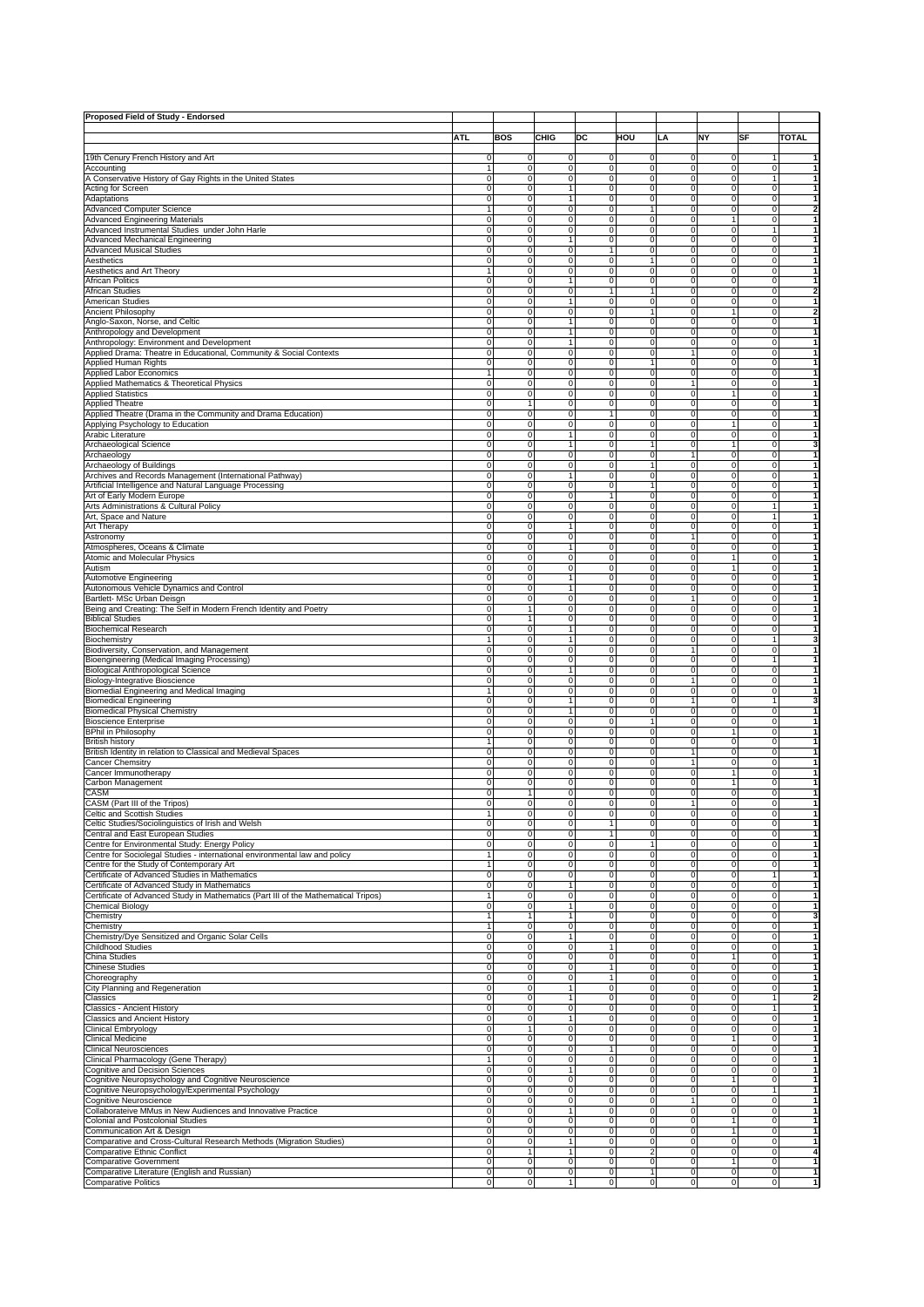| Comparative Public Policy                                                                                                                                                                                                                                                                                                                                                                                                                                                                                                                                                                                                                                                                                                                                                                                                                                                                                                                                                                                                                                                                                                                                                                                                                                                                                                                                                                                                                                                                                                                                                                                                                                                                                                                                                                                                                                                                               | 0              | $\mathbf 0$                   | 1<br>0                                    | 0              | $\overline{0}$ | 0              | ō              | 1                                                                                                                                                                                                                                                                                                                                                                                                                                                                                        |
|---------------------------------------------------------------------------------------------------------------------------------------------------------------------------------------------------------------------------------------------------------------------------------------------------------------------------------------------------------------------------------------------------------------------------------------------------------------------------------------------------------------------------------------------------------------------------------------------------------------------------------------------------------------------------------------------------------------------------------------------------------------------------------------------------------------------------------------------------------------------------------------------------------------------------------------------------------------------------------------------------------------------------------------------------------------------------------------------------------------------------------------------------------------------------------------------------------------------------------------------------------------------------------------------------------------------------------------------------------------------------------------------------------------------------------------------------------------------------------------------------------------------------------------------------------------------------------------------------------------------------------------------------------------------------------------------------------------------------------------------------------------------------------------------------------------------------------------------------------------------------------------------------------|----------------|-------------------------------|-------------------------------------------|----------------|----------------|----------------|----------------|------------------------------------------------------------------------------------------------------------------------------------------------------------------------------------------------------------------------------------------------------------------------------------------------------------------------------------------------------------------------------------------------------------------------------------------------------------------------------------------|
| Comparative Social Policy                                                                                                                                                                                                                                                                                                                                                                                                                                                                                                                                                                                                                                                                                                                                                                                                                                                                                                                                                                                                                                                                                                                                                                                                                                                                                                                                                                                                                                                                                                                                                                                                                                                                                                                                                                                                                                                                               | 1              | $\mathbf{1}$                  | 1<br>0                                    | 0              | $\mathbf 0$    | 0              | $\mathbf{1}$   | 4                                                                                                                                                                                                                                                                                                                                                                                                                                                                                        |
| <b>Comparitive Politics</b>                                                                                                                                                                                                                                                                                                                                                                                                                                                                                                                                                                                                                                                                                                                                                                                                                                                                                                                                                                                                                                                                                                                                                                                                                                                                                                                                                                                                                                                                                                                                                                                                                                                                                                                                                                                                                                                                             | 0              | 0                             | $\overline{0}$<br>0                       | 1              | $\mathbf 0$    | 0              | $\mathbf 0$    | 1                                                                                                                                                                                                                                                                                                                                                                                                                                                                                        |
| Composition                                                                                                                                                                                                                                                                                                                                                                                                                                                                                                                                                                                                                                                                                                                                                                                                                                                                                                                                                                                                                                                                                                                                                                                                                                                                                                                                                                                                                                                                                                                                                                                                                                                                                                                                                                                                                                                                                             | $\Omega$       | $\mathbf 0$                   | $\mathbf 0$<br>$\pmb{0}$                  | 1              | $\mathbf 0$    | 0              | $\mathbf{1}$   | $\overline{\mathbf{2}}$                                                                                                                                                                                                                                                                                                                                                                                                                                                                  |
| Computational Biology                                                                                                                                                                                                                                                                                                                                                                                                                                                                                                                                                                                                                                                                                                                                                                                                                                                                                                                                                                                                                                                                                                                                                                                                                                                                                                                                                                                                                                                                                                                                                                                                                                                                                                                                                                                                                                                                                   | 0              | $\mathbf{1}$                  | 0<br>1                                    | 0              | $\mathbf 0$    | 0              | $\mathbf 0$    | $\overline{\mathbf{2}}$                                                                                                                                                                                                                                                                                                                                                                                                                                                                  |
| Computer and Network Security                                                                                                                                                                                                                                                                                                                                                                                                                                                                                                                                                                                                                                                                                                                                                                                                                                                                                                                                                                                                                                                                                                                                                                                                                                                                                                                                                                                                                                                                                                                                                                                                                                                                                                                                                                                                                                                                           | 0              | 0                             | $\mathbf{1}$<br>0                         | 0              | $\mathbf{0}$   | 0              | $\mathbf 0$    | 1                                                                                                                                                                                                                                                                                                                                                                                                                                                                                        |
| Computer Science                                                                                                                                                                                                                                                                                                                                                                                                                                                                                                                                                                                                                                                                                                                                                                                                                                                                                                                                                                                                                                                                                                                                                                                                                                                                                                                                                                                                                                                                                                                                                                                                                                                                                                                                                                                                                                                                                        | 0              | 0                             | 0<br>1                                    | 0              | $\mathbf 0$    | 0              | $\mathbf 0$    | $\mathbf{1}$                                                                                                                                                                                                                                                                                                                                                                                                                                                                             |
| <b>Concert Project</b>                                                                                                                                                                                                                                                                                                                                                                                                                                                                                                                                                                                                                                                                                                                                                                                                                                                                                                                                                                                                                                                                                                                                                                                                                                                                                                                                                                                                                                                                                                                                                                                                                                                                                                                                                                                                                                                                                  | 0              | 0                             | $\mathbf 0$<br>0                          | 0              | $\mathbf 0$    | 1              | $\overline{0}$ | $\mathbf{1}$                                                                                                                                                                                                                                                                                                                                                                                                                                                                             |
|                                                                                                                                                                                                                                                                                                                                                                                                                                                                                                                                                                                                                                                                                                                                                                                                                                                                                                                                                                                                                                                                                                                                                                                                                                                                                                                                                                                                                                                                                                                                                                                                                                                                                                                                                                                                                                                                                                         |                |                               |                                           |                |                |                |                |                                                                                                                                                                                                                                                                                                                                                                                                                                                                                          |
| Condensed matter physics                                                                                                                                                                                                                                                                                                                                                                                                                                                                                                                                                                                                                                                                                                                                                                                                                                                                                                                                                                                                                                                                                                                                                                                                                                                                                                                                                                                                                                                                                                                                                                                                                                                                                                                                                                                                                                                                                | $\Omega$       | $\mathsf 0$                   | $\mathbf 0$<br>0                          | $\mathbf 0$    | $\mathbf{0}$   | 1              | $\mathbf 0$    | $\mathbf{1}$                                                                                                                                                                                                                                                                                                                                                                                                                                                                             |
| <b>Condensed Matter Physics</b>                                                                                                                                                                                                                                                                                                                                                                                                                                                                                                                                                                                                                                                                                                                                                                                                                                                                                                                                                                                                                                                                                                                                                                                                                                                                                                                                                                                                                                                                                                                                                                                                                                                                                                                                                                                                                                                                         | 0              | $\mathbf 0$                   | 0<br>$\mathbf 0$                          | $\mathbf 0$    | $\mathbf{1}$   | 0              | $\mathbf 0$    | $\mathbf{1}$                                                                                                                                                                                                                                                                                                                                                                                                                                                                             |
| Conducting                                                                                                                                                                                                                                                                                                                                                                                                                                                                                                                                                                                                                                                                                                                                                                                                                                                                                                                                                                                                                                                                                                                                                                                                                                                                                                                                                                                                                                                                                                                                                                                                                                                                                                                                                                                                                                                                                              | $\Omega$       | 1                             | $\mathbf 0$<br>0                          | 0              | $\mathbf 0$    | 0              | $\mathbf 0$    | 1                                                                                                                                                                                                                                                                                                                                                                                                                                                                                        |
| Conflict, Security and Development                                                                                                                                                                                                                                                                                                                                                                                                                                                                                                                                                                                                                                                                                                                                                                                                                                                                                                                                                                                                                                                                                                                                                                                                                                                                                                                                                                                                                                                                                                                                                                                                                                                                                                                                                                                                                                                                      | 0              | 0                             | 0<br>0                                    | 0              | $\mathbf 0$    | 1              | $\mathbf 0$    | $\mathbf{1}$                                                                                                                                                                                                                                                                                                                                                                                                                                                                             |
| Conflict, Security & Development                                                                                                                                                                                                                                                                                                                                                                                                                                                                                                                                                                                                                                                                                                                                                                                                                                                                                                                                                                                                                                                                                                                                                                                                                                                                                                                                                                                                                                                                                                                                                                                                                                                                                                                                                                                                                                                                        | 0              | 0                             | 0<br>0                                    | 0              | 1              | 0              | $\mathbf 0$    | $\mathbf{1}$                                                                                                                                                                                                                                                                                                                                                                                                                                                                             |
| <b>Conservation Biology</b>                                                                                                                                                                                                                                                                                                                                                                                                                                                                                                                                                                                                                                                                                                                                                                                                                                                                                                                                                                                                                                                                                                                                                                                                                                                                                                                                                                                                                                                                                                                                                                                                                                                                                                                                                                                                                                                                             | $\Omega$       | $\mathbf 0$                   | $\mathbf 0$<br>0                          | $\mathbf 0$    | $\mathbf{1}$   | 0              | $\mathbf 0$    | $\mathbf{1}$                                                                                                                                                                                                                                                                                                                                                                                                                                                                             |
|                                                                                                                                                                                                                                                                                                                                                                                                                                                                                                                                                                                                                                                                                                                                                                                                                                                                                                                                                                                                                                                                                                                                                                                                                                                                                                                                                                                                                                                                                                                                                                                                                                                                                                                                                                                                                                                                                                         |                | 0                             | 0<br>0                                    | 0              | $\mathbf 0$    | 0              | $\mathbf 0$    | 1                                                                                                                                                                                                                                                                                                                                                                                                                                                                                        |
| Contemporary British Street Art                                                                                                                                                                                                                                                                                                                                                                                                                                                                                                                                                                                                                                                                                                                                                                                                                                                                                                                                                                                                                                                                                                                                                                                                                                                                                                                                                                                                                                                                                                                                                                                                                                                                                                                                                                                                                                                                         |                |                               |                                           |                |                |                |                |                                                                                                                                                                                                                                                                                                                                                                                                                                                                                          |
| Contemporary Chinese Studies                                                                                                                                                                                                                                                                                                                                                                                                                                                                                                                                                                                                                                                                                                                                                                                                                                                                                                                                                                                                                                                                                                                                                                                                                                                                                                                                                                                                                                                                                                                                                                                                                                                                                                                                                                                                                                                                            | 0              | $\mathbf 0$                   | 0<br>1                                    | 0              | $\mathbf 0$    | 0              | $\mathbf 0$    | 1                                                                                                                                                                                                                                                                                                                                                                                                                                                                                        |
| Contemporary Economic History                                                                                                                                                                                                                                                                                                                                                                                                                                                                                                                                                                                                                                                                                                                                                                                                                                                                                                                                                                                                                                                                                                                                                                                                                                                                                                                                                                                                                                                                                                                                                                                                                                                                                                                                                                                                                                                                           | 0              | 0                             | 0<br>1                                    | 0              | $\mathbf 0$    | 0              | $\mathbf 0$    | $\mathbf{1}$                                                                                                                                                                                                                                                                                                                                                                                                                                                                             |
| Contemporary Urbanism                                                                                                                                                                                                                                                                                                                                                                                                                                                                                                                                                                                                                                                                                                                                                                                                                                                                                                                                                                                                                                                                                                                                                                                                                                                                                                                                                                                                                                                                                                                                                                                                                                                                                                                                                                                                                                                                                   | 0              | 0                             | $\mathbf 0$<br>0                          | 0              | $\mathbf 0$    | 1              | $\overline{0}$ | 1                                                                                                                                                                                                                                                                                                                                                                                                                                                                                        |
| Continental Philosophy                                                                                                                                                                                                                                                                                                                                                                                                                                                                                                                                                                                                                                                                                                                                                                                                                                                                                                                                                                                                                                                                                                                                                                                                                                                                                                                                                                                                                                                                                                                                                                                                                                                                                                                                                                                                                                                                                  | $\Omega$       | $\mathbf 0$                   | $\mathbf{1}$<br>$\mathbf{1}$              | 0              | $\mathbf 0$    | $\mathbf 0$    | $\mathbf 0$    | $\overline{\mathbf{2}}$                                                                                                                                                                                                                                                                                                                                                                                                                                                                  |
| Control and Systems Engineering                                                                                                                                                                                                                                                                                                                                                                                                                                                                                                                                                                                                                                                                                                                                                                                                                                                                                                                                                                                                                                                                                                                                                                                                                                                                                                                                                                                                                                                                                                                                                                                                                                                                                                                                                                                                                                                                         | 0              | $\mathbf 0$                   | $\mathbf{1}$<br>0                         | $\mathbf 0$    | $\mathbf 0$    | 0              | $\mathbf 0$    | 1                                                                                                                                                                                                                                                                                                                                                                                                                                                                                        |
| Control of Infectious Diseases                                                                                                                                                                                                                                                                                                                                                                                                                                                                                                                                                                                                                                                                                                                                                                                                                                                                                                                                                                                                                                                                                                                                                                                                                                                                                                                                                                                                                                                                                                                                                                                                                                                                                                                                                                                                                                                                          |                | $\mathbf 0$                   | $\mathbf 0$<br>0                          | 0              | $\mathbf 0$    | 0              | $\mathbf 0$    | 1                                                                                                                                                                                                                                                                                                                                                                                                                                                                                        |
| Creative and Critical Writing                                                                                                                                                                                                                                                                                                                                                                                                                                                                                                                                                                                                                                                                                                                                                                                                                                                                                                                                                                                                                                                                                                                                                                                                                                                                                                                                                                                                                                                                                                                                                                                                                                                                                                                                                                                                                                                                           | 0              | 0                             | 0<br>0                                    | 0              | $\mathbf 0$    | 1              | $\mathbf 0$    | $\mathbf{1}$                                                                                                                                                                                                                                                                                                                                                                                                                                                                             |
| Creative and Media Writing                                                                                                                                                                                                                                                                                                                                                                                                                                                                                                                                                                                                                                                                                                                                                                                                                                                                                                                                                                                                                                                                                                                                                                                                                                                                                                                                                                                                                                                                                                                                                                                                                                                                                                                                                                                                                                                                              |                | 0                             | $\mathbf 0$<br>0                          | 0              | $\mathbf 0$    | 0              | $\mathbf 0$    | $\mathbf{1}$                                                                                                                                                                                                                                                                                                                                                                                                                                                                             |
|                                                                                                                                                                                                                                                                                                                                                                                                                                                                                                                                                                                                                                                                                                                                                                                                                                                                                                                                                                                                                                                                                                                                                                                                                                                                                                                                                                                                                                                                                                                                                                                                                                                                                                                                                                                                                                                                                                         | $\Omega$       | $\mathbf 0$                   | $\mathbf 0$                               | 1              | $\mathbf 0$    | 0              | $\mathbf 0$    | $\mathbf{1}$                                                                                                                                                                                                                                                                                                                                                                                                                                                                             |
| Creative Arts-Music                                                                                                                                                                                                                                                                                                                                                                                                                                                                                                                                                                                                                                                                                                                                                                                                                                                                                                                                                                                                                                                                                                                                                                                                                                                                                                                                                                                                                                                                                                                                                                                                                                                                                                                                                                                                                                                                                     |                |                               | 0                                         |                |                |                |                |                                                                                                                                                                                                                                                                                                                                                                                                                                                                                          |
| <b>Creative Writing</b>                                                                                                                                                                                                                                                                                                                                                                                                                                                                                                                                                                                                                                                                                                                                                                                                                                                                                                                                                                                                                                                                                                                                                                                                                                                                                                                                                                                                                                                                                                                                                                                                                                                                                                                                                                                                                                                                                 |                | 0                             | $\overline{\mathbf{c}}$<br>1              | 0              | $\mathbf{1}$   | 1              | $\mathbf 0$    | 6                                                                                                                                                                                                                                                                                                                                                                                                                                                                                        |
| Creative Writing MFA                                                                                                                                                                                                                                                                                                                                                                                                                                                                                                                                                                                                                                                                                                                                                                                                                                                                                                                                                                                                                                                                                                                                                                                                                                                                                                                                                                                                                                                                                                                                                                                                                                                                                                                                                                                                                                                                                    | 0              | $\mathbf 0$                   | 0<br>$\mathbf 0$                          | $\mathbf 0$    | 1              | 0              | $\mathbf 0$    | 1                                                                                                                                                                                                                                                                                                                                                                                                                                                                                        |
| Criminology                                                                                                                                                                                                                                                                                                                                                                                                                                                                                                                                                                                                                                                                                                                                                                                                                                                                                                                                                                                                                                                                                                                                                                                                                                                                                                                                                                                                                                                                                                                                                                                                                                                                                                                                                                                                                                                                                             | 0              | 0                             | 0<br>1                                    | 0              | $\mathbf 0$    | 0              | $\mathbf 0$    | $\mathbf{1}$                                                                                                                                                                                                                                                                                                                                                                                                                                                                             |
| Criminology and Criminal Justice                                                                                                                                                                                                                                                                                                                                                                                                                                                                                                                                                                                                                                                                                                                                                                                                                                                                                                                                                                                                                                                                                                                                                                                                                                                                                                                                                                                                                                                                                                                                                                                                                                                                                                                                                                                                                                                                        | 0              | 0                             | $\mathbf 0$<br>0                          | 0              | $\mathbf 0$    | 0              | $\mathbf{1}$   | $\mathbf{1}$                                                                                                                                                                                                                                                                                                                                                                                                                                                                             |
| CRUK CRI                                                                                                                                                                                                                                                                                                                                                                                                                                                                                                                                                                                                                                                                                                                                                                                                                                                                                                                                                                                                                                                                                                                                                                                                                                                                                                                                                                                                                                                                                                                                                                                                                                                                                                                                                                                                                                                                                                | $\Omega$       | 0                             | $\mathbf 0$<br>0                          | 0              | $\mathbf 0$    | $\mathbf 0$    | $\mathbf{1}$   | $\mathbf{1}$                                                                                                                                                                                                                                                                                                                                                                                                                                                                             |
| Cultural Heritage and International Development                                                                                                                                                                                                                                                                                                                                                                                                                                                                                                                                                                                                                                                                                                                                                                                                                                                                                                                                                                                                                                                                                                                                                                                                                                                                                                                                                                                                                                                                                                                                                                                                                                                                                                                                                                                                                                                         | 0              | 0                             | $\mathbf 0$<br>0                          | 0              | 1              | 0              | $\mathbf 0$    | 1                                                                                                                                                                                                                                                                                                                                                                                                                                                                                        |
| Cultures of Empire, Resistance, and Postcoloniality                                                                                                                                                                                                                                                                                                                                                                                                                                                                                                                                                                                                                                                                                                                                                                                                                                                                                                                                                                                                                                                                                                                                                                                                                                                                                                                                                                                                                                                                                                                                                                                                                                                                                                                                                                                                                                                     | 0              | 0                             | $\mathbf 0$<br>1                          | 0              | $\mathbf 0$    | 0              | $\mathbf 0$    | 1                                                                                                                                                                                                                                                                                                                                                                                                                                                                                        |
|                                                                                                                                                                                                                                                                                                                                                                                                                                                                                                                                                                                                                                                                                                                                                                                                                                                                                                                                                                                                                                                                                                                                                                                                                                                                                                                                                                                                                                                                                                                                                                                                                                                                                                                                                                                                                                                                                                         |                |                               | 0                                         |                |                |                | $\mathbf 0$    |                                                                                                                                                                                                                                                                                                                                                                                                                                                                                          |
| Data Communications, Networks and Distributed Systems                                                                                                                                                                                                                                                                                                                                                                                                                                                                                                                                                                                                                                                                                                                                                                                                                                                                                                                                                                                                                                                                                                                                                                                                                                                                                                                                                                                                                                                                                                                                                                                                                                                                                                                                                                                                                                                   | 0              | 0                             | 0                                         | $\mathbf{1}$   | $\mathbf 0$    | 0              |                | $\mathbf{1}$                                                                                                                                                                                                                                                                                                                                                                                                                                                                             |
| Decorative Arts and Design History                                                                                                                                                                                                                                                                                                                                                                                                                                                                                                                                                                                                                                                                                                                                                                                                                                                                                                                                                                                                                                                                                                                                                                                                                                                                                                                                                                                                                                                                                                                                                                                                                                                                                                                                                                                                                                                                      | $\Omega$       | $\mathsf 0$                   | $\mathbf 0$<br>1                          | 0              | $\mathbf{0}$   | 0              | $\mathbf 0$    | 1                                                                                                                                                                                                                                                                                                                                                                                                                                                                                        |
| Demography and Health                                                                                                                                                                                                                                                                                                                                                                                                                                                                                                                                                                                                                                                                                                                                                                                                                                                                                                                                                                                                                                                                                                                                                                                                                                                                                                                                                                                                                                                                                                                                                                                                                                                                                                                                                                                                                                                                                   | $\Omega$       | $\mathsf 0$                   | $\mathbf 0$<br>0                          | $\pmb{0}$      | $\mathbf{1}$   | 0              | $\mathbf 0$    | $\mathbf{1}$                                                                                                                                                                                                                                                                                                                                                                                                                                                                             |
| Department of International Development                                                                                                                                                                                                                                                                                                                                                                                                                                                                                                                                                                                                                                                                                                                                                                                                                                                                                                                                                                                                                                                                                                                                                                                                                                                                                                                                                                                                                                                                                                                                                                                                                                                                                                                                                                                                                                                                 | $\Omega$       | 0                             | $\mathbf 0$<br>1                          | 0              | $\mathbf{0}$   | 0              | $\mathbf 0$    | 1                                                                                                                                                                                                                                                                                                                                                                                                                                                                                        |
| Department of Physics                                                                                                                                                                                                                                                                                                                                                                                                                                                                                                                                                                                                                                                                                                                                                                                                                                                                                                                                                                                                                                                                                                                                                                                                                                                                                                                                                                                                                                                                                                                                                                                                                                                                                                                                                                                                                                                                                   |                | $\mathbf 0$                   | $\mathbf 0$<br>0                          | $\mathbf 0$    | $\mathbf 0$    | 0              | $\mathbf 0$    | 1                                                                                                                                                                                                                                                                                                                                                                                                                                                                                        |
| Design and Fabrication of Winged Mesoscale Robots                                                                                                                                                                                                                                                                                                                                                                                                                                                                                                                                                                                                                                                                                                                                                                                                                                                                                                                                                                                                                                                                                                                                                                                                                                                                                                                                                                                                                                                                                                                                                                                                                                                                                                                                                                                                                                                       |                | 0                             | 0<br>0                                    | 0              | $\mathbf 0$    | 0              | $\mathbf 0$    | $\mathbf{1}$                                                                                                                                                                                                                                                                                                                                                                                                                                                                             |
| Design for Textiles Future                                                                                                                                                                                                                                                                                                                                                                                                                                                                                                                                                                                                                                                                                                                                                                                                                                                                                                                                                                                                                                                                                                                                                                                                                                                                                                                                                                                                                                                                                                                                                                                                                                                                                                                                                                                                                                                                              | $\Omega$       | 0                             | $\mathbf 0$<br>0                          | 0              | $\mathbf 0$    | 0              | $\mathbf{1}$   | $\mathbf{1}$                                                                                                                                                                                                                                                                                                                                                                                                                                                                             |
|                                                                                                                                                                                                                                                                                                                                                                                                                                                                                                                                                                                                                                                                                                                                                                                                                                                                                                                                                                                                                                                                                                                                                                                                                                                                                                                                                                                                                                                                                                                                                                                                                                                                                                                                                                                                                                                                                                         |                |                               |                                           |                |                |                |                |                                                                                                                                                                                                                                                                                                                                                                                                                                                                                          |
| Developmental Economics                                                                                                                                                                                                                                                                                                                                                                                                                                                                                                                                                                                                                                                                                                                                                                                                                                                                                                                                                                                                                                                                                                                                                                                                                                                                                                                                                                                                                                                                                                                                                                                                                                                                                                                                                                                                                                                                                 | $\Omega$       | 0                             | $\mathbf 0$<br>0                          | 0              | $\mathbf 0$    | 1              | $\mathbf 0$    | $\mathbf{1}$                                                                                                                                                                                                                                                                                                                                                                                                                                                                             |
| Developmental Psychology                                                                                                                                                                                                                                                                                                                                                                                                                                                                                                                                                                                                                                                                                                                                                                                                                                                                                                                                                                                                                                                                                                                                                                                                                                                                                                                                                                                                                                                                                                                                                                                                                                                                                                                                                                                                                                                                                | 0              | 0                             | $\mathbf 0$<br>0                          | 0              | $\mathbf 0$    |                | $\mathbf 0$    | 1                                                                                                                                                                                                                                                                                                                                                                                                                                                                                        |
| Developmental Psychopathology                                                                                                                                                                                                                                                                                                                                                                                                                                                                                                                                                                                                                                                                                                                                                                                                                                                                                                                                                                                                                                                                                                                                                                                                                                                                                                                                                                                                                                                                                                                                                                                                                                                                                                                                                                                                                                                                           |                | $\mathbf 0$                   | $\mathbf 0$<br>0                          | 0              | $\mathbf 0$    | 0              | $\mathbf 0$    | 1                                                                                                                                                                                                                                                                                                                                                                                                                                                                                        |
| Development Management                                                                                                                                                                                                                                                                                                                                                                                                                                                                                                                                                                                                                                                                                                                                                                                                                                                                                                                                                                                                                                                                                                                                                                                                                                                                                                                                                                                                                                                                                                                                                                                                                                                                                                                                                                                                                                                                                  | 0              | $\mathsf 0$                   | 0<br>$\mathbf{1}$                         | 0              | $\mathbf{0}$   | 1              | $\mathbf{1}$   | 3                                                                                                                                                                                                                                                                                                                                                                                                                                                                                        |
| Development Management                                                                                                                                                                                                                                                                                                                                                                                                                                                                                                                                                                                                                                                                                                                                                                                                                                                                                                                                                                                                                                                                                                                                                                                                                                                                                                                                                                                                                                                                                                                                                                                                                                                                                                                                                                                                                                                                                  |                | $\mathbf 0$                   | $\mathbf 0$<br>$\mathbf 0$                | $\pmb{0}$      | $\mathbf 0$    | 0              | $\mathbf 0$    | $\overline{1}$                                                                                                                                                                                                                                                                                                                                                                                                                                                                           |
| Development Studies                                                                                                                                                                                                                                                                                                                                                                                                                                                                                                                                                                                                                                                                                                                                                                                                                                                                                                                                                                                                                                                                                                                                                                                                                                                                                                                                                                                                                                                                                                                                                                                                                                                                                                                                                                                                                                                                                     |                | 3                             | 6<br>$\mathbf{1}$                         | 1              | $\overline{1}$ | 6              | $\mathbf{3}$   | 25                                                                                                                                                                                                                                                                                                                                                                                                                                                                                       |
|                                                                                                                                                                                                                                                                                                                                                                                                                                                                                                                                                                                                                                                                                                                                                                                                                                                                                                                                                                                                                                                                                                                                                                                                                                                                                                                                                                                                                                                                                                                                                                                                                                                                                                                                                                                                                                                                                                         |                |                               | 1                                         |                |                |                |                |                                                                                                                                                                                                                                                                                                                                                                                                                                                                                          |
| Digital Performance                                                                                                                                                                                                                                                                                                                                                                                                                                                                                                                                                                                                                                                                                                                                                                                                                                                                                                                                                                                                                                                                                                                                                                                                                                                                                                                                                                                                                                                                                                                                                                                                                                                                                                                                                                                                                                                                                     | 0              | 0                             | 0                                         | 0              | $\mathbf 0$    | 0              | $\mathbf 0$    | 1                                                                                                                                                                                                                                                                                                                                                                                                                                                                                        |
| Digital Visual Effects                                                                                                                                                                                                                                                                                                                                                                                                                                                                                                                                                                                                                                                                                                                                                                                                                                                                                                                                                                                                                                                                                                                                                                                                                                                                                                                                                                                                                                                                                                                                                                                                                                                                                                                                                                                                                                                                                  | 0              | $\mathbf 0$                   | 0<br>1                                    | $\mathbf 0$    | $\mathbf 0$    | 0              | $\mathbf 0$    | 1                                                                                                                                                                                                                                                                                                                                                                                                                                                                                        |
| Diploma in Economics                                                                                                                                                                                                                                                                                                                                                                                                                                                                                                                                                                                                                                                                                                                                                                                                                                                                                                                                                                                                                                                                                                                                                                                                                                                                                                                                                                                                                                                                                                                                                                                                                                                                                                                                                                                                                                                                                    | 0              | 1                             | 0<br>0                                    | 0              | $\mathbf 0$    | 0              | $\mathbf 0$    | $\mathbf{1}$                                                                                                                                                                                                                                                                                                                                                                                                                                                                             |
| Diplomatic Studies                                                                                                                                                                                                                                                                                                                                                                                                                                                                                                                                                                                                                                                                                                                                                                                                                                                                                                                                                                                                                                                                                                                                                                                                                                                                                                                                                                                                                                                                                                                                                                                                                                                                                                                                                                                                                                                                                      | $\Omega$       | 0                             | $\mathbf 0$<br>0                          | 0              | $\mathbf{0}$   | 0              | $\mathbf{1}$   | $\mathbf{1}$                                                                                                                                                                                                                                                                                                                                                                                                                                                                             |
| Doctor of Clinical Psychology                                                                                                                                                                                                                                                                                                                                                                                                                                                                                                                                                                                                                                                                                                                                                                                                                                                                                                                                                                                                                                                                                                                                                                                                                                                                                                                                                                                                                                                                                                                                                                                                                                                                                                                                                                                                                                                                           | $\Omega$       | $\mathbf 0$                   | $\mathbf 0$<br>0                          | 0              | $\mathbf 0$    | $\mathbf 0$    | $\mathbf{1}$   | $\mathbf{1}$                                                                                                                                                                                                                                                                                                                                                                                                                                                                             |
| Doctor of Public Health Program                                                                                                                                                                                                                                                                                                                                                                                                                                                                                                                                                                                                                                                                                                                                                                                                                                                                                                                                                                                                                                                                                                                                                                                                                                                                                                                                                                                                                                                                                                                                                                                                                                                                                                                                                                                                                                                                         | $\Omega$       | 0                             | 1<br>0                                    | 0              | $\mathbf 0$    | 0              | $\mathbf 0$    | $\mathbf{1}$                                                                                                                                                                                                                                                                                                                                                                                                                                                                             |
| Early Modern European History                                                                                                                                                                                                                                                                                                                                                                                                                                                                                                                                                                                                                                                                                                                                                                                                                                                                                                                                                                                                                                                                                                                                                                                                                                                                                                                                                                                                                                                                                                                                                                                                                                                                                                                                                                                                                                                                           |                | $\mathbf 0$                   | $\mathbf 0$<br>0                          | 0              | $\mathbf 0$    | 0              | $\mathbf 0$    | 1                                                                                                                                                                                                                                                                                                                                                                                                                                                                                        |
|                                                                                                                                                                                                                                                                                                                                                                                                                                                                                                                                                                                                                                                                                                                                                                                                                                                                                                                                                                                                                                                                                                                                                                                                                                                                                                                                                                                                                                                                                                                                                                                                                                                                                                                                                                                                                                                                                                         | 0              | $\mathbf 0$                   | 0                                         |                |                | 0              |                |                                                                                                                                                                                                                                                                                                                                                                                                                                                                                          |
|                                                                                                                                                                                                                                                                                                                                                                                                                                                                                                                                                                                                                                                                                                                                                                                                                                                                                                                                                                                                                                                                                                                                                                                                                                                                                                                                                                                                                                                                                                                                                                                                                                                                                                                                                                                                                                                                                                         |                |                               |                                           |                | $\mathbf{1}$   |                | $\mathbf 0$    | $\mathbf{1}$                                                                                                                                                                                                                                                                                                                                                                                                                                                                             |
|                                                                                                                                                                                                                                                                                                                                                                                                                                                                                                                                                                                                                                                                                                                                                                                                                                                                                                                                                                                                                                                                                                                                                                                                                                                                                                                                                                                                                                                                                                                                                                                                                                                                                                                                                                                                                                                                                                         |                |                               | 0                                         | 0              |                |                |                |                                                                                                                                                                                                                                                                                                                                                                                                                                                                                          |
|                                                                                                                                                                                                                                                                                                                                                                                                                                                                                                                                                                                                                                                                                                                                                                                                                                                                                                                                                                                                                                                                                                                                                                                                                                                                                                                                                                                                                                                                                                                                                                                                                                                                                                                                                                                                                                                                                                         | $\Omega$       | $\mathbf 0$                   | $\mathbf 0$<br>$\mathbf{1}$               | 0              | $\mathbf 0$    | 0              | $\mathbf 0$    |                                                                                                                                                                                                                                                                                                                                                                                                                                                                                          |
|                                                                                                                                                                                                                                                                                                                                                                                                                                                                                                                                                                                                                                                                                                                                                                                                                                                                                                                                                                                                                                                                                                                                                                                                                                                                                                                                                                                                                                                                                                                                                                                                                                                                                                                                                                                                                                                                                                         | $\Omega$       | $\mathbf 0$                   | $\pmb{0}$<br>$\mathbf{1}$                 | 0              | $\mathbf 0$    | 0              | $\mathbf 0$    |                                                                                                                                                                                                                                                                                                                                                                                                                                                                                          |
|                                                                                                                                                                                                                                                                                                                                                                                                                                                                                                                                                                                                                                                                                                                                                                                                                                                                                                                                                                                                                                                                                                                                                                                                                                                                                                                                                                                                                                                                                                                                                                                                                                                                                                                                                                                                                                                                                                         |                | 0                             | 0<br>1                                    | 0              | $\mathbf 0$    | 0              | $\mathbf 0$    |                                                                                                                                                                                                                                                                                                                                                                                                                                                                                          |
|                                                                                                                                                                                                                                                                                                                                                                                                                                                                                                                                                                                                                                                                                                                                                                                                                                                                                                                                                                                                                                                                                                                                                                                                                                                                                                                                                                                                                                                                                                                                                                                                                                                                                                                                                                                                                                                                                                         | 0              | $\mathbf 0$                   | 0<br>1                                    | 0              | $\mathbf 0$    | 0              | $\mathbf 0$    |                                                                                                                                                                                                                                                                                                                                                                                                                                                                                          |
|                                                                                                                                                                                                                                                                                                                                                                                                                                                                                                                                                                                                                                                                                                                                                                                                                                                                                                                                                                                                                                                                                                                                                                                                                                                                                                                                                                                                                                                                                                                                                                                                                                                                                                                                                                                                                                                                                                         |                |                               |                                           |                |                |                |                |                                                                                                                                                                                                                                                                                                                                                                                                                                                                                          |
|                                                                                                                                                                                                                                                                                                                                                                                                                                                                                                                                                                                                                                                                                                                                                                                                                                                                                                                                                                                                                                                                                                                                                                                                                                                                                                                                                                                                                                                                                                                                                                                                                                                                                                                                                                                                                                                                                                         |                | 0                             | $\overline{2}$<br>1                       | 0              | $\mathbf 0$    | 0              | $\mathbf 0$    |                                                                                                                                                                                                                                                                                                                                                                                                                                                                                          |
|                                                                                                                                                                                                                                                                                                                                                                                                                                                                                                                                                                                                                                                                                                                                                                                                                                                                                                                                                                                                                                                                                                                                                                                                                                                                                                                                                                                                                                                                                                                                                                                                                                                                                                                                                                                                                                                                                                         |                | 0                             | $\overline{a}$<br>$\overline{\mathbf{c}}$ | $\overline{1}$ | 1              | 0              | $\overline{0}$ |                                                                                                                                                                                                                                                                                                                                                                                                                                                                                          |
|                                                                                                                                                                                                                                                                                                                                                                                                                                                                                                                                                                                                                                                                                                                                                                                                                                                                                                                                                                                                                                                                                                                                                                                                                                                                                                                                                                                                                                                                                                                                                                                                                                                                                                                                                                                                                                                                                                         | $\Omega$       | $\mathbf 0$                   | $\mathbf 0$<br>0                          | 0              | $\mathbf 0$    | $\mathbf 0$    | $\mathbf{1}$   |                                                                                                                                                                                                                                                                                                                                                                                                                                                                                          |
|                                                                                                                                                                                                                                                                                                                                                                                                                                                                                                                                                                                                                                                                                                                                                                                                                                                                                                                                                                                                                                                                                                                                                                                                                                                                                                                                                                                                                                                                                                                                                                                                                                                                                                                                                                                                                                                                                                         |                | 0                             | 1<br>5                                    |                | 1              | 4              | $\mathbf 0$    |                                                                                                                                                                                                                                                                                                                                                                                                                                                                                          |
|                                                                                                                                                                                                                                                                                                                                                                                                                                                                                                                                                                                                                                                                                                                                                                                                                                                                                                                                                                                                                                                                                                                                                                                                                                                                                                                                                                                                                                                                                                                                                                                                                                                                                                                                                                                                                                                                                                         | 0              | $\mathbf 0$                   | $\mathbf 0$<br>0                          | $\mathbf 0$    |                | 0              | $\mathbf 0$    |                                                                                                                                                                                                                                                                                                                                                                                                                                                                                          |
|                                                                                                                                                                                                                                                                                                                                                                                                                                                                                                                                                                                                                                                                                                                                                                                                                                                                                                                                                                                                                                                                                                                                                                                                                                                                                                                                                                                                                                                                                                                                                                                                                                                                                                                                                                                                                                                                                                         |                | 0                             | 0<br>0                                    | 0              | $\mathbf 0$    | 0              | $\mathbf 0$    |                                                                                                                                                                                                                                                                                                                                                                                                                                                                                          |
|                                                                                                                                                                                                                                                                                                                                                                                                                                                                                                                                                                                                                                                                                                                                                                                                                                                                                                                                                                                                                                                                                                                                                                                                                                                                                                                                                                                                                                                                                                                                                                                                                                                                                                                                                                                                                                                                                                         | 0              | $\mathbf{1}$                  | $\mathbf 0$<br>0                          | 0              | $\mathbf 0$    | 0              | $\mathbf 0$    |                                                                                                                                                                                                                                                                                                                                                                                                                                                                                          |
|                                                                                                                                                                                                                                                                                                                                                                                                                                                                                                                                                                                                                                                                                                                                                                                                                                                                                                                                                                                                                                                                                                                                                                                                                                                                                                                                                                                                                                                                                                                                                                                                                                                                                                                                                                                                                                                                                                         |                |                               | $\mathbf 0$                               |                | $\mathbf 0$    |                |                |                                                                                                                                                                                                                                                                                                                                                                                                                                                                                          |
|                                                                                                                                                                                                                                                                                                                                                                                                                                                                                                                                                                                                                                                                                                                                                                                                                                                                                                                                                                                                                                                                                                                                                                                                                                                                                                                                                                                                                                                                                                                                                                                                                                                                                                                                                                                                                                                                                                         |                | 0                             | 0                                         | 0              |                | 0              | $\mathbf 0$    |                                                                                                                                                                                                                                                                                                                                                                                                                                                                                          |
|                                                                                                                                                                                                                                                                                                                                                                                                                                                                                                                                                                                                                                                                                                                                                                                                                                                                                                                                                                                                                                                                                                                                                                                                                                                                                                                                                                                                                                                                                                                                                                                                                                                                                                                                                                                                                                                                                                         | 0              | $\mathbf{1}$                  | $\mathbf 0$<br>0                          | 0              | $\mathbf 0$    | 0              | $\mathbf 0$    |                                                                                                                                                                                                                                                                                                                                                                                                                                                                                          |
|                                                                                                                                                                                                                                                                                                                                                                                                                                                                                                                                                                                                                                                                                                                                                                                                                                                                                                                                                                                                                                                                                                                                                                                                                                                                                                                                                                                                                                                                                                                                                                                                                                                                                                                                                                                                                                                                                                         | 0              | 1                             | $\mathbf 0$<br>0                          | 0              | $\mathbf{0}$   | $\overline{2}$ | 1              |                                                                                                                                                                                                                                                                                                                                                                                                                                                                                          |
|                                                                                                                                                                                                                                                                                                                                                                                                                                                                                                                                                                                                                                                                                                                                                                                                                                                                                                                                                                                                                                                                                                                                                                                                                                                                                                                                                                                                                                                                                                                                                                                                                                                                                                                                                                                                                                                                                                         | 0              | $\mathbf 0$                   | 0<br>0                                    | 0              | $\mathbf 0$    | 0              | $\mathbf{1}$   |                                                                                                                                                                                                                                                                                                                                                                                                                                                                                          |
|                                                                                                                                                                                                                                                                                                                                                                                                                                                                                                                                                                                                                                                                                                                                                                                                                                                                                                                                                                                                                                                                                                                                                                                                                                                                                                                                                                                                                                                                                                                                                                                                                                                                                                                                                                                                                                                                                                         | $\Omega$       | $\Omega$                      | 1<br>$\Omega$                             | $\Omega$       | $\Omega$       | $\Omega$       | $\Omega$       | 1                                                                                                                                                                                                                                                                                                                                                                                                                                                                                        |
|                                                                                                                                                                                                                                                                                                                                                                                                                                                                                                                                                                                                                                                                                                                                                                                                                                                                                                                                                                                                                                                                                                                                                                                                                                                                                                                                                                                                                                                                                                                                                                                                                                                                                                                                                                                                                                                                                                         |                | $\overline{0}$                | ō<br>0                                    | $\overline{0}$ | ō              | 0              | ō              |                                                                                                                                                                                                                                                                                                                                                                                                                                                                                          |
|                                                                                                                                                                                                                                                                                                                                                                                                                                                                                                                                                                                                                                                                                                                                                                                                                                                                                                                                                                                                                                                                                                                                                                                                                                                                                                                                                                                                                                                                                                                                                                                                                                                                                                                                                                                                                                                                                                         | 0              | 0                             | 0<br>$\overline{0}$                       | 1              | $\mathbf 0$    | 0              | $\mathbf 0$    |                                                                                                                                                                                                                                                                                                                                                                                                                                                                                          |
|                                                                                                                                                                                                                                                                                                                                                                                                                                                                                                                                                                                                                                                                                                                                                                                                                                                                                                                                                                                                                                                                                                                                                                                                                                                                                                                                                                                                                                                                                                                                                                                                                                                                                                                                                                                                                                                                                                         | 0              | $\mathbf 0$                   | 0<br>1                                    | $\mathbf 0$    | $\mathbf{0}$   | 0              | $\mathbf 0$    |                                                                                                                                                                                                                                                                                                                                                                                                                                                                                          |
|                                                                                                                                                                                                                                                                                                                                                                                                                                                                                                                                                                                                                                                                                                                                                                                                                                                                                                                                                                                                                                                                                                                                                                                                                                                                                                                                                                                                                                                                                                                                                                                                                                                                                                                                                                                                                                                                                                         | 0              | $\mathbf 0$                   | $\overline{0}$<br>0                       | 0              | $\mathbf{0}$   | 1              | $\mathbf 0$    | 1                                                                                                                                                                                                                                                                                                                                                                                                                                                                                        |
|                                                                                                                                                                                                                                                                                                                                                                                                                                                                                                                                                                                                                                                                                                                                                                                                                                                                                                                                                                                                                                                                                                                                                                                                                                                                                                                                                                                                                                                                                                                                                                                                                                                                                                                                                                                                                                                                                                         | 0              |                               | 0                                         |                | $\mathbf{0}$   | 0              | $\mathbf{1}$   | $\mathbf{1}$                                                                                                                                                                                                                                                                                                                                                                                                                                                                             |
|                                                                                                                                                                                                                                                                                                                                                                                                                                                                                                                                                                                                                                                                                                                                                                                                                                                                                                                                                                                                                                                                                                                                                                                                                                                                                                                                                                                                                                                                                                                                                                                                                                                                                                                                                                                                                                                                                                         | 0              | $\mathbf 0$<br>1              | 0<br>o                                    | $\pmb{0}$      | $\overline{0}$ |                |                |                                                                                                                                                                                                                                                                                                                                                                                                                                                                                          |
|                                                                                                                                                                                                                                                                                                                                                                                                                                                                                                                                                                                                                                                                                                                                                                                                                                                                                                                                                                                                                                                                                                                                                                                                                                                                                                                                                                                                                                                                                                                                                                                                                                                                                                                                                                                                                                                                                                         |                |                               | 0                                         | 0              |                | 0              | o              |                                                                                                                                                                                                                                                                                                                                                                                                                                                                                          |
|                                                                                                                                                                                                                                                                                                                                                                                                                                                                                                                                                                                                                                                                                                                                                                                                                                                                                                                                                                                                                                                                                                                                                                                                                                                                                                                                                                                                                                                                                                                                                                                                                                                                                                                                                                                                                                                                                                         | $\overline{0}$ | 1                             | 0<br>0                                    | 0              | $\mathbf 0$    | 0              | $\mathbf 0$    |                                                                                                                                                                                                                                                                                                                                                                                                                                                                                          |
|                                                                                                                                                                                                                                                                                                                                                                                                                                                                                                                                                                                                                                                                                                                                                                                                                                                                                                                                                                                                                                                                                                                                                                                                                                                                                                                                                                                                                                                                                                                                                                                                                                                                                                                                                                                                                                                                                                         | 0              | $\mathsf 0$                   | 0<br>1                                    | $\pmb{0}$      | $\mathbf{0}$   | 0              | $\mathbf 0$    |                                                                                                                                                                                                                                                                                                                                                                                                                                                                                          |
|                                                                                                                                                                                                                                                                                                                                                                                                                                                                                                                                                                                                                                                                                                                                                                                                                                                                                                                                                                                                                                                                                                                                                                                                                                                                                                                                                                                                                                                                                                                                                                                                                                                                                                                                                                                                                                                                                                         | 0              | $\mathbf{1}$                  | $\overline{2}$<br>0                       | 1              | $\mathbf 0$    | 0              | $\mathbf{1}$   |                                                                                                                                                                                                                                                                                                                                                                                                                                                                                          |
|                                                                                                                                                                                                                                                                                                                                                                                                                                                                                                                                                                                                                                                                                                                                                                                                                                                                                                                                                                                                                                                                                                                                                                                                                                                                                                                                                                                                                                                                                                                                                                                                                                                                                                                                                                                                                                                                                                         | 0              | $\mathsf 0$                   | $\mathbf 0$<br>0                          | $\mathbf{1}$   | $\mathbf 0$    | 0              | $\mathbf 0$    | $\mathbf{1}$                                                                                                                                                                                                                                                                                                                                                                                                                                                                             |
|                                                                                                                                                                                                                                                                                                                                                                                                                                                                                                                                                                                                                                                                                                                                                                                                                                                                                                                                                                                                                                                                                                                                                                                                                                                                                                                                                                                                                                                                                                                                                                                                                                                                                                                                                                                                                                                                                                         | $\overline{0}$ | $\overline{0}$                | o<br>0                                    | 0              | ō              | 1              | ō              |                                                                                                                                                                                                                                                                                                                                                                                                                                                                                          |
|                                                                                                                                                                                                                                                                                                                                                                                                                                                                                                                                                                                                                                                                                                                                                                                                                                                                                                                                                                                                                                                                                                                                                                                                                                                                                                                                                                                                                                                                                                                                                                                                                                                                                                                                                                                                                                                                                                         | 0              | 0                             | $\mathbf{1}$<br>0                         | 0              | $\mathbf 0$    | 0              | $\mathbf 0$    |                                                                                                                                                                                                                                                                                                                                                                                                                                                                                          |
|                                                                                                                                                                                                                                                                                                                                                                                                                                                                                                                                                                                                                                                                                                                                                                                                                                                                                                                                                                                                                                                                                                                                                                                                                                                                                                                                                                                                                                                                                                                                                                                                                                                                                                                                                                                                                                                                                                         |                |                               |                                           |                |                |                |                |                                                                                                                                                                                                                                                                                                                                                                                                                                                                                          |
|                                                                                                                                                                                                                                                                                                                                                                                                                                                                                                                                                                                                                                                                                                                                                                                                                                                                                                                                                                                                                                                                                                                                                                                                                                                                                                                                                                                                                                                                                                                                                                                                                                                                                                                                                                                                                                                                                                         | 0              | $\mathsf 0$                   | 0<br>1                                    | $\pmb{0}$      | $\mathbf{0}$   | 0              | $\mathbf 0$    |                                                                                                                                                                                                                                                                                                                                                                                                                                                                                          |
|                                                                                                                                                                                                                                                                                                                                                                                                                                                                                                                                                                                                                                                                                                                                                                                                                                                                                                                                                                                                                                                                                                                                                                                                                                                                                                                                                                                                                                                                                                                                                                                                                                                                                                                                                                                                                                                                                                         | 0              | $\mathbf 0$                   | $\overline{0}$<br>0                       | 0              | $\mathbf{1}$   | 0              | $\mathbf 0$    |                                                                                                                                                                                                                                                                                                                                                                                                                                                                                          |
|                                                                                                                                                                                                                                                                                                                                                                                                                                                                                                                                                                                                                                                                                                                                                                                                                                                                                                                                                                                                                                                                                                                                                                                                                                                                                                                                                                                                                                                                                                                                                                                                                                                                                                                                                                                                                                                                                                         | 0              | $\mathsf 0$                   | $\mathbf 0$<br>0                          | $\pmb{0}$      | $\mathbf{0}$   | 0              | $\mathbf{1}$   |                                                                                                                                                                                                                                                                                                                                                                                                                                                                                          |
|                                                                                                                                                                                                                                                                                                                                                                                                                                                                                                                                                                                                                                                                                                                                                                                                                                                                                                                                                                                                                                                                                                                                                                                                                                                                                                                                                                                                                                                                                                                                                                                                                                                                                                                                                                                                                                                                                                         | $\overline{0}$ | $\overline{0}$                | $\overline{2}$<br>0                       | $\overline{0}$ | $\overline{0}$ | 2              | o              | 1                                                                                                                                                                                                                                                                                                                                                                                                                                                                                        |
|                                                                                                                                                                                                                                                                                                                                                                                                                                                                                                                                                                                                                                                                                                                                                                                                                                                                                                                                                                                                                                                                                                                                                                                                                                                                                                                                                                                                                                                                                                                                                                                                                                                                                                                                                                                                                                                                                                         |                | 0                             | 0<br>0                                    | 0              | $\mathbf 0$    | 0              | $\mathbf 0$    |                                                                                                                                                                                                                                                                                                                                                                                                                                                                                          |
|                                                                                                                                                                                                                                                                                                                                                                                                                                                                                                                                                                                                                                                                                                                                                                                                                                                                                                                                                                                                                                                                                                                                                                                                                                                                                                                                                                                                                                                                                                                                                                                                                                                                                                                                                                                                                                                                                                         | 0              | $\mathsf 0$                   | 0<br>$\mathbf{1}$                         | $\mathbf 0$    | $\mathbf{0}$   | 0              | $\mathbf 0$    |                                                                                                                                                                                                                                                                                                                                                                                                                                                                                          |
|                                                                                                                                                                                                                                                                                                                                                                                                                                                                                                                                                                                                                                                                                                                                                                                                                                                                                                                                                                                                                                                                                                                                                                                                                                                                                                                                                                                                                                                                                                                                                                                                                                                                                                                                                                                                                                                                                                         | 0              | $\mathbf 0$                   | $\overline{0}$<br>0                       | $\mathbf{1}$   | $\mathbf 0$    | 0              | $\mathbf 0$    |                                                                                                                                                                                                                                                                                                                                                                                                                                                                                          |
|                                                                                                                                                                                                                                                                                                                                                                                                                                                                                                                                                                                                                                                                                                                                                                                                                                                                                                                                                                                                                                                                                                                                                                                                                                                                                                                                                                                                                                                                                                                                                                                                                                                                                                                                                                                                                                                                                                         | 0              |                               |                                           |                | 1              |                |                |                                                                                                                                                                                                                                                                                                                                                                                                                                                                                          |
|                                                                                                                                                                                                                                                                                                                                                                                                                                                                                                                                                                                                                                                                                                                                                                                                                                                                                                                                                                                                                                                                                                                                                                                                                                                                                                                                                                                                                                                                                                                                                                                                                                                                                                                                                                                                                                                                                                         |                | $\mathsf 0$                   | 0<br>0                                    | 0              |                | 0              | $\mathbf 0$    |                                                                                                                                                                                                                                                                                                                                                                                                                                                                                          |
|                                                                                                                                                                                                                                                                                                                                                                                                                                                                                                                                                                                                                                                                                                                                                                                                                                                                                                                                                                                                                                                                                                                                                                                                                                                                                                                                                                                                                                                                                                                                                                                                                                                                                                                                                                                                                                                                                                         | 0              | 0                             | 0<br>0                                    | 0              | 1              | $\overline{0}$ | ō              |                                                                                                                                                                                                                                                                                                                                                                                                                                                                                          |
|                                                                                                                                                                                                                                                                                                                                                                                                                                                                                                                                                                                                                                                                                                                                                                                                                                                                                                                                                                                                                                                                                                                                                                                                                                                                                                                                                                                                                                                                                                                                                                                                                                                                                                                                                                                                                                                                                                         | 0              | 0                             | $\overline{0}$<br>1                       | 1              | $\mathbf{1}$   | 1              | $\mathbf 0$    |                                                                                                                                                                                                                                                                                                                                                                                                                                                                                          |
|                                                                                                                                                                                                                                                                                                                                                                                                                                                                                                                                                                                                                                                                                                                                                                                                                                                                                                                                                                                                                                                                                                                                                                                                                                                                                                                                                                                                                                                                                                                                                                                                                                                                                                                                                                                                                                                                                                         | 0              | $\mathsf 0$                   | $\mathbf 0$<br>0                          | 1              | $\mathbf{0}$   | 0              | $\mathbf 0$    |                                                                                                                                                                                                                                                                                                                                                                                                                                                                                          |
|                                                                                                                                                                                                                                                                                                                                                                                                                                                                                                                                                                                                                                                                                                                                                                                                                                                                                                                                                                                                                                                                                                                                                                                                                                                                                                                                                                                                                                                                                                                                                                                                                                                                                                                                                                                                                                                                                                         | 0              | $\mathbf 0$                   | 0<br>1                                    | 0              | $\mathbf 0$    | 0              | $\mathbf{0}$   |                                                                                                                                                                                                                                                                                                                                                                                                                                                                                          |
|                                                                                                                                                                                                                                                                                                                                                                                                                                                                                                                                                                                                                                                                                                                                                                                                                                                                                                                                                                                                                                                                                                                                                                                                                                                                                                                                                                                                                                                                                                                                                                                                                                                                                                                                                                                                                                                                                                         | 0              | $\mathsf 0$                   | $\mathbf 0$<br>$\mathbf{1}$               | $\pmb{0}$      | $\mathbf{0}$   | 0              | $\mathbf 0$    |                                                                                                                                                                                                                                                                                                                                                                                                                                                                                          |
|                                                                                                                                                                                                                                                                                                                                                                                                                                                                                                                                                                                                                                                                                                                                                                                                                                                                                                                                                                                                                                                                                                                                                                                                                                                                                                                                                                                                                                                                                                                                                                                                                                                                                                                                                                                                                                                                                                         | 0              | $\overline{0}$                | $\overline{1}$<br>0                       | 0              | $\overline{0}$ | 0              | o              |                                                                                                                                                                                                                                                                                                                                                                                                                                                                                          |
|                                                                                                                                                                                                                                                                                                                                                                                                                                                                                                                                                                                                                                                                                                                                                                                                                                                                                                                                                                                                                                                                                                                                                                                                                                                                                                                                                                                                                                                                                                                                                                                                                                                                                                                                                                                                                                                                                                         | 0              | 0                             | 0                                         | 0              | $\mathbf 0$    | 1              | $\mathbf 0$    |                                                                                                                                                                                                                                                                                                                                                                                                                                                                                          |
|                                                                                                                                                                                                                                                                                                                                                                                                                                                                                                                                                                                                                                                                                                                                                                                                                                                                                                                                                                                                                                                                                                                                                                                                                                                                                                                                                                                                                                                                                                                                                                                                                                                                                                                                                                                                                                                                                                         |                |                               | 0                                         |                |                | 1              |                |                                                                                                                                                                                                                                                                                                                                                                                                                                                                                          |
|                                                                                                                                                                                                                                                                                                                                                                                                                                                                                                                                                                                                                                                                                                                                                                                                                                                                                                                                                                                                                                                                                                                                                                                                                                                                                                                                                                                                                                                                                                                                                                                                                                                                                                                                                                                                                                                                                                         | 0              | $\mathsf 0$                   | $\mathbf 0$<br>0                          | $\mathbf 0$    | $\mathbf{0}$   |                | $\mathbf 0$    |                                                                                                                                                                                                                                                                                                                                                                                                                                                                                          |
|                                                                                                                                                                                                                                                                                                                                                                                                                                                                                                                                                                                                                                                                                                                                                                                                                                                                                                                                                                                                                                                                                                                                                                                                                                                                                                                                                                                                                                                                                                                                                                                                                                                                                                                                                                                                                                                                                                         | 0              | $\mathbf 0$                   | $\overline{0}$<br>1                       | 0              | $\mathbf 0$    | 0              | $\mathbf 0$    |                                                                                                                                                                                                                                                                                                                                                                                                                                                                                          |
|                                                                                                                                                                                                                                                                                                                                                                                                                                                                                                                                                                                                                                                                                                                                                                                                                                                                                                                                                                                                                                                                                                                                                                                                                                                                                                                                                                                                                                                                                                                                                                                                                                                                                                                                                                                                                                                                                                         | 0              | $\mathbf 0$                   | 0<br>0                                    | 0              | $\mathbf{1}$   | 0              | $\mathbf 0$    |                                                                                                                                                                                                                                                                                                                                                                                                                                                                                          |
|                                                                                                                                                                                                                                                                                                                                                                                                                                                                                                                                                                                                                                                                                                                                                                                                                                                                                                                                                                                                                                                                                                                                                                                                                                                                                                                                                                                                                                                                                                                                                                                                                                                                                                                                                                                                                                                                                                         | $\overline{0}$ | 1                             | 4<br>0                                    | 0              | $\mathbf{1}$   | 0              | $\overline{1}$ |                                                                                                                                                                                                                                                                                                                                                                                                                                                                                          |
|                                                                                                                                                                                                                                                                                                                                                                                                                                                                                                                                                                                                                                                                                                                                                                                                                                                                                                                                                                                                                                                                                                                                                                                                                                                                                                                                                                                                                                                                                                                                                                                                                                                                                                                                                                                                                                                                                                         | $\overline{0}$ | 0                             | 0<br>1                                    | 0              | $\mathbf 0$    | 0              | $\mathbf 0$    |                                                                                                                                                                                                                                                                                                                                                                                                                                                                                          |
|                                                                                                                                                                                                                                                                                                                                                                                                                                                                                                                                                                                                                                                                                                                                                                                                                                                                                                                                                                                                                                                                                                                                                                                                                                                                                                                                                                                                                                                                                                                                                                                                                                                                                                                                                                                                                                                                                                         | 0              | $\mathbf 0$                   | $\pmb{0}$<br>$\mathbf{1}$                 | $\pmb{0}$      | $\mathbf{0}$   | 1              | $\mathbf 0$    |                                                                                                                                                                                                                                                                                                                                                                                                                                                                                          |
|                                                                                                                                                                                                                                                                                                                                                                                                                                                                                                                                                                                                                                                                                                                                                                                                                                                                                                                                                                                                                                                                                                                                                                                                                                                                                                                                                                                                                                                                                                                                                                                                                                                                                                                                                                                                                                                                                                         | 0              | $\mathbf 0$                   | $\overline{0}$<br>$\mathbf{1}$            | 0              | $\mathbf 0$    | 0              | $\mathbf{0}$   |                                                                                                                                                                                                                                                                                                                                                                                                                                                                                          |
|                                                                                                                                                                                                                                                                                                                                                                                                                                                                                                                                                                                                                                                                                                                                                                                                                                                                                                                                                                                                                                                                                                                                                                                                                                                                                                                                                                                                                                                                                                                                                                                                                                                                                                                                                                                                                                                                                                         | 1              |                               | $\overline{0}$                            | $\pmb{0}$      | $\mathbf{0}$   | 0              | $\mathbf{0}$   |                                                                                                                                                                                                                                                                                                                                                                                                                                                                                          |
| Early Modern History<br>Early Modern History/ Women's Property Rights<br>Early Modern Literature and Culture<br><b>Ecological Economics</b><br>Ecology/Zoology<br>Econometrics and Mathematical Economics<br>Economic and Social History<br>Economic and Social History - the origins of Anglo -American journalism<br>Economics<br>Economics<br>Economics and Development Economics<br>Economics and Philosophy<br>Economics and Public Policy<br>Economics and Social History<br>Economics for Development<br>Economics with reference to the Asia Pacific Region<br>Editing Lives and Letters: 1500-1800<br>Education<br><b>Educational Research</b><br>Educational Studies (Comparative and International Education)<br>Education, Equality & Development<br>Egyptology<br>Egytpology<br><b>Eighteenth Century Studies</b><br><b>Energy Policy and Sustainability</b><br>Engineering for Sustainable Development<br>Engineering & Management<br>English (1550-1780)<br>English (1900-present)<br>English (1900-Present)<br>English, 1900-Present<br>English and American Literature<br><b>English and American Studies</b><br>English and American Studies English MSt<br>English (English & American Studies)<br>English: Issues in Modern Culture<br>English: Issues in Modern Thought<br>English Language and Literature<br>English Literature<br>English Literature, 1550-1780<br>English Literature 1780-1900<br>English Literature 1900-present<br>English Literature (Writing, Gender, Culture)<br><b>English Medieval Studies</b><br>English Studies: Eighteenth Century and Romantic studies<br>Environmental and Resource Economics<br>Environmental Anthropology<br>Environmental Change and Management<br>Environmental Change Institute<br>Environmental Change & Management<br><b>Environmental Design</b><br><b>Environmental Engineering</b><br>Environmental Policy and Regulation | 0              | $\mathbf 0$<br>$\overline{0}$ | 0<br>O<br>0                               | $\overline{0}$ | $\overline{0}$ | 1              | o              | 1<br>$\mathbf{1}$<br>3<br>1<br>$\overline{\mathbf{4}}$<br>8<br>$\mathbf{1}$<br>13<br>$\mathbf{1}$<br>$\mathbf{1}$<br>$\mathbf{1}$<br>$\mathbf{1}$<br>1<br>4<br>1<br>1<br>1<br>$\mathbf{1}$<br>1<br>1<br>1<br>5<br>1<br>$\mathbf{1}$<br>1<br>$\mathbf{1}$<br>4<br>1<br>1<br>$\mathbf{1}$<br>$\overline{1}$<br>-1<br>4<br>$\mathbf{1}$<br>$\mathbf{1}$<br>1<br>1<br>1<br>1<br>$\mathbf{1}$<br>$\overline{1}$<br>7<br>1<br>$\overline{2}$<br>$\mathbf{1}$<br>$\mathbf{1}$<br>$\overline{1}$ |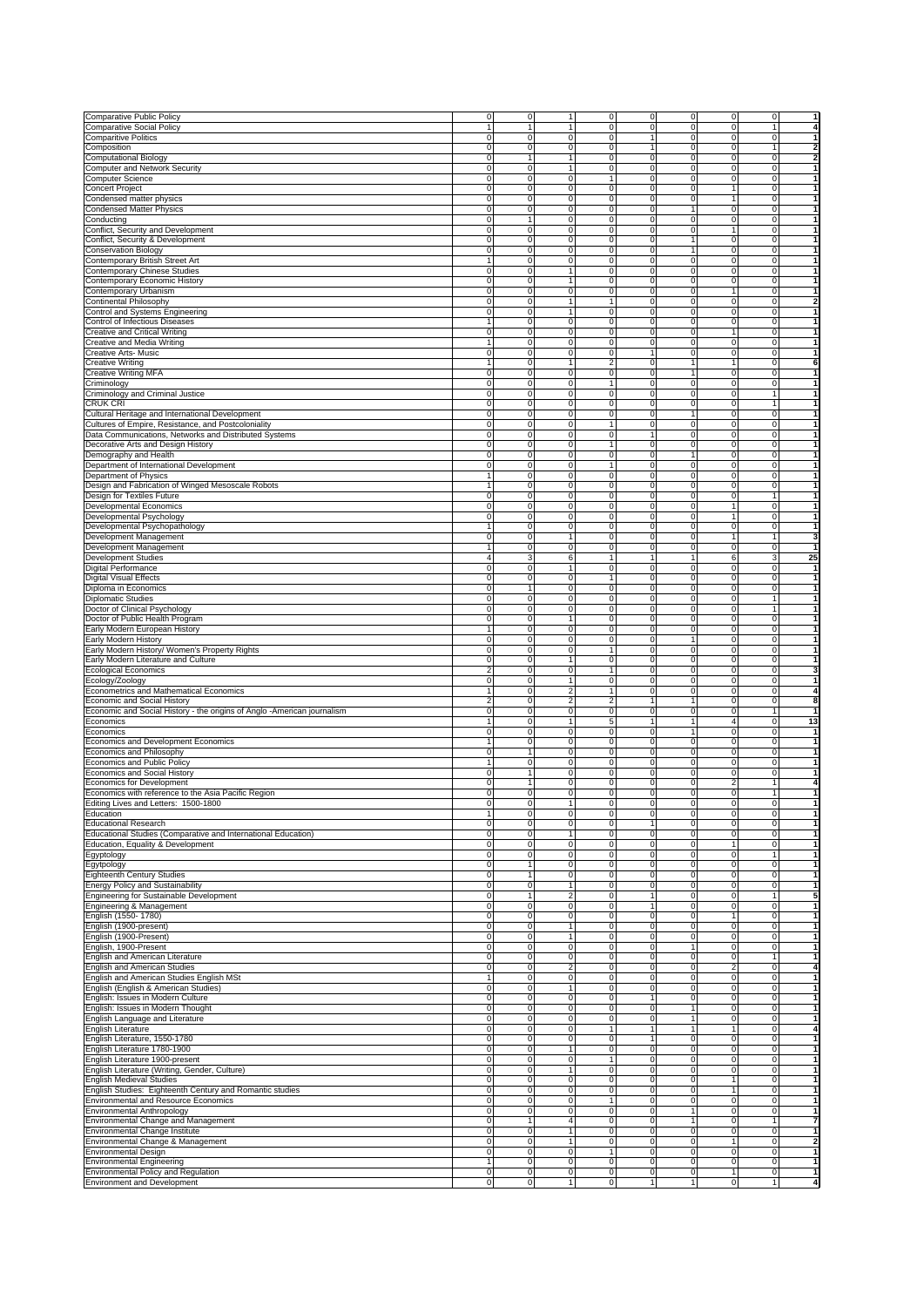|                                                                                       |                |                               | 1                                |                |              |                              | 1                                       |
|---------------------------------------------------------------------------------------|----------------|-------------------------------|----------------------------------|----------------|--------------|------------------------------|-----------------------------------------|
| Environment and Development Masters Programme                                         |                | 0                             | 0                                | 0              |              | 0<br>0                       | 0                                       |
| Environment and Sustainable Development                                               | 0              | $\mathbf{1}$                  | $\mathbf{0}$<br>0                | 0              |              | $\mathbf{0}$<br>0            | $\mathbf 0$<br>1                        |
| Environment, Culture and Society                                                      | 0              | 0                             | $\overline{0}$<br>0              | 0              |              | $\overline{0}$<br>1          | $\overline{0}$<br>1                     |
| Environment, Society and Development                                                  | $\Omega$       | $\mathsf 0$                   | 0<br>$\mathbf 0$                 | $\pmb{0}$      | 1            | 0                            | $\mathbf 0$<br>$\mathbf{1}$             |
| Epidemiology                                                                          | 0              | 0                             | 0<br>0                           | 0              | $\mathbf 0$  | 1                            | 0<br>$\mathbf{1}$                       |
| Epidemiology and Population Health                                                    | 0              | 0                             | 0<br>1                           | 0              | $\mathbf 0$  | 0                            | $\mathbf 0$<br>1                        |
| Epidemiology @ MRC Epidemiology Unit, Prevention                                      | 0              | $\mathbf 0$                   | $\mathbf 0$<br>0                 | $\mathbf 0$    | $\mathbf 0$  | 1                            | $\mathbf 0$<br>1                        |
| Epistemology/Philosophy of Physics                                                    | 0              | 0                             | 0<br>0                           | 0              |              | $\mathbf{1}$<br>0            | $\overline{0}$<br>1                     |
| Ethics: Christian Political Thought                                                   | $\Omega$       | $\mathsf 0$                   | 0<br>$\mathbf 0$                 | 0              | $\mathbf 0$  | 1                            | $\mathbf 0$<br>$\mathbf{1}$             |
| Ethnomusicology                                                                       | $\Omega$       | $\mathbf 0$                   | $\mathbf 0$<br>0                 | 1              | $\mathbf 0$  |                              | $\mathbf 0$<br>$\overline{\mathbf{2}}$  |
| European Archaeology                                                                  | 0              |                               | $\mathbf 0$<br>0                 | 0              | $\mathbf 0$  | 0                            | 0<br>1                                  |
| European Classical Acting                                                             | 0              | 0                             | 0<br>0                           | $\mathbf 0$    | $\mathbf 0$  | 1                            | $\mathbf 0$<br>1                        |
| Evidence Based Social Intervention                                                    | 0              | 1                             | 0<br>0                           | 0              |              | $\overline{0}$<br>0          | $\mathbf 0$<br>1                        |
| Evidence-Based Social Intervention                                                    |                | $\mathbf{1}$                  | $\boldsymbol{2}$<br>$\mathbf{1}$ | 0              | $\mathbf 0$  | 0                            | $\mathbf 0$<br>5                        |
| Evidence-Based Social Policy                                                          | 0              | 0                             | $\mathbf{1}$<br>0                | 0              | $\mathbf 0$  | 0                            | $\mathbf 0$<br>$\mathbf{1}$             |
| Experimental Psychology                                                               | $\Omega$       | 0                             | 1<br>0                           | 0              | 1            | 0                            | $\mathbf 0$<br>$\overline{\mathbf{2}}$  |
| Faculty of Philosophy                                                                 |                | $\mathbf 0$                   | $\mathbf 0$<br>0                 | $\mathbf 0$    |              | $\mathbf{0}$<br>$\mathbf 0$  | $\mathbf 0$<br>1                        |
| Fashion                                                                               | 0              | 0                             | 0<br>0                           | 0              |              | $\overline{0}$<br>1          | $\mathbf{1}$<br>$\overline{0}$          |
|                                                                                       | $\Omega$       |                               |                                  |                |              | 1                            |                                         |
| <b>Fashion Journalism</b>                                                             |                | 0                             | $\mathbf 0$<br>0                 | 0              | $\mathbf 0$  |                              | $\mathbf 0$<br>$\mathbf{1}$             |
| <b>Fashion Womenswear</b>                                                             | $\Omega$       | 0                             | $\mathbf 0$<br>0                 | 0              | $\mathbf{1}$ | 0                            | $\mathbf 0$<br>$\mathbf{1}$             |
| Fiction Direction via NFTS                                                            |                | 0                             | $\mathbf 0$<br>0                 | 0              | $\mathbf 0$  | 0                            | $\mathbf 0$<br>1                        |
| <b>Film Aesthetics</b>                                                                |                | 0                             | 0<br>0                           | 0              |              | $\overline{\mathbf{c}}$<br>0 | $\mathbf 0$<br>3                        |
| <b>Film Directing</b>                                                                 | 0              | 0                             | 1<br>0                           | 0              |              | $\overline{0}$<br>0          | $\overline{0}$<br>1                     |
| Filmmaking                                                                            | $\Omega$       | $\mathsf 0$                   | 0<br>$\mathbf 0$                 | 0              | $\mathbf 0$  | $\overline{2}$               | $\mathbf 0$<br>$\mathbf{2}$             |
| Film Studies                                                                          |                | $\mathbf 0$                   | $\mathbf 0$<br>0                 | 0              | $\mathbf 0$  | 0                            | $\mathbf 0$<br>$\mathbf{1}$             |
| Finance                                                                               | $\Omega$       | 0                             | $\mathbf 0$<br>0                 | 0              | 1            | 0                            | $\mathbf 0$<br>1                        |
| Finance (MSc)                                                                         | 0              | $\mathbf 0$                   | 0<br>$\mathbf 0$                 | $\mathbf 0$    |              | $\mathbf{0}$<br>1            | $\mathbf 0$<br>1                        |
| Fine Art                                                                              | 0              | 0                             | 0<br>0                           | $\mathbf{1}$   |              | $\overline{0}$<br>$\Omega$   | $\overline{0}$<br>1                     |
| First Millenium Studies                                                               | $\Omega$       | 0                             | $\mathbf 0$<br>0                 | $\overline{1}$ | $\mathbf 0$  | 0                            | $\mathbf 0$<br>$\overline{1}$           |
| Food Policy w/research option                                                         | 0              | 0                             | 0<br>$\mathbf{1}$                | 0              | $\mathbf 0$  | 0                            | $\mathbf{1}$<br>$\mathbf 0$             |
| Forced Migration                                                                      |                | 0                             | 0<br>0                           | 0              | 0            | 0                            | 0<br>1                                  |
| Forced Migration and Refugee Studies                                                  | 0              | $\mathbf 0$                   | 0<br>1                           | 0              | $\mathbf 0$  | 0                            | $\mathbf 0$<br>1                        |
| Forensic Psychology                                                                   |                |                               | $\mathbf 0$                      |                | $\mathbf{1}$ |                              | 1                                       |
|                                                                                       | 0              | 0                             | 0                                | 0              | 1            | 0                            | $\mathbf 0$                             |
| French Studies (Pathway of MA European Languages & Cultures)                          | 0              | 0                             | 0<br>$\mathbf 0$                 | 0              |              | 0                            | $\mathbf 0$<br>1                        |
| Gatsby Computational Neuroscience Unit: Theoretical Neuroscience and Machine Learning | $\overline{0}$ | $\mathbf 0$                   | 0<br>0                           | 0              |              | $\mathbf{0}$<br>1            | $\mathbf 0$<br>$\mathbf{1}$             |
| Gender and Development                                                                | 0              | 0                             | 0<br>0                           |                | $\Omega$     | 0                            | 0<br>1                                  |
| Gender and Social Policy                                                              | 0              | $\mathbf 0$                   | 0<br>1                           | $\mathbf 0$    |              | $\mathbf{0}$<br>$\mathbf 0$  | $\mathbf 0$<br>1                        |
| Gender History                                                                        | 0              | 0                             | 0<br>0                           | $\mathbf 0$    |              | $\mathbf 0$<br>0             | $\mathbf{1}$<br>1                       |
| Gender Studies                                                                        | $\Omega$       | 0                             | $\mathbf 0$<br>0                 | 0              |              | $\mathbf 0$<br>0             | $\mathbf{1}$<br>$\mathbf{1}$            |
| General Linguistics                                                                   |                | 0                             | $\mathbf 0$<br>0                 | 0              | $\mathbf 0$  | 0                            | 1<br>$\mathbf 0$                        |
| General Linguistics and Comparative Philology                                         |                | 0                             | $\mathbf 0$<br>0                 |                | $\Omega$     |                              | $\mathbf 0$<br>3                        |
| Genetics                                                                              | $\Omega$       | 1                             | $\mathbf 0$<br>0                 | 0              |              | $\mathbf{0}$<br>$\mathbf 0$  | $\mathbf 0$<br>1                        |
| Geoarchaeology                                                                        | 0              | $\mathbf 0$                   | $\mathbf 0$<br>$\mathbf{1}$      | $\mathbf 0$    |              | $\mathbf{0}$<br>0            | $\mathbf 0$<br>1                        |
| Geography and the Environment                                                         | $\Omega$       | 0                             | 0<br>$\mathbf{1}$                | 0              | $\mathbf 0$  | 0                            | $\mathbf 0$<br>1                        |
| Geography/Technological Natures: Materials, Cities, Politics                          | 0              | $\mathbf 0$                   | 0<br>0                           | 0              | $\mathbf 0$  | 1                            | $\mathbf 0$<br>1                        |
| Geology                                                                               | 0              | 0                             | 0<br>1                           | 0              | 0            | 0                            | 0<br>1                                  |
|                                                                                       | 0              | 0                             | 0<br>0                           | 0              |              | $\mathbf 0$<br>0             | $\mathbf{1}$<br>1                       |
| Geoscience                                                                            |                |                               |                                  |                |              |                              |                                         |
| GIS and Spatial Analysis in Archaeology                                               | 0              | 0                             | $\mathbf{1}$<br>0                | $\mathbf 0$    |              | $\mathbf 0$<br>0             | $\overline{0}$<br>1                     |
| Global Cinema and the Transcultural                                                   | 0              | 0                             | $\mathbf{1}$<br>0                | 0              |              | $\mathbf{0}$<br>0            | $\mathbf 0$<br>1                        |
| Global Governance                                                                     | 0              | $\mathsf 0$                   | $\mathbf{1}$<br>0                | 0              | $\mathbf 0$  | 0                            | $\overline{1}$<br>$\mathbf 0$           |
| Global Governance and Diplomacy                                                       | $\Omega$       |                               | 0<br>1                           | 0              |              |                              | $\mathbf 0$<br>4                        |
| Global Governance and Ethics                                                          | 0              | ō.                            | $\mathbf 0$<br>0                 | 0              | 1            | $\mathbf 0$                  | $\mathbf 0$<br>1                        |
| Global Governence and Diplomacy                                                       |                | $\mathbf 0$                   | $\mathbf 0$<br>0                 | $\mathbf 0$    |              | $\mathbf{0}$<br>1            | $\mathbf 0$<br>1                        |
| Global Health and Anthropology                                                        |                | 0                             | $\mathbf 0$<br>0                 | 0              | $\mathbf 0$  | 0                            | $\mathbf 0$<br>$\mathbf{1}$             |
| Global Health Science                                                                 |                | 0                             | 0<br>$\mathbf{1}$                | 0              | $\mathbf 0$  | 0                            | $\mathbf 0$<br>$\overline{\mathbf{2}}$  |
| Globalisation and Development                                                         |                | 0                             | 0<br>1                           | 0              | 1            | 0                            | $\mathbf 0$<br>3                        |
| Global Movements, Social Justice, and Sustainability                                  | 0              | $\mathbf 0$                   | 0<br>$\mathbf 0$                 |                |              | $\mathbf{0}$<br>0            | $\mathbf 0$<br>1                        |
| <b>Global Politics</b>                                                                |                | 0                             | $\mathbf 0$<br>0                 | $\mathbf 0$    |              | $\mathbf 0$<br>0             | $\overline{2}$<br>3                     |
| Graduate Diploma in Music                                                             |                | 0                             | $\mathbf 0$<br>0                 | 0              |              | $\mathbf{0}$<br>0            | $\mathbf 0$<br>1                        |
| Greek and Latin Languages and Literature                                              | 0              | $\mathbf 0$                   | $\mathbf{1}$<br>0                | 0              | $\mathbf 0$  | 0                            | $\mathbf 0$<br>$\mathbf{1}$             |
| Greek and Roman Archaeology                                                           | 0              | $\overline{2}$                | 0<br>0                           | 0              | $\Omega$     | 0                            | 0<br>$\overline{\mathbf{2}}$            |
|                                                                                       |                |                               |                                  |                |              |                              |                                         |
| Green Chemistry: Energy and Environment                                               | 0              | 0                             | 0<br>1                           | 0              |              | $\mathbf 0$<br>0             | $\mathbf 0$<br>1                        |
| Growth Dynamics of Carbon Nanotubes and Nanorods                                      | 0              | $\mathbf 0$                   | $\mathbf 0$<br>0                 | $\mathbf 0$    | 1            | 0                            | $\mathbf 0$<br>1                        |
| <b>Gulf Studies</b>                                                                   |                | 0                             | $\mathbf 0$<br>0                 | 0              | $\mathbf 0$  | 0                            | $\mathbf 0$<br>$\mathbf{1}$             |
| Health, Community, and Development                                                    | 0              | 0                             | $\mathbf{1}$<br>0                | 0              |              | 0<br>$\mathbf 0$             | $\mathbf{1}$<br>$\mathbf 0$             |
| Health Inequalities and Public Policy                                                 | 0              | 0                             | 0<br>1                           | 0              | $\mathbf 0$  | 0                            | $\mathbf 0$<br>1                        |
| <b>Health Policy</b>                                                                  | 0              | $\mathbf 0$                   | $\mathbf 0$<br>0                 | 1              |              | $\mathbf{0}$<br>0            | $\mathbf 0$<br>1                        |
| Health Policy, Planning and Financing                                                 | $\Omega$       | 0                             | $\mathbf 0$<br>$\mathbf 0$       | 0              |              | 0<br>1                       | $\mathbf 0$<br>1                        |
| Health Policy, Planning & Financing                                                   | 0              | 0                             | 0<br>1                           | 1              | $\mathbf 0$  | $\overline{2}$               | 0<br>4                                  |
| Health, Population, and Society                                                       | 0              | $\mathsf 0$                   | $\mathbf 0$<br>$\mathbf{1}$      | $\pmb{0}$      | $\mathbf 0$  | 0                            | $\mathbf 0$<br>$\mathbf{1}$             |
| Health Services Management stream                                                     | 0              | 0                             | $\overline{0}$<br>0              | 0              | $\mathbf 0$  |                              | $\mathbf 0$<br>1                        |
| Health Systems and Public Policy                                                      | 0              | 0                             | 0<br>$\overline{0}$              | 0              |              | $\mathbf 0$<br>1             | $\mathbf 0$<br>1                        |
| Hematology                                                                            | 0              | 0                             | $\overline{0}$<br>1              | 0              |              | $\mathbf 0$<br>0             | $\overline{0}$<br>1                     |
| <b>High Energy Physics</b>                                                            | 0              | $\overline{0}$                | 0<br>$\mathbf{1}$                | $\overline{0}$ |              | $\mathbf 0$<br>0             | ō<br>1                                  |
| Higher and Professional Education                                                     | 0              | $\pmb{0}$                     | $\mathbf 0$<br>0                 | $\mathbf{1}$   |              | $\mathbf{0}$<br>0            | $\mathbf 0$<br>1                        |
|                                                                                       |                |                               |                                  |                |              |                              |                                         |
| Higher Education Management and Policy                                                | 0              | $\mathsf 0$                   | 0<br>1                           | 0              |              | 0<br>$\mathbf{0}$            | $\mathbf 0$<br>1                        |
| Historical Research                                                                   | 0              | $\mathbf 0$                   | 0<br>$\mathbf{1}$                | 0              | 1            | 0                            | $\mathbf 0$<br>2                        |
| <b>Historical Research Methods</b>                                                    | 0              | $\mathbf 0$                   | $\mathbf{1}$<br>0                | 0              |              | $\mathbf 0$<br>0             | $\overline{0}$<br>$\mathbf{1}$          |
| <b>Histories and Theories</b>                                                         |                | 0                             | 0<br>0                           | 0              | $\mathbf 0$  | 0                            | $\mathbf 0$<br>$\mathbf{1}$             |
| History                                                                               | 0              | 0                             | $\pmb{0}$<br>1                   | 0              |              | $\mathbf 0$<br>1             | $\overline{\mathbf{2}}$<br>$\mathbf 0$  |
| History and Philosophy of Science                                                     | 0              | 0                             | $\overline{0}$<br>0              | 0              | $\mathbf 0$  | 0                            | $\mathbf{1}$<br>1                       |
| History: Asia/Africa                                                                  | 0              | $\pmb{0}$                     | 0<br>$\overline{0}$              | 0              |              | 0<br>$\mathbf 0$             | $\mathbf{1}$<br>1                       |
| History: Early modern Britain                                                         | 0              | $\mathbf 0$                   | $\mathbf{1}$<br>0                | 0              |              | $\mathbf 0$<br>0             | $\mathbf{0}$<br>1                       |
| History of Art                                                                        | 0              | $\overline{2}$                | o<br>0                           | $\overline{1}$ |              | $\mathbf 0$<br>0             | ō<br>3                                  |
| History of Art and Architecture                                                       | 0              | $\mathbf{1}$                  | $\overline{0}$<br>$\mathbf 0$    | 0              |              | $\mathbf{0}$<br>0            | $\mathbf 0$<br>$\mathbf{1}$             |
| History of Art: Histories and Interpretations                                         | 0              | $\mathbf 0$                   | 0<br>0                           |                |              | 0<br>0                       | $\mathbf 0$<br>1                        |
| History of Design and Materials 1690 - Present                                        | 0              | $\mathbf 0$                   | 0<br>$\overline{0}$              | 0              |              | $\mathbf 0$<br>1             | $\mathbf 0$<br>1                        |
| <b>History of Empires</b>                                                             |                | $\mathbf 0$                   | $\overline{0}$<br>0              | 0              |              | $\mathbf 0$<br>0             | $\overline{0}$<br>$\mathbf{1}$          |
|                                                                                       |                |                               |                                  |                |              |                              |                                         |
| <b>History of the Book</b>                                                            | 0              | $\mathbf 0$                   | 0<br>0                           | $\overline{1}$ |              | $\mathbf 0$<br>0             | $\mathbf 0$<br>$\mathbf{1}$             |
| History of Warfare                                                                    | 0              | $\mathbf 0$                   | $\mathbf{1}$<br>0                | 0              |              | $\mathbf 0$<br>0             | $\mathbf 0$<br>1                        |
| History, Philosophy, and Sociology of Science, Technology, and Medicine               | 0              | 1                             | 0<br>0                           | 0              | $\mathbf 0$  | 0                            | $\mathbf 0$<br>1                        |
| History: Slavonic and East European Studies                                           | 0              | 1                             | $\mathbf 0$<br>0                 | 0              |              | 0<br>$\mathbf 0$             | $\mathbf 0$<br>1                        |
| History (South Asian stream)                                                          | 0              | $\mathbf 0$                   | $\overline{0}$<br>0              | 0              |              | $\mathbf 0$<br>1             | $\overline{0}$<br>1                     |
| Human Geography                                                                       | 0              | $\overline{0}$                | 0<br>$\mathbf{1}$                | 0              | $\mathbf 0$  | 0                            | $\mathbf{1}$<br>$\overline{\mathbf{2}}$ |
| Human Rights                                                                          | 0              | $\mathbf{1}$                  | $\overline{0}$<br>$\mathbf 0$    | 0              |              | $\mathbf 0$<br>1             | $\mathbf 0$<br>$\overline{\mathbf{2}}$  |
| Human Values & Contemporary Global Ethics                                             | 0              | 0                             | 0<br>0                           | 0              | $\mathbf{1}$ | 0                            | $\mathbf 0$<br>1                        |
| Hypersonic Aerodynamics                                                               | 0              | 0                             | 0<br>$\mathbf{1}$                | 0              |              | $\mathbf{0}$<br>0            | $\mathbf 0$<br>1                        |
| Identity, Culture and Power                                                           | 0              | $\mathbf 0$                   | $\overline{0}$<br>0              | 0              | $\mathbf{1}$ | 0                            | $\overline{0}$<br>$\mathbf{1}$          |
| Identity, Culture, and Power                                                          | 0              | o                             | 0<br>$\mathbf{1}$                | 0              |              | $\mathbf 0$<br>0             | $\overline{0}$<br>$\mathbf{1}$          |
| Impact of Information and Communication Technologies on Education                     | 0              | $\mathsf 0$                   | $\mathbf 0$<br>$\mathbf{1}$      | 0              |              | $\mathbf{0}$<br>0            | $\overline{1}$<br>$\mathbf 0$           |
| Infectious and Tropical Disease                                                       |                | $\mathsf 0$                   | 0<br>$\mathbf 0$                 | 0              | $\mathbf 0$  | 0                            | $\mathbf 0$<br>1                        |
| Information Engineering                                                               | 0              | $\mathsf 0$                   | $\mathbf{0}$<br>0                | -1             |              | $\mathbf{0}$<br>0            | $\mathbf 0$<br>1                        |
| <b>Information Security</b>                                                           | 0              |                               | 1                                |                |              | 0<br>$\mathbf 0$             | $\overline{0}$<br>1                     |
| Infrastructure Asset Engineering and Management                                       | 0              | $\mathbf 0$<br>$\overline{0}$ | 0<br>O<br>0                      | 0<br>1         | ō            | 0                            | o<br>1                                  |
|                                                                                       |                |                               |                                  |                |              |                              |                                         |
| Injector Dynamics within the Energy Group of the Department of Engineering            | 0              | $\mathsf 0$                   | $\overline{0}$<br>$\overline{1}$ | $\mathbf 0$    |              | 0<br>$\mathbf{0}$            | $\overline{\mathbf{0}}$<br>$\mathbf{1}$ |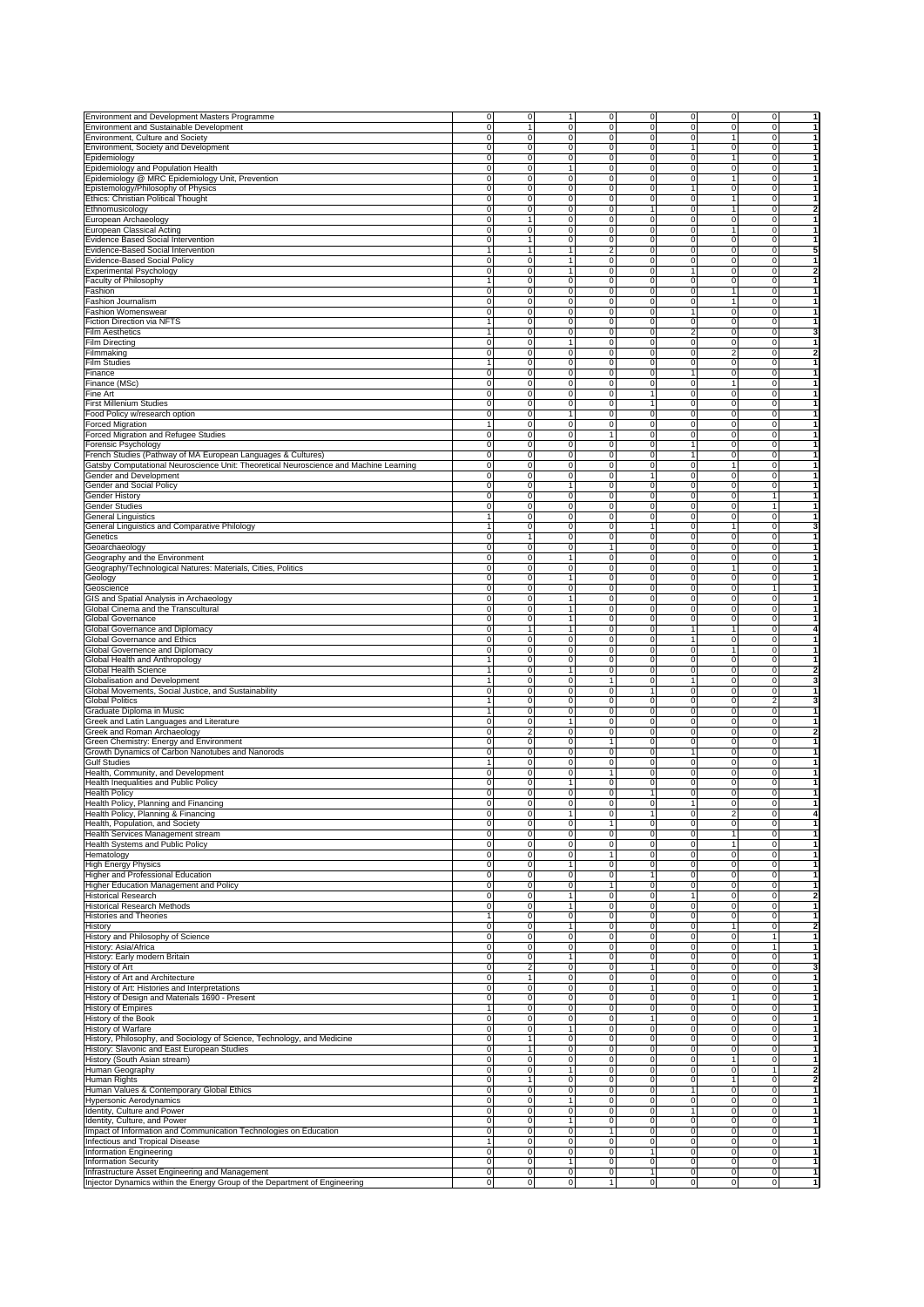|                                                                                                                                                                                                                                                                                                                                                                                                                                                                                                                                                                                                                                                                                                                                                                                                                                                                                                                                                                                                                                                                                                                                                                                                                                                  |                     |                               |                                         |                |                                          | 1                                                                                                |
|--------------------------------------------------------------------------------------------------------------------------------------------------------------------------------------------------------------------------------------------------------------------------------------------------------------------------------------------------------------------------------------------------------------------------------------------------------------------------------------------------------------------------------------------------------------------------------------------------------------------------------------------------------------------------------------------------------------------------------------------------------------------------------------------------------------------------------------------------------------------------------------------------------------------------------------------------------------------------------------------------------------------------------------------------------------------------------------------------------------------------------------------------------------------------------------------------------------------------------------------------|---------------------|-------------------------------|-----------------------------------------|----------------|------------------------------------------|--------------------------------------------------------------------------------------------------|
| <b>Integrated Bioscience</b>                                                                                                                                                                                                                                                                                                                                                                                                                                                                                                                                                                                                                                                                                                                                                                                                                                                                                                                                                                                                                                                                                                                                                                                                                     | 0                   | $\mathbf 0$                   | $\mathbf 0$<br>0                        | 1              | $\mathbf 0$<br>0                         | $\mathbf 0$                                                                                      |
| Integrated Immunology                                                                                                                                                                                                                                                                                                                                                                                                                                                                                                                                                                                                                                                                                                                                                                                                                                                                                                                                                                                                                                                                                                                                                                                                                            | $\mathbf 0$         | $\mathsf 0$                   | $\mathbf 0$<br>1                        | 0              | 0<br>$\mathbf 0$                         | $\mathbf 0$<br>1                                                                                 |
| Integrated Masters in Vocal Performance                                                                                                                                                                                                                                                                                                                                                                                                                                                                                                                                                                                                                                                                                                                                                                                                                                                                                                                                                                                                                                                                                                                                                                                                          | 0                   | 0                             | $\mathbf 0$<br>0                        | 0              | $\mathbf{0}$<br>1                        | $\mathbf 0$<br>1                                                                                 |
| Integrative Biology/Infectious Disease Research                                                                                                                                                                                                                                                                                                                                                                                                                                                                                                                                                                                                                                                                                                                                                                                                                                                                                                                                                                                                                                                                                                                                                                                                  | 0                   | 0                             | $\mathbf{1}$<br>$\pmb{0}$               | $\mathbf 0$    | $\mathbf 0$<br>0                         | $\mathbf 0$<br>1                                                                                 |
|                                                                                                                                                                                                                                                                                                                                                                                                                                                                                                                                                                                                                                                                                                                                                                                                                                                                                                                                                                                                                                                                                                                                                                                                                                                  |                     | $\Omega$                      |                                         |                | $\mathbf{0}$                             | 1                                                                                                |
| Intelligence and International Security                                                                                                                                                                                                                                                                                                                                                                                                                                                                                                                                                                                                                                                                                                                                                                                                                                                                                                                                                                                                                                                                                                                                                                                                          |                     |                               | 0<br>0                                  | 0              | 0                                        | $\mathbf 0$                                                                                      |
| Intelligence and International Security                                                                                                                                                                                                                                                                                                                                                                                                                                                                                                                                                                                                                                                                                                                                                                                                                                                                                                                                                                                                                                                                                                                                                                                                          | 0                   | 0                             | $\mathbf 0$<br>0                        | 0              | $\mathbf 0$<br>0                         | 1<br>1                                                                                           |
| Intelligence & International Security                                                                                                                                                                                                                                                                                                                                                                                                                                                                                                                                                                                                                                                                                                                                                                                                                                                                                                                                                                                                                                                                                                                                                                                                            | 0                   | 1                             | $\mathbf 0$<br>0                        | 0              | $\mathbf 0$<br>0                         | $\mathbf 0$<br>$\mathbf{1}$                                                                      |
| International and European Politics                                                                                                                                                                                                                                                                                                                                                                                                                                                                                                                                                                                                                                                                                                                                                                                                                                                                                                                                                                                                                                                                                                                                                                                                              | 1                   | 0                             | $\mathbf 0$<br>0                        | 0              | $\mathbf{0}$<br>0                        | $\overline{0}$<br>$\mathbf{1}$                                                                   |
| International Architectural Regeneration and Development                                                                                                                                                                                                                                                                                                                                                                                                                                                                                                                                                                                                                                                                                                                                                                                                                                                                                                                                                                                                                                                                                                                                                                                         | 0                   | $\pmb{0}$                     | $\mathbf{1}$<br>0                       | $\pmb{0}$      | $\mathbf{0}$<br>0                        | $\mathbf 0$<br>$\mathbf{1}$                                                                      |
|                                                                                                                                                                                                                                                                                                                                                                                                                                                                                                                                                                                                                                                                                                                                                                                                                                                                                                                                                                                                                                                                                                                                                                                                                                                  |                     |                               |                                         |                | 1                                        |                                                                                                  |
| International Business and Emerging Markets                                                                                                                                                                                                                                                                                                                                                                                                                                                                                                                                                                                                                                                                                                                                                                                                                                                                                                                                                                                                                                                                                                                                                                                                      | $\mathsf{O}\xspace$ | 0                             | $\mathbf 0$<br>0                        | 0              | $\mathbf 0$                              | 1<br>$\mathbf 0$                                                                                 |
| <b>International Conflict Studies</b>                                                                                                                                                                                                                                                                                                                                                                                                                                                                                                                                                                                                                                                                                                                                                                                                                                                                                                                                                                                                                                                                                                                                                                                                            |                     | 0                             | $\mathbf 0$<br>0                        | 0              | $\mathbf 0$<br>0                         | $\mathbf 0$<br>1                                                                                 |
| <b>International Conflict Studies</b>                                                                                                                                                                                                                                                                                                                                                                                                                                                                                                                                                                                                                                                                                                                                                                                                                                                                                                                                                                                                                                                                                                                                                                                                            | 0                   | 0                             | 0<br>$\mathbf 0$                        | 0              | $\mathbf 0$<br>1                         | $\mathbf 0$<br>$\mathbf{1}$                                                                      |
| <b>International Development</b>                                                                                                                                                                                                                                                                                                                                                                                                                                                                                                                                                                                                                                                                                                                                                                                                                                                                                                                                                                                                                                                                                                                                                                                                                 | 1                   | 0                             | $\mathbf 0$<br>0                        | 0              | $\mathbf{0}$<br>0                        | $\mathbf{1}$<br>$\overline{\mathbf{2}}$                                                          |
|                                                                                                                                                                                                                                                                                                                                                                                                                                                                                                                                                                                                                                                                                                                                                                                                                                                                                                                                                                                                                                                                                                                                                                                                                                                  |                     |                               |                                         |                |                                          |                                                                                                  |
| International Education and Development                                                                                                                                                                                                                                                                                                                                                                                                                                                                                                                                                                                                                                                                                                                                                                                                                                                                                                                                                                                                                                                                                                                                                                                                          | 0                   | 0                             | 1<br>0                                  | $\mathbf 0$    | $\mathbf{0}$<br>0                        | $\mathbf 0$<br>1                                                                                 |
| International Health Policy                                                                                                                                                                                                                                                                                                                                                                                                                                                                                                                                                                                                                                                                                                                                                                                                                                                                                                                                                                                                                                                                                                                                                                                                                      | 0                   | $\Omega$                      | 1<br>0                                  | 0              | $\mathbf{1}$<br>0                        | $\mathbf{1}$<br>3                                                                                |
| <b>International History</b>                                                                                                                                                                                                                                                                                                                                                                                                                                                                                                                                                                                                                                                                                                                                                                                                                                                                                                                                                                                                                                                                                                                                                                                                                     | 0                   | 0                             | $\mathbf 0$<br>0                        | 0              | $\mathbf 0$<br>1                         | $\mathbf 0$<br>1                                                                                 |
| International Journalism                                                                                                                                                                                                                                                                                                                                                                                                                                                                                                                                                                                                                                                                                                                                                                                                                                                                                                                                                                                                                                                                                                                                                                                                                         | 0                   | 0                             | 0<br>1                                  | 0              | 1<br>0                                   | $\mathbf 0$<br>$\overline{\mathbf{2}}$                                                           |
| International Law                                                                                                                                                                                                                                                                                                                                                                                                                                                                                                                                                                                                                                                                                                                                                                                                                                                                                                                                                                                                                                                                                                                                                                                                                                | 1                   | 0                             | $\mathbf 0$<br>0                        | 0              | $\mathbf{0}$<br>0                        | $\overline{0}$<br>$\mathbf{1}$                                                                   |
|                                                                                                                                                                                                                                                                                                                                                                                                                                                                                                                                                                                                                                                                                                                                                                                                                                                                                                                                                                                                                                                                                                                                                                                                                                                  |                     |                               |                                         |                |                                          |                                                                                                  |
| International Management                                                                                                                                                                                                                                                                                                                                                                                                                                                                                                                                                                                                                                                                                                                                                                                                                                                                                                                                                                                                                                                                                                                                                                                                                         | $\mathbf 0$         | 0                             | $\mathbf{1}$<br>0                       | $\pmb{0}$      | $\mathbf{0}$<br>0                        | $\mathbf 0$<br>$\mathbf{1}$                                                                      |
| International Peace and Security                                                                                                                                                                                                                                                                                                                                                                                                                                                                                                                                                                                                                                                                                                                                                                                                                                                                                                                                                                                                                                                                                                                                                                                                                 | $\mathbf{1}$        | 0                             | $\mathbf 0$<br>0                        | 0              | 0<br>$\mathbf{1}$                        | $\overline{\mathbf{2}}$<br>$\mathbf 0$                                                           |
| International Perspectives on Mathematics Education                                                                                                                                                                                                                                                                                                                                                                                                                                                                                                                                                                                                                                                                                                                                                                                                                                                                                                                                                                                                                                                                                                                                                                                              | 0                   | 0                             | $\mathbf 0$<br>0                        | 0              | $\mathbf 0$                              | $\mathbf 0$<br>1                                                                                 |
| International Political Economy                                                                                                                                                                                                                                                                                                                                                                                                                                                                                                                                                                                                                                                                                                                                                                                                                                                                                                                                                                                                                                                                                                                                                                                                                  | 0                   | 0                             | 0<br>$\mathbf 0$                        | $\mathbf{1}$   | $\mathbf 0$<br>0                         | $\mathbf 0$<br>$\mathbf{1}$                                                                      |
| <b>International Politics</b>                                                                                                                                                                                                                                                                                                                                                                                                                                                                                                                                                                                                                                                                                                                                                                                                                                                                                                                                                                                                                                                                                                                                                                                                                    | 0                   | 0                             | $\mathbf{1}$<br>0                       | 0              | $\mathbf{0}$<br>0                        | $\mathbf 0$<br>$\mathbf{1}$                                                                      |
|                                                                                                                                                                                                                                                                                                                                                                                                                                                                                                                                                                                                                                                                                                                                                                                                                                                                                                                                                                                                                                                                                                                                                                                                                                                  |                     |                               |                                         |                |                                          |                                                                                                  |
| International Politics and Human Rights                                                                                                                                                                                                                                                                                                                                                                                                                                                                                                                                                                                                                                                                                                                                                                                                                                                                                                                                                                                                                                                                                                                                                                                                          | 0                   | 0                             | $\pmb{0}$<br>0                          | $\mathbf 0$    | $\mathbf{0}$<br>1                        | $\mathbf 0$<br>$\mathbf{1}$                                                                      |
| International Public Policy                                                                                                                                                                                                                                                                                                                                                                                                                                                                                                                                                                                                                                                                                                                                                                                                                                                                                                                                                                                                                                                                                                                                                                                                                      | 0                   | 0                             | 0<br>0                                  | 0              | $\mathbf{1}$<br>0                        | $\mathbf 0$<br>1                                                                                 |
| <b>International Reations</b>                                                                                                                                                                                                                                                                                                                                                                                                                                                                                                                                                                                                                                                                                                                                                                                                                                                                                                                                                                                                                                                                                                                                                                                                                    | 0                   | 0                             | $\mathbf 0$<br>0                        | 0              | $\mathbf 0$<br>1                         | $\mathbf 0$<br>1                                                                                 |
| <b>International Relations</b>                                                                                                                                                                                                                                                                                                                                                                                                                                                                                                                                                                                                                                                                                                                                                                                                                                                                                                                                                                                                                                                                                                                                                                                                                   | 3                   | 0                             | 6<br>6                                  | 4              | 6<br>6                                   | $\mathbf{1}$<br>32                                                                               |
|                                                                                                                                                                                                                                                                                                                                                                                                                                                                                                                                                                                                                                                                                                                                                                                                                                                                                                                                                                                                                                                                                                                                                                                                                                                  | 0                   |                               | $\mathbf 0$<br>0                        | 0              | $\mathbf{0}$<br>0                        | $\overline{0}$<br>$\mathbf{1}$                                                                   |
| <b>International Relations</b>                                                                                                                                                                                                                                                                                                                                                                                                                                                                                                                                                                                                                                                                                                                                                                                                                                                                                                                                                                                                                                                                                                                                                                                                                   |                     | 1                             |                                         |                |                                          |                                                                                                  |
| International Relations (Research)                                                                                                                                                                                                                                                                                                                                                                                                                                                                                                                                                                                                                                                                                                                                                                                                                                                                                                                                                                                                                                                                                                                                                                                                               | 0                   | 0                             | $\mathbf 0$<br>0                        | $\pmb{0}$      | $\mathbf{0}$<br>0                        | $\mathbf{1}$<br>$\mathbf{1}$                                                                     |
| International Security and Terrorism                                                                                                                                                                                                                                                                                                                                                                                                                                                                                                                                                                                                                                                                                                                                                                                                                                                                                                                                                                                                                                                                                                                                                                                                             |                     | 0                             | $\mathbf 0$<br>0                        | 0              | 0<br>$\mathbf 0$                         | 1<br>$\mathbf 0$                                                                                 |
| <b>International Security Studies</b>                                                                                                                                                                                                                                                                                                                                                                                                                                                                                                                                                                                                                                                                                                                                                                                                                                                                                                                                                                                                                                                                                                                                                                                                            | 0                   | 0                             | 1<br>1                                  | $\mathbf 0$    | $\mathbf 0$<br>0                         | $\mathbf 0$<br>$\overline{\mathbf{2}}$                                                           |
| International Social Development                                                                                                                                                                                                                                                                                                                                                                                                                                                                                                                                                                                                                                                                                                                                                                                                                                                                                                                                                                                                                                                                                                                                                                                                                 | 0                   | 0                             | $\mathbf 0$<br>0                        | 0              | $\mathbf{1}$<br>0                        | $\mathbf 0$<br>$\mathbf{1}$                                                                      |
|                                                                                                                                                                                                                                                                                                                                                                                                                                                                                                                                                                                                                                                                                                                                                                                                                                                                                                                                                                                                                                                                                                                                                                                                                                                  |                     |                               |                                         |                |                                          |                                                                                                  |
| <b>International Studies</b>                                                                                                                                                                                                                                                                                                                                                                                                                                                                                                                                                                                                                                                                                                                                                                                                                                                                                                                                                                                                                                                                                                                                                                                                                     | $\overline{2}$      | 0                             | $\mathbf 0$<br>0                        | 0              | $\mathbf 0$<br>0                         | $\mathbf 0$<br>$\overline{\mathbf{2}}$                                                           |
| International Studies (International Peacekeeping)                                                                                                                                                                                                                                                                                                                                                                                                                                                                                                                                                                                                                                                                                                                                                                                                                                                                                                                                                                                                                                                                                                                                                                                               | 0                   | 0                             | $\mathbf{1}$<br>0                       | 0              | $\mathbf{0}$<br>0                        | $\mathbf 0$<br>1                                                                                 |
| International Trade & Finance                                                                                                                                                                                                                                                                                                                                                                                                                                                                                                                                                                                                                                                                                                                                                                                                                                                                                                                                                                                                                                                                                                                                                                                                                    | 0                   | 0                             | $\mathbf 0$<br>0                        | $\mathbf{1}$   | $\mathbf 0$<br>0                         | $\mathbf 0$<br>1                                                                                 |
| Interpreting and Translation                                                                                                                                                                                                                                                                                                                                                                                                                                                                                                                                                                                                                                                                                                                                                                                                                                                                                                                                                                                                                                                                                                                                                                                                                     | 0                   | 0                             | 0<br>1                                  | 0              | $\mathbf 0$<br>0                         | $\mathbf 0$<br>1                                                                                 |
|                                                                                                                                                                                                                                                                                                                                                                                                                                                                                                                                                                                                                                                                                                                                                                                                                                                                                                                                                                                                                                                                                                                                                                                                                                                  |                     |                               | $\mathbf 0$<br>0                        | 0              | $\mathbf 0$<br>0                         | $\mathbf 0$<br>$\mathbf{1}$                                                                      |
| Investigating the regulation of meiotic silencing of unsynapsed chromatin                                                                                                                                                                                                                                                                                                                                                                                                                                                                                                                                                                                                                                                                                                                                                                                                                                                                                                                                                                                                                                                                                                                                                                        | $\mathbf 0$         | 1                             |                                         |                |                                          |                                                                                                  |
| Investigative & Forensic Psychology                                                                                                                                                                                                                                                                                                                                                                                                                                                                                                                                                                                                                                                                                                                                                                                                                                                                                                                                                                                                                                                                                                                                                                                                              | 0                   | 0                             | $\mathbf 0$<br>$\mathbf 0$              | 0              | $\mathbf{0}$                             | $\mathbf{1}$<br>$\overline{0}$                                                                   |
| Iranian Studies                                                                                                                                                                                                                                                                                                                                                                                                                                                                                                                                                                                                                                                                                                                                                                                                                                                                                                                                                                                                                                                                                                                                                                                                                                  | 0                   | 0                             | $\mathbf{1}$<br>0                       | 0              | $\mathbf{0}$<br>0                        | $\mathbf 0$<br>$\mathbf{1}$                                                                      |
| <b>Irish History</b>                                                                                                                                                                                                                                                                                                                                                                                                                                                                                                                                                                                                                                                                                                                                                                                                                                                                                                                                                                                                                                                                                                                                                                                                                             | 0                   | 0                             | $\mathbf 0$<br>0                        | 0              | $\mathbf 0$                              | 1<br>$\mathbf 0$                                                                                 |
| <b>Irish Politics</b>                                                                                                                                                                                                                                                                                                                                                                                                                                                                                                                                                                                                                                                                                                                                                                                                                                                                                                                                                                                                                                                                                                                                                                                                                            | 0                   | 0                             | 0<br>0                                  | $\mathbf 0$    | $\mathbf 0$                              | $\mathbf 0$<br>1                                                                                 |
|                                                                                                                                                                                                                                                                                                                                                                                                                                                                                                                                                                                                                                                                                                                                                                                                                                                                                                                                                                                                                                                                                                                                                                                                                                                  |                     |                               |                                         |                |                                          |                                                                                                  |
| <b>Irish Studies</b>                                                                                                                                                                                                                                                                                                                                                                                                                                                                                                                                                                                                                                                                                                                                                                                                                                                                                                                                                                                                                                                                                                                                                                                                                             | 0                   | 0                             | $\mathbf 0$<br>0                        | 0              | $\mathbf 0$                              | $\mathbf 0$<br>$\mathbf{1}$                                                                      |
| <b>Irish Writing</b>                                                                                                                                                                                                                                                                                                                                                                                                                                                                                                                                                                                                                                                                                                                                                                                                                                                                                                                                                                                                                                                                                                                                                                                                                             | 0                   | 0                             | $\mathbf{1}$<br>0                       | 0              | $\mathbf 0$<br>0                         | $\mathbf 0$<br>$\mathbf{1}$                                                                      |
| <b>Islamic History</b>                                                                                                                                                                                                                                                                                                                                                                                                                                                                                                                                                                                                                                                                                                                                                                                                                                                                                                                                                                                                                                                                                                                                                                                                                           | 0                   | 0                             | $\mathbf{1}$<br>0                       | 0              | $\mathbf{0}$<br>0                        | $\mathbf 0$<br>$\mathbf{1}$                                                                      |
| Issues in Modern Culture                                                                                                                                                                                                                                                                                                                                                                                                                                                                                                                                                                                                                                                                                                                                                                                                                                                                                                                                                                                                                                                                                                                                                                                                                         | 0                   | 0                             | 1<br>0                                  | 0              | $\mathbf 0$<br>0                         | $\mathbf 0$<br>1                                                                                 |
| Japanese Studies                                                                                                                                                                                                                                                                                                                                                                                                                                                                                                                                                                                                                                                                                                                                                                                                                                                                                                                                                                                                                                                                                                                                                                                                                                 | 0                   | 0                             | 0<br>1                                  | $\mathbf 0$    | $\mathbf 0$<br>0                         | $\mathbf 0$<br>1                                                                                 |
|                                                                                                                                                                                                                                                                                                                                                                                                                                                                                                                                                                                                                                                                                                                                                                                                                                                                                                                                                                                                                                                                                                                                                                                                                                                  |                     |                               |                                         |                |                                          |                                                                                                  |
| Jazz Piano Performance                                                                                                                                                                                                                                                                                                                                                                                                                                                                                                                                                                                                                                                                                                                                                                                                                                                                                                                                                                                                                                                                                                                                                                                                                           | $\mathbf 0$         | 0                             | $\mathbf{1}$<br>0                       | 0              | $\mathbf 0$<br>0                         | $\mathbf{1}$<br>$\mathbf 0$                                                                      |
| Land Economy                                                                                                                                                                                                                                                                                                                                                                                                                                                                                                                                                                                                                                                                                                                                                                                                                                                                                                                                                                                                                                                                                                                                                                                                                                     | 0                   | 0                             | $\mathbf 0$<br>$\mathbf 0$              | $\mathbf{1}$   | $\mathbf{0}$<br>0                        | $\mathbf{1}$<br>$\mathbf 0$                                                                      |
| Landscape Research                                                                                                                                                                                                                                                                                                                                                                                                                                                                                                                                                                                                                                                                                                                                                                                                                                                                                                                                                                                                                                                                                                                                                                                                                               | 0                   | 0                             | $\mathbf 0$<br>0                        | 0              | $\mathbf{0}$                             | $\mathbf 0$<br>$\mathbf{1}$                                                                      |
| Language Studies                                                                                                                                                                                                                                                                                                                                                                                                                                                                                                                                                                                                                                                                                                                                                                                                                                                                                                                                                                                                                                                                                                                                                                                                                                 | 0                   | 0                             | $\mathbf 0$<br>0                        |                | $\mathbf 0$<br>0                         | $\mathbf{1}$<br>$\mathbf 0$                                                                      |
| Late Antique and Byzantine Studies                                                                                                                                                                                                                                                                                                                                                                                                                                                                                                                                                                                                                                                                                                                                                                                                                                                                                                                                                                                                                                                                                                                                                                                                               | 0                   | 0                             | 0<br>1                                  | $\mathbf 0$    | $\mathbf 0$<br>0                         | $\mathbf 0$<br>1                                                                                 |
| Latin American Studies                                                                                                                                                                                                                                                                                                                                                                                                                                                                                                                                                                                                                                                                                                                                                                                                                                                                                                                                                                                                                                                                                                                                                                                                                           | 0                   | 0                             | $\mathbf{1}$<br>0                       | 0              | $\mathbf 0$<br>0                         | $\mathbf 0$<br>$\mathbf{1}$                                                                      |
|                                                                                                                                                                                                                                                                                                                                                                                                                                                                                                                                                                                                                                                                                                                                                                                                                                                                                                                                                                                                                                                                                                                                                                                                                                                  |                     |                               |                                         |                |                                          |                                                                                                  |
|                                                                                                                                                                                                                                                                                                                                                                                                                                                                                                                                                                                                                                                                                                                                                                                                                                                                                                                                                                                                                                                                                                                                                                                                                                                  |                     |                               |                                         |                |                                          |                                                                                                  |
|                                                                                                                                                                                                                                                                                                                                                                                                                                                                                                                                                                                                                                                                                                                                                                                                                                                                                                                                                                                                                                                                                                                                                                                                                                                  | 0                   | 1                             | $\mathbf 0$<br>0                        | 0              | $\mathbf 0$<br>0                         | $\mathbf 0$<br>$\mathbf{1}$                                                                      |
|                                                                                                                                                                                                                                                                                                                                                                                                                                                                                                                                                                                                                                                                                                                                                                                                                                                                                                                                                                                                                                                                                                                                                                                                                                                  | 0                   | 0                             | $\pmb{0}$<br>0                          | 0              | $\mathbf{0}$<br>1                        | $\mathbf 0$<br>$\mathbf{1}$                                                                      |
|                                                                                                                                                                                                                                                                                                                                                                                                                                                                                                                                                                                                                                                                                                                                                                                                                                                                                                                                                                                                                                                                                                                                                                                                                                                  | 1                   | 0                             | 1<br>0                                  | 0              | $\mathbf{0}$<br>0                        | $\mathbf 0$                                                                                      |
|                                                                                                                                                                                                                                                                                                                                                                                                                                                                                                                                                                                                                                                                                                                                                                                                                                                                                                                                                                                                                                                                                                                                                                                                                                                  |                     | 0                             | 0                                       | $\mathbf 0$    | $\mathbf 0$                              |                                                                                                  |
|                                                                                                                                                                                                                                                                                                                                                                                                                                                                                                                                                                                                                                                                                                                                                                                                                                                                                                                                                                                                                                                                                                                                                                                                                                                  |                     |                               | 0                                       |                | 0                                        | $\mathbf 0$                                                                                      |
|                                                                                                                                                                                                                                                                                                                                                                                                                                                                                                                                                                                                                                                                                                                                                                                                                                                                                                                                                                                                                                                                                                                                                                                                                                                  | $\mathbf 0$         | 0                             | $\mathbf 0$<br>0                        | 1              | $\mathbf 0$<br>0                         | $\mathbf 0$                                                                                      |
|                                                                                                                                                                                                                                                                                                                                                                                                                                                                                                                                                                                                                                                                                                                                                                                                                                                                                                                                                                                                                                                                                                                                                                                                                                                  | 0                   | 0                             | $\mathbf 0$<br>$\mathbf 0$              | $\mathbf{1}$   | $\mathbf{0}$<br>0                        | $\overline{0}$                                                                                   |
|                                                                                                                                                                                                                                                                                                                                                                                                                                                                                                                                                                                                                                                                                                                                                                                                                                                                                                                                                                                                                                                                                                                                                                                                                                                  | 0                   | 0                             | $\mathbf 0$<br>0                        | 0              | $\mathbf 0$<br>$\overline{1}$            | $\mathbf 0$                                                                                      |
|                                                                                                                                                                                                                                                                                                                                                                                                                                                                                                                                                                                                                                                                                                                                                                                                                                                                                                                                                                                                                                                                                                                                                                                                                                                  | 0                   |                               | $\mathbf 0$<br>0                        | 0              | $\mathbf 0$<br>0                         | $\overline{\mathbf{2}}$<br>1<br>$\mathbf{1}$<br>$\mathbf{1}$<br>$\mathbf{1}$<br>1<br>$\mathbf 0$ |
|                                                                                                                                                                                                                                                                                                                                                                                                                                                                                                                                                                                                                                                                                                                                                                                                                                                                                                                                                                                                                                                                                                                                                                                                                                                  | 0                   | 0                             | 0<br>0                                  | $\mathbf 0$    | $\mathbf 0$<br>0                         | $\mathbf{1}$<br>1                                                                                |
|                                                                                                                                                                                                                                                                                                                                                                                                                                                                                                                                                                                                                                                                                                                                                                                                                                                                                                                                                                                                                                                                                                                                                                                                                                                  |                     |                               |                                         |                |                                          |                                                                                                  |
|                                                                                                                                                                                                                                                                                                                                                                                                                                                                                                                                                                                                                                                                                                                                                                                                                                                                                                                                                                                                                                                                                                                                                                                                                                                  | 0                   | $\overline{1}$                | $\mathbf 0$<br>0                        | 0              | $\mathbf 0$<br>0                         | $\mathbf 0$<br>$\mathbf{1}$                                                                      |
| Law<br>Law and Accounting<br>Law, Anthropology and Society<br>Law, Anthropology, and Society<br>Life Science Engineering<br>Life Sciences Interface Doctoral Training Centre<br>Linguistics<br>Linguistics (Option B-sociolinguistics)<br>Literature and Culture 1700-1900<br>Literature and Modernity<br>Literature and Transatlanticism                                                                                                                                                                                                                                                                                                                                                                                                                                                                                                                                                                                                                                                                                                                                                                                                                                                                                                        | 0                   | 0                             | $\mathbf 0$<br>0                        | $\mathbf{1}$   | 1<br>0                                   | $\mathbf 0$<br>$\overline{\mathbf{2}}$                                                           |
|                                                                                                                                                                                                                                                                                                                                                                                                                                                                                                                                                                                                                                                                                                                                                                                                                                                                                                                                                                                                                                                                                                                                                                                                                                                  | 0                   | 0                             | 1<br>0                                  | 0              | $\mathbf{0}$<br>0                        | $\mathbf 0$<br>1                                                                                 |
| Literature and Transatlantic Studies<br>Literatures of Modernity                                                                                                                                                                                                                                                                                                                                                                                                                                                                                                                                                                                                                                                                                                                                                                                                                                                                                                                                                                                                                                                                                                                                                                                 | 1                   | 0                             | 1<br>0                                  | 0              | 0<br>$\mathbf 0$                         | $\mathbf 0$<br>2                                                                                 |
| Local Economic Development                                                                                                                                                                                                                                                                                                                                                                                                                                                                                                                                                                                                                                                                                                                                                                                                                                                                                                                                                                                                                                                                                                                                                                                                                       | 0                   | 0                             | $\mathbf 0$<br>0                        | $\mathbf 0$    | $\mathbf{0}$<br>1                        | $\mathbf 0$<br>1                                                                                 |
|                                                                                                                                                                                                                                                                                                                                                                                                                                                                                                                                                                                                                                                                                                                                                                                                                                                                                                                                                                                                                                                                                                                                                                                                                                                  |                     |                               |                                         |                |                                          |                                                                                                  |
|                                                                                                                                                                                                                                                                                                                                                                                                                                                                                                                                                                                                                                                                                                                                                                                                                                                                                                                                                                                                                                                                                                                                                                                                                                                  | 1                   | 0                             | $\mathbf 0$<br>0                        | 0              | 0<br>$\mathbf 0$                         | $\mathbf 0$<br>$\mathbf{1}$                                                                      |
| MA by Research English<br><b>MA Chinese Literature</b>                                                                                                                                                                                                                                                                                                                                                                                                                                                                                                                                                                                                                                                                                                                                                                                                                                                                                                                                                                                                                                                                                                                                                                                           | $\Omega$            | $\Omega$                      | $\Omega$<br>$\mathbf{1}$                | $\Omega$       | $\Omega$<br>$\Omega$                     | $\Omega$<br>1                                                                                    |
| <b>MA Classical Acting</b>                                                                                                                                                                                                                                                                                                                                                                                                                                                                                                                                                                                                                                                                                                                                                                                                                                                                                                                                                                                                                                                                                                                                                                                                                       |                     | 0                             | ō<br>0                                  | 0              | ō<br>0                                   | ō<br>1                                                                                           |
|                                                                                                                                                                                                                                                                                                                                                                                                                                                                                                                                                                                                                                                                                                                                                                                                                                                                                                                                                                                                                                                                                                                                                                                                                                                  |                     | 0                             | $\mathbf 0$<br>0                        | 0              | $\mathbf 0$<br>0                         | 0<br>1                                                                                           |
|                                                                                                                                                                                                                                                                                                                                                                                                                                                                                                                                                                                                                                                                                                                                                                                                                                                                                                                                                                                                                                                                                                                                                                                                                                                  |                     | $\mathsf 0$                   | 0<br>$\mathbf{1}$                       | $\mathbf 0$    | $\mathbf{0}$<br>$\mathbf 0$              | $\mathbf 0$<br>1                                                                                 |
|                                                                                                                                                                                                                                                                                                                                                                                                                                                                                                                                                                                                                                                                                                                                                                                                                                                                                                                                                                                                                                                                                                                                                                                                                                                  | $\mathbf 0$         |                               |                                         |                |                                          |                                                                                                  |
|                                                                                                                                                                                                                                                                                                                                                                                                                                                                                                                                                                                                                                                                                                                                                                                                                                                                                                                                                                                                                                                                                                                                                                                                                                                  | $\mathbf 0$         | 0                             | $\mathbf{1}$<br>0                       | 0              | $\mathbf 0$<br>0                         | $\mathbf 0$<br>1                                                                                 |
|                                                                                                                                                                                                                                                                                                                                                                                                                                                                                                                                                                                                                                                                                                                                                                                                                                                                                                                                                                                                                                                                                                                                                                                                                                                  | 0                   | 0                             | 0<br>$\mathbf{1}$                       | 0              | $\mathbf 0$<br>0                         | $\mathbf 0$<br>$\overline{1}$                                                                    |
|                                                                                                                                                                                                                                                                                                                                                                                                                                                                                                                                                                                                                                                                                                                                                                                                                                                                                                                                                                                                                                                                                                                                                                                                                                                  | 0                   | 0                             | $\mathbf 0$<br>1                        | 0              | $\mathbf 0$<br>0                         | $\mathbf 0$<br>$\mathbf{1}$                                                                      |
|                                                                                                                                                                                                                                                                                                                                                                                                                                                                                                                                                                                                                                                                                                                                                                                                                                                                                                                                                                                                                                                                                                                                                                                                                                                  | 1                   | 0                             | $\mathbf 0$<br>0                        | 0              | 0<br>$\mathbf 0$                         | $\mathbf 0$<br>1                                                                                 |
|                                                                                                                                                                                                                                                                                                                                                                                                                                                                                                                                                                                                                                                                                                                                                                                                                                                                                                                                                                                                                                                                                                                                                                                                                                                  |                     | $\mathbf{1}$                  |                                         | $\pmb{0}$      | $\mathbf{0}$<br>0                        | $\mathbf 0$<br>1                                                                                 |
|                                                                                                                                                                                                                                                                                                                                                                                                                                                                                                                                                                                                                                                                                                                                                                                                                                                                                                                                                                                                                                                                                                                                                                                                                                                  | $\mathbf 0$         |                               | $\mathsf{O}\xspace$<br>0                |                |                                          |                                                                                                  |
|                                                                                                                                                                                                                                                                                                                                                                                                                                                                                                                                                                                                                                                                                                                                                                                                                                                                                                                                                                                                                                                                                                                                                                                                                                                  | $\mathbf 0$         | 0                             | $\mathbf 0$<br>0                        | 0              | $\mathbf 0$<br>0                         | $\mathbf{1}$<br>$\mathbf{1}$                                                                     |
|                                                                                                                                                                                                                                                                                                                                                                                                                                                                                                                                                                                                                                                                                                                                                                                                                                                                                                                                                                                                                                                                                                                                                                                                                                                  | $\mathbf 0$         | 0                             | $\mathbf 0$<br>0                        | 0              | $\mathbf{1}$<br>0                        | $\mathbf 0$<br>$\mathbf{1}$                                                                      |
|                                                                                                                                                                                                                                                                                                                                                                                                                                                                                                                                                                                                                                                                                                                                                                                                                                                                                                                                                                                                                                                                                                                                                                                                                                                  | 0                   | 0                             | ō<br>1                                  | 0              | 0<br>$\mathbf{0}$                        | ō<br>1                                                                                           |
|                                                                                                                                                                                                                                                                                                                                                                                                                                                                                                                                                                                                                                                                                                                                                                                                                                                                                                                                                                                                                                                                                                                                                                                                                                                  | 0                   | 0                             | $\mathbf 0$<br>1                        | 0              | $\mathbf 0$<br>0                         | $\mathbf 0$<br>1                                                                                 |
|                                                                                                                                                                                                                                                                                                                                                                                                                                                                                                                                                                                                                                                                                                                                                                                                                                                                                                                                                                                                                                                                                                                                                                                                                                                  |                     | 0                             | 0<br>$\mathbf{1}$                       | $\overline{1}$ | $\mathbf{0}$<br>0                        | $\mathbf 0$<br>$\overline{\mathbf{2}}$                                                           |
|                                                                                                                                                                                                                                                                                                                                                                                                                                                                                                                                                                                                                                                                                                                                                                                                                                                                                                                                                                                                                                                                                                                                                                                                                                                  | 0                   |                               |                                         |                |                                          |                                                                                                  |
|                                                                                                                                                                                                                                                                                                                                                                                                                                                                                                                                                                                                                                                                                                                                                                                                                                                                                                                                                                                                                                                                                                                                                                                                                                                  | $\mathbf 0$         | 0                             | $\mathbf{1}$<br>0                       | 0              | $\mathbf 0$<br>0                         | $\mathbf 0$<br>1                                                                                 |
|                                                                                                                                                                                                                                                                                                                                                                                                                                                                                                                                                                                                                                                                                                                                                                                                                                                                                                                                                                                                                                                                                                                                                                                                                                                  | 1                   | 0                             | $\mathbf 0$<br>0                        | 0              | $\mathbf 0$<br>0                         | $\mathbf 0$<br>$\mathbf{1}$                                                                      |
|                                                                                                                                                                                                                                                                                                                                                                                                                                                                                                                                                                                                                                                                                                                                                                                                                                                                                                                                                                                                                                                                                                                                                                                                                                                  | 0                   | $\mathbf{1}$                  | o<br>0                                  | 0              | $\mathbf 0$<br>0                         | o<br>1                                                                                           |
|                                                                                                                                                                                                                                                                                                                                                                                                                                                                                                                                                                                                                                                                                                                                                                                                                                                                                                                                                                                                                                                                                                                                                                                                                                                  | 1                   | 0                             | 0<br>0                                  | 0              | 0<br>$\mathbf 0$                         | $\mathbf 0$<br>1                                                                                 |
|                                                                                                                                                                                                                                                                                                                                                                                                                                                                                                                                                                                                                                                                                                                                                                                                                                                                                                                                                                                                                                                                                                                                                                                                                                                  | $\mathbf 0$         | 0                             | 0<br>$\mathbf 0$                        | $\overline{1}$ | $\mathbf{0}$<br>0                        | $\mathbf 0$<br>1                                                                                 |
|                                                                                                                                                                                                                                                                                                                                                                                                                                                                                                                                                                                                                                                                                                                                                                                                                                                                                                                                                                                                                                                                                                                                                                                                                                                  |                     | 0                             | $\mathbf 0$<br>0                        | 0              | $\mathbf 0$<br>1                         | $\overline{0}$<br>$\mathbf{1}$                                                                   |
|                                                                                                                                                                                                                                                                                                                                                                                                                                                                                                                                                                                                                                                                                                                                                                                                                                                                                                                                                                                                                                                                                                                                                                                                                                                  | $\mathbf 0$         |                               |                                         |                |                                          |                                                                                                  |
|                                                                                                                                                                                                                                                                                                                                                                                                                                                                                                                                                                                                                                                                                                                                                                                                                                                                                                                                                                                                                                                                                                                                                                                                                                                  | $\mathbf 0$         | $\mathbf{1}$                  | $\mathbf 0$<br>0                        | 0              | $\mathbf{0}$<br>0                        | $\mathbf{1}$<br>$\mathbf 0$                                                                      |
|                                                                                                                                                                                                                                                                                                                                                                                                                                                                                                                                                                                                                                                                                                                                                                                                                                                                                                                                                                                                                                                                                                                                                                                                                                                  | 0                   | 0                             | ō<br>0                                  | 1              | 0<br>$\mathbf{0}$                        | 1<br>$\mathbf 0$                                                                                 |
|                                                                                                                                                                                                                                                                                                                                                                                                                                                                                                                                                                                                                                                                                                                                                                                                                                                                                                                                                                                                                                                                                                                                                                                                                                                  | 0                   | 0                             | 1<br>0                                  | 0              | $\mathbf 0$<br>0                         | $\mathbf 0$<br>1                                                                                 |
|                                                                                                                                                                                                                                                                                                                                                                                                                                                                                                                                                                                                                                                                                                                                                                                                                                                                                                                                                                                                                                                                                                                                                                                                                                                  | $\mathbf 0$         | 0                             | 0<br>$\mathbf 0$                        | $\mathbf 0$    | $\mathbf{0}$<br>1                        | $\mathbf 0$<br>1                                                                                 |
|                                                                                                                                                                                                                                                                                                                                                                                                                                                                                                                                                                                                                                                                                                                                                                                                                                                                                                                                                                                                                                                                                                                                                                                                                                                  |                     |                               |                                         |                | 1                                        |                                                                                                  |
|                                                                                                                                                                                                                                                                                                                                                                                                                                                                                                                                                                                                                                                                                                                                                                                                                                                                                                                                                                                                                                                                                                                                                                                                                                                  | $\mathbf 0$         | 0                             | 0<br>0                                  | 0              | $\mathbf 0$                              | $\mathbf 0$<br>$\mathbf{1}$                                                                      |
|                                                                                                                                                                                                                                                                                                                                                                                                                                                                                                                                                                                                                                                                                                                                                                                                                                                                                                                                                                                                                                                                                                                                                                                                                                                  | $\mathbf 0$         | 0                             | $\mathbf{1}$<br>0                       | 0              | $\mathbf 0$<br>0                         | $\mathbf 0$<br>$\mathbf{1}$                                                                      |
|                                                                                                                                                                                                                                                                                                                                                                                                                                                                                                                                                                                                                                                                                                                                                                                                                                                                                                                                                                                                                                                                                                                                                                                                                                                  | o                   | 0                             | $\overline{1}$<br>0                     | 0              | 0<br>$\mathbf 0$                         | o<br>1                                                                                           |
|                                                                                                                                                                                                                                                                                                                                                                                                                                                                                                                                                                                                                                                                                                                                                                                                                                                                                                                                                                                                                                                                                                                                                                                                                                                  | $\mathbf 0$         | 0                             | 0<br>0                                  | 1              | 0<br>$\mathbf 0$                         | $\mathbf 0$<br>1                                                                                 |
|                                                                                                                                                                                                                                                                                                                                                                                                                                                                                                                                                                                                                                                                                                                                                                                                                                                                                                                                                                                                                                                                                                                                                                                                                                                  | 1                   | 0                             | 0<br>$\mathbf 0$                        | 0              | $\mathbf{0}$<br>0                        | $\mathbf 0$<br>1                                                                                 |
|                                                                                                                                                                                                                                                                                                                                                                                                                                                                                                                                                                                                                                                                                                                                                                                                                                                                                                                                                                                                                                                                                                                                                                                                                                                  |                     |                               |                                         |                |                                          |                                                                                                  |
|                                                                                                                                                                                                                                                                                                                                                                                                                                                                                                                                                                                                                                                                                                                                                                                                                                                                                                                                                                                                                                                                                                                                                                                                                                                  | $\overline{0}$      | 0                             | $\mathbf 0$<br>0                        | 0              | $\mathbf{1}$<br>0                        | $\overline{0}$<br>$\mathbf{1}$                                                                   |
|                                                                                                                                                                                                                                                                                                                                                                                                                                                                                                                                                                                                                                                                                                                                                                                                                                                                                                                                                                                                                                                                                                                                                                                                                                                  | $\mathbf 0$         | 0                             | $\mathbf{1}$<br>0                       | 0              | $\mathbf{0}$<br>0                        | $\mathbf{1}$<br>$\mathbf 0$                                                                      |
|                                                                                                                                                                                                                                                                                                                                                                                                                                                                                                                                                                                                                                                                                                                                                                                                                                                                                                                                                                                                                                                                                                                                                                                                                                                  | 1                   | 0                             | 0<br>$\mathbf 0$                        | 0              | 0<br>$\mathbf{0}$                        | 1<br>$\mathbf 0$                                                                                 |
|                                                                                                                                                                                                                                                                                                                                                                                                                                                                                                                                                                                                                                                                                                                                                                                                                                                                                                                                                                                                                                                                                                                                                                                                                                                  | 0                   | 0                             | $\mathbf 0$<br>0                        | 0              | $\mathbf 0$<br>1                         | $\mathbf 0$                                                                                      |
|                                                                                                                                                                                                                                                                                                                                                                                                                                                                                                                                                                                                                                                                                                                                                                                                                                                                                                                                                                                                                                                                                                                                                                                                                                                  | $\mathbf 0$         | 0                             | 0<br>1                                  | 0              | $\mathbf{0}$<br>0                        | $\mathbf 0$                                                                                      |
| MA Communcation Art & Design<br>MA Graphic Design<br><b>MA</b> Illustration<br>MA in Comparative Literature<br>MA in Conflict, Governance, and International Development<br>MA in English Literature (Open Pathway)<br>MA in Philosophy, Politics and Economics<br>MA in the History of Art<br>MA in the History of Art/Italian Renaissance<br>MA Medieval and Renaissance Literary Studies<br>Management and Strategy<br>Management Research<br>MA Photography<br>Marine Environmental Protection<br>Maritime Engineering Science<br>Master of Chinese Studies<br>Master of Contemporary Chinese Studies<br>Master of Fine Art<br>Master of Music in Performance (Flute)<br>Master of Philosophy in Modern European History<br>Master of Philosophy in Theology<br>Master of Studies in History<br>Masters in Linguistics (Italian)<br>Masters in Palaeobiology, Department of Earth Science<br>Master study in Philosophy<br>MA Theatre Studies: Theatre in London<br>Mathematical and Compuational Finance<br>Mathematical and Computational Finance<br>Mathematical and Numerical Modelling of the Atmosphere and Oceans<br>Mathematical Applications to Modernist Literature<br><b>Mathematical Biology</b><br><b>Mathematical Sciences</b> |                     |                               |                                         |                |                                          |                                                                                                  |
|                                                                                                                                                                                                                                                                                                                                                                                                                                                                                                                                                                                                                                                                                                                                                                                                                                                                                                                                                                                                                                                                                                                                                                                                                                                  | $\mathbf 0$         | 0                             | $\mathbf{1}$<br>0                       | 0              | $\mathbf 0$<br>0                         | $\mathbf 0$                                                                                      |
| <b>Mathematical Tripos</b><br>Mathematical Tripos Part III followed by a research degree                                                                                                                                                                                                                                                                                                                                                                                                                                                                                                                                                                                                                                                                                                                                                                                                                                                                                                                                                                                                                                                                                                                                                         | $\mathbf{0}$        | $\pmb{0}$                     | $\mathbf{1}$<br>0                       | $\pmb{0}$      | $\mathbf{0}$<br>0                        | 1<br>1<br>$\mathbf{1}$<br>$\circ$<br>$\mathbf{1}$                                                |
| Mathematics<br>Mechanical Engineering                                                                                                                                                                                                                                                                                                                                                                                                                                                                                                                                                                                                                                                                                                                                                                                                                                                                                                                                                                                                                                                                                                                                                                                                            | 1<br>$\overline{0}$ | $\overline{1}$<br>$\mathsf 0$ | $\overline{1}$<br>1<br>1<br>$\mathbf 0$ | 0<br>0         | $\overline{1}$<br>0<br>Ō<br>$\mathbf{0}$ | o<br>5<br>$\mathbf{0}$<br>1                                                                      |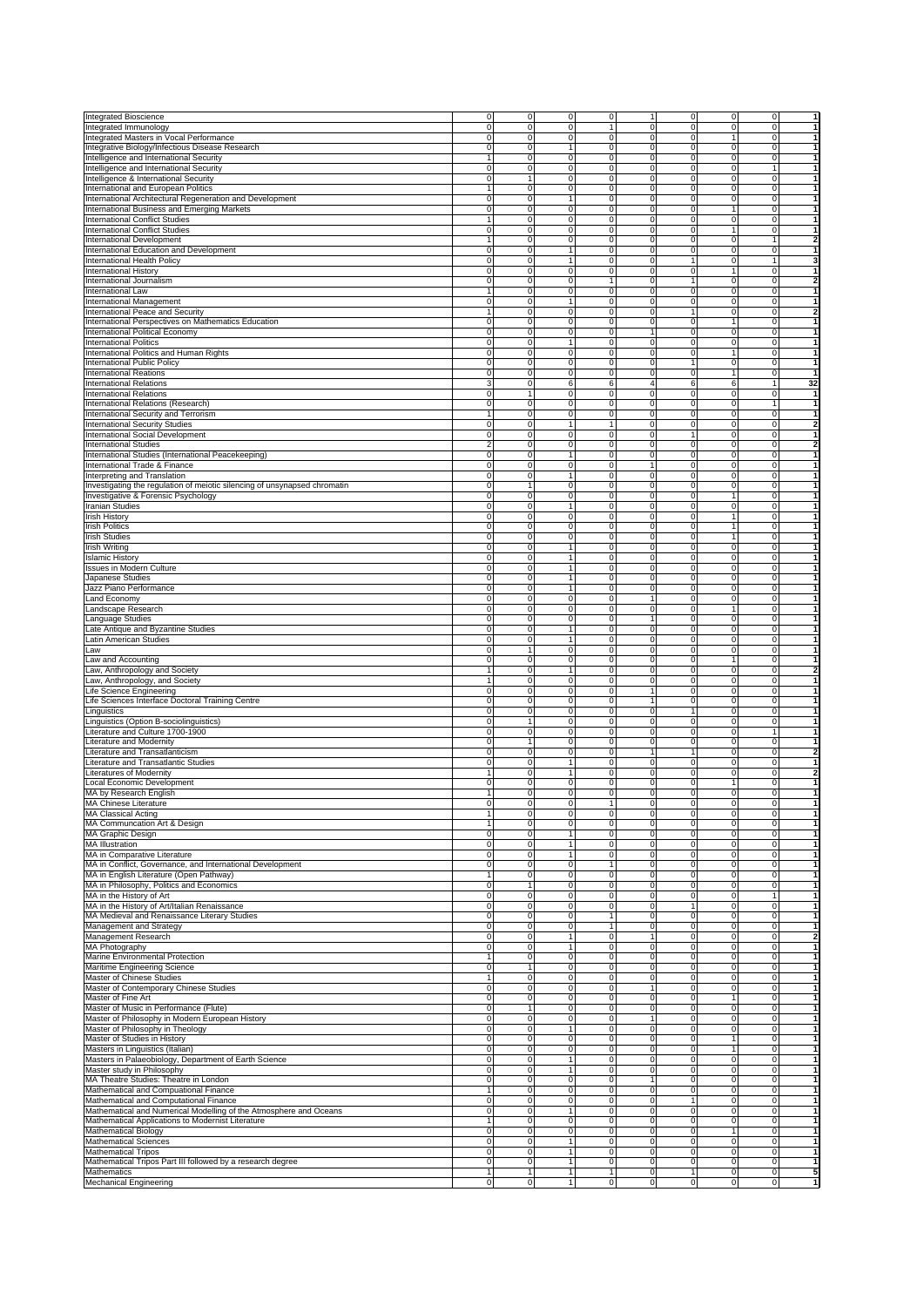| Media, Communication and Development                                                     | $\mathbf{0}$                   | 0              | $\mathbf 0$                           | 0              | 0                     | 1                         | 0                                       | $\mathbf 0$                   | 1                            |
|------------------------------------------------------------------------------------------|--------------------------------|----------------|---------------------------------------|----------------|-----------------------|---------------------------|-----------------------------------------|-------------------------------|------------------------------|
| Mediaeval History                                                                        | $\mathsf 0$                    | 0              | $\mathbf 0$                           | 0              | 0                     | $\mathbf 0$               | 1                                       | $\mathbf 0$                   | $\mathbf{1}$                 |
| Medical Anthropology                                                                     | 3                              | $\mathbf{1}$   | $\mathbf{1}$                          | 1              | $\overline{2}$        | $\mathbf{1}$              | 0                                       | $\mathbf 0$                   | 9                            |
| Medical Anthropology                                                                     | 0                              | 0              | $\mathbf 0$                           | 0              | $\overline{1}$        | $\mathbf 0$               | 0                                       | $\overline{0}$                | 1                            |
| <b>Medical Statistics</b>                                                                | 0                              | 1              | $\mathbf 0$                           | $\pmb{0}$      | $\pmb{0}$             | $\mathbf 0$               | 0                                       | $\mathbf 0$                   | 1                            |
| Medicinal & Biological Chemistry                                                         | $\mathbf 0$                    | 0              | $\mathsf{O}\xspace$                   | $\pmb{0}$      | 0                     | $\mathbf{1}$              | $\mathbf 0$                             | $\mathbf 0$                   | 1                            |
| Medicinal Chemistry                                                                      | $\mathsf 0$                    | 0              | $\mathbf 0$                           | 0              | 1                     | $\mathbf 0$               | 0                                       | $\mathbf 0$                   | 1                            |
| Medieval and Modern Languages and Literatures/ Modern Programme, French                  | $\mathbf{1}$                   | 0              | $\mathbf 0$                           | 0              | 0                     | $\mathbf 0$               | 0                                       | $\mathbf 0$                   | 1                            |
| Medieval and Renaissance Literature                                                      | 0                              | 0              | $\mathbf 0$                           | 0              | $\overline{1}$        | $\mathbf 0$               | 0                                       | $\mathbf 0$                   | $\mathbf{1}$                 |
| Medieval Archaeology                                                                     | 0                              | $\mathbf 0$    | $\mathbf 0$                           | 0              | 1                     | $\mathbf 0$               | 1                                       | $\mathbf 0$                   | $\overline{\mathbf{2}}$      |
| Medieval History                                                                         | $\mathsf 0$                    | 0              | $\mathbf 0$                           | 3              | $\mathbf 0$           | $\mathbf 0$               | $\boldsymbol{2}$                        | $\mathbf 0$                   | 5                            |
| Medieval Studies                                                                         | 0                              | 0              | 1                                     | 0              | $\mathbf 0$           | 0                         | 1                                       | 3                             | 5                            |
| <b>Mental Health Studies</b>                                                             | 0                              | 0              | $\mathbf 0$                           | 0              | 0                     | 1                         | 0                                       | $\mathbf 0$                   | 1                            |
| Micro and Nanotechnology Enterprise                                                      | $\mathbf{1}$                   | 0              | $\mathbf 0$                           | 0              | $\mathbf 0$           | $\mathbf 0$               | 0                                       | $\mathbf 0$                   | 1                            |
| Micro- and Nanotechnology Enterprise                                                     | $\mathbf{1}$                   | $\pmb{0}$      | $\mathbf 0$                           | $\pmb{0}$      | $\pmb{0}$             | $\mathbf 0$               | 0                                       | $\mathbf 0$                   | $\mathbf{1}$                 |
| Middle East and Central Asian Security Studies                                           | $\mathbf 0$                    | 0              | $\mathbf 0$                           | $\pmb{0}$      | 0                     | $\mathbf 0$               | $\mathbf{1}$                            | $\mathbf 0$                   | 1                            |
| Middle Eastern History                                                                   | 0                              | 0              | 1                                     | 0              | 0                     | $\mathbf 0$               | 0                                       | $\mathbf 0$                   | 1                            |
| Middle Eastern Studies                                                                   | 0                              | 0              | $\mathbf 0$                           | 0              | 0                     | 1                         | 0                                       | $\mathbf 0$                   | 1                            |
| Middle East Policy Studies                                                               | 0                              | 0              | $\mathbf 0$                           | 0              | 0                     | $\mathbf 0$               | 0                                       | $\overline{1}$                | 1                            |
| <b>Migration Studies</b>                                                                 | $\mathbf 0$                    | 0              | $\mathbf{1}$                          | 0              | 1                     | 1                         | $\mathbf{1}$                            | $\mathbf 0$                   | 4                            |
|                                                                                          |                                |                | 1                                     |                |                       | $\mathbf 0$               |                                         |                               | 1                            |
| Military and Diplomatic Strategy during the Thirty Years' War: the Origins of Westphalia | $\mathbf 0$                    | 0              |                                       | 0              | 0                     |                           | $\mathbf 0$                             | $\overline{0}$                |                              |
| Mind, Language and Embodied Cognition                                                    | 0                              | 0              | 1                                     | 0              | 0                     | $\mathbf 0$               | 0                                       | $\mathbf 0$                   | 1                            |
| Modern and Contemporary Literature and Culture                                           | $\mathbf{1}$                   | 0              | $\mathbf 0$                           | 0              | $\mathbf 0$           | $\mathbf 0$               | 0                                       | ō                             | 1                            |
| Modern British and Irish history                                                         | 0                              | 0              | $\mathbf 0$                           | $\mathbf{1}$   | $\mathbf 0$           | $\mathbf 0$               | 0                                       | $\mathbf 0$                   | 1                            |
| Modern Chinese Art                                                                       | 0                              | 0              | $\pmb{0}$                             | 0              | 1                     | $\mathbf 0$               | 0                                       | $\mathbf 0$                   | $\mathbf{1}$                 |
| Modern Chinese Studies                                                                   | $\mathbf{1}$                   | 0              | $\mathbf 0$                           | 0              | 0                     | $\mathbf{1}$              | $\mathbf 0$                             | $\mathbf 0$                   | $\overline{\mathbf{2}}$      |
| Modern Epidemiology                                                                      | 0                              | 0              | 1                                     | 0              | 0                     | $\mathbf 0$               | $\mathbf 0$                             | $\mathbf{1}$                  | 2                            |
| Modern European History                                                                  | 1                              | 0              | 3                                     | 2              | 1                     | $\mathbf 0$               | 0                                       | $\mathbf{1}$                  | 8                            |
| Modern History                                                                           | $\mathbf 0$                    | 0              | $\mathbf{1}$                          | 0              | 0                     | $\mathbf 0$               | 0                                       | $\overline{0}$                | 1                            |
| Modern History - Transnational                                                           | o                              | 0              | $\mathbf 0$                           | $\overline{0}$ | 1                     | $\mathbf 0$               | 0                                       | $\mathbf 0$                   | $\mathbf{1}$                 |
| Modern Japanese Studies                                                                  | 0                              | $\Omega$       | $\mathbf 0$                           | 0              | $\Omega$              | 0                         | 1                                       | 0                             | 1                            |
| Modern Jewish Studies                                                                    |                                | 0              | $\mathbf 0$                           | 0              | $\mathbf 0$           | $\mathbf 0$               | 0                                       | $\mathbf 0$                   | 1                            |
| Modern Languages - 20th Century Russian Literature                                       | $\mathsf 0$                    | 0              | $\mathbf 0$                           | 0              | $\mathbf 0$           | $\mathbf{1}$              | 0                                       | $\mathbf 0$                   | 1                            |
| Modern Literary Studies                                                                  | 0                              | 0              | $\mathbf 0$                           | 0              | 0                     | $\mathbf 0$               | 1                                       | $\overline{0}$                | 1                            |
| Modern Middle Eastern Studies                                                            | 0                              | 1              | 3                                     | 1              | $\pmb{0}$             | $\mathbf{1}$              | 1                                       | $\boldsymbol{2}$              | 9                            |
| Modern Middle East Studies                                                               | 1                              | 0              | o                                     | 0              | 0                     | ō                         | O                                       | $\mathbf{1}$                  | $\overline{\mathbf{2}}$      |
| Modern Societies and Global Transformations                                              | 0                              | 0              | 1                                     | 0              | 0                     | $\mathbf 0$               | 0                                       | $\mathbf 0$                   | 1                            |
| Modern South Asian Studies                                                               | $\mathsf 0$                    | 0              | $\mathbf 0$                           | 0              | $\mathbf{1}$          | $\mathbf 0$               | 0                                       | $\mathbf 0$                   | $\mathbf{1}$                 |
| Molecular Biology                                                                        | 0                              | 0              | $\mathbf{1}$                          | 0              | 0                     | $\mathbf 0$               | 0                                       | $\overline{0}$                | $\mathbf{1}$                 |
|                                                                                          |                                |                |                                       | $\overline{0}$ |                       | $\mathbf 0$               | $\overline{0}$                          |                               | $\mathbf{1}$                 |
| Molecular Biology of Infectious Diseases                                                 |                                | $\mathbf 0$    | $\mathbf 0$                           |                | $\mathbf 0$           |                           |                                         | $\mathbf 0$                   |                              |
| <b>MPhil Comparative Politics</b>                                                        | 0                              | 0              | 1                                     | 0              | 0                     | $\mathbf 0$               | 0                                       | 0                             | 1                            |
| <b>MPhil Development Studies</b>                                                         | 0                              | 0              | $\mathbf 0$                           | 0              | 0                     | 1                         | 0                                       | $\mathbf 0$                   | 1                            |
| <b>MPhil Economics</b>                                                                   | 0                              | $\mathbf{1}$   | $\mathbf 0$                           | 0              | 0                     | $\mathbf 0$               | 0                                       | $\mathbf 0$                   | 1                            |
| MPhil in Classical Languages and Literature                                              | 0                              | 0              | $\mathbf 0$                           | 1              | $\mathbf 0$           | $\mathbf 0$               | 0                                       | $\mathbf 0$                   | 1                            |
| MPhil in Comparative Philology and General Linguistics                                   | $\mathbf 0$                    | $\mathbf 0$    | $\mathbf{1}$                          | 0              | $\pmb{0}$             | $\mathbf 0$               | 0                                       | $\mathbf 0$                   | $\mathbf{1}$                 |
| M.Phil. in Economics                                                                     | 0                              | 0              | $\mathbf 0$                           | 1              | 0                     | $\mathbf 0$               | 0                                       | $\mathbf 0$                   | 1                            |
| MPhil in Engineering for Sustainable Development                                         | 0                              | 1              | $\mathbf 0$                           | 0              | 0                     | $\mathbf 0$               | 0                                       | $\mathbf 0$                   | 1                            |
| MPhil in English Studies (Medieval Period)                                               | $\mathbf 0$                    | 1              | $\mathbf 0$                           | 0              | 0                     | $\mathbf 0$               | 0                                       | $\mathbf 0$                   | 1                            |
| MPhil in Geographic Research                                                             | $\mathbf 0$                    | 1              | $\mathbf 0$                           | 0              | $\Omega$              | $\overline{0}$            | 0                                       | $\overline{0}$                | 1                            |
| M.Phil. in Geography and the Environment                                                 | $\mathbf 0$                    | 0              | $\mathbf 0$                           | 0              | $\mathbf 0$           | $\mathbf 0$               | $\overline{1}$                          | $\mathbf 0$                   | $\mathbf{1}$                 |
| M.Phil. in Greek and Latin Languages and Literature                                      | $\overline{0}$                 | 0              | $\mathbf 0$                           | 1              | 0                     | $\mathbf 0$               | 0                                       | $\mathbf 0$                   | 1                            |
| MPhil in Greek and/or Roman Languages and Literature                                     |                                | 0              | $\mathbf 0$                           | 0              | 0                     | $\mathbf 0$               | 0                                       | $\mathbf 0$                   | 1                            |
|                                                                                          |                                |                |                                       |                |                       |                           |                                         |                               |                              |
| MPhil in History, Philosophy and Sociology of Science, Technology and Medecine           | $\mathsf 0$                    | 0              | $\mathbf 0$                           | 0              | $\mathbf 0$           | $\mathbf{1}$              | 0                                       | $\mathbf 0$                   | $\mathbf{1}$                 |
| MPhil. in Modern European History                                                        | 0                              | 0              | $\mathbf 0$                           | 0              | $\mathbf 0$           | $\mathbf 0$               | 1                                       | $\mathbf 0$                   | 1                            |
| MPhil in Multi-disciplinary Gender Studies                                               | 0                              | 0              | $\pmb{0}$                             | 0              | 1                     | $\mathbf 0$               | 0                                       | $\mathbf 0$                   | 1                            |
| MPhil in Oriental Studies                                                                | 0                              |                | $\mathbf 0$                           | 0              | 0                     | $\mathbf 0$               | $\mathbf 0$                             | $\mathbf 0$                   | 1                            |
| MPhil in Politics: Comparative Government                                                | 0                              | 0              | $\mathbf 0$                           | 0              | 0                     | 1                         | $\mathbf 0$                             | $\mathbf 0$                   | 1                            |
| MPhil in Politics (Political Theory)                                                     | $\mathsf 0$                    | 0              | $\mathbf 0$                           | 1              | 0                     | $\mathbf 0$               | 0                                       | $\mathbf 0$                   | 1                            |
| MPhil in Renaissance Literature                                                          | $\mathbf 0$                    | $\mathbf{1}$   | $\mathbf 0$                           | 0              | 0                     | $\mathbf 0$               | 0                                       | $\overline{0}$                | 1                            |
| <b>MPhil/International Relations</b>                                                     | $\mathbf{1}$                   | 0              | $\mathbf 0$                           | $\overline{0}$ | $\mathbf 0$           | $\mathbf 0$               | 0                                       | $\mathbf 0$                   | $\mathbf{1}$                 |
| <b>MPhil Pharmacology</b>                                                                | 0                              | $\Omega$       | $\mathbf 0$                           | 0              | $\Omega$              | 1                         | 0                                       | 0                             | 1                            |
| MPhil (PMH1, one year) and PhD (PH21, two years) in Philosophy                           | 0                              | 0              | $\mathbf 0$                           | 0              | $\mathbf 0$           | 0                         | 1                                       | $\mathbf 0$                   | 1                            |
| <b>MPhil War Studies</b>                                                                 | 0                              | 0              | 1                                     | 0              | $\mathbf 0$           | $\mathbf 0$               | 0                                       | $\mathbf 0$                   | 1                            |
| <b>MRes in Biomedical Sciences</b>                                                       | 0                              | 0              | $\mathbf 0$                           | 0              | -1                    | $\mathbf 0$               | 0                                       | $\mathbf 0$                   | 1                            |
| MSc City Design and Social Sciences                                                      | 0                              | 0              | $\mathbf 0$                           | 0              | $\pmb{0}$             | 0                         | 0                                       | $\mathbf{1}$                  | 1                            |
| MSc Comparative Politics Nationalism and Ethnicity                                       | $\mathbf{1}$                   | 0              | o                                     | 0              | 0                     | $\overline{0}$            | $\mathbf 0$                             | $\mathbf 0$                   | 1                            |
| MSc Diploma in Social Anthropology                                                       | $\mathsf 0$                    | 0              | 1                                     | 0              | 0                     | 0                         | 0                                       | $\mathbf 0$                   | 1                            |
|                                                                                          |                                |                |                                       |                |                       |                           |                                         |                               |                              |
| <b>MSc Economics</b>                                                                     | 0<br>0                         | 0<br>0         | $\mathbf{1}$                          | 1<br>0         | $\pmb{0}$<br>$\Omega$ | $\mathbf 0$<br>0          | 0<br>0                                  | $\overline{0}$<br>$\mathbf 0$ | $\overline{\mathbf{2}}$<br>1 |
| Msc Economics (Two-Year Programme)                                                       |                                |                |                                       |                |                       |                           |                                         |                               |                              |
| MSc Educational Studies (Comparative and International Education)                        | 0                              | 0              | $\mathbf 0$                           | 0              | $\mathbf 0$           | $\mathbf 0$               |                                         | 0                             | 1                            |
| MSc Human Rights                                                                         | $\mathbf 0$                    | 0              | $\mathbf 0$                           | 1              | $\mathbf 0$           | 0                         | $\mathbf 0$                             | $\overline{0}$                | 1                            |
| MSc in Autism                                                                            | $\mathbf 0$                    | 0              | $\mathbf{1}$                          | 0              | 0                     | 0                         | $\mathbf 0$                             | $\overline{0}$                | 1                            |
| <b>MSc in Economics</b>                                                                  | 0                              | 0              | $\mathbf{1}$                          | 0              | 0                     | $\mathbf 0$               | 0                                       | $\overline{0}$                | 1                            |
| MSc in Economics and Development Economics                                               | 0                              | $\mathbf{1}$   | $\mathbf 0$                           | 0              | 0                     | 0                         | 0                                       | $\mathbf 0$                   | 1                            |
| MSc in Environmental and Energy Engineering                                              | $\overline{0}$                 | $\pmb{0}$      | $\mathbf 0$                           | $\pmb{0}$      | $\pmb{0}$             | 1                         | 0                                       | $\mathbf 0$                   | $\mathbf{1}$                 |
| MSc in Environmental Archaeology                                                         | $\overline{0}$                 | 0              | $\mathbf{1}$                          | 0              | $\mathbf 0$           | $\mathbf 0$               | $\mathbf 0$                             | $\mathbf 0$                   | 1                            |
| MSc in Health Economics                                                                  | $\mathbf 0$                    | 0              | $\mathbf 0$                           | 0              | 0                     | $\mathbf 0$               | 1                                       | $\mathbf 0$                   | 1                            |
| MSc in History and Theory of Psychology                                                  | $\pmb{0}$                      | 0              | $\mathbf 0$                           | 0              | $\Omega$              | $\mathbf 0$               | $\mathbf 0$                             | $\overline{1}$                | 1                            |
| MSc in Law, Anthropology and Society                                                     | $\mathbf 0$                    | 0              | $\mathbf 0$                           | 0              | $\Omega$              | 0                         | $\mathbf 0$                             | 1                             | $\mathbf{1}$                 |
| MSc Molecular Biology of Infectious Diseases                                             | $\mathbf{0}$                   | 0              | $\mathbf 0$                           | 0              | 0                     | 1                         | 0                                       | $\mathbf 0$                   | $\mathbf{1}$                 |
| MSc of Civil Engineering                                                                 | $\mathbf{1}$                   | 0              | $\mathbf 0$                           | 0              | $\mathbf 0$           | $\mathbf 0$               | $\mathbf 0$                             | $\mathbf 0$                   | 1                            |
| MSc Water Science, Policy and Management                                                 | $\pmb{0}$                      | 1              | $\mathbf 0$                           | 0              | 0                     | $\mathbf 0$               | 0                                       | $\mathbf 0$                   | 1                            |
| MSt in English (1550-1780)                                                               | 0                              | 0              | $\mathbf 0$                           | 0              | $\overline{1}$        | $\mathbf 0$               | 0                                       | $\mathbf 0$                   | 1                            |
| MSt/PhD English                                                                          | 0                              | 0              | $\mathbf 0$                           | 0              | 0                     | 0                         | 1                                       | $\mathbf 0$                   | 1                            |
|                                                                                          |                                |                |                                       |                |                       |                           |                                         |                               |                              |
| Multidisciplinary Studies                                                                | 0                              | 0              | $\mathbf 0$                           | 1              | 0                     | 0                         | 0                                       | $\mathbf 0$                   | 1                            |
| Museum and Gallery Studies                                                               | $\mathbf 0$                    | 0              | $\mathbf 0$                           | 0              | $\Omega$              | $\mathbf 0$               | $\mathbf{1}$                            | $\mathbf 0$                   | 1                            |
| Museum and Gallery Studies                                                               | $\mathbf 0$                    | 0              | $\mathbf{1}$                          | 0              | 0                     | 0                         | 1                                       | $\mathbf 0$                   | 2                            |
| Music                                                                                    | $\mathbf{0}$                   | 0              | $\mathbf 0$                           | 0              | 0                     | $\mathbf 0$               | $\mathbf 0$                             | 1                             | 1                            |
| Music, Culture, and Politics                                                             | $\overline{0}$                 | 0              | $\mathbf 0$                           | 0              | $\Omega$              | $\overline{0}$            | 1                                       | $\overline{0}$                | 1                            |
| Musicology                                                                               | $\mathbf{1}$                   | 1              | $\mathbf 0$                           | 0              | $\mathbf 0$           | $\mathbf 0$               | 0                                       | 1                             | 3                            |
| Music Therapy                                                                            | $\mathsf 0$                    | 0              | $\mathbf 0$                           | 0              | $\mathbf 0$           | 0                         | $\mathbf{1}$                            | $\mathbf 0$                   | 1                            |
| Nanomaterials                                                                            | $\mathsf 0$                    | 0              | $\mathbf 0$                           | 1              | 0                     | $\mathbf 0$               | 0                                       | $\mathbf 0$                   | 1                            |
| Nature, Science, and Environmental Policy                                                | 0                              | 0              | 1                                     | 0              | 0                     | $\mathbf 0$               | 0                                       | $\mathbf 0$                   | 1                            |
| Nature, Society and Environmental Policy                                                 | 0                              | 0              | $\mathbf 0$                           | $\mathbf{1}$   | 0                     | 0                         | $\mathbf 0$                             | $\mathbf 0$                   | $\mathbf{1}$                 |
| Nature, Society, and Environmental Policy                                                | $\mathbf{1}$                   | 0              | $\mathbf{1}$                          | 1              | $\pmb{0}$             | 0                         | $\mathbf{1}$                            | $\mathbf 0$                   | 4                            |
| Near and Middle Eastern Studies                                                          | $\mathbf{0}$                   | 1              | $\mathbf 0$                           | 0              | 0                     | $\mathbf 0$               | $\mathbf 0$                             | $\mathbf 0$                   | 1                            |
| Neuroscience                                                                             | $\mathbf 0$                    | 1              | $\mathbf 0$                           | 2              | 0                     | $\overline{c}$            | $\mathbf 0$                             | $\mathbf{1}$                  | 6                            |
|                                                                                          |                                |                |                                       |                |                       |                           |                                         |                               |                              |
| Neuroscience of Autism (Department of Psychiatry)                                        | $\mathbf{0}$                   | 0              | $\mathbf{1}$                          | 0              | 0                     | $\mathbf 0$               | 0                                       | $\overline{0}$                | 1                            |
| New and Renewable Energy                                                                 | $\mathbf{1}$                   | 1              | 0                                     | 0              | $\Omega$              | $\overline{0}$            | $\mathbf 0$                             | $\overline{0}$                | 2                            |
| NGOs and Development                                                                     | $\mathbf 0$                    | 0              | $\mathbf 0$                           | 0              | $\mathbf 0$           | 1                         | 0                                       | $\mathbf 0$                   | $\mathbf{1}$                 |
| Non-Proliferation and International Security                                             | $\mathbf 0$                    | 0              | $\mathbf 0$                           | 1              | $\mathbf 0$           | $\mathbf 0$               | $\mathbf 0$                             | $\mathbf 0$                   | 1                            |
| Nutrition                                                                                | $\mathbf 0$                    | 0              | $\mathbf{1}$                          | 0              | 0                     | 0                         | $\mathbf 0$                             | $\overline{0}$                | 1                            |
| Occupational Therapy                                                                     |                                |                | $\mathbf{1}$                          | 0              | $\mathbf 0$           | $\mathbf 0$               | $\mathbf 0$                             | $\overline{0}$                | 1                            |
|                                                                                          | $\mathbf{0}$                   | 0              |                                       |                |                       |                           |                                         |                               |                              |
| Opera<br>Opera Conducting                                                                | $\mathbf{1}$<br>$\overline{0}$ | 0<br>$\pmb{0}$ | $\overline{0}$<br>$\mathsf{O}\xspace$ | 0<br>0         | 0<br>0                | $\overline{0}$<br>$\circ$ | $\mathbf 0$<br>$\overline{\phantom{a}}$ | $\overline{0}$<br>$\circ$     | 1<br>$\mathbf{1}$            |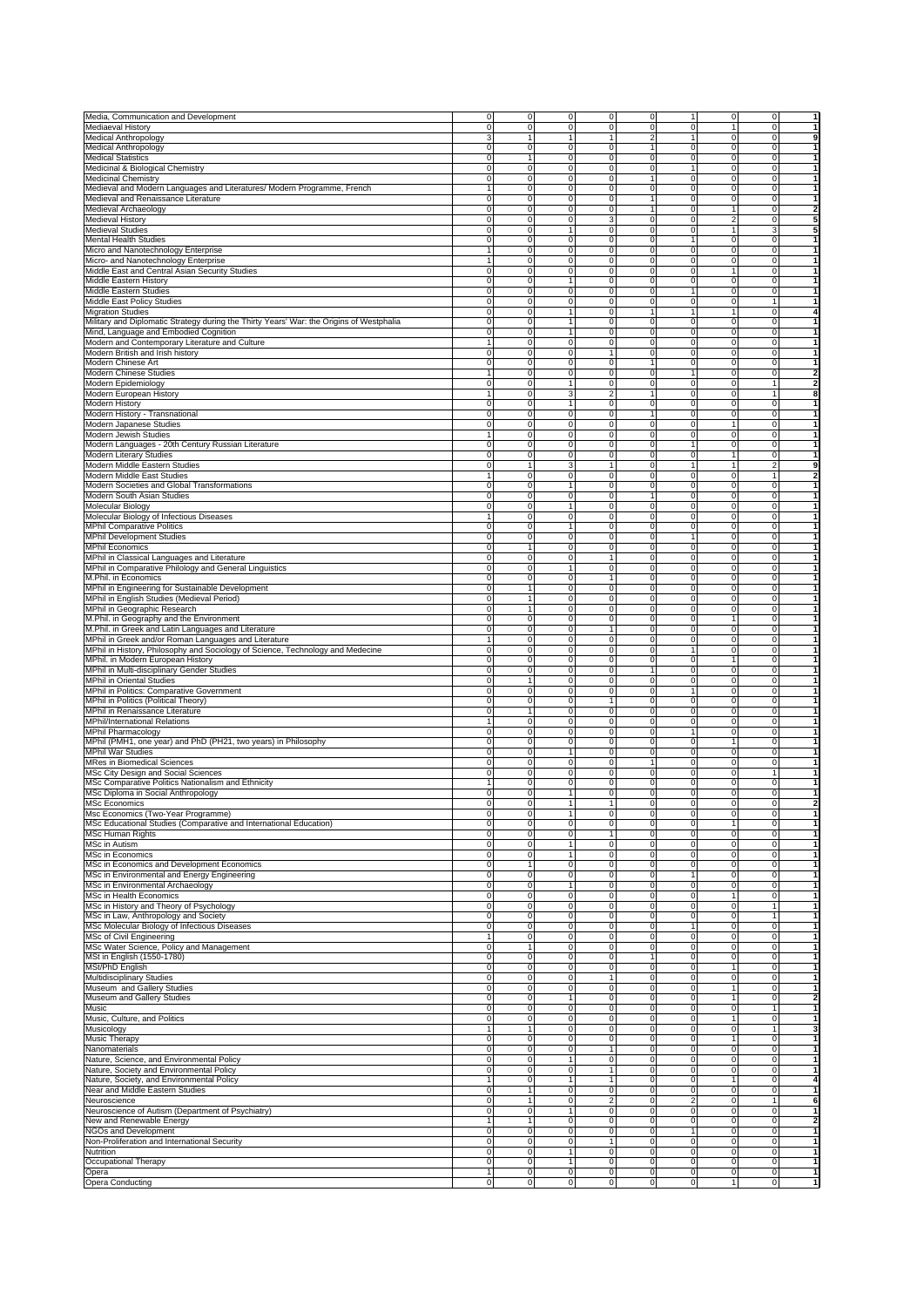| <b>Opera Studies</b>                                                                                      |                     | $\mathbf 0$                | 0<br>0                                  | 0              | $\mathbf 0$                 | ō<br>0                                         | 1                            |
|-----------------------------------------------------------------------------------------------------------|---------------------|----------------------------|-----------------------------------------|----------------|-----------------------------|------------------------------------------------|------------------------------|
| Options are not yet posted, but I would like to focus upon Italian Renaissance Art                        | 0                   | 1                          | $\overline{0}$<br>0                     | 0              | $\mathbf{0}$                | 0<br>$\overline{0}$                            | 1                            |
| <b>Organic Chemistry</b>                                                                                  |                     | $\overline{0}$             | 0<br>$\mathbf 0$                        | 0              | $\mathbf 0$                 | ō<br>1                                         | $\overline{\mathbf{2}}$      |
| Orthopaedic Surgery                                                                                       | 0                   | $\mathbf 0$                | $\overline{0}$<br>0                     | 0              | $\mathbf 0$                 | $\mathbf 0$<br>1                               | 1                            |
| Outdoor Environmental and Sustainability Education                                                        | 0                   | 0                          | 0<br>1                                  | 0              | 0                           | 0<br>$\mathbf 0$                               | 1                            |
| Painting                                                                                                  |                     | 0                          | 0<br>0                                  | 0              | $\mathbf 0$                 | 0<br>$\mathbf 0$                               | 1                            |
| Palaeobiology                                                                                             | 0                   | 0                          | $\mathbf 0$<br>0                        | 0              | $\mathbf{1}$                | 0<br>$\mathbf 0$                               | $\mathbf{1}$                 |
| Part III                                                                                                  | $\Omega$            | $\overline{0}$             | 0<br>$\mathbf 0$                        | 0              | $\mathbf 0$                 | 0<br>$\mathbf{1}$                              | $\mathbf{1}$                 |
| Part III of Mathematics Tripos                                                                            | 0                   | $\mathsf 0$                | $\mathbf 0$<br>$\mathbf{1}$             | 0              | $\mathbf{0}$                | 0<br>$\mathbf 0$                               | $\overline{1}$               |
| Part III of the Cambridge Mathematical Tripos                                                             |                     | $\mathbf 0$                | 0<br>$\mathbf 0$                        | 0              | $\mathbf 0$                 | $\mathbf 0$<br>$\mathbf 0$                     | 1                            |
| Part III of the Mathematical Tripos                                                                       |                     | 0                          | 0<br>0                                  | 0              | $\mathbf{0}$                | $\mathbf 0$<br>$\mathbf 0$                     | 1                            |
| Part III of the Mathematics Tripos                                                                        |                     | 0                          | $\overline{0}$<br>0                     | 0              | $\mathbf{0}$                | 0<br>$\mathbf 0$                               | 1                            |
| Pathology                                                                                                 |                     | $\mathbf 0$                | $\mathbf 0$<br>0                        | 0              | $\mathbf 0$                 | 0<br>$\mathbf 0$                               | 1                            |
| Peace and Conflict Resolution Studies                                                                     | 0                   | 0                          | 0<br>0                                  | $\mathbf{1}$   | $\mathbf 0$                 | $\mathbf 0$<br>0                               | $\mathbf{1}$                 |
| Peace and Conflict Studies                                                                                | 0                   | 0                          | $\mathbf 0$<br>0                        | 0              | 1                           | 0<br>$\mathbf 0$                               | 1                            |
| Peace and Conflict Studies Program                                                                        | 0                   | 0                          | 0<br>0                                  | 0              | $\mathbf 0$                 | $\mathbf 0$<br>1                               | 1                            |
| Peace and Reconciliation Studies                                                                          | $\Omega$            | 0                          | $\mathbf{1}$<br>0                       | $\mathbf 0$    | $\mathbf{0}$                | 0<br>$\mathbf 0$                               | $\mathbf{1}$                 |
| Perf.-Conducting                                                                                          | $\Omega$            | $\overline{0}$             | 0<br>$\mathbf{1}$                       | 0              | $\mathbf 0$                 | ō<br>0                                         | $\mathbf{1}$                 |
| Performance                                                                                               | 0                   | $\mathsf 0$                | $\mathbf 0$<br>0                        | 0              | $\mathbf 0$                 | $\overline{1}$<br>0                            | 1                            |
| Performance Making                                                                                        | $\Omega$            | 0                          | $\pmb{0}$<br>1                          | 0              | $\mathbf 0$                 | 0<br>0                                         | 1                            |
| Performance: Vocal                                                                                        | 0                   | 0                          | 0<br>$\overline{0}$                     | 0              |                             | $\mathbf 0$<br>$\mathbf 0$                     | 1                            |
| Petroleum Geophysics                                                                                      | 0                   | 0                          | $\overline{0}$<br>0                     | $\mathbf{1}$   | $\mathbf 0$                 | 0<br>$\mathbf 0$                               | 1                            |
| <b>PGDE Primary Education</b>                                                                             |                     | 0                          | 0<br>0                                  | 0              | $\mathbf 0$                 | 0<br>$\mathbf 0$                               | 1                            |
| Pharmacology                                                                                              | 0                   | $\mathbf 0$                | 0<br>$\mathbf{1}$                       | 0              | $\mathbf 0$                 | $\mathbf 0$<br>$\mathbf{1}$                    | $\overline{\mathbf{2}}$      |
| PhD in Mathematics                                                                                        | $\Omega$            | 0                          | 0<br>$\mathbf 0$                        | 0              | $\mathbf 0$                 | $\mathbf 0$                                    | 1                            |
| Philosophical Theology                                                                                    |                     | 0                          | $\mathbf 0$<br>0                        | 0              | 1                           | $\mathbf 0$                                    | 3                            |
| Philosophy                                                                                                | 2                   | 0                          | 1<br>0                                  | $\overline{2}$ | $\overline{2}$              | 0<br>3                                         | 10                           |
| Philosophy and History of Science                                                                         | $\Omega$            | 0                          | $\mathbf 0$<br>0                        | 1              | $\mathbf 0$                 | 0<br>$\mathbf 0$                               | $\mathbf{1}$                 |
| Philosophy and Psychoanalysis                                                                             | 0                   | 1                          | $\mathbf 0$<br>0                        | 0              | $\mathbf 0$                 | 0<br>$\mathbf 0$                               | $\mathbf{1}$                 |
| Philosophy and Public Policy                                                                              | 0                   | $\mathbf 0$                | 0<br>$\mathbf 0$                        | 0              | $\mathbf 0$                 | 0<br>1                                         | $\mathbf{1}$                 |
| Philosophy (Moral Philosophy, Political Philosophy and Philosophy of Law, Aristotle)                      | 0                   | 0                          | $\mathbf 0$<br>0                        | 0              | $\mathbf 0$                 | $\overline{0}$<br>$\mathbf{1}$                 | 1                            |
| Photography                                                                                               | 0                   | 0                          | $\overline{0}$<br>0                     | 0              | $\mathbf 0$                 | 0<br>$\mathbf{1}$                              | $\mathbf{1}$                 |
| Physics                                                                                                   | 0                   | $\mathbf 0$                | $\overline{2}$<br>0                     | $\overline{2}$ | $\mathbf 0$                 | 0<br>$\mathbf{1}$                              | 5                            |
| Physics / High Yield Z Pinches                                                                            | 0                   | $\mathbf 0$                | 0<br>0                                  | 0              | $\mathbf{1}$                | 0<br>$\mathbf 0$                               | 1                            |
| Physiology, Development, and Neuroscience                                                                 | $\Omega$            | $\mathbf{1}$               | 0<br>$\mathbf 0$                        | $\mathbf 0$    | $\mathbf 0$                 | 0<br>$\mathbf 0$                               | 1                            |
| Piano Performance                                                                                         | 0                   | $\mathbf 0$                | 0<br>$\mathbf 0$                        | -1             | $\mathbf{0}$                | $\overline{0}$<br>ō                            | $\mathbf{1}$                 |
| Political Economy of Late Development                                                                     | 0                   | 0                          | $\overline{0}$<br>0                     | $\mathbf{1}$   | 1                           | $\mathbf 0$<br>1                               | 3                            |
| Political Psychology                                                                                      |                     | 1                          | $\mathbf 0$<br>0                        | 1              | $\mathbf 0$                 | $\mathbf 0$<br>$\mathbf 0$                     | $\overline{\mathbf{2}}$      |
| Political Theory                                                                                          |                     | 0                          | $\mathbf{1}$<br>$\mathbf{1}$            | 0              | 1                           | $\mathbf{1}$<br>0                              | 5                            |
| Political Thought and Intellectual History                                                                |                     | $\mathbf{1}$               | $\overline{2}$<br>0                     | 1              | $\mathbf 0$                 | 1                                              | 7                            |
| Politics                                                                                                  | 0                   | 0                          | 0<br>1                                  | 0              | $\mathbf 0$                 | 0<br>$\overline{c}$                            | 3                            |
| Politics and Communication                                                                                | $\Omega$            | 0                          | $\overline{2}$<br>0                     | 0              | $\mathbf 0$                 | 0<br>$\mathbf 0$                               | $\overline{\mathbf{2}}$      |
| Politics and Government of the European Union                                                             | 0                   | $\mathsf 0$                | $\mathbf 0$<br>0                        | 1              | $\mathbf{0}$                | 0<br>$\mathbf 0$                               | $\mathbf{1}$                 |
| Politics and Government on the European Union                                                             |                     | $\mathsf 0$                | $\overline{0}$<br>0                     | 0              | $\mathbf{0}$                | 0<br>$\mathbf 0$                               | $\mathbf{1}$                 |
| Politics and Mass Media                                                                                   | $\Omega$            | $\mathbf 0$                | 0<br>1                                  | $\mathbf 0$    | $\mathbf 0$                 | 0<br>$\mathbf 0$                               | 1                            |
| Politics (Comparative Government)                                                                         |                     | 1                          | 0<br>0                                  | -1             | $\mathbf 0$                 | $\overline{1}$<br>1                            | 5                            |
|                                                                                                           | $\Omega$            | 0                          | $\overline{0}$<br>1                     | $\mathbf 0$    | $\mathbf{0}$                | 0<br>$\mathbf 0$                               | $\mathbf{1}$                 |
| Politics: European Politics and Society                                                                   | 0                   | $\mathsf 0$                | $\mathbf{1}$<br>0                       | $\mathbf 0$    | $\mathbf 0$                 | 0<br>$\mathbf 0$                               | $\mathbf{1}$                 |
| Politics (political theory)                                                                               |                     |                            | 0                                       |                |                             |                                                | $\overline{\mathbf{2}}$      |
| Politics (Political Theory)                                                                               | $\Omega$            | 0<br>1                     | $\mathbf{1}$<br>1                       | 0              | $\mathbf 0$<br>$\mathbf{1}$ | 0<br>$\mathbf 0$<br>$\mathbf 0$<br>$\mathbf 0$ | 3                            |
| Politics: Political Theory                                                                                | 0                   | $\overline{0}$             | $\mathbf 0$<br>0<br>1                   | 0<br>0         | $\mathbf 0$                 | 0<br>ō                                         | 1                            |
| Pollution and Monitoring                                                                                  | $\Omega$            | 0                          | $\overline{0}$<br>$\mathbf{1}$          | 0              | $\mathbf 0$                 | 0<br>$\mathbf 0$                               | 1                            |
| Population and Development                                                                                |                     |                            | $\mathbf 0$<br>$\mathbf{1}$             |                | $\mathbf 0$                 |                                                | $\mathbf{1}$                 |
| Post-colonial and Post-industrial Identity (Visual Art)                                                   | 0                   | $\mathbf 0$                |                                         | $\mathbf 0$    |                             | 0<br>$\mathbf 0$                               |                              |
| <b>Postcolonial Studies</b>                                                                               | 0                   | 0                          | 0<br>0                                  | $\mathbf{1}$   | $\mathbf 0$                 | 0<br>$\mathbf 0$<br>1                          | 1                            |
| Poverty and Development                                                                                   | $\Omega$            | $\mathbf 0$                | 0<br>1                                  | 0              | $\mathbf 0$                 | $\mathbf 0$                                    | $\overline{\mathbf{2}}$      |
| Practicing Human Geography                                                                                |                     | 0                          | 0<br>0                                  | 0              | $\mathbf 0$                 | 0<br>$\mathbf 0$                               | 1                            |
| Psychology of Education                                                                                   | 0                   | 0                          | $\overline{0}$<br>0                     | 0              | $\mathbf 0$                 | 0<br>$\mathbf{1}$                              | $\mathbf{1}$                 |
| Public and Economic Policy                                                                                | 0                   | $\mathbf 0$                | 4<br>0                                  | $\mathbf 0$    | $\mathbf{0}$                | $\mathbf 0$<br>1                               | 5                            |
| Public Health                                                                                             |                     | 0                          | 3<br>0                                  | 0              | $\mathbf 0$                 | 0<br>$\overline{4}$                            | 8                            |
| Public Health in developing countries                                                                     | $\Omega$            | $\mathbf 0$                | 0<br>$\mathbf 0$                        |                | $\mathbf 0$                 | $\mathbf 0$<br>$\mathbf 0$                     | 1                            |
| Public Health in Developing Countries                                                                     |                     | $\overline{0}$             | 1<br>$\mathbf{1}$                       | 0              | $\mathbf 0$                 | 0<br>$\overline{1}$                            | 4                            |
| Public Health in Developing Countries                                                                     | 0                   | 0                          | 1<br>0                                  | 0              | $\mathbf 0$                 | 0<br>$\mathbf 0$                               | 1                            |
| Public Health Research                                                                                    |                     | $\mathbf 0$                | $\mathbf 0$<br>0                        | $\mathbf 0$    | $\mathbf 0$                 | 0<br>$\mathbf 0$                               | $\mathbf{1}$                 |
| Public Health stream                                                                                      | 0                   | 0                          | 0<br>0                                  | 0              | $\mathbf 0$                 | $\mathbf{1}$<br>$\mathbf 0$                    | 1                            |
| Public Health Stream                                                                                      | 0                   | $\mathbf 0$                | $\mathbf 0$<br>0                        | 0              | $\mathbf{0}$                | 1<br>$\mathbf 0$                               | 1                            |
| <b>Public Policy</b>                                                                                      | 1                   | 0                          | 0<br>0                                  | 0              | $\mathbf 0$                 | 0<br>$\mathbf 0$                               | 1                            |
| Public Policy and HealthInternational Health Management and Development                                   | 0                   | $\mathbf{1}$               | $\overline{0}$<br>0<br>$\Omega$         | 0              | $\mathbf 0$<br>$\Omega$     | 0<br>$\overline{0}$                            | 1                            |
| Public Policy and Management<br>Public Policy and Management Structure                                    | 0                   | 0                          | $\overline{0}$<br>O                     | 0              | $\overline{0}$              | $\mathbf 0$<br>$\mathbf 0$<br>1                | 1                            |
|                                                                                                           |                     |                            |                                         |                |                             |                                                |                              |
| Public Services Policy & Management<br><b>Pure Mathematics</b>                                            | $\overline{0}$<br>0 | $\mathbf 0$<br>$\mathbf 0$ | 0<br>1<br>$\overline{0}$<br>0           | $\pmb{0}$<br>0 | $\mathbf 0$<br>$\mathbf 0$  | 0<br>$\mathbf 0$<br>$\mathbf 0$<br>1           | 1<br>1                       |
|                                                                                                           |                     |                            |                                         |                |                             |                                                |                              |
| Quantum Chromodynamics with High Energy Physics Theory Group<br>Race, Ethnicity and Post Colonial Studies | 0<br>0              | 1<br>$\pmb{0}$             | $\overline{0}$<br>0<br>$\mathbf 0$<br>0 | 0<br>$\pmb{0}$ | $\mathbf 0$<br>$\mathbf 0$  | 0<br>$\mathbf 0$<br>$\mathbf 0$<br>1           | $\mathbf{1}$<br>$\mathbf{1}$ |
| <b>Reformation Studies</b>                                                                                | 0                   | 0                          | O<br>0                                  | $\mathbf{1}$   | $\mathbf 0$                 | 0<br>$\mathbf 0$                               | 1                            |
| Refugee Care                                                                                              | 0                   | $\mathbf{1}$               | 0<br>0                                  | 0              | $\mathbf{0}$                | 0<br>$\mathbf 0$                               | 1                            |
| Religion and Human Rights                                                                                 | 0                   | $\mathbf 0$                | 0<br>1                                  | 0              | $\mathbf 0$                 | 0<br>$\mathbf 0$                               | $\mathbf{1}$                 |
| Renaissance to Enlightenment                                                                              | 0                   | $\mathbf 0$                | $\mathbf{1}$<br>0                       | 0              | $\mathbf 0$                 | 0<br>$\overline{0}$                            | $\mathbf{1}$                 |
| Reproductive and Sexual Health Research                                                                   | 0                   | $\mathbf 0$                | $\mathbf 0$<br>0                        | $\mathbf 0$    | $\mathbf 0$                 | $\mathbf 0$                                    | $\mathbf{1}$                 |
| Research in collective phenomena in quantum systems                                                       | 0                   | 0                          | 0<br>0                                  | 0              | 0                           | $\mathbf 0$                                    | 1                            |
| Research into English Epic Traditions                                                                     | 0                   | $\mathbf 0$                | 0<br>$\mathbf{1}$                       | 0              | $\mathbf 0$                 | 0<br>$\mathbf 0$                               | $\mathbf{1}$                 |
| Research Methods in Psychology                                                                            | 0                   | 0                          | $\overline{0}$<br>0                     | 0              | 1                           | 1<br>$\mathbf 0$                               | $\overline{\mathbf{2}}$      |
| Research PhD in History                                                                                   | 0                   | 0                          | $\overline{0}$<br>0                     | 0              | $\mathbf{1}$                | 0<br>$\mathbf 0$                               | 1                            |
| <b>Risk Analysis</b>                                                                                      | 0                   | $\pmb{0}$                  | $\mathbf 0$<br>$\mathbf{1}$             | $\pmb{0}$      | $\mathbf{0}$                | 0<br>$\mathbf 0$                               | $\mathbf{1}$                 |
| Romantic Formations                                                                                       | 0                   | $\overline{0}$             | o<br>1                                  | 0              | $\mathbf 0$                 | 0<br>$\mathbf 0$                               | 1                            |
| Royal Academy Opera                                                                                       | 0                   | $\mathsf 0$                | 0<br>$\mathbf 0$                        | 0              | $\mathbf{0}$                | 0<br>$\mathbf{1}$                              | 1                            |
| Rural Development                                                                                         | 0                   | $\mathbf 0$                | 0<br>$\mathbf{1}$                       | 0              | $\mathbf 0$                 | 0<br>$\mathbf{0}$                              | $\mathbf{1}$                 |
| Russian and Eastern European Cultures and Societies                                                       | 0                   | $\mathbf 0$                | $\overline{0}$<br>0                     | $\overline{1}$ | $\mathbf 0$                 | 0<br>$\overline{0}$                            | $\mathbf{1}$                 |
| Russian and Eastern European Studies                                                                      | 0                   | $\mathsf 0$                | $\mathbf 0$<br>0                        | 0              | $\mathbf{1}$                | $\mathbf 0$<br>$\mathbf 0$                     | $\mathbf{1}$                 |
| Russian and East European Studies                                                                         | 0                   | 0                          | 0<br>0                                  | $\mathbf{1}$   | 0                           | 0<br>$\mathbf 0$                               | $\mathbf{1}$                 |
| Russian Music Studies                                                                                     | 0                   | 0                          | 1<br>0                                  | 0              | $\mathbf 0$                 | 0<br>$\mathbf{1}$                              | $\overline{\mathbf{2}}$      |
| <b>SASP MLitt</b>                                                                                         | 0                   | 0                          | 1<br>0                                  | 0              | $\mathbf 0$                 | $\mathbf 0$<br>0                               | 1                            |
| School of Geosciences, Global Change Research Group, Oceans and Past Climate Programme                    | 1                   | $\mathbf 0$                | $\overline{0}$<br>0                     | 0              | $\mathbf 0$                 | 0<br>$\overline{0}$                            | 1                            |
| Science and Religion                                                                                      | 0                   | $\pmb{0}$                  | $\mathbf{1}$<br>0                       | $\pmb{0}$      | $\mathbf{0}$                | 0<br>$\mathbf 0$                               | $\mathbf{1}$                 |
| <b>Science and Security</b>                                                                               | 0                   | 0                          | 1<br>1                                  | 0              | $\mathbf 0$                 | 0<br>$\mathbf 0$                               | $\overline{\mathbf{2}}$      |
| Science and Technology for Sustainability                                                                 | 0                   | $\mathsf 0$                | 0<br>1                                  | 0              | $\mathbf{0}$                | 0<br>$\mathbf 0$                               | 1                            |
| Science and Technology Policy and Management                                                              |                     | $\mathbf 0$                | 0<br>$\overline{0}$                     | 0              | $\mathbf 0$                 | 0<br>$\mathbf 0$                               | $\mathbf{1}$                 |
| Science Communication                                                                                     | 0                   | $\mathbf 0$                | $\overline{0}$<br>0                     | 0              | $\mathbf 0$                 | 0<br>$\mathbf{1}$                              | $\mathbf{1}$                 |
| Science Media Production                                                                                  | 0                   | $\pmb{0}$                  | $\mathbf 0$<br>$\mathbf{1}$             | $\mathbf 0$    | $\mathbf 0$                 | 0<br>$\mathbf 0$                               | $\mathbf{1}$                 |
| Science & Security                                                                                        | 0                   | 0                          | $\overline{0}$<br>0                     | 0              | $\mathbf 0$                 | $\mathbf 0$<br>1                               | 1                            |
| Science, Technology, and Society                                                                          | 0                   | $\mathbf{1}$               | 0<br>0                                  | 0              | $\mathbf 0$                 | $\mathbf 0$<br>0                               | 1                            |
| Scottish Literature                                                                                       | 0                   | 1                          | 0<br>$\mathbf 0$                        | 0              | $\mathbf 0$                 | 0<br>$\mathbf 0$                               | 1                            |
| Screenwriting                                                                                             | 0                   | $\mathbf 0$                | $\overline{0}$<br>0                     | 0              | $\mathbf{1}$                | 0<br>$\overline{0}$                            | 1                            |
| Sculpture                                                                                                 | 0                   | $\mathbf 0$                | $\overline{0}$<br>$\mathbf{1}$          | $\pmb{0}$      | $\mathbf 0$                 | 0<br>$\circ$                                   | $\mathbf{1}$                 |
| Second World War Studies                                                                                  | 0                   | 0                          | 1<br>0                                  | 0              | $\mathbf 0$                 | 0<br>$\mathbf 0$                               | 1                            |
| Sexual Dissidence in Literature and Culture                                                               | 0                   | $\mathbf 0$                | 0<br>$\overline{0}$                     | $\mathbf{1}$   | $\mathbf 0$                 | 0<br>$\mathbf 0$                               | 1                            |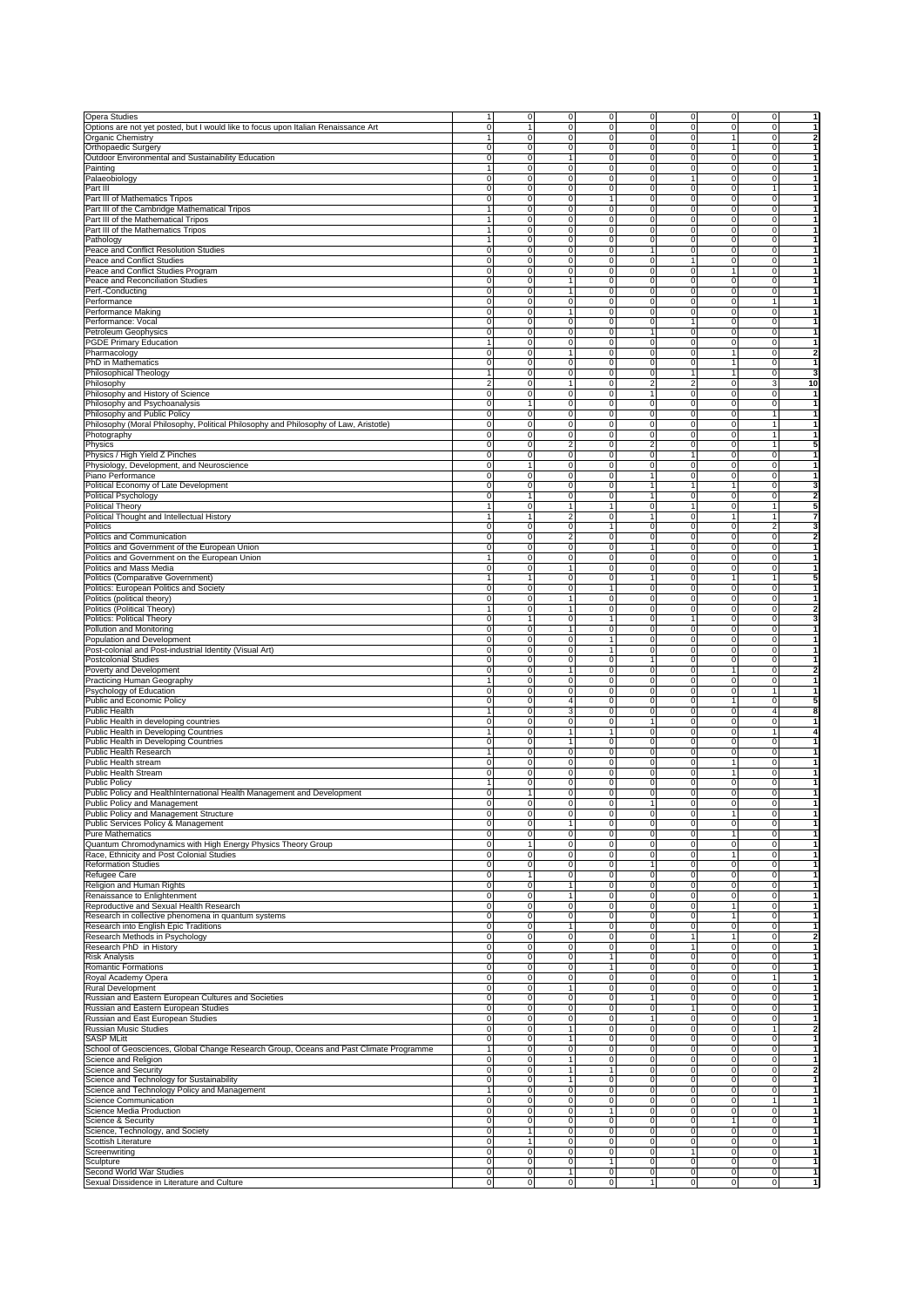| Shakespeare and Theatre                                                            | $\mathbf 0$         | 0                             | $\overline{0}$ | $\mathbf 0$    | $\mathbf 0$    | $\mathbf{0}$ | 1                       | $\overline{0}$ | 1                       |
|------------------------------------------------------------------------------------|---------------------|-------------------------------|----------------|----------------|----------------|--------------|-------------------------|----------------|-------------------------|
| Shakespearean Studies                                                              | $\mathsf{O}\xspace$ | $\mathbf 0$                   | $\mathbf{1}$   | 0              | $\mathbf 0$    | $\mathbf{0}$ | 0                       | $\mathbf 0$    | $\overline{1}$          |
| Skeletal and Dental Bioarchaeology                                                 | $\mathbf 0$         | $\mathbf 0$                   | $\mathbf 0$    | 0              | $\mathbf 0$    | $\mathbf{0}$ | $\mathbf{1}$            | $\mathbf 0$    | 1                       |
| Slade School of Fine Art                                                           | $\mathbf 0$         | $\mathbf 0$                   | $\mathbf 0$    | 0              | $\mathbf 0$    | $\Omega$     | 1                       | $\mathbf 0$    | $\mathbf{1}$            |
| Slavery and Forced Labour Studies                                                  | 0                   | $\mathbf 0$                   | $\mathbf 0$    | 0              | $\mathbf 0$    | $\mathbf 0$  | 1                       | $\mathbf 0$    | $\mathbf{1}$            |
| Social and Cultural Psychology                                                     | 0                   | $\pmb{0}$                     | 0              | 0              | 1              | $\mathbf 0$  | 0                       | $\mathbf 0$    | 1                       |
| Social and Economic History                                                        | 0                   | $\pmb{0}$                     | $\mathbf 0$    | 0              | 0              | $\mathbf{0}$ | 1                       | $\mathbf 0$    | 1                       |
| Social Anthropology                                                                | 0                   | 1                             | $\overline{2}$ | 0              | $\mathbf 0$    | $\mathbf 0$  | $\overline{0}$          | $\overline{1}$ | 4                       |
| Social Anthropology / Anthropology and Cultural Studies                            | $\mathbf 0$         | $\mathbf 0$                   | $\mathbf 0$    | $\mathbf 0$    | $\mathbf 0$    | $\mathbf{1}$ | $\mathbf 0$             | ō              | $\mathbf{1}$            |
| Social Development and Sustainable Livelihoods                                     | $\mathbf 0$         | $\mathbf 0$                   | $\mathbf{1}$   | $\mathbf 0$    | $\mathbf 0$    | $\mathbf 0$  | $\mathbf 0$             | $\mathbf 0$    | $\overline{1}$          |
| Social-Legal Studies                                                               | $\mathbf 0$         | $\pmb{0}$                     | $\mathbf 0$    | $\mathbf 0$    | $\mathbf 0$    | $\mathbf 0$  | $\overline{0}$          | $\mathbf{1}$   | $\overline{1}$          |
| Social Psychology                                                                  | 1                   | $\mathbf 0$                   | $\mathbf 0$    | 0              | $\mathbf 0$    | $\mathbf 0$  | 0                       | $\overline{0}$ | $\mathbf{1}$            |
| Social Science of the Internet                                                     | 0                   | $\overline{0}$                | $\overline{2}$ | $\overline{0}$ | $\overline{0}$ | ō            | 0                       | 1              | 3                       |
| Socio-Legal Studies                                                                | 0                   | $\pmb{0}$                     | $\mathbf 0$    | $\mathbf 0$    | 0              | $\mathbf{1}$ | $\mathbf{1}$            | 0              | $\overline{\mathbf{2}}$ |
| Sociology                                                                          | $\overline{2}$      | $\pmb{0}$                     | $\mathbf{1}$   | $\mathbf 0$    | $\mathbf 0$    |              | 0                       | $\mathbf 0$    | 4                       |
| Soil Management (MTech)                                                            | $\Omega$            | $\mathbf{1}$                  | $\Omega$       | 0              | $\mathbf 0$    | $\Omega$     | $\mathbf 0$             | $\mathbf 0$    | $\mathbf{1}$            |
| South Asian Area Studies                                                           | 0                   | 0                             | $\Omega$       | $\Omega$       | 1              | $\Omega$     | 0                       | $\Omega$       | 1                       |
| Southeast Asian Studies                                                            | $\mathbf 0$         | $\mathbf 0$                   | $\mathbf 0$    | $\overline{0}$ | 0              | $\Omega$     | $\overline{0}$          | 1              | 1                       |
| Space Technology and Planetary Exploration                                         | $\mathbf 0$         | 0                             | 0              | 0              | 0              | 1            | 0                       | $\mathbf 0$    | $\mathbf{1}$            |
| Speech and Language Processing                                                     | $\mathbf 0$         | 0                             | $\mathbf 0$    | $\mathbf 0$    | $\mathbf{1}$   | $\mathbf{0}$ | $\mathbf 0$             | $\mathbf 0$    | $\mathbf{1}$            |
| Stem Cell and Regenerative Medicine                                                | 0                   | $\overline{1}$                | $\mathbf 0$    | 0              | 0              | $\mathbf 0$  | 0                       | $\mathbf 0$    | $\mathbf{1}$            |
| <b>Structural Biology</b>                                                          | $\mathsf{O}\xspace$ | $\pmb{0}$                     | $\mathbf{1}$   | 0              | $\mathbf 0$    | $\Omega$     | 0                       | $\mathbf 0$    | $\mathbf{1}$            |
| Sustainable Development                                                            | 0                   | $\overline{0}$                | 1              | $\overline{0}$ | 0              | $\Omega$     | $\overline{0}$          | ō              | 1                       |
| Sustainable Energy Futures                                                         | $\mathsf{O}\xspace$ |                               | 0              | $\mathbf 0$    | $\mathbf 0$    | $\mathbf 0$  | $\overline{\mathbf{c}}$ | $\mathbf 0$    | 3                       |
| Teaching and Practicing of Creative Writing                                        | $\mathsf{O}\xspace$ | $\pmb{0}$                     | $\mathbf 0$    | 0              | 0              | $\mathbf{0}$ | $\mathbf{1}$            | $\mathbf 0$    | 1                       |
|                                                                                    | ō                   | $\mathbf 0$                   | $\mathbf 0$    | $\overline{0}$ | $\overline{1}$ | $\mathbf 0$  | 0                       | $\mathbf 0$    | $\mathbf{1}$            |
| Technology and Innovation Management                                               | 0                   |                               | $\mathbf 0$    | $\mathbf 0$    | $\mathbf{1}$   | $\mathbf{0}$ | $\mathbf 0$             | ō              | $\mathbf{1}$            |
| <b>Technology Policy</b>                                                           |                     | $\mathbf 0$<br>$\overline{0}$ | $\overline{0}$ | $\overline{0}$ | $\overline{0}$ | ō            | $\overline{1}$          | ō              | 1                       |
| Terrorism, Security, and Society                                                   | ō<br>ō              |                               |                | $\overline{0}$ | $\overline{0}$ |              | $\overline{0}$          | $\overline{0}$ |                         |
| <b>Terrorism Studies</b>                                                           |                     | $\pmb{0}$                     | $\mathbf{1}$   |                |                | $\mathbf 0$  |                         |                | $\mathbf{1}$            |
| Text & Performance Studies MA                                                      | 0                   | $\overline{1}$                | $\mathbf 0$    | $\overline{0}$ | $\overline{0}$ | $\mathbf 0$  | $\overline{0}$          | $\overline{0}$ | 1                       |
| The Centre for International Public Health Policy: Global Health and Public Policy | 0                   | 1                             | 0              | $\overline{0}$ | $\overline{0}$ | ō            | 0                       | ō              | 1                       |
| The Iconography of War                                                             | 0                   | 0                             | 0              | 0              | 0              | $\mathbf 0$  | 1                       | 0              | 1                       |
| The Male Body in Nineteenth Century Art                                            | 0                   | 0                             | 0              | 1              | $\mathbf 0$    | $\mathbf 0$  | 0                       | $\mathbf 0$    | 1                       |
| <b>Theological Ethics</b>                                                          | $\mathbf 0$         | $\mathbf 0$                   | $\Omega$       | 0              | 0              | $\mathbf{1}$ | $\mathbf 0$             | $\mathbf 0$    | $\mathbf{1}$            |
| Theology                                                                           | 1                   | 0                             | $\Omega$       | $\Omega$       | $\overline{1}$ | $\Omega$     | 0                       | $\mathbf{1}$   | 3                       |
| Theology (Biblical Interpretation)                                                 | ō                   | ō                             | $\mathbf 0$    | $\overline{0}$ | 0              | $\mathbf{0}$ | $\overline{1}$          | $\overline{0}$ | $\mathbf{1}$            |
| Theology (Christian Doctrine: Patristic Studies)                                   | O                   | $\pmb{0}$                     | $\mathbf 0$    | 0              | 0              | $\mathbf 0$  | 0                       | $\overline{1}$ | $\mathbf{1}$            |
| Theology, Imagination and the Arts                                                 | 0                   | 0                             | $\mathbf 0$    | 1              | 0              | $\mathbf 0$  | 0                       | O              | $\mathbf{1}$            |
| <b>Theoretical Physics</b>                                                         | 1                   | $\pmb{0}$                     | 0              | 0              | 0              | $\mathbf 0$  | 0                       | $\mathbf 0$    | $\mathbf{1}$            |
| Theory and History of International Relations                                      | $\mathsf 0$         | $\mathbf 0$                   | $\mathbf 0$    | $\mathbf 0$    | $\mathbf{1}$   | $\Omega$     | $\mathbf 0$             | $\mathbf 0$    | 1                       |
| Theory and Practice of Human Rights                                                | $\overline{0}$      | $\mathbf{1}$                  | 0              | $\overline{0}$ | $\overline{0}$ | $\Omega$     | $\overline{0}$          | ō              | 1                       |
| Thermofluids/Turbomachinery                                                        | $\mathsf{O}\xspace$ | $\pmb{0}$                     | $\mathbf{1}$   | $\mathbf 0$    | $\mathbf 0$    | $\Omega$     | 0                       | $\mathbf 0$    | $\mathbf{1}$            |
| The Role of Glial Cell Reactivity in Cerebral Malaria Pathology                    | 0                   | $\pmb{0}$                     | $\mathbf 0$    | $\overline{1}$ | 0              | $\mathbf{0}$ | 0                       | $\mathbf 0$    | $\mathbf{1}$            |
| Trachoma Initiative in Monitoring and Evaluation                                   | $\mathbf{1}$        | $\mathbf 0$                   | $\mathbf 0$    | $\mathbf 0$    | $\mathbf 0$    | $\mathbf{0}$ | 0                       | $\mathbf 0$    | $\mathbf{1}$            |
| Translational Research: Pharmaceutical Cancer                                      | 0                   | $\mathbf 0$                   | $\mathbf 0$    | $\mathbf 0$    | $\mathbf 0$    | $\mathbf{0}$ | $\mathbf{1}$            | ō              | $\mathbf{1}$            |
| <b>Tropical Agricultural Development</b>                                           | ō                   | $\overline{0}$                | $\overline{1}$ | $\overline{0}$ | $\overline{0}$ | ō            | 0                       | ō              | 1                       |
| Urban Governance for Development                                                   | $\mathbf 0$         | $\mathbf 0$                   | $\mathbf{1}$   | $\mathbf 0$    | $\mathbf 0$    | $\mathbf 0$  | $\mathbf 0$             | $\mathbf 0$    | $\mathbf{1}$            |
| Victorian Media and Culture                                                        | 1                   | $\mathbf 0$                   | $\mathbf 0$    | 0              | $\mathbf 0$    | $\mathbf 0$  | 0                       | $\mathbf 0$    | 1                       |
| Viola da Gamba                                                                     | 0                   | 0                             | 0              | 1              | $\mathbf 0$    | $\mathbf{0}$ | $\mathbf 0$             | $\mathbf 0$    | 1                       |
| Violence, Terrorism, and Security                                                  | 0                   | 0                             | 0              | 0              | 0              | $\mathbf 0$  | 0                       | $\mathbf{1}$   | 1                       |
| Virology/Department of Pathology                                                   | $\mathbf 0$         | 0                             | 0              | 1              | $\mathbf 0$    | $\mathbf 0$  | 0                       | $\mathbf 0$    | 1                       |
| Visual Anthropology                                                                | $\mathbf 0$         | $\mathbf 0$                   | $\mathbf 0$    | $\mathbf 0$    | $\mathbf 0$    | $\mathbf{0}$ | $\mathbf{1}$            | $\mathbf 0$    | $\overline{1}$          |
| Voice Performance - Concert Project                                                | $\mathbf{1}$        | 0                             | 0              | 0              | $\mathbf 0$    | $\mathbf 0$  | $\mathbf 0$             | $\mathbf 0$    | $\mathbf{1}$            |
| Volcanology                                                                        | $\mathsf 0$         | 0                             | $\mathbf 0$    | $\mathbf 0$    | $\mathbf{1}$   | $\mathbf{0}$ | $\mathbf 0$             | $\mathbf 0$    | $\mathbf{1}$            |
| War Studies                                                                        | $\mathbf{1}$        | $\mathbf 0$                   | $\mathbf 0$    | 0              | $\mathbf 0$    | $\mathbf 0$  | 0                       | $\mathbf 0$    | $\overline{1}$          |
| Water Science, Policy and Management                                               | 0                   | 0                             | 0              | 0              | 0              | ō            | 0                       | $\overline{1}$ | 1                       |
| Wellcome Trust Doctoral Programme in Neuroscience                                  | $\mathsf 0$         | $\pmb{0}$                     | $\mathbf{1}$   | 0              | 0              | $\mathbf 0$  | 0                       | $\mathbf 0$    | 1                       |
| World Archaeology                                                                  | $\pmb{0}$           | $\mathbf{1}$                  | $\mathbf 0$    | 0              | $\mathbf 0$    | $\Omega$     | 1                       | $\mathbf 0$    | $\mathbf{2}$            |
| Zoology                                                                            | $\Omega$            | $\mathbf{1}$                  | $\mathbf 0$    | $\mathbf 0$    | $\mathbf 0$    | $\Omega$     | $\mathbf 0$             | $\mathbf 0$    | 1                       |
|                                                                                    |                     |                               |                |                |                |              |                         |                |                         |
| <b>TOTAL</b>                                                                       | 132                 | 81                            | 227            | 99             | 99             | 101          | 151                     | 92             | 982                     |
|                                                                                    |                     |                               |                |                |                |              |                         |                |                         |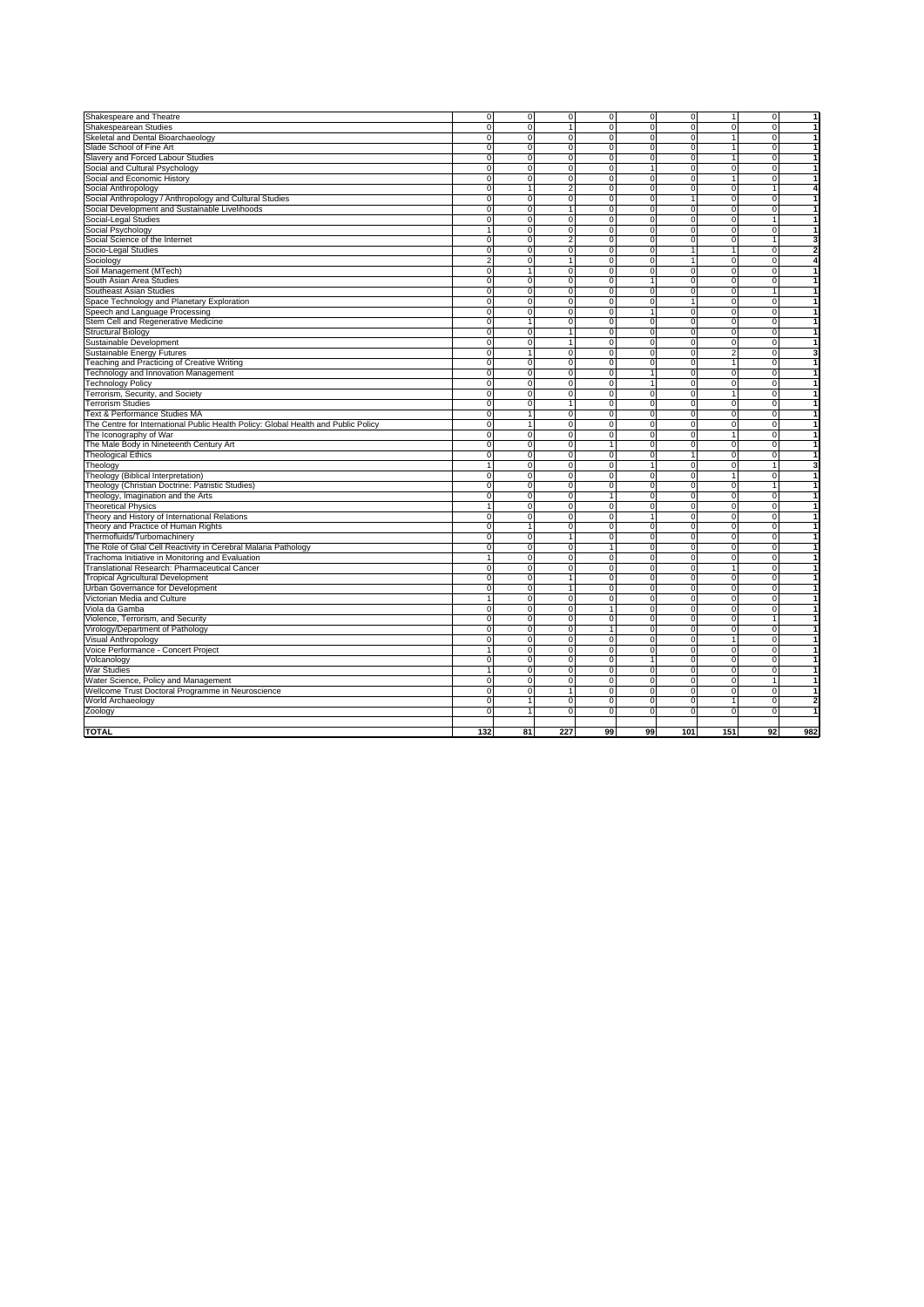| <b>Preferred UK University - Endorsed</b>                              |                   |                            |                          |                                  |                               |                             |                              |                             |                         |
|------------------------------------------------------------------------|-------------------|----------------------------|--------------------------|----------------------------------|-------------------------------|-----------------------------|------------------------------|-----------------------------|-------------------------|
|                                                                        | <b>ATL</b>        | <b>BOS</b>                 | <b>CHIG</b>              | DC                               | HOU                           | LA                          | <b>NY</b>                    | SF                          | <b>TOTAL</b>            |
|                                                                        |                   |                            |                          |                                  |                               |                             |                              |                             |                         |
| <b>Architectural Association</b>                                       | 1                 | $\mathbf 0$                | 0                        | $\mathbf 0$                      | $\mathbf 0$                   | 0                           | 0                            | 0                           | 1                       |
| Birkbeck, University of London                                         | 0                 | $\mathbf 0$                |                          | $\overline{0}$                   | $\mathbf 0$                   | 0                           | 1                            | 0                           | $\overline{2}$          |
| <b>Brunel University</b>                                               | 0                 | $\mathbf 0$                | 2                        | $\overline{0}$                   | $\mathbf{1}$                  | 0                           | 0                            | 0                           | 3                       |
| Camberwell College of Arts                                             | $\mathbf 0$       | $\mathbf 0$                | 1                        | $\overline{0}$                   | $\mathbf 0$                   | 0                           | 0                            | 0                           | 1                       |
| <b>Cardiff University</b>                                              | 0                 | $\mathbf 0$                | 0                        | $\mathbf{1}$                     | $\mathbf 0$                   | 0                           | $\overline{2}$               | $\overline{0}$              | 3                       |
| Central School of Speech and Drama                                     | 1                 | $\mathbf{1}$               | 1                        | $\mathbf{1}$                     | $\mathbf{1}$                  | 0                           | 0                            | 0                           | 5                       |
| Central St Martins College of Art and Design<br><b>City University</b> | 0<br>0            | $\mathbf 0$<br>$\mathbf 0$ | 0<br>1                   | $\overline{0}$<br>$\overline{0}$ | $\mathbf 0$<br>$\mathbf 0$    | $\mathbf 0$<br>1            | $\overline{2}$<br>1          | 1<br>$\mathbf 0$            | 3<br>3                  |
| Courtauld Institute of Art                                             | 1                 | 3                          | 0                        | $\overline{2}$                   | $\mathbf{1}$                  | $\mathbf{1}$                | 0                            | 1                           | 9                       |
| <b>Coventry University</b>                                             | $\mathbf 0$       | $\overline{0}$             | 1                        | $\mathbf 0$                      | $\mathbf 0$                   | 0                           | $\mathbf 0$                  | 0                           | 1                       |
| <b>Cranfield University</b>                                            | 0                 | $\mathbf{1}$               | 2                        | $\mathbf{O}$                     | $\mathbf 0$                   | 0                           | 0                            | $\mathbf 0$                 | 3                       |
| De Montfort University, Leicester                                      | 0                 | $\mathbf 0$                | $\mathbf{1}$             | $\mathbf{O}$                     | $\mathbf 0$                   | 0                           | 0                            | $\mathbf 0$                 | 1                       |
| Edinburgh College of Art                                               | 0                 | $\mathbf 0$                | 1                        | $\overline{0}$                   | $\mathbf 0$                   | 0                           | 0                            | 1                           | $\overline{2}$          |
| Goldsmiths College, University of London                               | $\mathbf 0$       | $\pmb{0}$                  | $\overline{2}$           | $\overline{0}$                   | $\mathbf{1}$                  | $\overline{2}$              | $\overline{2}$               | $\overline{2}$              | 9                       |
| Guildhall School of Music and Drama                                    | 1                 | $\mathbf 0$                |                          | $\overline{0}$                   | $\mathbf{1}$                  | $\mathbf{1}$                | 0                            | 1                           | 5                       |
| <b>Heriot-Watt University</b>                                          | $\mathbf 0$       | $\mathbf 0$                | 0                        | $\overline{0}$                   | $\mathbf{1}$                  | 0                           | 0                            | $\mathbf 0$                 | 1                       |
| Imperial College London                                                | 1                 | $\mathbf{1}$               | 5                        | 3                                | 3                             | 1                           | 3                            | $\overline{c}$              | 19                      |
| Institute of Education                                                 | 0                 | $\mathbf 0$                | 0                        | $\mathbf{1}$                     | $\mathbf{1}$                  | $\mathbf 0$                 | 0                            | $\overline{0}$              | $\overline{\mathbf{2}}$ |
| Institute of English Studies                                           | $\overline{0}$    | $\mathbf 0$                | 0                        | $\overline{0}$                   | $\mathbf{1}$                  | 0                           | 0                            | 0                           | $\mathbf{1}$            |
| King's College London                                                  | 4                 | $\mathbf{1}$               | 12                       | 4                                | $\mathbf 0$                   | $\overline{4}$              | 4                            | $\overline{1}$              | 30                      |
| <b>Kingston University</b>                                             | 0                 | $\mathbf 0$                | 0                        | 0                                | $\mathbf 0$                   | 1                           | 1                            | 0                           | $\overline{\mathbf{2}}$ |
| <b>Lancaster University</b>                                            | 1                 | $\mathbf 0$                | 0                        | $\overline{0}$                   | $\mathbf{1}$                  | 0                           | 0                            | 0                           | $\overline{2}$          |
| London College of Communication                                        | $\mathbf 0$       | $\overline{0}$             | 1                        | $\overline{0}$                   | $\mathbf 0$                   | 0                           | $\mathbf 0$                  | $\overline{0}$              | 1                       |
| London College of Fashion<br>London Film School                        | 0<br>0            | $\mathbf 0$<br>$\mathbf 0$ | 0<br>0                   | $\mathbf{O}$<br>$\overline{0}$   | $\mathbf 0$<br>$\mathbf 0$    | 0<br>0                      | $\mathbf{1}$<br>$\mathbf{1}$ | $\mathbf 0$<br>$\mathbf 0$  | 1<br>1                  |
| London School of Economics and Political Science                       | 13                | 4                          | 18                       | 9                                | 9                             | $\overline{7}$              | 16                           | 11                          | 87                      |
| London School of Hygiene and Tropical Medicine                         | 6                 | $\mathbf 0$                | 6                        | 1                                | 3                             | 3                           | 5                            | 3                           | 27                      |
| <b>Middlesex University</b>                                            | 1                 | $\mathbf 0$                | 1                        | $\mathbf{1}$                     | $\mathbf 0$                   | 0                           | 0                            | 0                           | 3                       |
| <b>Oxford Brookes University</b>                                       | $\mathbf 0$       | $\mathbf 0$                | 2                        | $\overline{0}$                   | $\mathbf 0$                   | 0                           | 0                            | 0                           | $\overline{\mathbf{2}}$ |
| Queen Margaret University College                                      | 0                 | $\mathbf 0$                | 1                        | $\mathbf{O}$                     | $\mathbf 0$                   | 0                           | $\mathbf{1}$                 | 0                           | $\overline{\mathbf{2}}$ |
| Queen Mary, University of London                                       | 0                 | $\pmb{0}$                  | $\mathbf{1}$             | $\overline{0}$                   | $\mathbf 0$                   | 0                           | 0                            | $\mathbf 0$                 | 1                       |
| Queen's University Belfast                                             | $\overline{0}$    | $\overline{c}$             | 3                        | $\overline{0}$                   | 3                             | 1                           | 5                            | $\overline{\mathbf{c}}$     | 16                      |
| Royal Academy of Dramatic Art                                          | $\overline{0}$    | $\mathbf{1}$               | 0                        | $\overline{0}$                   | $\mathbf 0$                   | $\mathbf 0$                 | $\overline{0}$               | $\mathbf 0$                 | 1                       |
| Royal Academy of Music                                                 | 1                 | $\mathbf{1}$               | 2                        | $\mathbf{1}$                     | $\mathbf 0$                   | 0                           | 1                            | 3                           | 9                       |
| Royal College of Art                                                   | 3                 | $\mathbf 0$                | $\mathbf{1}$             | $\mathbf{1}$                     | $\mathbf 0$                   | $\mathbf{1}$                | $\overline{2}$               | $\mathbf{1}$                | 9                       |
| Royal College of Music                                                 | 1                 | $\mathbf{1}$               | 0                        | $\overline{0}$                   | $\mathbf 0$                   | 0                           | $\mathbf{1}$                 | 0                           | 3                       |
| Royal Holloway, University of London                                   | 2                 | $\mathbf 0$                | $\mathbf{1}$             | $\mathbf{1}$                     | $\mathbf 0$                   | $\mathbf{1}$                | 0                            | $\mathbf 0$                 | 5                       |
| Royal Scottish Academy of Music and Drama                              | $\mathbf 0$       | $\pmb{0}$                  | 0                        | $\overline{0}$                   | $\mathbf{1}$                  | 0                           | 0                            | $\mathbf 0$                 | 1                       |
| Royal Welsh Academy of Music and Drama                                 | $\mathbf 0$       | $\pmb{0}$                  | 0                        | $\overline{0}$                   | $\mathbf 0$                   | 0                           | 1                            | $\mathbf 0$                 | 1                       |
| School of Oriental and African Studies                                 | 1                 | $\overline{2}$             | 8                        | 4                                | $\overline{2}$                | $\overline{2}$              | 3                            | $\overline{4}$              | 26                      |
| The Glasgow School of Art                                              | 0                 | $\mathbf 0$                | 0                        | $\mathbf{1}$                     | $\mathbf 0$                   | 0                           | 1                            | 0                           | $\overline{2}$          |
| University College London                                              | 3                 | 5                          | 7                        | 2                                | $\overline{2}$                | 7                           | 4                            | 1                           | 31                      |
| University College Winchester<br>University of Aberdeen                | 0<br>0            | $\mathbf 0$<br>$\mathbf 0$ | 0<br>0                   | $\mathbf 0$<br>$\overline{0}$    | $\mathbf 0$<br>$\mathbf 0$    | $\mathbf 0$<br>$\mathbf{1}$ | 1<br>0                       | 0<br>$\overline{0}$         | 1<br>1                  |
| University of Bath                                                     | 0                 | $\mathbf 0$                | 2                        | $\overline{0}$                   | $\mathbf 0$                   | 0                           | 0                            | 0                           | $\overline{\mathbf{c}}$ |
| University of Birmingham                                               | 0                 | 1                          | 2                        | 0                                | $\mathbf 0$                   | 0                           | 1                            | 1                           | 5                       |
| University of Bradford                                                 | 0                 | $\mathbf 0$                | 0                        | $\overline{0}$                   | 1                             | 0                           | 0                            | 0                           | 1                       |
| University of Bristol                                                  | 1                 | $\mathbf 0$                | 1                        | $\mathbf 0$                      | 1                             | $\overline{\mathbf{c}}$     | 0                            | 1                           | 6                       |
| University of Cambridge                                                | 13                | 14                         | 27                       | 13                               | 18                            | 14                          | 14                           | 9                           | 122                     |
| University of Central Lancashire                                       | 1                 | $\mathbf 0$                | 0                        | $\mathbf 0$                      | 0                             |                             | $\Omega$                     | 0                           | $\overline{\mathbf{2}}$ |
| University of Durham                                                   | 1                 | $\mathbf{1}$               |                          | 1                                | 0                             | $\mathbf 0$                 | 0                            | $\mathbf 0$                 | 4                       |
| University of East Anglia                                              | 0                 | $\pmb{0}$                  | 0                        | 1                                | $\mathbf 0$                   | $\overline{2}$              | 0                            | 0                           | 3                       |
| University of Edinburgh                                                | 12                | 4                          | 16                       | 5                                | $\overline{4}$                | 5                           | 7                            | 3                           | 56                      |
| University of Essex                                                    | 0                 | 3                          |                          | $\mathbf{1}$                     | $\mathbf 0$                   | 0                           | 0                            | 0                           | 5                       |
| University of Exeter                                                   | 2                 | $\pmb{0}$                  | 2                        | $\mathbf 0$                      | $\mathbf{1}$                  | 0                           | 0                            | 1                           | 6                       |
| University of Glamorgan                                                | 1                 | $\mathbf 0$                | 0                        | $\mathsf{O}\xspace$              | $\mathbf 0$                   | 0                           | 0                            | $\pmb{0}$                   | 1                       |
| University of Glasgow                                                  | $\mathbf 0$       | $\mathbf{1}$               | $\overline{2}$           | $\overline{2}$                   | 3                             | 0                           | $\Omega$                     | $\mathbf 0$                 | 8                       |
| University of Kent<br>University of Leeds                              | 0<br>$\mathbf{1}$ | $\pmb{0}$<br>$\mathbf{1}$  | 0<br>0                   | 1<br>$\mathbf{1}$                | $\mathbf 0$                   | $\mathbf{1}$<br>1           | 0                            | 0<br>$\Omega$               | $\overline{\mathbf{c}}$ |
| University of Leicester                                                | 0                 | $\mathbf{1}$               |                          | $\mathbf{O}$                     | $\overline{2}$<br>$\mathbf 0$ | $\mathbf{1}$                | 3<br>0                       | 0                           | 9<br>3                  |
| University of Liverpool                                                | 0                 | $\mathbf 0$                | 3                        | $\overline{0}$                   | $\mathbf 0$                   | 0                           | 3                            | $\overline{c}$              | 8                       |
| University of Manchester                                               | $\mathbf 0$       | $\pmb{0}$                  | $\mathbf{1}$             | $\mathbf{O}$                     | $\mathbf{1}$                  | $\mathbf{1}$                | 2                            | $\mathbf{1}$                | 6                       |
| University of Newcastle upon Tyne                                      | $\mathbf 0$       | $\mathbf 2$                | 0                        | $\mathbf 0$                      | $\pmb{0}$                     | 0                           | $\mathbf 0$                  | 0                           | $\overline{\mathbf{c}}$ |
| University of Nottingham                                               | $\overline{2}$    | $\overline{2}$             | 0                        | $\mathbf 0$                      | $\mathbf 0$                   | $\overline{2}$              | $\mathbf{1}$                 | 0                           | 7                       |
| University of Oxford                                                   | 48                | 24                         | 57                       | 32                               | 23                            | 34                          | 50                           | 34                          | 302                     |
| University of Reading                                                  | 1                 | $\mathbf 0$                | 4                        | $\mathbf{1}$                     | $\mathbf{1}$                  | $\mathbf 0$                 | 0                            | 0                           | 7                       |
| University of Roehampton                                               | 0                 | $\mathbf 0$                | 2                        | $\mathbf 0$                      | $\mathbf 0$                   | 0                           | $\pmb{0}$                    | 0                           | $\overline{\mathbf{2}}$ |
| University of Sheffield                                                | 0                 | $\pmb{0}$                  |                          | $\mathbf 0$                      | $\mathbf 0$                   | 0                           | 1                            | 1                           | 3                       |
| University of Southampton                                              | 0                 | $\mathbf{1}$               | 0                        | 1                                | $\mathbf{1}$                  | 0                           | 0                            | $\pmb{0}$                   | 3                       |
| University of St Andrews                                               | 1                 | $\mathbf 0$                | 10                       | $\overline{4}$                   | 5                             | $\mathbf{1}$                | 5                            | $\mathbf 0$                 | 26                      |
| <b>University of Stirling</b>                                          | 0                 | $\pmb{0}$                  |                          | $\mathbf 0$                      | $\mathbf 0$                   | 0                           | 0                            | 0                           | 1                       |
| University of Strathclyde                                              | 0                 | $\overline{0}$             |                          | $\overline{0}$                   | $\mathbf 0$                   | 0                           | $\Omega$                     | $\mathbf 0$                 | 1                       |
| University of Surrey                                                   | 1                 | $\mathbf 0$                | 1                        | $\mathbf{O}$                     | $\mathbf 0$                   | $\mathbf{1}$                | 0                            | 0                           | 3                       |
| University of Sussex<br>University of Ulster                           | 0                 | $\pmb{0}$<br>$\pmb{0}$     | 7<br>$\mathsf{O}\xspace$ | $\mathbf{1}$<br>$\mathbf{1}$     | 3<br>$\mathbf 0$              | $\mathbf 0$                 | $\overline{c}$<br>0          | $\overline{c}$<br>$\pmb{0}$ | 15                      |
|                                                                        | 0                 |                            |                          |                                  |                               | $\pmb{0}$                   |                              |                             | $\mathbf{1}$            |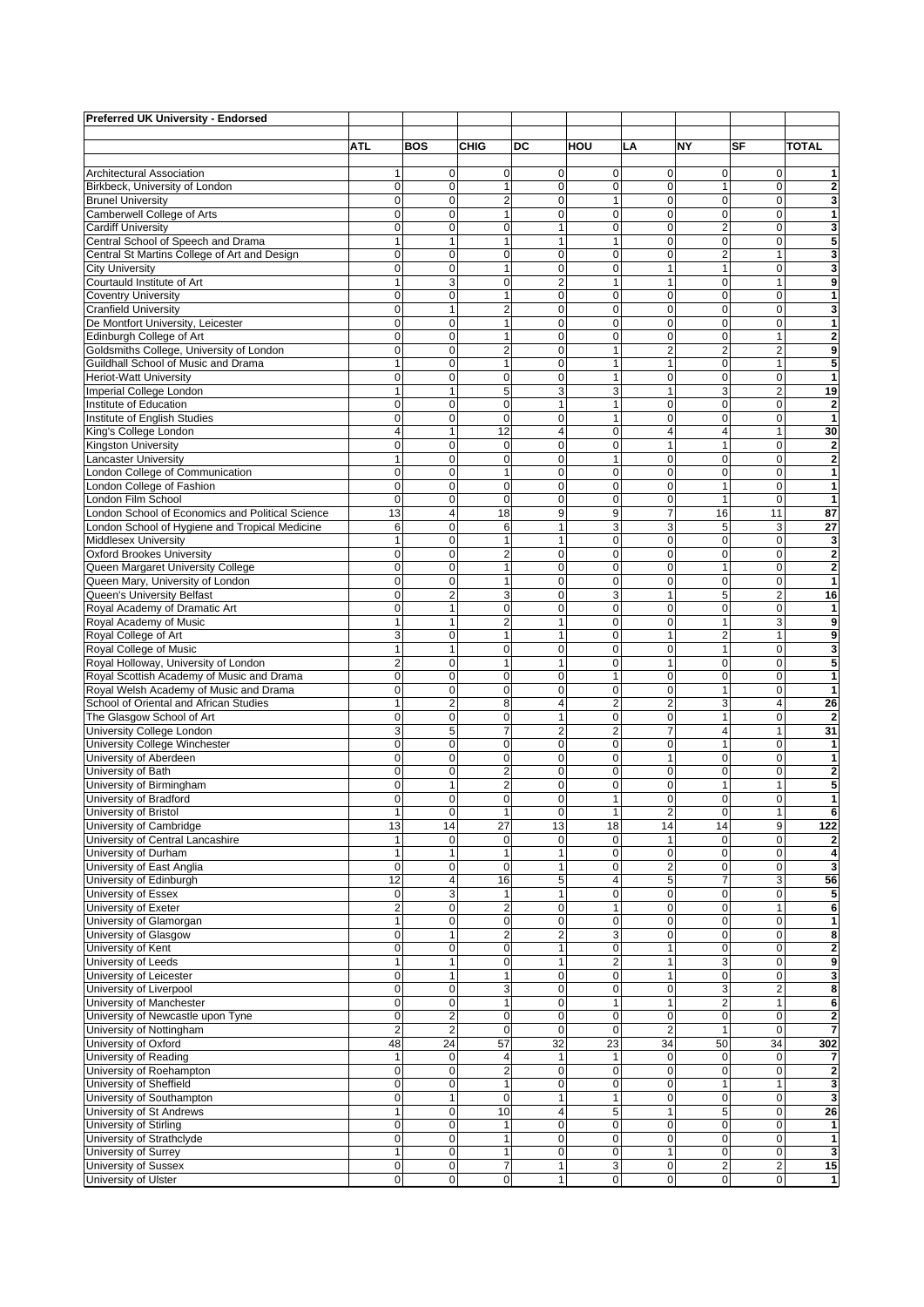| University of Wales, Aberystwyth     |     |    |     |    |    |     |     |    |     |
|--------------------------------------|-----|----|-----|----|----|-----|-----|----|-----|
| University of Wales, Bangor          |     |    |     |    |    |     |     |    |     |
| University of Wales College, Newport |     |    |     |    |    |     |     |    |     |
| University of Wales Swansea          |     |    |     |    |    |     |     |    |     |
| University of Warwick                |     |    |     |    |    |     |     |    |     |
| University of Westminster            |     |    |     |    |    |     |     |    |     |
| University of York                   |     |    |     |    |    |     |     |    |     |
|                                      |     |    |     |    |    |     |     |    |     |
| <b>TOTAL</b>                         | 132 | 81 | 227 | 99 | 99 | 101 | 151 | 92 | 982 |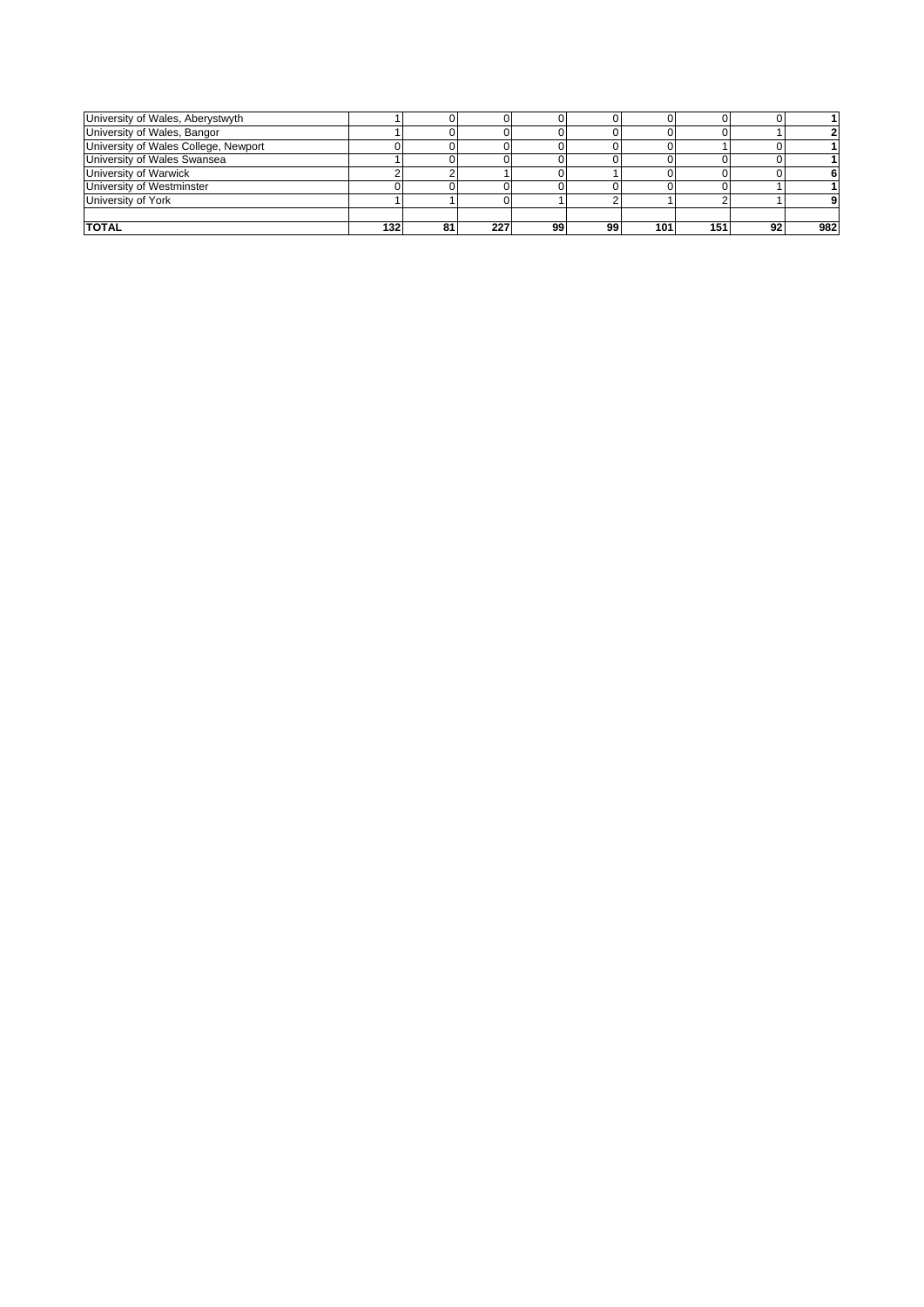| <b>Total Number of Interviewed</b>       |                |                         |                |               |                |                         |               |                |              |
|------------------------------------------|----------------|-------------------------|----------------|---------------|----------------|-------------------------|---------------|----------------|--------------|
|                                          |                |                         |                |               |                |                         |               |                |              |
|                                          | ATL            | <b>BOS</b>              | <b>CHIG</b>    | DC            | HOU            | LA                      | ΝY            | SF             | <b>TOTAL</b> |
| <b>BY REGION</b>                         | 19             | 18                      | 25             | 19            | 20             | 20                      | 23            | 18             | 162          |
| % of national pool                       | 11.7%          | 11.1%                   | 15.4%          | 11.7%         | 12.3%          | 12.3%                   | 14.2%         | 11.1%          |              |
|                                          |                |                         |                |               |                |                         |               |                |              |
| <b>GENDER</b>                            |                |                         |                |               |                |                         |               |                |              |
| Men                                      | 12             | 9                       | 15             | 11            | 13             | 12                      | 16            | 8              | 96           |
| % of regional pool                       | 63.2%          | 50.0%                   | 60.0%          | 57.9%         | 65.0%          | 60.0%                   | 69.6%         | 44.4%          |              |
| % of national pool                       | 7.4%           | 5.6%                    | 9.3%           | 6.8%          | 8.0%           | 7.4%                    | 9.9%          | 4.9%           | 59.3%        |
|                                          |                |                         |                |               |                |                         |               |                |              |
| Women                                    | $\overline{7}$ | 9                       | 10             | 8             | $\overline{7}$ | 8                       | 7             | 10             | 66           |
| % of regional pool<br>% of national pool | 36.8%<br>4.3%  | 50.0%<br>5.6%           | 40.0%<br>6.2%  | 42.1%<br>4.9% | 35.0%<br>4.3%  | 40.0%<br>4.9%           | 30.4%<br>4.3% | 55.6%<br>6.2%  | 40.7%        |
|                                          |                |                         |                |               |                |                         |               |                |              |
| UNIVERSITIES PRESENTING CANDIDATES       |                |                         |                |               |                |                         |               |                |              |
|                                          |                |                         |                |               |                |                         |               |                |              |
| <b>Ivy League</b>                        | 4              | 6                       | 4              | 5             | $\overline{2}$ | 6                       | 1             | 3              | 31           |
| % of regional pool                       | 21.1%          | 33.3%                   | 16.0%          | 26.3%         | 10.0%          | 30.0%                   | 4.3%          | 16.7%          |              |
| % of national pool                       | 2.5%           | 3.7%                    | 2.5%           | 3.1%          | 1.2%           | 3.7%                    | 0.6%          | 1.9%           | 19.1%        |
| <b>Other Private Universities</b>        | 4              | 9                       | 12             | 9             | 10             | 10                      | 10            | 9              | 73           |
| % of regional pool                       | 21.1%          | 50.0%                   | 48.0%          | 47.4%         | 50.0%          | 50.0%                   | 43.5%         | 50.0%          |              |
| % of national pool                       | 2.5%           | 5.6%                    | 7.4%           | 5.6%          | 6.2%           | 6.2%                    | 6.2%          | 5.6%           | 45.1%        |
| <b>State/Public Universities</b>         | 8              | $\overline{\mathbf{c}}$ | 7              | 3             | $\overline{7}$ | 4                       | 7             | $\overline{4}$ |              |
| % of regional pool                       | 42.1%          | 11.1%                   | 28.0%          | 15.8%         | 35.0%          | 20.0%                   | 30.4%         | 22.2%          | 42           |
| % of national pool                       | 4.9%           | 1.2%                    | 4.3%           | 1.9%          | 4.3%           | 2.5%                    | 4.3%          | 2.5%           | 25.9%        |
|                                          |                |                         |                |               |                |                         |               |                |              |
| <b>Service Academies</b>                 | 3              | $\mathbf{1}$            | $\overline{2}$ | $\mathbf{1}$  | $\mathbf{1}$   | $\mathbf 0$             | 5             | $\overline{2}$ | 15           |
| % of regional pool                       | 15.8%          | 5.6%                    | 8.0%           | 5.3%          | 5.0%           | 0.0%                    | 21.7%         | 11.1%          |              |
| % of national pool                       | 1.9%           | 0.6%                    | 1.2%           | 0.6%          | 0.6%           | 0.0%                    | 3.1%          | 1.2%           | 9.3%         |
| <b>Employer Endorsed</b>                 | 0              | $\mathbf 0$             | $\mathbf 0$    | $\mathbf{1}$  | $\mathbf 0$    | $\mathbf 0$             | 0             | 0              | $\mathbf{1}$ |
| % of regional pool                       | 0.0%           | 0.0%                    | 0.0%           | 5.3%          | 0.0%           | 0.0%                    | 0.0%          | 0.0%           |              |
| % of national pool                       | 0.0%           | 0.0%                    | 0.0%           | 0.6%          | 0.0%           | 0.0%                    | 0.0%          | 0.0%           | 0.6%         |
|                                          |                |                         |                |               |                |                         |               |                |              |
| PREFERRED UK UNIVERSITY                  |                |                         |                |               |                |                         |               |                |              |
|                                          |                |                         |                |               |                |                         |               |                |              |
| <b>University of Oxford</b>              | 8              | 4                       | 11             | 10            | 5              | 8                       | 11            | 6              | 63           |
| % of regional pool                       | 42.1%          | 22.2%                   | 44.0%          | 52.6%         | 25.0%          | 40.0%                   | 47.8%         | 33.3%          |              |
| % of national pool                       | 4.9%           | 2.5%                    | 6.8%           | 6.2%          | 3.1%           | 4.9%                    | 6.8%          | 3.7%           | 38.9%        |
| <b>University of Cambridge</b>           | 3              | $\overline{4}$          | 3              | 2             | 5              | 3                       | 3             | $\overline{2}$ | 25           |
| % of regional pool                       | 15.8%          | 22.2%                   | 12.0%          | 10.5%         | 25.0%          | 15.0%                   | 13.0%         | 11.1%          |              |
| % of national pool                       | 1.9%           | 2.5%                    | 1.9%           | 1.2%          | 3.1%           | 1.9%                    | 1.9%          | 1.2%           | 15.4%        |
|                                          |                |                         |                |               |                |                         |               |                |              |
| <b>Universities in London</b>            | 4<br>21.1%     | 5                       | 7<br>28.0%     | 2<br>10.5%    | 4<br>20.0%     | $\overline{7}$<br>35.0% | 3<br>13.0%    | 8<br>44.4%     | 40           |
| % of regional pool<br>% of national pool | 2.5%           | 27.8%<br>3.1%           | 4.3%           | 1.2%          | 2.5%           | 4.3%                    | 1.9%          | 4.9%           | 24.7%        |
|                                          |                |                         |                |               |                |                         |               |                |              |
| <b>Other English Universities</b>        | 4              | 5                       | 4              | 1             | 3              | $\mathbf 0$             | 4             | $\sqrt{2}$     | 23           |
| % of regional pool                       | 21.1%          | 27.8%                   | 16.0%          | 5.3%          | 15.0%          | 0.0%                    | 17.4%         | 11.1%          |              |
| % of national pool                       | 2.5%           | 3.1%                    | 2.5%           | 0.6%          | 1.9%           | 0.0%                    | 2.5%          | 1.2%           | 14.2%        |
| <b>Nothern Irish Universities</b>        | 0              | $\pmb{0}$               | $\mathbf 0$    | 1             | $\mathbf{1}$   | 1                       | 0             | 0              | 3            |
| % of regional pool                       | 0.0%           | 0.0%                    | 0.0%           | 5.3%          | 5.0%           | 5.0%                    | 0.0%          | 0.0%           |              |
| % of national pool                       | 0.0%           | 0.0%                    | 0.0%           | 0.6%          | 0.6%           | 0.6%                    | 0.0%          | 0.0%           | 1.9%         |
|                                          |                |                         |                |               |                |                         |               |                |              |
| <b>Scottish Universities</b>             | 0              | $\pmb{0}$               | $\mathbf 0$    | 2             | $\overline{2}$ | 1                       | 1             | 0              | 6            |
| % of regional pool<br>% of national pool | 0.0%<br>0.0%   | 0.0%<br>0.0%            | 0.0%<br>0.0%   | 10.5%<br>1.2% | 10.0%<br>1.2%  | 5.0%<br>0.6%            | 4.3%<br>0.6%  | 0.0%<br>0.0%   | 3.7%         |
|                                          |                |                         |                |               |                |                         |               |                |              |
| <b>Welsh Universities</b>                | 0              | $\pmb{0}$               | $\mathbf 0$    | 1             | 0              | $\mathbf 0$             | 1             | 0              | 2            |
| % of regional pool                       | 0.0%           | 0.0%                    | 0.0%           | 5.3%          | 0.0%           | 0.0%                    | 4.3%          | 0.0%           |              |
| % of national pool                       | 0.0%           | 0.0%                    | 0.0%           | 0.6%          | 0.0%           | 0.0%                    | 0.6%          | 0.0%           | 1.2%         |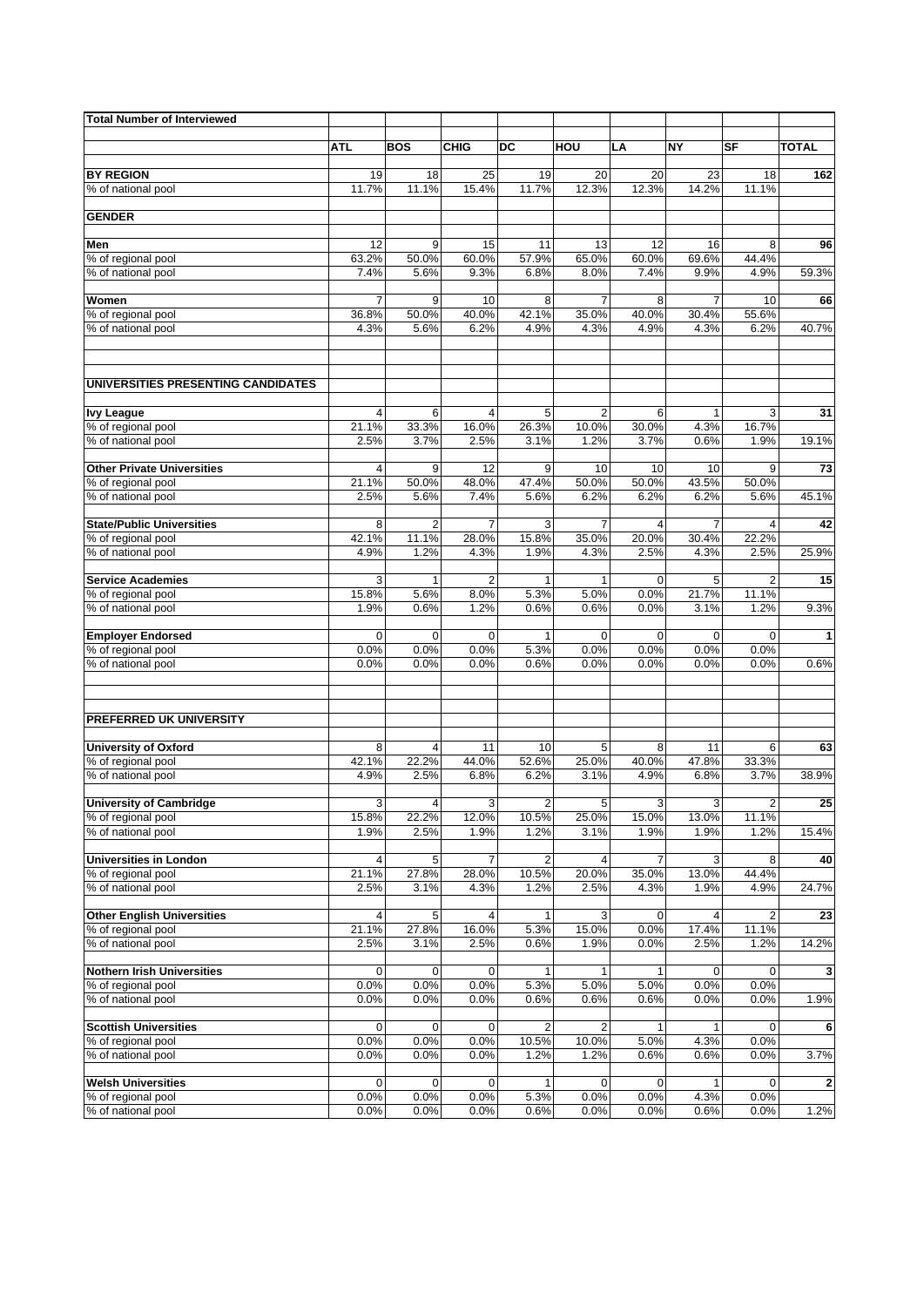| Universities Presenting Candidates - Interviewed                     |                                  |                                |                            |                               |                                           |                            |                     |                   |                         |
|----------------------------------------------------------------------|----------------------------------|--------------------------------|----------------------------|-------------------------------|-------------------------------------------|----------------------------|---------------------|-------------------|-------------------------|
|                                                                      |                                  |                                |                            |                               |                                           |                            |                     |                   |                         |
|                                                                      | <b>ATL</b>                       | <b>BOS</b>                     | <b>CHIG</b>                | DC                            | HOU                                       | LA                         | NY                  | SF                | <b>TOTAL</b>            |
|                                                                      |                                  |                                |                            |                               |                                           |                            |                     |                   |                         |
| <b>ALABAMA</b>                                                       |                                  |                                |                            |                               |                                           |                            |                     |                   |                         |
| University of Alabama - Tuscaloosa                                   | $\mathbf{1}$                     | $\pmb{0}$                      | $\mathbf 0$                | $\overline{0}$                | 0                                         | $\mathbf 0$                | $\overline{0}$      | $\mathbf 0$       | 1                       |
|                                                                      |                                  |                                |                            |                               |                                           |                            |                     |                   |                         |
| <b>ALASKA</b>                                                        |                                  |                                |                            |                               |                                           |                            |                     |                   |                         |
| University of Alaska - Anchorage                                     | $\mathbf{0}$                     | 0                              | $\mathbf{0}$               | $\mathbf{0}$                  | 0                                         | $\mathbf{0}$               | $\mathbf{0}$        | 1                 | 1                       |
| <b>ARIZONA</b>                                                       |                                  |                                |                            |                               |                                           |                            |                     |                   |                         |
| Arizona State University                                             | $\overline{0}$                   | $\mathbf 0$                    | $\mathbf 0$                | $\mathbf{O}$                  | $\mathbf 0$                               | $\overline{2}$             | $\mathbf{O}$        | $\mathbf 0$       | $\overline{2}$          |
|                                                                      |                                  |                                |                            |                               |                                           |                            |                     |                   |                         |
| <b>ARKANSAS</b>                                                      |                                  |                                |                            |                               |                                           |                            |                     |                   |                         |
| <b>Hendrix College</b>                                               | $\mathbf{0}$                     | $\mathbf 0$                    | $\mathbf 0$                | $\mathbf 0$                   | $\mathbf{1}$                              | $\mathbf 0$                | $\mathbf 0$         | $\mathbf 0$       | 1                       |
|                                                                      |                                  |                                |                            |                               |                                           |                            |                     |                   |                         |
| <b>CALIFORNIA</b>                                                    |                                  |                                |                            |                               |                                           |                            |                     |                   |                         |
| Occidental College<br>Pomona College                                 | $\mathbf{0}$<br>$\mathbf 0$      | $\mathbf 0$<br>$\mathbf 0$     | $\mathbf 0$<br>$\mathbf 0$ | 0<br>$\mathbf 0$              | $\mathbf 0$<br>$\mathbf 0$                | $\mathbf 0$<br>$\mathbf 0$ | 0<br>$\mathbf 0$    | 1<br>$\mathbf{1}$ | 1<br>1                  |
| <b>Stanford University</b>                                           | $\mathbf 0$                      | $\mathbf 0$                    | $\mathbf 0$                | $\pmb{0}$                     | $\mathbf 0$                               | $\overline{2}$             | $\pmb{0}$           | 3                 | 5                       |
| University of California - Irvine                                    | $\mathbf 0$                      | 0                              | $\mathbf 0$                | $\pmb{0}$                     | $\mathbf 0$                               | $\mathbf{1}$               | $\pmb{0}$           | $\mathbf 0$       | 1                       |
| University of California - Los Angeles                               | $\mathbf 0$                      | 0                              | $\mathbf 0$                | $\pmb{0}$                     | $\mathbf 0$                               | $\mathbf{1}$               | $\mathbf 0$         | $\mathbf 0$       | 1                       |
| University of Southern California                                    | $\mathbf{O}$                     | $\mathbf 0$                    | $\mathbf{O}$               | $\mathbf 0$                   | $\mathbf 0$                               | $\overline{2}$             | $\mathbf 0$         | $\mathbf 0$       | $\overline{2}$          |
|                                                                      |                                  |                                |                            |                               |                                           |                            |                     |                   |                         |
| <b>COLORADO</b>                                                      |                                  |                                |                            |                               |                                           |                            |                     |                   |                         |
| United States Air Force Academy                                      | $\overline{2}$                   | $\mathbf 0$                    | $\mathbf 0$                | $\mathbf 0$                   | $\mathbf{1}$                              | $\mathbf 0$                | $\mathbf{1}$        | 0                 | 4                       |
| <b>CONNECTICUT</b>                                                   |                                  |                                |                            |                               |                                           |                            |                     |                   |                         |
| University of Connecticut                                            | $\mathbf 0$                      | $\mathbf{1}$                   | $\mathbf 0$                | $\mathbf 0$                   | $\mathbf 0$                               | $\mathbf 0$                | 0                   | $\pmb{0}$         | 1                       |
| <b>Yale University</b>                                               | $\mathbf{O}$                     | $\overline{2}$                 | $\mathbf{1}$               | $\overline{2}$                | $\mathbf{1}$                              | $\mathbf{1}$               | $\mathbf 0$         | 1                 | 8                       |
|                                                                      |                                  |                                |                            |                               |                                           |                            |                     |                   |                         |
| <b>DELAWARE</b>                                                      |                                  |                                |                            |                               |                                           |                            |                     |                   |                         |
| University of Delaware                                               | $\mathbf{O}$                     | $\mathbf 0$                    | $\mathbf 0$                | $\mathbf{O}$                  | 0                                         | $\mathbf 0$                | $\mathbf{1}$        | 0                 | 1                       |
|                                                                      |                                  |                                |                            |                               |                                           |                            |                     |                   |                         |
| <b>DISTRICT OF COLUMBIA</b>                                          | $\overline{0}$                   | $\mathbf 0$                    | $\mathbf{0}$               | $\mathbf{1}$                  | $\mathbf 0$                               | $\mathbf{1}$               |                     |                   |                         |
| Georgetown University                                                |                                  |                                |                            |                               |                                           |                            | $\mathbf{1}$        | 1                 | 4                       |
| <b>GEORGIA</b>                                                       |                                  |                                |                            |                               |                                           |                            |                     |                   |                         |
| <b>Emory University</b>                                              | $\sqrt{2}$                       | $\pmb{0}$                      | $\mathbf 0$                | $\mathbf 0$                   | $\pmb{0}$                                 | $\mathbf 0$                | $\mathsf 0$         | $\pmb{0}$         | $\overline{2}$          |
| Georgia Institute of Technology                                      | $\mathbf{1}$                     | $\mathbf 0$                    | $\mathbf 0$                | $\pmb{0}$                     | $\mathbf 0$                               | $\mathbf 0$                | 0                   | $\pmb{0}$         | 1                       |
| Spelman College                                                      | $\pmb{0}$                        | $\mathbf 0$                    | $\mathbf 0$                | $\pmb{0}$                     | $\mathbf 0$                               | $\mathbf 0$                | $\mathbf{1}$        | $\mathbf 0$       | 1                       |
| University of Georgia                                                | $\mathbf{1}$                     | $\mathbf 0$                    | $\mathbf{0}$               | $\mathbf{O}$                  | $\mathbf 0$                               | $\mathbf{0}$               | $\mathbf 0$         | $\mathbf 0$       | 1                       |
|                                                                      |                                  |                                |                            |                               |                                           |                            |                     |                   |                         |
| <b>IDAHO</b><br>The College of Idaho                                 | $\mathbf{0}$                     | $\mathbf 0$                    | $\mathbf 0$                | 0                             | $\mathbf 0$                               | $\mathbf 0$                | 0                   | $\mathbf{1}$      | 1                       |
|                                                                      |                                  |                                |                            |                               |                                           |                            |                     |                   |                         |
| <b>ILLINOIS</b>                                                      |                                  |                                |                            |                               |                                           |                            |                     |                   |                         |
| Lake Forest College                                                  | $\mathbf 0$                      | $\mathbf 0$                    | $\mathbf 0$                | $\mathbf 0$                   | 1                                         | $\mathbf 0$                | 0                   | $\pmb{0}$         | 1                       |
| Northwestern University                                              | $\pmb{0}$                        | $\mathbf 0$                    | $\overline{\mathbf{c}}$    | $\mathbf 0$                   | $\mathbf 0$                               | 1                          | $\mathbf 0$         | 0                 | 3                       |
| University of Chicago                                                | $\mathbf{O}$                     | $\overline{0}$                 | $\overline{2}$             | $\mathbf 0$                   | $\overline{0}$                            | 1                          | $\mathbf 0$         | $\mathbf 0$       | 3                       |
| <b>INDIANA</b>                                                       |                                  |                                |                            |                               |                                           |                            |                     |                   |                         |
| <b>Indiana University</b>                                            | $\overline{0}$                   | $\pmb{0}$                      | $\mathbf{1}$               | $\mathbf 0$                   | $\pmb{0}$                                 | $\mathbf 0$                | 0                   | 0                 | 1                       |
| University of Notre Dame                                             | $\Omega$                         | 0                              | $\overline{2}$             | $\mathbf{O}$                  | $\mathbf 0$                               | $\Omega$                   | $\Omega$            | $\mathbf 0$       | $\overline{\mathbf{c}}$ |
|                                                                      |                                  |                                |                            |                               |                                           |                            |                     |                   |                         |
| <b>IOWA</b>                                                          |                                  |                                |                            |                               |                                           |                            |                     |                   |                         |
| University of Iowa                                                   | $\overline{0}$                   | $\mathbf 0$                    | $\mathbf{1}$               | $\overline{0}$                | 0                                         | $\mathbf 0$                | $\mathbf 0$         | $\mathbf 0$       | 1                       |
|                                                                      |                                  |                                |                            |                               |                                           |                            |                     |                   |                         |
| <b>LOUISIANA</b>                                                     |                                  |                                |                            |                               |                                           |                            |                     |                   |                         |
| Louisiana State University - Baton Rouge<br><b>Tulane University</b> | $\overline{0}$<br>$\overline{0}$ | 0<br>$\overline{0}$            | $\mathbf 0$<br>$\mathbf 0$ | $\mathbf 0$<br>$\overline{0}$ | $\overline{\mathbf{c}}$<br>$\overline{1}$ | $\mathbf 0$<br>$\mathbf 0$ | 0<br>$\overline{0}$ | 0<br>$\mathbf 0$  | 2<br>$\mathbf{1}$       |
|                                                                      |                                  |                                |                            |                               |                                           |                            |                     |                   |                         |
| <b>MARYLAND</b>                                                      |                                  |                                |                            |                               |                                           |                            |                     |                   |                         |
| <b>Johns Hopkins University</b>                                      | $\overline{0}$                   | $\mathbf 0$                    | $\overline{2}$             | $\overline{c}$                | $\mathbf 0$                               | $\mathbf{O}$               | 0                   | $\pmb{0}$         | $\overline{4}$          |
| United States Naval Academy                                          | $\overline{0}$                   | $\mathbf 0$                    | $\mathbf{1}$               | 1                             | $\mathbf 0$                               | $\overline{0}$             | $\overline{2}$      | $\mathbf{1}$      | 5                       |
| University of Maryland - College Park                                | $\overline{0}$                   | $\mathbf 0$                    | $\mathbf 0$                | $\overline{2}$                | $\mathbf 0$                               | $\mathbf 0$                | $\overline{0}$      | 0                 | 2                       |
|                                                                      |                                  |                                |                            |                               |                                           |                            |                     |                   |                         |
| <b>MASSACHUSETTS</b>                                                 | $\overline{0}$                   | $\mathbf 0$                    |                            |                               |                                           |                            |                     |                   | 1                       |
| Amherst College<br><b>Boston College</b>                             | $\overline{0}$                   | $\overline{1}$                 | $\mathbf 0$<br>$\mathbf 0$ | 1<br>$\mathbf 0$              | 0<br>$\overline{1}$                       | $\mathbf 0$<br>$\mathbf 0$ | 0<br>0              | 0<br>$\mathbf 0$  | $\overline{2}$          |
| <b>Boston University</b>                                             | $\mathbf 0$                      | 1                              | $\mathbf 0$                | $\pmb{0}$                     | 0                                         | $\mathbf 0$                | $\mathsf 0$         | $\mathbf 0$       | 1                       |
| <b>Harvard University</b>                                            | 3 <sup>1</sup>                   | $\mathbf 0$                    | $\mathbf{1}$               | $\mathbf 0$                   | $\mathbf 0$                               | $\mathbf{1}$               | $\overline{0}$      | 1                 | 6                       |
| Massachusetts Institute of Technology                                | $\overline{0}$                   | 1                              | $\overline{2}$             | $\overline{2}$                | 1                                         | $\mathbf{1}$               | 1                   | $\pmb{0}$         | 8                       |
| Mount Holyoke College                                                | $\mathbf 0$                      | 1                              | $\mathbf 0$                | $\mathbf 0$                   | $\mathbf 0$                               | $\mathbf 0$                | 0                   | 0                 | 1                       |
| <b>Tufts University</b>                                              | $\mathbf 0$                      | 1                              | $\mathbf 0$                | $\pmb{0}$                     | $\mathbf 0$                               | $\mathbf 0$                | 0                   | $\pmb{0}$         | 1                       |
| University of Massachusetts System - Amherst                         | $\mathbf{O}$                     | 1                              | $\mathbf 0$                | $\mathbf 0$                   | 0                                         | $\mathbf 0$                | $\mathbf 0$         | 0                 | 1                       |
| <b>Wellesley College</b><br><b>Wheaton College</b>                   | $\overline{0}$<br>$\overline{0}$ | $\mathbf{1}$<br>$\overline{0}$ | $\mathbf 0$<br>$\pmb{0}$   | $\mathbf 0$<br>$\mathbf 0$    | 0<br>0                                    | $\mathbf 0$<br>$\pmb{0}$   | 0<br>$\mathbf{1}$   | $\mathbf 0$<br>0  | 1<br>1                  |
| Williams College                                                     | $\mathbf 0$                      | $\mathbf{1}$                   | $\mathbf 0$                | $\mathbf 0$                   | 0                                         | $\mathbf 0$                | $\mathbf{1}$        | $\mathbf 0$       | $\overline{2}$          |
|                                                                      |                                  |                                |                            |                               |                                           |                            |                     |                   |                         |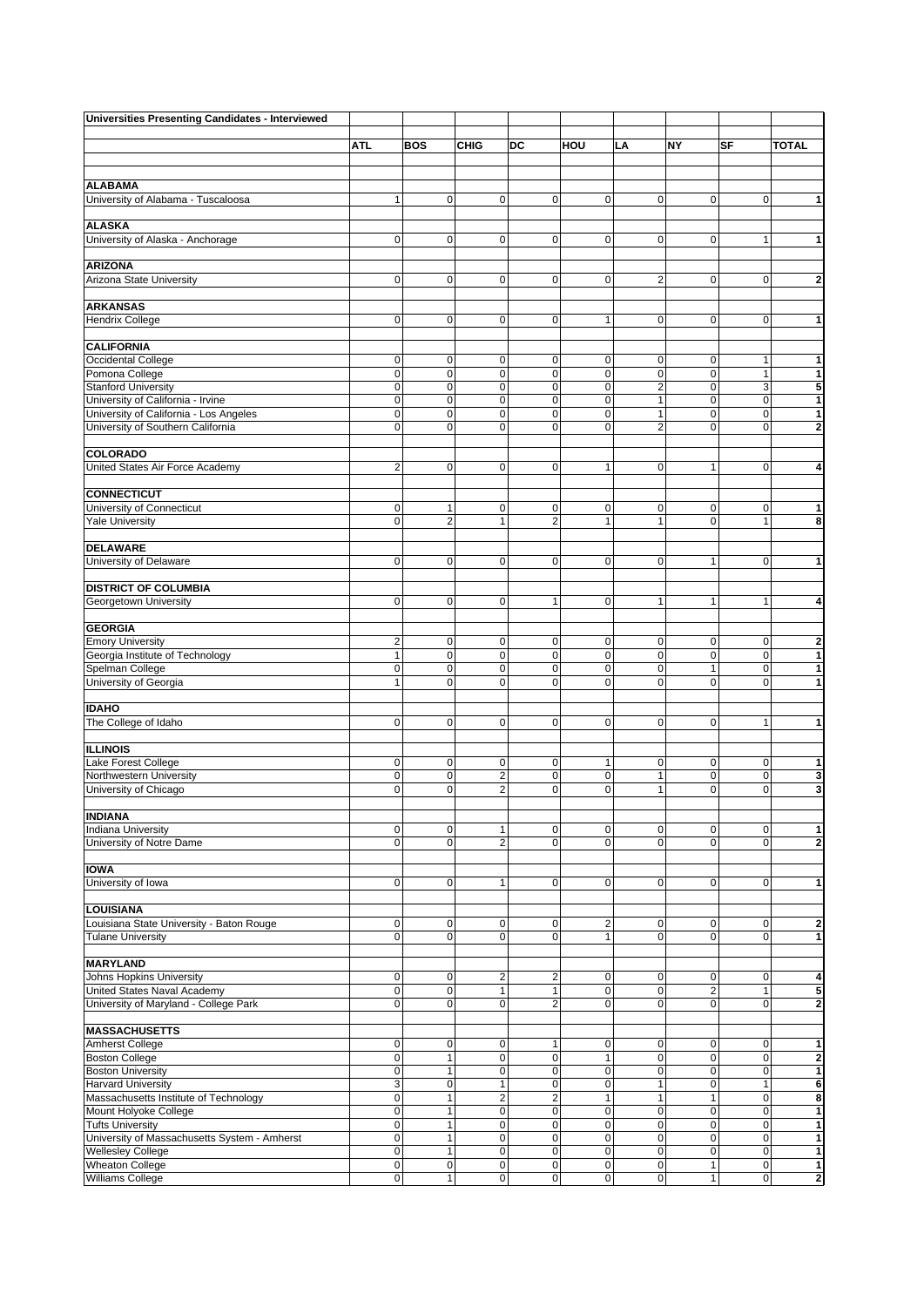| <b>MICHIGAN</b>                                                          |                             |                                |                              |                            |                     |                   |                                |                  |                         |
|--------------------------------------------------------------------------|-----------------------------|--------------------------------|------------------------------|----------------------------|---------------------|-------------------|--------------------------------|------------------|-------------------------|
| University of Michigan System - Ann Arbor                                | $\mathbf{0}$                | 0                              | 1                            | 0                          | 0                   | $\mathbf 0$       | $\mathbf 0$                    | 0                | 1                       |
|                                                                          |                             |                                |                              |                            |                     |                   |                                |                  |                         |
| <b>MINNESOTA</b>                                                         |                             |                                |                              |                            |                     |                   |                                |                  |                         |
| <b>Macalester College</b>                                                | $\mathbf{0}$                | $\mathbf 0$                    | 1                            | $\mathbf 0$                | $\mathbf 0$         | 0                 | 0                              | 0                | 1                       |
|                                                                          |                             |                                |                              |                            |                     |                   |                                |                  |                         |
| <b>MISSISSIPPI</b><br>University of Southern Mississippi                 | $\mathbf{1}$                | 0                              | $\mathbf{O}$                 | $\mathbf{O}$               | 0                   | $\mathbf{0}$      | $\mathbf 0$                    | $\pmb{0}$        | 1                       |
|                                                                          |                             |                                |                              |                            |                     |                   |                                |                  |                         |
| <b>MISSOURI</b>                                                          |                             |                                |                              |                            |                     |                   |                                |                  |                         |
| Washington University in St. Louis                                       | $\mathbf{O}$                | $\mathbf 0$                    | $\mathbf 0$                  | $\mathbf 0$                | 1                   | $\mathbf 0$       | $\mathbf 0$                    | 0                | 1                       |
|                                                                          |                             |                                |                              |                            |                     |                   |                                |                  |                         |
| <b>NEW HAMPSHIRE</b>                                                     |                             |                                |                              |                            |                     |                   |                                |                  |                         |
| Dartmouth College                                                        | $\mathbf{0}$                | $\mathbf 0$                    | $\mathbf 0$                  | $\mathbf{1}$               | $\mathbf 0$         | $\mathbf{1}$      | $\mathbf 0$                    | 0                | 2                       |
| <b>NEW JERSEY</b>                                                        |                             |                                |                              |                            |                     |                   |                                |                  |                         |
| <b>Princeton University</b>                                              | $\mathbf{0}$                | $\overline{2}$                 | $\mathbf 0$                  | 1                          | 1                   | $\overline{2}$    | $\mathbf 0$                    | 0                | 6                       |
|                                                                          |                             |                                |                              |                            |                     |                   |                                |                  |                         |
| <b>NEW YORK</b>                                                          |                             |                                |                              |                            |                     |                   |                                |                  |                         |
| City University of New York - City College                               | 0<br>$\mathbf 0$            | $\mathbf 0$<br>$\mathbf 0$     | $\mathbf 0$<br>0             | 0<br>$\mathbf 0$           | 0<br>$\mathbf 0$    | 0<br>$\mathbf 0$  | 1<br>$\mathbf{1}$              | 0<br>$\mathbf 0$ | 1                       |
| City University of New York - Hunter College<br>Columbia University      | $\mathbf{1}$                | $\mathbf 0$                    | $\overline{2}$               | $\pmb{0}$                  | $\mathbf 0$         | $\mathbf{1}$      | $\mathsf 0$                    | $\mathbf 0$      | 1<br>4                  |
| <b>Cornell University</b>                                                | $\mathbf 0$                 | 1                              | $\mathbf 0$                  | $\mathbf{1}$               | $\mathbf 0$         | $\mathbf 0$       | $\mathbf 0$                    | $\mathbf 0$      | $\overline{2}$          |
| <b>Fordham University</b>                                                | $\mathbf{O}$                | $\mathbf 0$                    | $\mathbf 0$                  | $\pmb{0}$                  | $\mathbf 0$         | $\mathbf 0$       | $\mathbf{1}$                   | $\pmb{0}$        | 1                       |
| Hobart and William Smith Colleges                                        | $\mathbf{O}$                | $\pmb{0}$                      | $\mathbf{0}$                 | $\mathbf 0$                | $\mathbf{1}$        | $\mathbf{0}$      | $\mathbf 0$                    | $\mathbf 0$      | 1                       |
| <b>New York University</b>                                               | $\mathbf 0$                 | 1                              | $\mathbf{0}$                 | $\mathbf 0$                | $\mathbf 0$         | $\mathbf 0$       | $\mathbf{1}$                   | $\mathbf 0$      | $\overline{2}$          |
| Skidmore College                                                         | $\mathbf 0$                 | $\mathbf 0$                    | $\mathbf 0$                  | $\pmb{0}$                  | $\mathbf 0$         | $\mathbf{1}$      | 0                              | $\pmb{0}$        | 1                       |
| State University of New York - Buffalo<br>United States Military Academy | $\mathbf 0$<br>$\mathbf{1}$ | $\overline{0}$<br>$\mathbf{1}$ | $\mathbf{0}$<br>$\mathbf{1}$ | $\mathbf 0$<br>$\mathbf 0$ | $\overline{0}$<br>0 | $\mathbf{0}$<br>0 | $\mathbf{1}$<br>$\overline{2}$ | $\mathbf 0$<br>1 | 1<br>6                  |
| University of Rochester                                                  | $\mathbf{O}$                | $\mathbf 0$                    | $\mathbf 0$                  | $\mathbf 0$                | $\mathbf 0$         | 0                 | $\mathbf{1}$                   | 0                | 1                       |
|                                                                          |                             |                                |                              |                            |                     |                   |                                |                  |                         |
| <b>NORTH CAROLINA</b>                                                    |                             |                                |                              |                            |                     |                   |                                |                  |                         |
| Davidson College                                                         | $\overline{0}$              | $\mathbf 0$                    | $\mathbf{1}$                 | $\mathbf 0$                | $\mathbf 0$         | $\mathbf{O}$      | $\mathbf 0$                    | 0                | 1                       |
| <b>Duke University</b>                                                   | $\overline{2}$              | $\pmb{0}$                      | $\mathbf 0$                  | $\pmb{0}$                  | $\pmb{0}$           | $\mathbf 0$       | $\mathsf 0$                    | $\mathbf 0$      | $\overline{\mathbf{c}}$ |
| North Carolina State University                                          | $\mathbf{1}$                | $\mathbf 0$                    | $\mathbf{O}$                 | $\mathbf 0$                | $\mathbf 0$         | $\mathbf{O}$      | $\mathbf 0$                    | $\mathbf 0$      | 1                       |
| OHIO                                                                     |                             |                                |                              |                            |                     |                   |                                |                  |                         |
| Ohio State University System - Columbus                                  | $\mathbf 0$                 | $\mathbf 0$                    | $\mathbf{1}$                 | 0                          | $\mathbf 0$         | 0                 | 0                              | 0                | 1                       |
| <b>Ohio University</b>                                                   | $\Omega$                    | $\mathbf 0$                    | $\mathbf{1}$                 | $\mathbf 0$                | $\mathbf 0$         | 0                 | $\mathbf 0$                    | $\mathbf 0$      | 1                       |
|                                                                          |                             |                                |                              |                            |                     |                   |                                |                  |                         |
| <b>OKLAHOMA</b><br>University of Oklahoma                                | $\overline{0}$              | $\mathbf 0$                    | $\mathbf{O}$                 | $\mathbf{O}$               | $\mathbf{1}$        | $\mathbf{O}$      | $\mathbf 0$                    | $\pmb{0}$        | 1                       |
|                                                                          |                             |                                |                              |                            |                     |                   |                                |                  |                         |
| PENNSYLVANIA                                                             |                             |                                |                              |                            |                     |                   |                                |                  |                         |
| Carnegie Mellon University                                               | 0                           | $\mathbf 0$                    | $\mathbf 0$                  | 0                          | $\mathbf 0$         | $\mathbf 0$       | 1                              | 0                | 1                       |
| <b>Swarthmore College</b>                                                | $\mathbf 0$                 | 0                              | $\mathbf 0$                  | $\mathbf{1}$               | 0                   | $\mathbf 0$       | $\mathbf 0$                    | 0                | 1                       |
| <b>Temple University</b><br>University of Pennsylvania                   | $\mathbf 0$<br>$\mathbf 0$  | $\mathbf 0$<br>$\mathbf 0$     | $\pmb{0}$<br>0               | $\pmb{0}$<br>$\mathbf 0$   | $\mathbf 0$<br>1    | $\pmb{0}$<br>0    | $\overline{2}$<br>$\mathbf{1}$ | $\mathbf 0$<br>1 | $\overline{2}$<br>3     |
| University of Pittsburgh                                                 | $\mathbf 0$                 | $\mathbf 0$                    | $\mathbf 0$                  | $\mathbf{1}$               | $\mathbf 0$         | $\mathbf 0$       | $\mathbf{1}$                   | $\pmb{0}$        | 2                       |
|                                                                          |                             |                                |                              |                            |                     |                   |                                |                  |                         |
| <b>RHODE ISLAND</b>                                                      |                             |                                |                              |                            |                     |                   |                                |                  |                         |
| <b>Brown University</b>                                                  | $\overline{0}$              | $\mathbf{1}$                   | $\mathbf 0$                  | $\mathbf 0$                | $\overline{0}$      | $\mathbf 0$       | $\mathbf{1}$                   | $\mathbf{1}$     | 3                       |
| <b>SOUTH CAROLINA</b>                                                    |                             |                                |                              |                            |                     |                   |                                |                  |                         |
| University of South Carolina - Columbia                                  | $\mathbf{1}$                | 0                              | $\mathbf 0$                  | $\overline{0}$             | 0                   | $\mathbf 0$       | $\overline{0}$                 | 0                | 1                       |
|                                                                          |                             |                                |                              |                            |                     |                   |                                |                  |                         |
| <b>TENNESSEE</b>                                                         |                             |                                |                              |                            |                     |                   |                                |                  |                         |
| Vanderbilt University                                                    | $\overline{0}$              | 0                              | $\mathbf{0}$                 | $\overline{0}$             | 0                   | $\mathbf{0}$      | $\overline{0}$                 | $\mathbf{1}$     | 1                       |
| <b>TEXAS</b>                                                             |                             |                                |                              |                            |                     |                   |                                |                  |                         |
| <b>Rice University</b>                                                   | $\mathbf 0$                 | 0                              | $\mathbf 0$                  | $\mathbf 0$                | $\overline{c}$      | $\mathbf 0$       | 0                              | 0                | $\overline{\mathbf{2}}$ |
| Texas A&M University - College Station                                   | $\mathbf 0$                 | $\mathbf 0$                    | $\mathbf 0$                  | $\pmb{0}$                  | 1                   | $\mathbf 0$       | $\mathbf 0$                    | $\mathbf 0$      | 1                       |
| University of Houston - main campus                                      | $\overline{0}$              | $\mathbf 0$                    | $\mathbf 0$                  | $\mathbf 0$                | $\mathbf{1}$        | $\mathbf 0$       | $\mathsf 0$                    | $\mathbf 0$      | 1                       |
| University of Texas - Austin                                             | $\overline{0}$              | $\mathbf 0$                    | $\mathbf 0$                  | $\mathbf 0$                | $\overline{c}$      | $\mathbf 0$       | 0                              | $\mathbf 0$      | 2                       |
| University of Texas - Dallas                                             | $\mathbf{1}$                | $\mathbf 0$                    | $\mathbf 0$                  | $\mathbf{O}$               | $\mathbf 0$         | $\mathbf{0}$      | $\mathbf 0$                    | $\mathbf 0$      | 1                       |
| <b>UTAH</b>                                                              |                             |                                |                              |                            |                     |                   |                                |                  |                         |
| <b>Brigham Young University</b>                                          | $\overline{0}$              | 0                              | $\mathbf 0$                  | $\overline{0}$             | 0                   | 1                 | $\mathbf 0$                    | 0                | 1                       |
|                                                                          |                             |                                |                              |                            |                     |                   |                                |                  |                         |
| <b>VERMONT</b>                                                           |                             |                                |                              |                            |                     |                   |                                |                  |                         |
| Middlebury College                                                       | $\overline{0}$              | 1                              | $\mathbf 0$                  | $\overline{0}$             | 0                   | $\mathbf 0$       | $\mathbf 0$                    | 0                | 1                       |
|                                                                          |                             |                                |                              |                            |                     |                   |                                |                  |                         |
| <b>VIRGINIA</b><br>Roanoke College                                       | $\overline{0}$              | $\pmb{0}$                      | $\mathbf 0$                  | 1                          | $\pmb{0}$           | $\mathbf 0$       | $\overline{0}$                 | $\mathbf 0$      | 1                       |
| University of Virginia                                                   | $\mathbf{1}$                | 0                              | $\mathbf{0}$                 | $\mathbf 0$                | 0                   | $\mathbf{0}$      | $\mathbf 0$                    | $\pmb{0}$        | 1                       |
| Virginia Military Institute                                              | $\overline{0}$              | 0                              | $\mathbf 0$                  | $\mathbf{1}$               | $\mathbf 0$         | $\mathbf 0$       | $\overline{0}$                 | 0                | 1                       |
|                                                                          |                             |                                |                              |                            |                     |                   |                                |                  |                         |
| <b>WASHINGTON</b>                                                        |                             |                                |                              |                            |                     |                   |                                |                  |                         |
| University of Washington - Seattle                                       | $\mathbf 0$                 | $\mathbf 0$                    | $\mathbf 0$                  | $\overline{0}$             | $\mathbf 0$         | $\mathbf 0$       | $\mathbf 0$                    | $\mathbf 2$      | $\overline{\mathbf{c}}$ |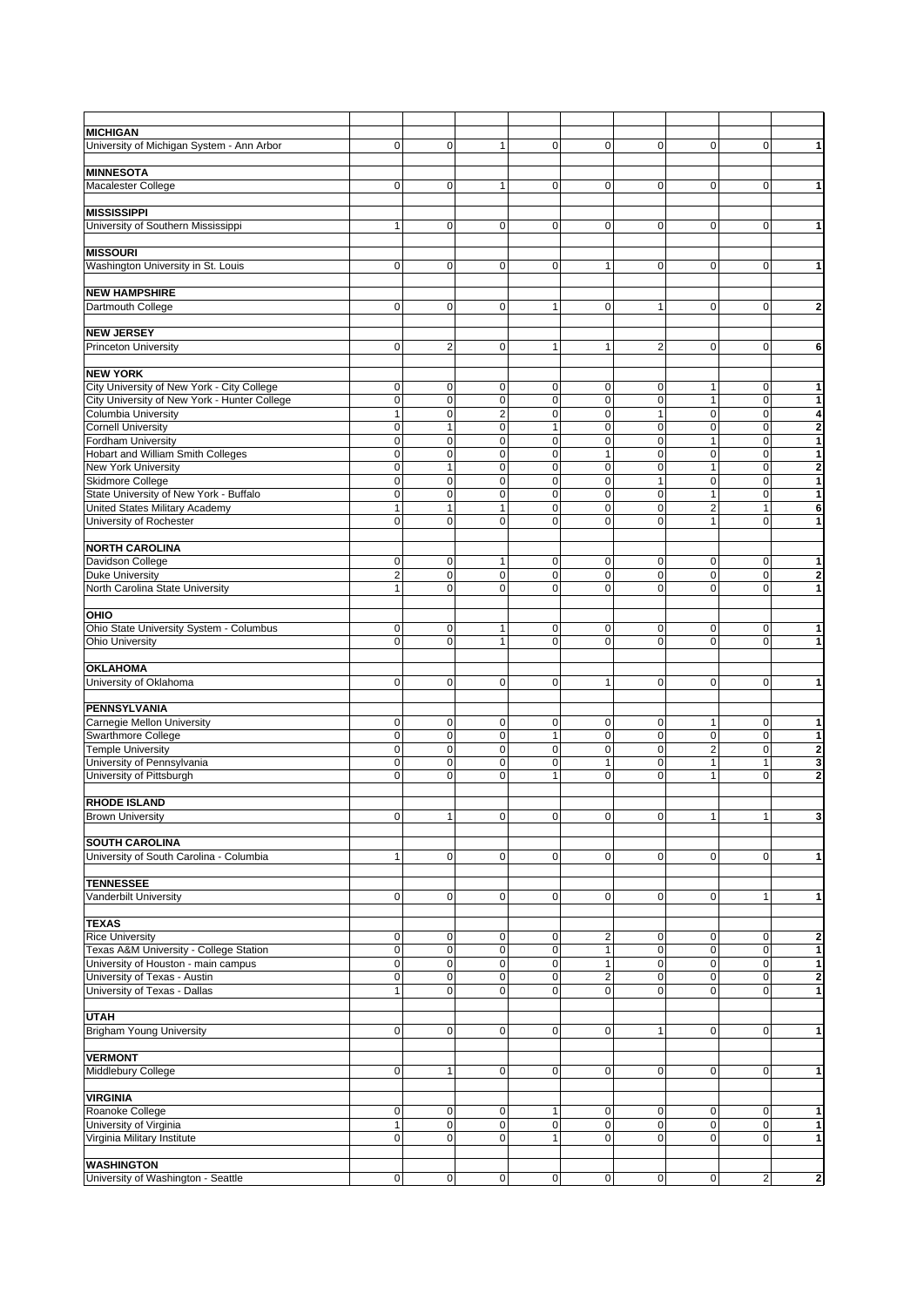| <b>WISCONSIN</b>                  |    |    |                 |    |    |    |    |    |     |
|-----------------------------------|----|----|-----------------|----|----|----|----|----|-----|
| University of Wisconsin - Madison |    |    |                 |    |    |    |    |    | 2   |
|                                   |    |    |                 |    |    |    |    |    |     |
| <b>WYOMING</b>                    |    |    |                 |    |    |    |    |    |     |
| University of Wyoming             |    |    |                 |    |    |    |    |    |     |
|                                   |    |    |                 |    |    |    |    |    |     |
|                                   |    |    |                 |    |    |    |    |    |     |
| Employer                          |    |    |                 |    |    |    |    |    |     |
|                                   |    |    |                 |    |    |    |    |    |     |
| <b>TOTAL</b>                      | 19 | 18 | 25 <sub>1</sub> | 19 | 20 | 20 | 23 | 18 | 162 |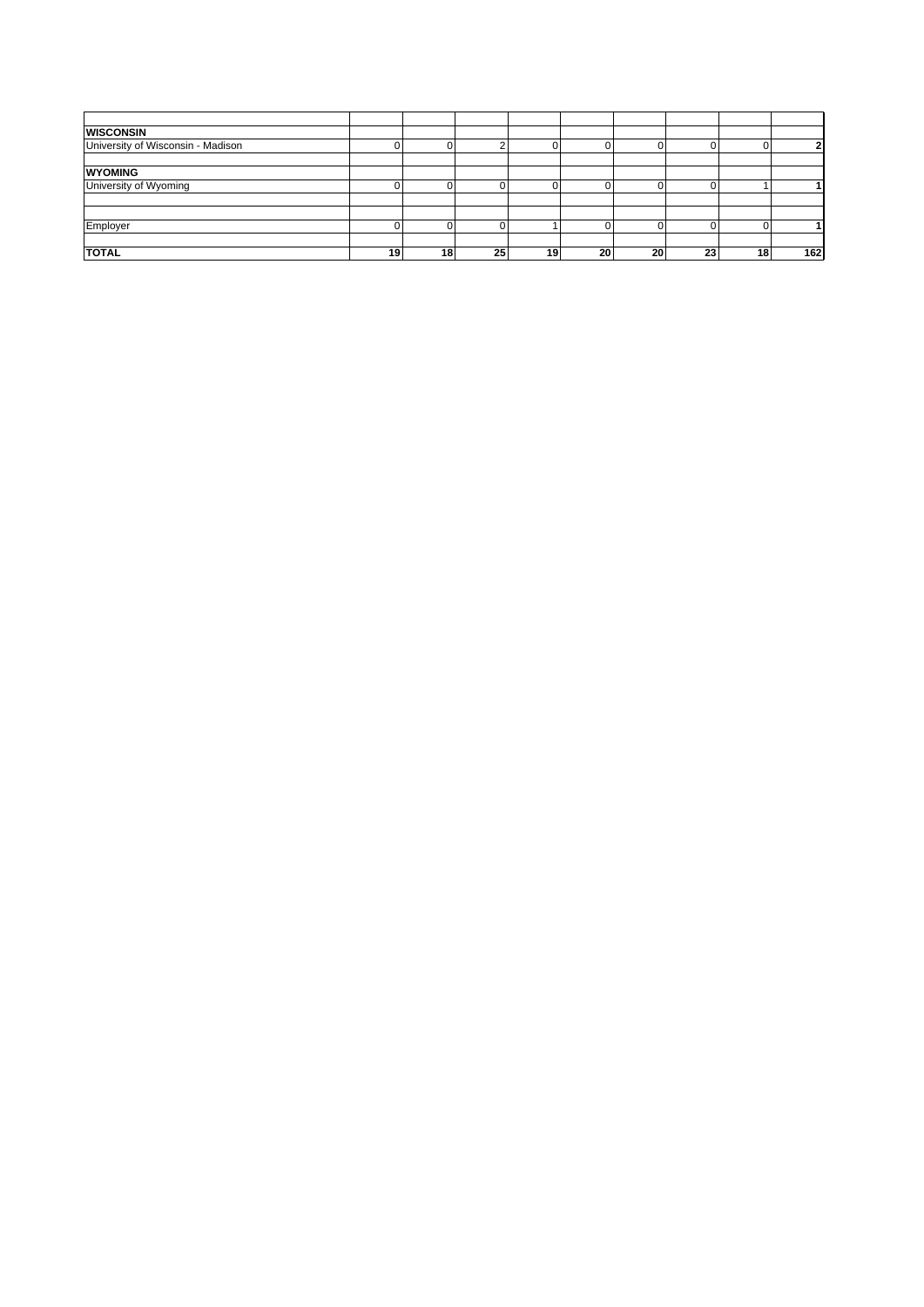| Proposed Field of Study - Interviewed                                              |                             |                                            |                             |                               |                            |                          |                   |                   |                              |
|------------------------------------------------------------------------------------|-----------------------------|--------------------------------------------|-----------------------------|-------------------------------|----------------------------|--------------------------|-------------------|-------------------|------------------------------|
|                                                                                    |                             |                                            |                             |                               |                            |                          |                   |                   |                              |
|                                                                                    | <b>ATL</b>                  | <b>BOS</b>                                 | CHIG                        | DC                            | HOU                        | LA                       | NY                | SF                | TOTAL                        |
|                                                                                    |                             |                                            |                             |                               |                            |                          |                   |                   |                              |
| <b>African Studies</b>                                                             | $\mathbf 0$                 | 0                                          | 0                           | $\mathbf 0$                   | 1                          | 0                        | 0                 | 0                 | 1                            |
| <b>Ancient Philosophy</b>                                                          | $\mathbf 0$                 | $\mathbf 0$                                | $\mathbf 0$                 | 0                             | 1                          | 0                        | 0                 | 0                 | 1                            |
| Anthropology and Development<br><b>Applied Human Rights</b>                        | $\mathbf 0$<br>$\mathbf 0$  | $\mathbf 0$<br>$\mathbf 0$                 | $\mathbf{1}$<br>$\mathbf 0$ | $\mathbf 0$<br>$\mathbf 0$    | $\mathbf 0$<br>1           | 0<br>0                   | 0<br>$\mathbf 0$  | 0<br>0            | 1<br>$\mathbf{1}$            |
| <b>Applied Statistics</b>                                                          | $\mathbf 0$                 | $\mathbf 0$                                | $\mathbf 0$                 | 0                             | $\mathbf 0$                | 0                        | 1                 | 0                 | 1                            |
| Artificial Intelligence and Natural Language Processing                            | $\mathbf 0$                 | $\mathbf 0$                                | $\mathbf 0$                 | 0                             | $\mathbf{1}$               | 0                        | 0                 | 0                 | 1                            |
| Astronomy                                                                          | $\mathbf 0$                 | $\mathbf 0$                                | $\mathbf 0$                 | $\mathbf 0$                   | $\mathbf 0$                | $\mathbf{1}$             | 0                 | $\mathbf 0$       | $\overline{1}$               |
| Atomic and Molecular Physics                                                       | $\mathbf 0$                 | $\mathbf 0$                                | $\mathbf 0$                 | 0                             | $\pmb{0}$                  | 0                        | 1                 | 0                 | 1                            |
| Autonomous Vehicle Dynamics and Control                                            | $\mathbf 0$                 | $\mathbf 0$                                | 1                           | 0                             | 0                          | 0                        | 0                 | 0                 | 1                            |
| <b>Biomedical Engineering</b>                                                      | $\mathbf 0$                 | $\mathbf 0$                                | $\mathbf 0$                 | $\mathbf 0$                   | $\mathbf 0$                | 0                        | 0                 | $\mathbf{1}$      | 1                            |
| <b>Biomedical Physical Chemistry</b>                                               | $\mathbf 0$                 | $\mathbf 0$                                | 1                           | $\mathbf 0$                   | $\pmb{0}$                  | 0                        | $\Omega$          | 0                 | 1                            |
| <b>Bioscience Enterprise</b>                                                       | $\mathbf 0$                 | $\mathbf 0$                                | $\mathbf 0$                 | $\mathbf 0$                   | $\mathbf{1}$               | 0                        | 0                 | 0                 | 1                            |
| Cancer Immunotherapy                                                               | $\mathbf 0$<br>$\mathbf 0$  | $\mathbf 0$<br>$\mathbf{1}$                | $\mathbf 0$<br>$\mathbf 0$  | $\mathbf 0$<br>$\mathbf 0$    | $\mathbf 0$<br>$\mathbf 0$ | 0<br>0                   | 1<br>0            | 0<br>0            | 1<br>1                       |
| CASM<br>Celtic Studies/Sociolinguistics of Irish and Welsh                         | $\mathbf 0$                 | $\mathbf 0$                                | $\mathbf 0$                 | 1                             | $\mathbf 0$                | 0                        | 0                 | 0                 | 1                            |
| Certificate of Advanced Studies in Mathematics                                     | $\mathbf 0$                 | $\mathbf 0$                                | $\mathbf 0$                 | 0                             | 0                          | 0                        | 0                 | $\mathbf{1}$      | 1                            |
| Certificate of Advanced Study in Mathematics (Part III of the Mathematical Tripos) | $\mathbf{1}$                | $\mathbf 0$                                | $\mathbf 0$                 | 0                             | $\mathbf 0$                | 0                        | 0                 | 0                 | 1                            |
| Chemistry                                                                          | $\mathbf{1}$                | $\mathbf 0$                                | $\mathbf 0$                 | $\mathbf 0$                   | $\mathbf 0$                | $\mathbf 0$              | 0                 | $\mathbf 0$       | $\overline{1}$               |
| <b>Chinese Studies</b>                                                             | $\mathbf 0$                 | $\mathbf 0$                                | $\mathbf 0$                 | 1                             | $\pmb{0}$                  | 0                        | 0                 | 0                 | 1                            |
| Clinical Embryology                                                                | $\mathbf 0$                 |                                            | 0                           | 0                             | 0                          | 0                        | 0                 | 0                 | 1                            |
| <b>Clinical Medicine</b>                                                           | $\mathbf 0$                 | $\mathbf 0$                                | $\mathbf 0$                 | $\mathbf 0$                   | $\mathbf 0$                | 0                        | $\overline{1}$    | 0                 | 1                            |
| Collaborateive MMus in New Audiences and Innovative Practice                       | $\mathbf 0$                 | $\mathsf{O}\xspace$                        | 1                           | 0                             | $\mathbf 0$                | 0                        | 0                 | 0                 | 1                            |
| <b>Comparative Ethnic Conflict</b>                                                 | $\mathbf 0$                 | $\mathbf 0$                                | 0                           | 0                             | $\mathbf{1}$               | 0                        | 0                 | 0                 | 1                            |
| Comparative Social Policy                                                          | $\mathbf 0$                 | 1                                          | $\mathbf 0$                 | $\mathbf 0$                   | $\mathbf 0$                | $\mathbf 0$              | 0                 | 0                 | $\mathbf{1}$                 |
| Composition                                                                        | $\mathbf 0$                 | $\mathbf 0$                                | $\mathbf 0$                 | $\mathbf 0$                   | $\mathbf 0$                | 0                        | 0                 | 1                 | 1                            |
| Condensed matter physics<br><b>Condensed Matter Physics</b>                        | $\mathbf 0$<br>$\mathbf 0$  | $\mathbf 0$<br>$\mathbf 0$                 | $\mathbf 0$<br>$\mathbf 0$  | $\mathbf 0$<br>$\mathbf 0$    | 0<br>0                     | 0<br>1                   | 1<br>0            | 0<br>0            | 1<br>1                       |
| Control of Infectious Diseases                                                     | $\mathbf{1}$                | $\mathbf 0$                                | $\mathbf 0$                 | 0                             | $\mathbf 0$                | 0                        | 0                 | 0                 | 1                            |
| Creative Writing                                                                   | $\mathbf 0$                 | $\mathbf 0$                                | $\mathbf 0$                 | $\mathbf 0$                   | $\mathbf 0$                | 1                        | 0                 | $\mathbf 0$       | 1                            |
| Development Studies                                                                | $\mathbf 0$                 | $\mathbf 0$                                | $\overline{1}$              |                               | $\pmb{0}$                  | 1                        | 3                 | 0                 | 6                            |
| Diploma in Economics                                                               | $\mathbf 0$                 | 1                                          | $\mathbf 0$                 | $\mathbf 0$                   | $\mathbf 0$                | 0                        | 0                 | 0                 | 1                            |
| Early Modern History                                                               | $\mathbf 0$                 | $\mathbf 0$                                | $\mathbf 0$                 | $\mathbf 0$                   | $\mathbf 0$                | 1                        | $\mathbf 0$       | 0                 | $\mathbf{1}$                 |
| Economics                                                                          | $\mathbf{1}$                | $\mathbf 0$                                | 0                           | 0                             | $\pmb{0}$                  | 1                        | 0                 | 0                 | $\overline{a}$               |
| Economics and Philosophy                                                           | $\mathbf 0$                 | $\mathbf{1}$                               | 0                           | 0                             | 0                          | 0                        | 0                 | 0                 | 1                            |
| <b>Economics for Development</b>                                                   | $\mathbf 0$                 | $\mathbf 0$                                | $\mathbf 0$                 | $\mathbf 0$                   | $\mathbf 0$                | $\mathbf 0$              | 1                 | 1                 | $\overline{a}$               |
| Education, Equality & Development                                                  | $\mathbf 0$                 | $\mathbf 0$                                | $\mathbf 0$                 | $\mathbf 0$                   | $\mathbf 0$                | 0                        | 1                 | 0                 | 1                            |
| <b>Engineering for Sustainable Development</b>                                     | $\mathbf 0$                 | $\mathbf 0$                                | $\mathbf 0$                 | 0                             | 1                          | 0                        | 0                 | 0                 | 1                            |
| Environmental Change and Management                                                | $\mathbf 0$                 | $\mathbf{1}$                               | 1                           | $\mathbf 0$                   | 0                          | 0                        | 0                 | $\mathbf{1}$      | 3                            |
| Epidemiology                                                                       | $\mathbf 0$                 | $\mathbf 0$                                | $\mathbf 0$                 | $\mathbf 0$                   | $\mathbf 0$                | 0                        | 1                 | 0                 | 1                            |
| Epidemiology and Population Health<br>Evidence-Based Social Intervention           | 0<br>$\mathbf 0$            | $\mathbf 0$<br>$\mathbf 0$                 | 1<br>$\mathbf 0$            | $\mathbf 0$<br>$\overline{2}$ | 0<br>$\mathbf 0$           | 0<br>0                   | 0<br>0            | 0<br>0            | 1<br>$\overline{\mathbf{c}}$ |
| Forced Migration and Refugee Studies                                               | $\mathbf 0$                 | $\mathbf 0$                                | $\mathbf 0$                 | 1                             | $\mathbf 0$                | 0                        | 0                 | 0                 | 1                            |
| General Linguistics                                                                | $\mathbf{1}$                | $\mathbf 0$                                | $\mathbf 0$                 | $\mathbf 0$                   | $\mathbf 0$                | $\pmb{0}$                | $\mathbf 0$       | 0                 | $\mathbf{1}$                 |
| General Linguistics and Comparative Philology                                      | $\mathbf{1}$                | $\mathsf{O}\xspace$                        | 0                           | 0                             | $\pmb{0}$                  | 0                        | 0                 | 0                 | 1                            |
| Geoscience                                                                         | $\mathbf 0$                 | $\mathbf 0$                                | $\mathbf 0$                 | 0                             | 0                          | 0                        | 0                 | 1                 | 1                            |
| Global Governance                                                                  | $\mathbf 0$                 | $\mathbf 0$                                | 1                           | $\mathbf 0$                   | $\mathbf 0$                | $\mathbf 0$              | 0                 | 0                 | 1                            |
| Global Governance and Diplomacy                                                    | $\mathbf 0$                 | $\mathbf 0$                                | $\mathbf 0$                 | 0                             | 0                          | 0                        | 1                 | 0                 | 1                            |
| Global Health Science                                                              | 1                           | $\mathbf 0$                                | $\mathbf 0$                 | 0                             | 0                          | 0                        | 0                 | 0                 | 1                            |
| Globalisation and Development                                                      | $\mathbf 0$                 | $\mathbf 0$                                | $\mathbf 0$                 | 1                             | $\mathbf 0$                | 0                        | 0                 | 0                 | 1                            |
| Growth Dynamics of Carbon Nanotubes and Nanorods                                   | $\mathbf 0$                 | $\mathbf 0$                                | $\mathbf 0$                 | $\mathbf 0$                   | $\pmb{0}$                  | 1                        | $\Omega$          | 0                 | 1                            |
| Health Policy, Planning & Financing                                                | $\mathbf 0$                 | $\mathbf 0$                                | 1                           | 0                             | 1                          | 0                        | 0                 | 0                 | $\overline{a}$               |
| History                                                                            | $\mathbf 0$                 | $\mathbf 0$<br>$\mathbf 0$                 | $\mathbf{1}$<br>$\mathbf 0$ | $\mathbf 0$<br>$\mathbf 0$    | $\mathbf 0$<br>$\mathbf 0$ | 0<br>0                   | 0<br>0            | 0<br>$\mathbf{1}$ | 1                            |
| History: Asia/Africa<br>History of Art                                             | $\mathbf 0$<br>$\mathbf 0$  | 1                                          | $\mathbf 0$                 | $\mathbf 0$                   | $\mathbf 0$                | $\pmb{0}$                | $\mathbf 0$       | 0                 | 1<br>$\mathbf{1}$            |
| History, Philosophy, and Sociology of Science, Technology, and Medicine            | $\mathbf 0$                 | 1                                          | $\mathbf 0$                 | 0                             | $\pmb{0}$                  | 0                        | 0                 | 0                 | 1                            |
| Human Rights                                                                       | $\mathbf 0$                 | $\mathbf 0$                                | 0                           | 0                             | 0                          | 0                        | 1                 | 0                 | 1                            |
| Identity, Culture and Power                                                        | $\mathbf 0$                 | $\mathbf 0$                                | $\mathbf 0$                 | $\mathbf 0$                   | $\mathbf 0$                | $\mathbf{1}$             | 0                 | 0                 | 1                            |
| Integrated Bioscience                                                              | $\mathbf 0$                 | $\mathbf 0$                                | $\mathbf 0$                 | $\mathbf 0$                   | $\mathbf{1}$               | 0                        | 0                 | 0                 | 1                            |
| Integrated Masters in Vocal Performance                                            | $\mathbf 0$                 | $\mathbf 0$                                | 0                           | 0                             | 0                          | 0                        | 1                 | 0                 | 1                            |
| Integrative Biology/Infectious Disease Research                                    | 0                           | 0                                          |                             | 0                             | 0                          | 0                        | 0                 | 0                 |                              |
| Intelligence and International Security                                            | $\mathbf{1}$                | $\mathsf{O}\xspace$                        | 0                           | 0                             | $\pmb{0}$                  | 0                        | $\Omega$          | 0                 | 1                            |
| International Health Policy                                                        | $\mathbf 0$                 | $\mathbf 0$                                | $\mathbf{1}$                | 0                             | $\pmb{0}$                  | 1                        | 0                 | 1                 | 3                            |
| International Journalism                                                           | $\mathbf 0$                 | $\mathbf 0$                                | $\mathbf 0$                 |                               | 0                          | 0                        | 0                 | $\mathbf 0$       | 1                            |
| International Reations<br><b>International Relations</b>                           | $\mathbf 0$<br>$\mathbf 0$  | $\mathbf 0$<br>$\mathbf 0$                 | $\mathbf 0$<br>$\mathbf 0$  | $\mathbf 0$<br>$\mathbf 0$    | $\mathbf 0$<br>1           | $\mathsf{O}\xspace$<br>1 | 1<br>$\mathbf{1}$ | $\mathbf 0$<br>0  | 1<br>3                       |
| International Security and Terrorism                                               | $\mathbf{1}$                | $\mathsf{O}\xspace$                        | $\mathbf 0$                 | 0                             | $\mathbf 0$                | 0                        | 0                 | $\mathbf 0$       | 1                            |
| Investigating the regulation of meiotic silencing of unsynapsed chromatin          | $\mathbf 0$                 | $\mathbf{1}$                               | $\mathbf 0$                 | 0                             | $\pmb{0}$                  | 0                        | 0                 | $\pmb{0}$         | 1                            |
| MA in Philosophy, Politics and Economics                                           | $\mathbf 0$                 | $\mathbf{1}$                               | $\mathbf 0$                 | $\mathbf 0$                   | $\mathbf 0$                | $\pmb{0}$                | 0                 | $\mathbf 0$       | 1                            |
| Mathematics                                                                        | $\mathbf 0$                 | $\mathbf 0$                                | $\mathbf 0$                 | $\mathbf{1}$                  | $\pmb{0}$                  | 0                        | 0                 | 0                 | 1                            |
| Mechanical Engineering                                                             | $\mathbf 0$                 | $\pmb{0}$                                  | $\mathbf{1}$                | 0                             | $\mathbf 0$                | 0                        | 0                 | 0                 | 1                            |
| Medical Anthropology                                                               | $\mathbf 0$                 | $\mathbf 0$                                | $\mathbf{1}$                | 0                             | 1                          | $\mathbf{1}$             | $\mathbf 0$       | 0                 | 3                            |
| Medieval History                                                                   | $\mathbf 0$                 | $\mathbf 0$                                | $\mathbf 0$                 | $\overline{\mathbf{c}}$       | $\pmb{0}$                  | 0                        | 0                 | 0                 | 2                            |
| Micro- and Nanotechnology Enterprise                                               | $\mathbf{1}$                | $\mathsf{O}\xspace$                        | 0                           | $\mathbf 0$                   | $\pmb{0}$                  | 0                        | 0                 | 0                 | 1                            |
| Middle East and Central Asian Security Studies                                     | $\mathbf 0$                 | $\pmb{0}$                                  | 0                           | 0                             | $\pmb{0}$                  | 0                        | 1                 | $\mathbf 0$       | 1                            |
| <b>Migration Studies</b>                                                           | $\mathbf 0$                 | $\mathbf 0$                                | $\mathbf{1}$                | $\mathbf 0$                   | $\pmb{0}$                  | 1                        | $\mathbf{1}$      | $\mathbf 0$       | 3                            |
| Modern and Contemporary Literature and Culture<br>Modern Chinese Studies           | $\mathbf{1}$<br>$\mathbf 0$ | $\mathsf{O}\xspace$<br>$\mathsf{O}\xspace$ | 0<br>$\mathbf 0$            | $\mathbf 0$<br>0              | $\pmb{0}$<br>$\pmb{0}$     | 0<br>1                   | 0<br>0            | 0<br>0            | 1<br>1                       |
| Modern European History                                                            | $\mathbf 0$                 | $\mathbf 0$                                | $\mathbf{1}$                | 0                             | $\mathbf{1}$               | 0                        | 0                 | $\mathbf 0$       | $\overline{a}$               |
| Modern Middle Eastern Studies                                                      | $\mathbf 0$                 | $\mathbf 0$                                | 3                           | $\mathbf 0$                   | $\mathbf 0$                | $\mathbf{1}$             | 0                 | $\mathbf{1}$      | 5                            |
| Modern Societies and Global Transformations                                        | $\mathbf 0$                 | $\mathbf 0$                                | $\mathbf{1}$                | $\mathbf 0$                   | $\mathbf 0$                | 0                        | 0                 | 0                 | 1                            |
| MPhil in Comparative Philology and General Linguistics                             | $\mathbf 0$                 | $\pmb{0}$                                  | $\mathbf{1}$                | 0                             | $\pmb{0}$                  | 0                        | 0                 | 0                 | 1                            |
| MPhil in Engineering for Sustainable Development                                   | $\mathbf 0$                 | 1                                          | $\mathbf 0$                 | $\mathbf 0$                   | $\mathbf 0$                | 0                        | 0                 | $\mathbf 0$       | 1                            |
| M.Phil. in Greek and Latin Languages and Literature                                | $\mathbf 0$                 | $\mathbf 0$                                | $\mathbf 0$                 | $\mathbf{1}$                  | $\mathbf 0$                | $\pmb{0}$                | 0                 | $\mathbf 0$       | 1                            |
| <b>MRes in Biomedical Sciences</b>                                                 | $\mathsf{O}\xspace$         | $\mathsf{O}\xspace$                        | $\mathbf 0$                 | 0                             | 1                          | $\pmb{0}$                | 0                 | $\pmb{0}$         | 1                            |
| MSc City Design and Social Sciences                                                | $\mathbf 0$                 | $\mathbf 0$                                | $\mathbf 0$                 | $\mathbf 0$                   | $\mathbf 0$                | 0                        | 0                 | $\mathbf{1}$      | 1                            |
| MSc in Economics and Development Economics                                         | $\mathbf 0$                 | $\mathbf{1}$                               | $\mathbf 0$                 | $\mathbf 0$                   | $\mathbf 0$                | $\pmb{0}$                | 0                 | $\mathbf 0$       | 1                            |
| MSc in Health Economics                                                            | $\mathbf 0$                 | $\mathbf 0$                                | $\mathbf 0$                 | $\mathbf 0$                   | $\mathbf 0$                | $\pmb{0}$                | 1                 | 0                 | 1                            |
| MSc Molecular Biology of Infectious Diseases                                       | $\mathbf 0$<br>$\mathbf 0$  | $\mathsf{O}\xspace$<br>$\mathbf 0$         | $\mathbf 0$<br>$\mathbf 0$  | 0<br>$\mathbf{1}$             | $\pmb{0}$<br>$\pmb{0}$     | 1<br>$\pmb{0}$           | 0<br>0            | 0<br>$\mathbf 0$  | 1<br>1                       |
| Multidisciplinary Studies<br>Musicology                                            | $\mathbf{1}$                | $\mathbf 0$                                | $\mathbf 0$                 | $\mathbf 0$                   | $\mathbf 0$                | $\pmb{0}$                | 0                 | $\mathbf 0$       | 1                            |
| Nature, Society, and Environmental Policy                                          | 1                           | $\mathbf 0$                                | $\mathbf 0$                 | $\mathbf 0$                   | $\pmb{0}$                  | 0                        | 0                 | 0                 | 1                            |
| Neuroscience                                                                       | $\mathbf 0$                 | 1                                          | $\mathbf 0$                 | $\mathbf{1}$                  | 0                          | 1                        | 0                 | 1                 | 4                            |
| New and Renewable Energy                                                           | $\mathbf{1}$                | $\mathbf 0$                                | $\mathbf 0$                 | $\mathbf 0$                   | $\pmb{0}$                  | $\pmb{0}$                | $\pmb{0}$         | $\mathbf 0$       | 1                            |
| Part III                                                                           | $\mathbf 0$                 | $\mathsf{O}\xspace$                        | 0                           | 0                             | 0                          | 0                        | 0                 | 1                 | 1                            |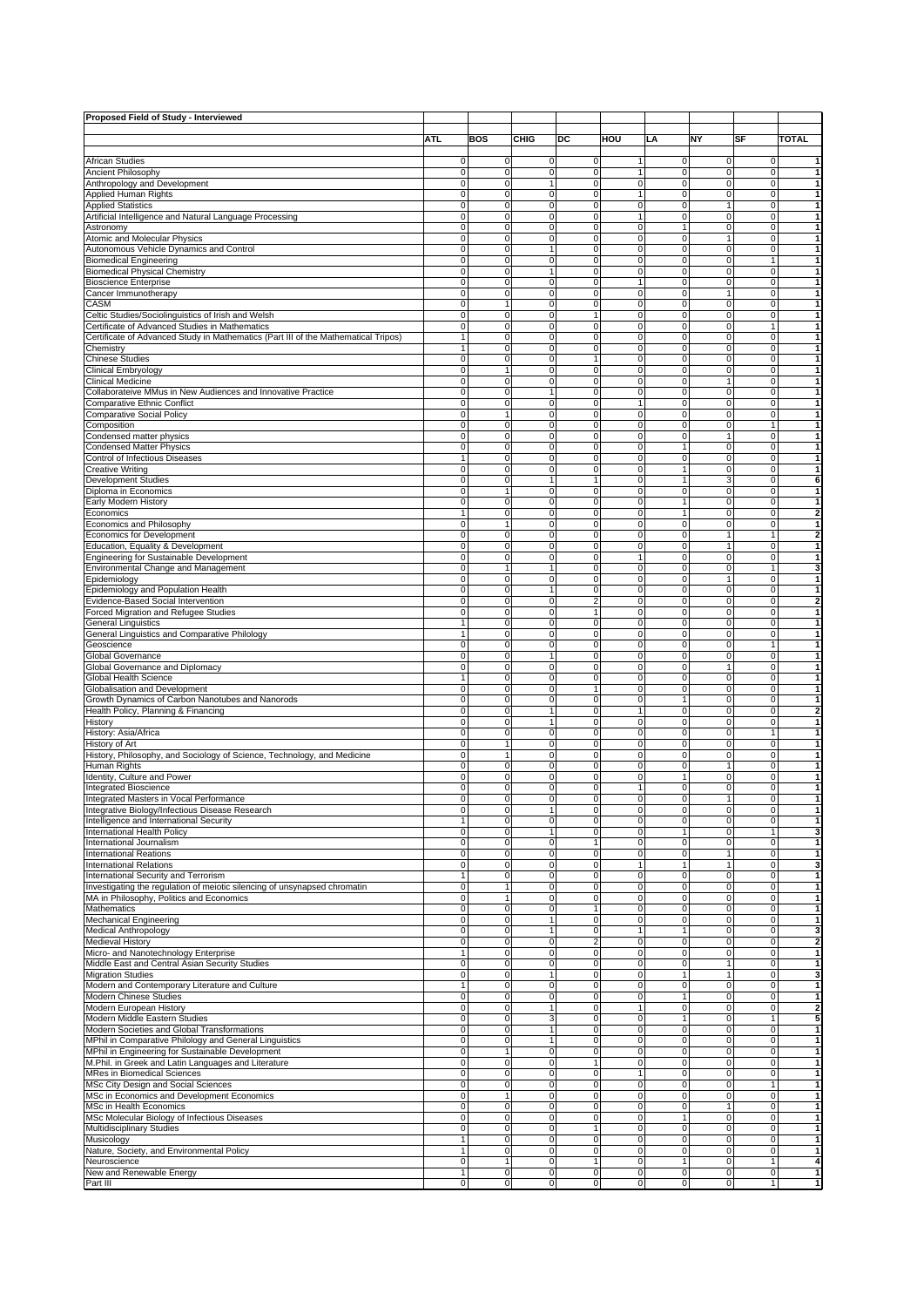| <b>TOTAL</b>                                                    | 19       | 18       | 25       | 19       | 20       | 20 | 23       | 18             | 162            |
|-----------------------------------------------------------------|----------|----------|----------|----------|----------|----|----------|----------------|----------------|
|                                                                 |          |          |          |          |          |    |          |                |                |
| The Role of Glial Cell Reactivity in Cerebral Malaria Pathology |          |          |          |          |          |    |          |                |                |
| Theory and History of International Relations                   | $\Omega$ | $\Omega$ | $\Omega$ | $\Omega$ |          |    |          | $\Omega$       |                |
| <b>Technology Policy</b>                                        |          |          |          | $\Omega$ |          |    |          |                |                |
| Teaching and Practicing of Creative Writing                     | $\Omega$ |          | $\Omega$ | $\Omega$ | $\Omega$ |    |          | $\Omega$       |                |
| Sustainable Energy Futures                                      |          |          |          | C        | $\Omega$ |    |          | $\Omega$       |                |
| South Asian Area Studies                                        | $\Omega$ | $\Omega$ | C        | $\Omega$ |          |    |          | $\Omega$       |                |
| Soil Management (MTech)                                         | $\Omega$ |          |          | n        | $\Omega$ |    |          | $\Omega$       |                |
| Sociology                                                       |          |          |          | C        | $\Omega$ |    |          |                | $\overline{2}$ |
| Social Anthropology / Anthropology and Cultural Studies         |          |          |          | C        | $\Omega$ |    |          |                |                |
| Social and Economic History                                     |          |          |          | C        | n        |    |          |                |                |
| Science & Security                                              | $\Omega$ | n        | C        | $\Omega$ | $\Omega$ |    |          | $\Omega$       |                |
| Science Media Production                                        | $\Omega$ | r        | C        |          | $\Omega$ |    |          | $\Omega$       |                |
| Science and Religion                                            | $\Omega$ |          |          | C        | $\Omega$ |    |          | $\Omega$       |                |
| Research Methods in Psychology                                  | $\Omega$ |          |          | C        | $\Omega$ |    |          |                |                |
| Refugee Care                                                    | $\Omega$ |          |          | C        | $\Omega$ |    |          | n              |                |
| Quantum Chromodynamics with High Energy Physics Theory Group    | $\Omega$ |          | C        | n        | $\Omega$ |    |          | $\Omega$       |                |
| Public Health in Developing Countries                           |          |          |          |          |          |    |          |                |                |
| <b>Public Health</b>                                            |          |          |          |          |          |    |          |                |                |
| Post-colonial and Post-industrial Identity (Visual Art)         |          |          |          |          |          |    |          |                |                |
| Politics: European Politics and Society                         |          |          |          |          |          |    |          | $\Omega$       |                |
| Politics (Comparative Government)                               |          |          | O        |          | $\Omega$ |    |          | $\Omega$       | $\overline{2}$ |
| Politics and Communication                                      |          |          |          | C        | $\Omega$ |    |          | $\Omega$       |                |
| Politics                                                        | $\Omega$ |          |          | n        | $\Omega$ |    |          | $\overline{2}$ | $\overline{2}$ |
| Political Thought and Intellectual History                      | $\Omega$ |          |          | n        |          |    |          | $\Omega$       |                |
| <b>Political Theory</b>                                         |          |          |          | C        |          |    |          |                |                |
| Piano Performance                                               |          |          | C        | C        |          |    |          | $\Omega$       |                |
| Physics / High Yield Z Pinches                                  |          |          |          |          |          |    |          |                |                |
| Philosophy and Psychoanalysis                                   |          |          |          |          |          |    |          |                |                |
| Philosophy                                                      |          |          |          |          |          |    |          |                | $\mathbf{2}$   |
| Pharmacology                                                    |          |          |          |          |          |    |          |                |                |
| Part III of the Mathematical Tripos                             |          |          |          |          |          |    |          |                |                |
| Part III of Mathematics Tripos                                  | $\Omega$ |          | $\Omega$ |          | $\Omega$ |    | $\Omega$ | $\Omega$       |                |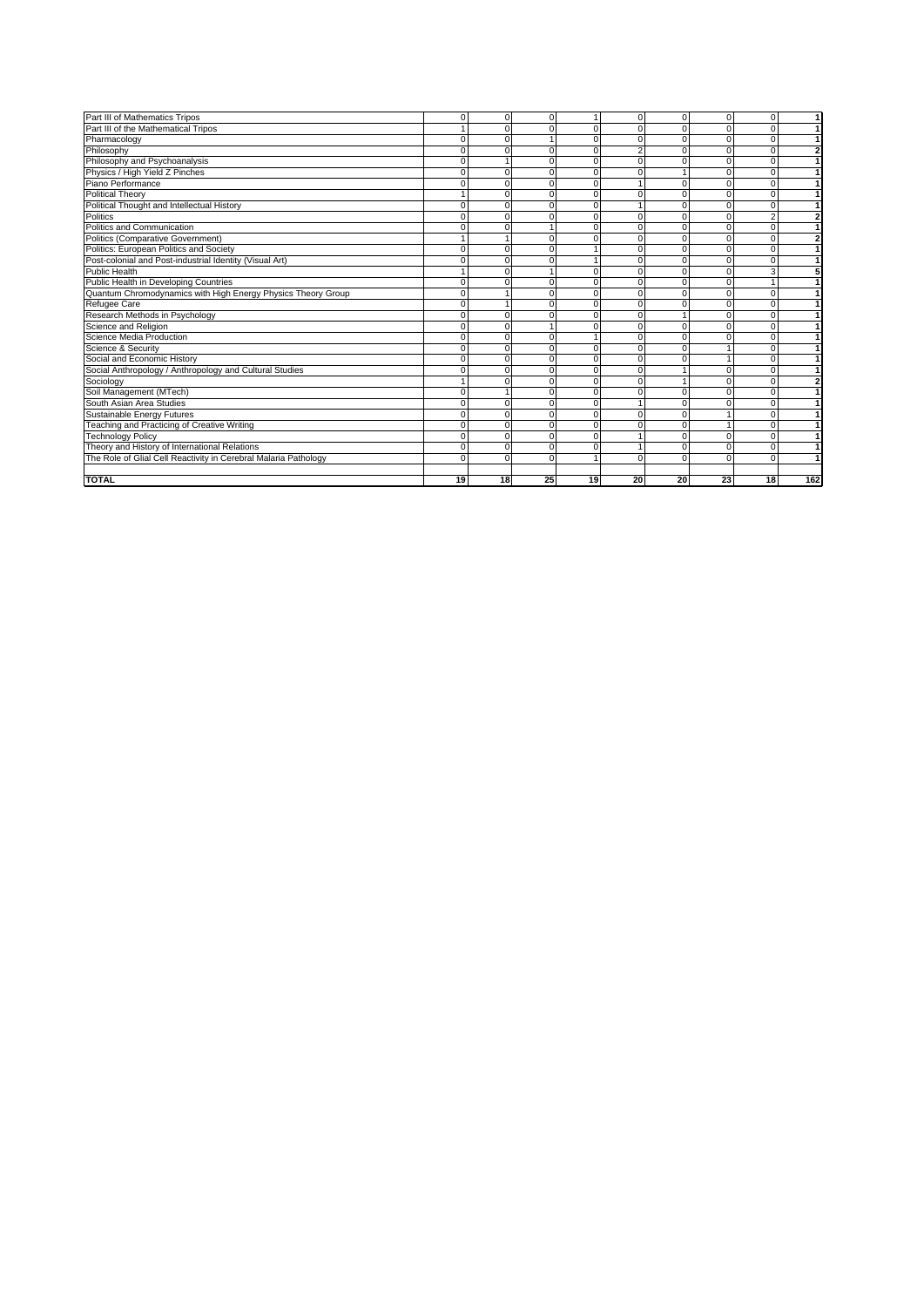| Preferred UK University - Interviewed            |                |                |                |                |          |                |             |           |                |
|--------------------------------------------------|----------------|----------------|----------------|----------------|----------|----------------|-------------|-----------|----------------|
|                                                  |                |                |                |                |          |                |             |           |                |
|                                                  | <b>ATL</b>     | <b>BOS</b>     | <b>CHIG</b>    | DC             | HOU      | LA             | <b>NY</b>   | <b>SF</b> | <b>TOTAL</b>   |
|                                                  |                |                |                |                |          |                |             |           |                |
| <b>Brunel University</b>                         | $\Omega$       | 0              | $\Omega$       | $\Omega$       | 1        | 0              | $\Omega$    | $\Omega$  | 1              |
| <b>Cardiff University</b>                        | $\Omega$       | $\Omega$       | $\Omega$       | 1              | $\Omega$ | $\Omega$       |             | 0         | $\overline{2}$ |
| Courtauld Institute of Art                       | $\Omega$       | 1              | $\Omega$       | $\mathbf 0$    | 0        | 0              | $\mathbf 0$ | $\Omega$  | 1              |
| <b>Cranfield University</b>                      | $\Omega$       | 1              |                | $\Omega$       | 0        | 0              | $\Omega$    | $\Omega$  | $\overline{2}$ |
| Goldsmiths College, University of London         | $\Omega$       | $\Omega$       | 0              | $\Omega$       | $\Omega$ | 1              | $\Omega$    |           | 1              |
| Guildhall School of Music and Drama              | $\Omega$       | $\Omega$       |                | $\Omega$       |          | $\Omega$       | O           |           | $\overline{2}$ |
| Imperial College London                          | $\Omega$       | $\Omega$       |                |                | 1        | 1              |             |           | 5              |
| King's College London                            |                | $\mathbf 0$    | $\Omega$       | $\mathbf 0$    | 0        | $\mathbf 0$    |             | $\Omega$  | $\overline{2}$ |
| London School of Economics and Political Science | 1              | $\overline{2}$ | 3              | $\Omega$       | 1        | 1              |             | 2         | 11             |
| London School of Hygiene and Tropical Medicine   | $\overline{2}$ | $\Omega$       | $\overline{2}$ | $\Omega$       |          |                | 0           |           | 9              |
| Queen's University Belfast                       | $\Omega$       | $\Omega$       | $\Omega$       | $\Omega$       |          |                |             |           | $\overline{2}$ |
| Royal Academy of Music                           | 0              | 0              | $\Omega$       | $\Omega$       | 0        | 0              | O           |           | 1              |
| Royal College of Music                           | $\Omega$       | $\mathbf 0$    | $\Omega$       | $\Omega$       | 0        | 0              |             | O         |                |
| School of Oriental and African Studies           | $\Omega$       | $\mathbf 0$    |                |                |          |                | 0           |           | 5              |
| The Glasgow School of Art                        | $\Omega$       | $\Omega$       | $\Omega$       |                | 0        | $\Omega$       | $\Omega$    | $\Omega$  | 1              |
| University College London                        | $\Omega$       | $\overline{2}$ | $\Omega$       | $\Omega$       | $\Omega$ | $\overline{2}$ | $\Omega$    |           | 5              |
| University of Cambridge                          | 3              | 4              | 3              | $\overline{2}$ | 5        | 3              | 3           | 2         | 25             |
| University of Durham                             | 1              | $\mathbf 0$    | $\Omega$       | $\Omega$       | 0        | 0              | $\Omega$    | $\Omega$  | $\mathbf{1}$   |
| University of Edinburgh                          | $\Omega$       | $\mathbf 0$    | 0              | $\Omega$       |          | 1              | $\Omega$    |           | 2              |
| University of Essex                              | $\Omega$       | $\overline{2}$ | 0              | $\Omega$       | $\Omega$ | $\Omega$       | $\Omega$    |           | 2              |
| University of Glasgow                            | $\Omega$       | $\mathbf 0$    | 0              | 1              | 0        | $\Omega$       | $\Omega$    |           | 1              |
| University of Liverpool                          | $\Omega$       | $\mathbf 0$    |                | $\mathbf 0$    | 0        | $\mathbf 0$    | $\Omega$    |           | $\overline{2}$ |
| University of Nottingham                         | 1              |                | $\Omega$       | $\Omega$       | $\Omega$ | $\Omega$       |             | $\Omega$  | 3              |
| University of Oxford                             | 8              | 4              | 11             | 10             | 5        | 8              | 11          | 6         | 63             |
| University of Sheffield                          | $\Omega$       | $\mathbf 0$    | $\Omega$       | $\Omega$       | 0        | $\Omega$       | $\Omega$    |           | 1              |
| University of St Andrews                         | 0              | $\mathbf 0$    | $\Omega$       | $\Omega$       |          | 0              |             | $\Omega$  | $\overline{2}$ |
| <b>University of Sussex</b>                      | $\Omega$       | 0              |                |                | 0        | 0              |             |           | 3              |
| University of Ulster                             | $\Omega$       | $\Omega$       | $\Omega$       | 1              | $\Omega$ | $\Omega$       | $\Omega$    | $\Omega$  | 1              |
| University of Warwick                            | 1              | $\mathbf 0$    | $\Omega$       | $\mathbf 0$    | 0        | 0              | $\mathbf 0$ | 0         | 1              |
| University of York                               | 1              | 1              | $\Omega$       | $\Omega$       | 1        | $\Omega$       |             | $\Omega$  | 4              |
|                                                  |                |                |                |                |          |                |             |           |                |
| <b>TOTAL</b>                                     | 19             | 18             | 25             | 19             | 20       | 20             | 23          | 18        | 162            |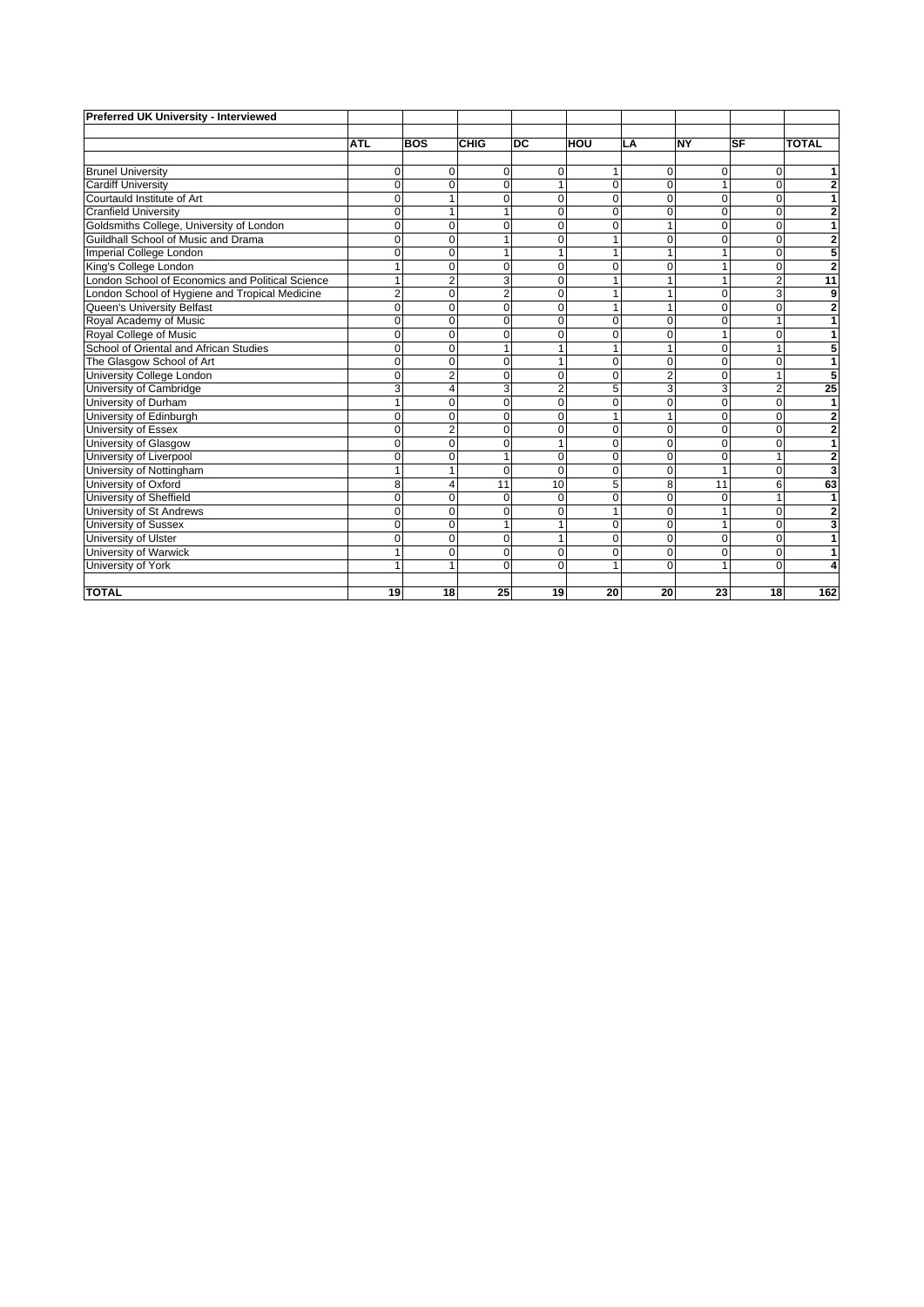| <b>Total Number of Selected</b>          |                         |                |                         |                       |                       |                       |                         |                        |                         |
|------------------------------------------|-------------------------|----------------|-------------------------|-----------------------|-----------------------|-----------------------|-------------------------|------------------------|-------------------------|
|                                          |                         |                |                         |                       |                       |                       |                         |                        |                         |
|                                          | ATL                     | <b>BOS</b>     | <b>CHIG</b>             | DC                    | HOU                   | LA                    | <b>NY</b>               | SF                     | <b>TOTAL</b>            |
| <b>BY REGION</b>                         | 5                       | $\overline{4}$ | 8                       | 4                     | 5                     | 5                     | 6                       | 3                      | 40                      |
| % of national pool                       | 12.5%                   | 10.0%          | 20.0%                   | 10.0%                 | 12.5%                 | 12.5%                 | 15.0%                   | 7.5%                   |                         |
|                                          |                         |                |                         |                       |                       |                       |                         |                        |                         |
| <b>GENDER</b>                            |                         |                |                         |                       |                       |                       |                         |                        |                         |
| Men                                      | 3                       | 3              | 5                       | 3                     | $\overline{4}$        | 3                     | 4                       | $\overline{2}$         | 27                      |
| % of regional pool                       | 60.0%                   | 75.0%          | 62.5%                   | 75.0%                 | 80.0%                 | 60.0%                 | 66.7%                   | 66.7%                  |                         |
| % of national pool                       | 7.5%                    | 7.5%           | 12.5%                   | 7.5%                  | 10.0%                 | 7.5%                  | 10.0%                   | 5.0%                   | 67.5%                   |
| Women                                    | $\overline{2}$          | 1              | $\mathbf 0$             | 1                     | 1                     | 2                     | $\overline{2}$          | 1                      | 10                      |
| % of regional pool                       | 40.0%                   | 25.0%          | 0.0%                    | 25.0%                 | 20.0%                 | 40.0%                 | 33.3%                   | 33.3%                  |                         |
| % of national pool                       | 5.0%                    | 2.5%           | 0.0%                    | 2.5%                  | 2.5%                  | 5.0%                  | 5.0%                    | 2.5%                   | 25.0%                   |
|                                          |                         |                |                         |                       |                       |                       |                         |                        |                         |
| UNIVERSITIES PRESENTING CANDIDATES       |                         |                |                         |                       |                       |                       |                         |                        |                         |
|                                          |                         | $\mathbf 0$    |                         |                       |                       |                       |                         |                        |                         |
| <b>Ivy League</b><br>% of regional pool  | $\overline{2}$<br>40.0% | 0.0%           | $\overline{2}$<br>25.0% | $\mathbf{1}$<br>25.0% | $\mathbf{1}$<br>20.0% | $\mathbf{1}$<br>20.0% | $\mathbf 0$<br>0.0%     | $\overline{0}$<br>0.0% | $\overline{\mathbf{7}}$ |
| % of national pool                       | 5.0%                    | 0.0%           | 5.0%                    | 2.5%                  | 2.5%                  | 2.5%                  | 0.0%                    | 0.0%                   | 17.5%                   |
|                                          |                         |                |                         |                       |                       |                       |                         |                        |                         |
| <b>Other Private Universities</b>        | $\overline{2}$          | 3              | $\overline{4}$          | $\overline{2}$        | 2                     | 3                     | 3                       | $\mathbf{1}$           | 20                      |
| % of regional pool<br>% of national pool | 40.0%<br>5.0%           | 75.0%<br>7.5%  | 50.0%<br>10.0%          | 50.0%<br>5.0%         | 40.0%<br>5.0%         | 60.0%<br>7.5%         | 50.0%<br>7.5%           | 33.3%<br>2.5%          | 50.0%                   |
|                                          |                         |                |                         |                       |                       |                       |                         |                        |                         |
| <b>State/Public Universities</b>         | 1                       | 1              | 1                       | 0                     | 2                     | 1                     |                         | 1                      | 8                       |
| % of regional pool                       | 20.0%                   | 25.0%          | 12.5%                   | 0.0%                  | 40.0%                 | 20.0%                 | 16.7%                   | 33.3%                  |                         |
| % of national pool                       | 2.5%                    | 2.5%           | 2.5%                    | 0.0%                  | 5.0%                  | 2.5%                  | 2.5%                    | 2.5%                   | 20.0%                   |
| <b>Service Academies</b>                 | 0                       | 0              | 1                       | 1                     | $\mathbf 0$           | $\mathbf 0$           | $\overline{2}$          | 1                      | 5                       |
| % of regional pool                       | 0.0%                    | 0.0%           | $12.\overline{5\%}$     | 25.0%                 | 0.0%                  | 0.0%                  | 33.3%                   | 33.3%                  |                         |
| % of national pool                       | 0.0%                    | 0.0%           | 2.5%                    | 2.5%                  | 0.0%                  | 0.0%                  | 5.0%                    | 2.5%                   | 12.5%                   |
|                                          |                         |                |                         |                       |                       |                       |                         |                        |                         |
| <b>Employer Endorsed</b>                 | $\mathbf 0$             | 0              | $\mathbf 0$             | 0                     | $\mathbf 0$           | $\mathbf 0$           | $\mathbf 0$             | $\mathbf 0$            | 0                       |
| % of regional pool<br>% of national pool | 0.0%<br>0.0%            | 0.0%<br>0.0%   | 0.0%<br>0.0%            | 0.0%<br>0.0%          | 0.0%<br>0.0%          | 0.0%<br>0.0%          | 0.0%<br>0.0%            | 0.0%<br>0.0%           | 0.0%                    |
|                                          |                         |                |                         |                       |                       |                       |                         |                        |                         |
| PREFERRED UK UNIVERSITY                  |                         |                |                         |                       |                       |                       |                         |                        |                         |
|                                          |                         |                |                         |                       |                       |                       |                         |                        |                         |
| <b>University of Oxford</b>              | 3                       | 0              | $\overline{4}$          | 1                     | $\mathbf{1}$          | $\overline{2}$        | 1                       | $\mathbf 0$            | 12                      |
| % of regional pool                       | 60.0%                   | 0.0%           | 50.0%                   | 25.0%                 | 20.0%                 | 40.0%                 | 16.7%                   | 0.0%                   |                         |
| % of national pool                       | 7.5%                    | 0.0%           | 10.0%                   | 2.5%                  | 2.5%                  | 5.0%                  | 2.5%                    | 0.0%                   | 30.0%                   |
| <b>University of Cambridge</b>           | $\mathbf{1}$            | $\mathbf{1}$   | 0                       | 1                     | $\mathbf{1}$          | $\overline{2}$        | 1                       | 1                      | 8                       |
| % of regional pool                       | 20.0%                   | 25.0%          | 0.0%                    | 25.0%                 | 20.0%                 | 40.0%                 | 16.7%                   | 33.3%                  |                         |
| % of national pool                       | 2.5%                    | 2.5%           | 0.0%                    | 2.5%                  | 2.5%                  | 5.0%                  | 2.5%                    | 2.5%                   | 20.0%                   |
| <b>Universities in London</b>            | 1                       | 1              | 3                       | 1                     | $\mathbf{1}$          | 1                     | $\overline{\mathbf{c}}$ | 2                      | 12                      |
| % of regional pool                       | 20.0%                   | 25.0%          | 37.5%                   | 25.0%                 | 20.0%                 | 20.0%                 | 33.3%                   | 66.7%                  |                         |
| % of national pool                       | 2.5%                    | 2.5%           | 7.5%                    | 2.5%                  | 2.5%                  | 2.5%                  | 5.0%                    | 5.0%                   | 30.0%                   |
|                                          |                         |                |                         |                       |                       |                       |                         |                        |                         |
| <b>Other English Universities</b>        | 0                       | 2              | 1                       | 0                     | $\mathbf{1}$          | 0                     |                         | 0                      | 5                       |
| % of regional pool<br>% of national pool | 0.0%<br>0.0%            | 50.0%<br>5.0%  | 12.5%<br>2.5%           | 0.0%<br>0.0%          | 20.0%<br>2.5%         | 0.0%<br>0.0%          | 16.7%<br>2.5%           | 0.0%<br>0.0%           | 12.5%                   |
|                                          |                         |                |                         |                       |                       |                       |                         |                        |                         |
| <b>Nothern Irish Universities</b>        | 0                       | 0              | 0                       | 0                     | 0                     | $\mathbf 0$           | 0                       | 0                      | $\mathbf 0$             |
| % of regional pool                       | 0.0%                    | 0.0%           | 0.0%                    | 0.0%                  | 0.0%                  | 0.0%                  | 0.0%                    | 0.0%                   |                         |
| % of national pool                       | 0.0%                    | 0.0%           | 0.0%                    | 0.0%                  | 0.0%                  | 0.0%                  | 0.0%                    | 0.0%                   | 0.0%                    |
| <b>Scottish Universities</b>             | 0                       | 0              | $\mathbf 0$             | 0                     | $\mathbf{1}$          | 0                     | 0                       | 0                      | $\mathbf{1}$            |
| % of regional pool                       | 0.0%                    | 0.0%           | 0.0%                    | 0.0%                  | 20.0%                 | 0.0%                  | 0.0%                    | 0.0%                   |                         |
| % of national pool                       | 0.0%                    | 0.0%           | 0.0%                    | 0.0%                  | 2.5%                  | 0.0%                  | 0.0%                    | 0.0%                   | 2.5%                    |
|                                          |                         |                |                         |                       |                       |                       |                         |                        |                         |
| <b>Welsh Universities</b>                | 0                       | 0<br>0.0%      | $\mathbf 0$             | $\mathbf{1}$          | $\mathbf 0$<br>0.0%   | $\mathbf 0$           |                         | 0                      | 2                       |
| % of regional pool<br>% of national pool | 0.0%<br>0.0%            | 0.0%           | 0.0%<br>0.0%            | 25.0%<br>2.5%         | 0.0%                  | 0.0%<br>0.0%          | 16.7%<br>2.5%           | 0.0%<br>0.0%           | 5.0%                    |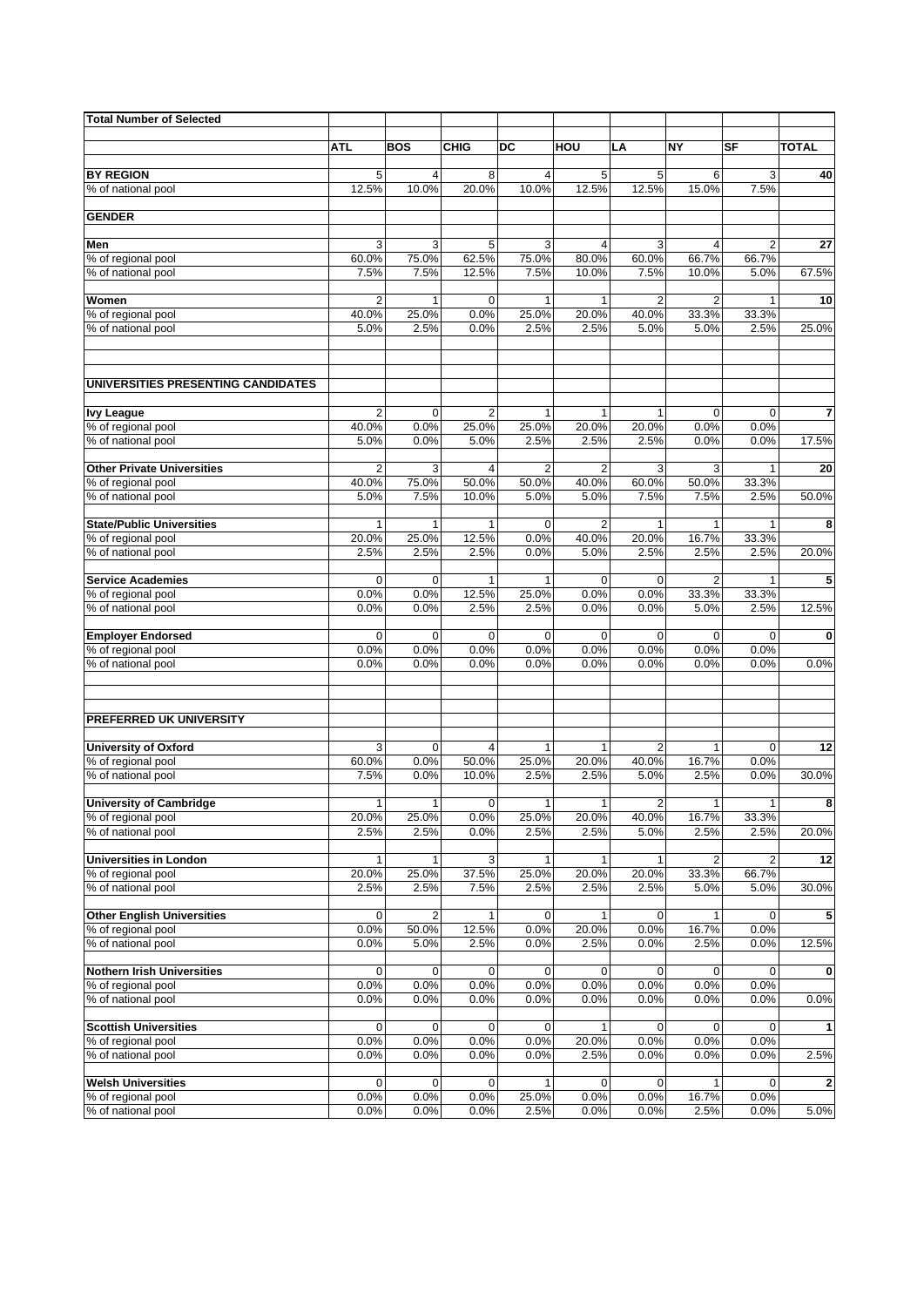| <b>Universities Presenting Candidates - Selected</b> |                         |                     |                     |                         |                  |                  |                              |                         |                   |
|------------------------------------------------------|-------------------------|---------------------|---------------------|-------------------------|------------------|------------------|------------------------------|-------------------------|-------------------|
|                                                      |                         |                     |                     |                         |                  |                  |                              |                         |                   |
|                                                      | <b>ATL</b>              | <b>BOS</b>          | <b>CHIG</b>         | DC                      | HOU              | LA               | <b>NY</b>                    | <b>SF</b>               | <b>TOTAL</b>      |
|                                                      |                         |                     |                     |                         |                  |                  |                              |                         |                   |
| <b>ALASKA</b>                                        |                         |                     |                     |                         |                  |                  |                              |                         |                   |
| University of Alaska - Anchorage                     | $\mathbf 0$             | $\mathbf 0$         | $\mathbf 0$         | $\mathbf 0$             | 0                | 0                | $\overline{0}$               | $\mathbf{1}$            | 1                 |
|                                                      |                         |                     |                     |                         |                  |                  |                              |                         |                   |
| <b>ARIZONA</b>                                       |                         |                     |                     |                         |                  |                  |                              |                         |                   |
| Arizona State University                             | 0                       | $\mathbf 0$         | 0                   | 0                       | 0                | 1                | $\overline{0}$               | 0                       | $\overline{1}$    |
|                                                      |                         |                     |                     |                         |                  |                  |                              |                         |                   |
| <b>CALIFORNIA</b>                                    |                         |                     |                     |                         |                  |                  |                              |                         |                   |
| <b>Stanford University</b>                           | 0                       | 0                   | 0                   | $\mathbf 0$             | 0                | 1                | $\mathbf 0$                  | 1                       | $\bf{2}$          |
| <b>COLORADO</b>                                      |                         |                     |                     |                         |                  |                  |                              |                         |                   |
| United States Air Force Academy                      | 0                       | $\mathbf 0$         | $\mathbf 0$         | $\mathbf 0$             | 0                | $\pmb{0}$        | $\mathbf{1}$                 | $\mathbf 0$             | 1                 |
|                                                      |                         |                     |                     |                         |                  |                  |                              |                         |                   |
| <b>CONNECTICUT</b>                                   |                         |                     |                     |                         |                  |                  |                              |                         |                   |
| University of Connecticut                            | 0                       | 1                   | 0                   | $\mathbf 0$             | 0                | 0                | $\overline{0}$               | $\mathbf 0$             | 1                 |
| <b>Yale University</b>                               | $\pmb{0}$               | $\mathbf 0$         | $\mathbf 0$         | $\mathbf{1}$            | 0                | $\mathbf 0$      | $\mathbf{O}$                 | $\mathbf 0$             | $\mathbf{1}$      |
|                                                      |                         |                     |                     |                         |                  |                  |                              |                         |                   |
| <b>ILLINOIS</b>                                      |                         |                     |                     |                         |                  |                  |                              |                         |                   |
| Northwestern University                              | 0                       | 0                   | $\mathbf 0$         | $\mathbf 0$             | 0                | 1                | $\mathbf 0$                  | $\mathbf 0$             | $\mathbf{1}$      |
| University of Chicago                                | $\mathbf 0$             | $\overline{0}$      | $\mathbf{1}$        | 0                       | 0                | $\mathbf 0$      | $\overline{0}$               | $\Omega$                | $\mathbf{1}$      |
| <b>INDIANA</b>                                       |                         |                     |                     |                         |                  |                  |                              |                         |                   |
| <b>Indiana University</b>                            | $\mathbf 0$             | $\mathbf 0$         | $\mathbf{1}$        | $\mathbf 0$             | $\mathbf 0$      | $\pmb{0}$        | $\overline{0}$               | $\mathbf 0$             | $\mathbf{1}$      |
|                                                      |                         |                     |                     |                         |                  |                  |                              |                         |                   |
| <b>MARYLAND</b>                                      |                         |                     |                     |                         |                  |                  |                              |                         |                   |
| Johns Hopkins University                             | 0                       | $\pmb{0}$           | 1                   | 1                       | 0                | 0                | $\mathbf 0$                  | 0                       | $\mathbf 2$       |
| United States Naval Academy                          | $\mathbf 0$             | $\overline{0}$      | $\mathbf{1}$        | $\mathbf{1}$            | $\mathbf 0$      | $\mathbf 0$      | $\mathbf{1}$                 | $\mathbf{1}$            | 4                 |
|                                                      |                         |                     |                     |                         |                  |                  |                              |                         |                   |
| <b>MASSACHUSETTS</b>                                 |                         |                     |                     |                         |                  |                  |                              |                         |                   |
| Amherst College                                      | 0                       | $\mathbf 0$         | $\mathbf 0$         | $\mathbf{1}$            | 0                | $\pmb{0}$        | $\overline{0}$               | $\mathbf 0$             | $\mathbf{1}$      |
| Boston College                                       | $\pmb{0}$               | 1                   | $\overline{0}$      | $\mathbf 0$             | $\mathbf{1}$     | $\Omega$         | $\overline{0}$               | $\mathbf 0$             | $\overline{2}$    |
| <b>Harvard University</b>                            | $\overline{\mathbf{c}}$ | 0                   | 1                   | $\mathbf 0$             | 0                | 1                | $\mathbf 0$                  | $\mathbf 0$             | 4                 |
| Massachusetts Institute of Technology                | 0<br>$\mathbf 0$        | 1<br>0              | 1<br>$\overline{0}$ | 0<br>$\mathbf 0$        | 0<br>$\mathbf 0$ | 1<br>$\mathbf 0$ | $\mathbf{1}$<br>$\mathbf{1}$ | $\mathbf 0$<br>$\Omega$ | 4<br>$\mathbf{1}$ |
| <b>Wheaton College</b>                               |                         |                     |                     |                         |                  |                  |                              |                         |                   |
| <b>NEW JERSEY</b>                                    |                         |                     |                     |                         |                  |                  |                              |                         |                   |
| <b>Princeton University</b>                          | 0                       | $\overline{0}$      | $\mathbf 0$         | $\mathbf 0$             | 1                | 0                | $\mathbf{O}$                 | $\Omega$                | $\mathbf{1}$      |
|                                                      |                         |                     |                     |                         |                  |                  |                              |                         |                   |
| <b>NEW YORK</b>                                      |                         |                     |                     |                         |                  |                  |                              |                         |                   |
| Columbia University                                  | $\mathbf 0$             | $\overline{0}$      | $\mathbf{1}$        | $\mathbf 0$             | 0                | $\mathbf 0$      | $\overline{0}$               | $\mathbf 0$             | $\mathbf{1}$      |
|                                                      |                         |                     |                     |                         |                  |                  |                              |                         |                   |
| <b>NORTH CAROLINA</b>                                |                         |                     |                     |                         |                  |                  |                              |                         |                   |
| Davidson College                                     | 0                       | $\mathbf 0$         | 1                   | $\mathbf 0$             | 0                | 0                | $\overline{0}$               | 0                       | 1                 |
| <b>Duke University</b>                               | $\overline{2}$          | 0                   | $\overline{0}$      | $\mathbf 0$             | $\mathbf 0$      | 0                | $\overline{0}$               | $\Omega$                | $\overline{2}$    |
| <b>PENNSYLVANIA</b>                                  |                         |                     |                     |                         |                  |                  |                              |                         |                   |
| Carnegie Mellon University                           | 0                       | 0                   | 0                   | 0                       | 0                | 0                | $\mathbf{1}$                 | 0                       | 1                 |
| <b>Temple University</b>                             | $\overline{0}$          | 0                   | $\mathbf 0$         | 0                       | $\overline{0}$   | 0                | 1                            | $\overline{0}$          | 1                 |
|                                                      |                         |                     |                     |                         |                  |                  |                              |                         |                   |
| <b>SOUTH CAROLINA</b>                                |                         |                     |                     |                         |                  |                  |                              |                         |                   |
| University of South Carolina - Columbia              | 1                       | $\overline{0}$      | $\mathbf 0$         | $\mathbf 0$             | $\mathbf 0$      | 0                | $\mathbf 0$                  | $\mathbf 0$             | $\mathbf{1}$      |
|                                                      |                         |                     |                     |                         |                  |                  |                              |                         |                   |
| <b>TEXAS</b>                                         |                         |                     |                     |                         |                  |                  |                              |                         |                   |
| <b>Rice University</b>                               | $\mathbf 0$             | $\pmb{0}$           | $\pmb{0}$           | $\pmb{0}$               | $\mathbf{1}$     | 0                | $\overline{0}$               | $\mathbf 0$             | $\mathbf{1}$      |
| University of Houston - main campus                  | $\pmb{0}$               | $\mathsf{O}\xspace$ | $\pmb{0}$           | $\overline{0}$          | $\mathbf{1}$     | $\pmb{0}$        | $\mathbf 0$                  | $\mathsf{O}\xspace$     | $\overline{1}$    |
| University of Texas - Austin                         | $\pmb{0}$               | $\mathbf 0$         | 0                   | $\mathbf 0$             | $\mathbf{1}$     | 0                | $\overline{0}$               | $\mathbf 0$             | $\overline{1}$    |
| <b>VERMONT</b>                                       |                         |                     |                     |                         |                  |                  |                              |                         |                   |
| Middlebury College                                   | 0                       | 1                   | 0                   | $\mathbf 0$             | 0                | $\pmb{0}$        | $\mathbf 0$                  | $\mathbf 0$             | $\mathbf{1}$      |
|                                                      |                         |                     |                     |                         |                  |                  |                              |                         |                   |
| <b>TOTAL</b>                                         | $5\phantom{.0}$         | $\overline{4}$      | 8                   | $\overline{\mathbf{4}}$ | 5                | 5                | 6                            | 3                       | 40                |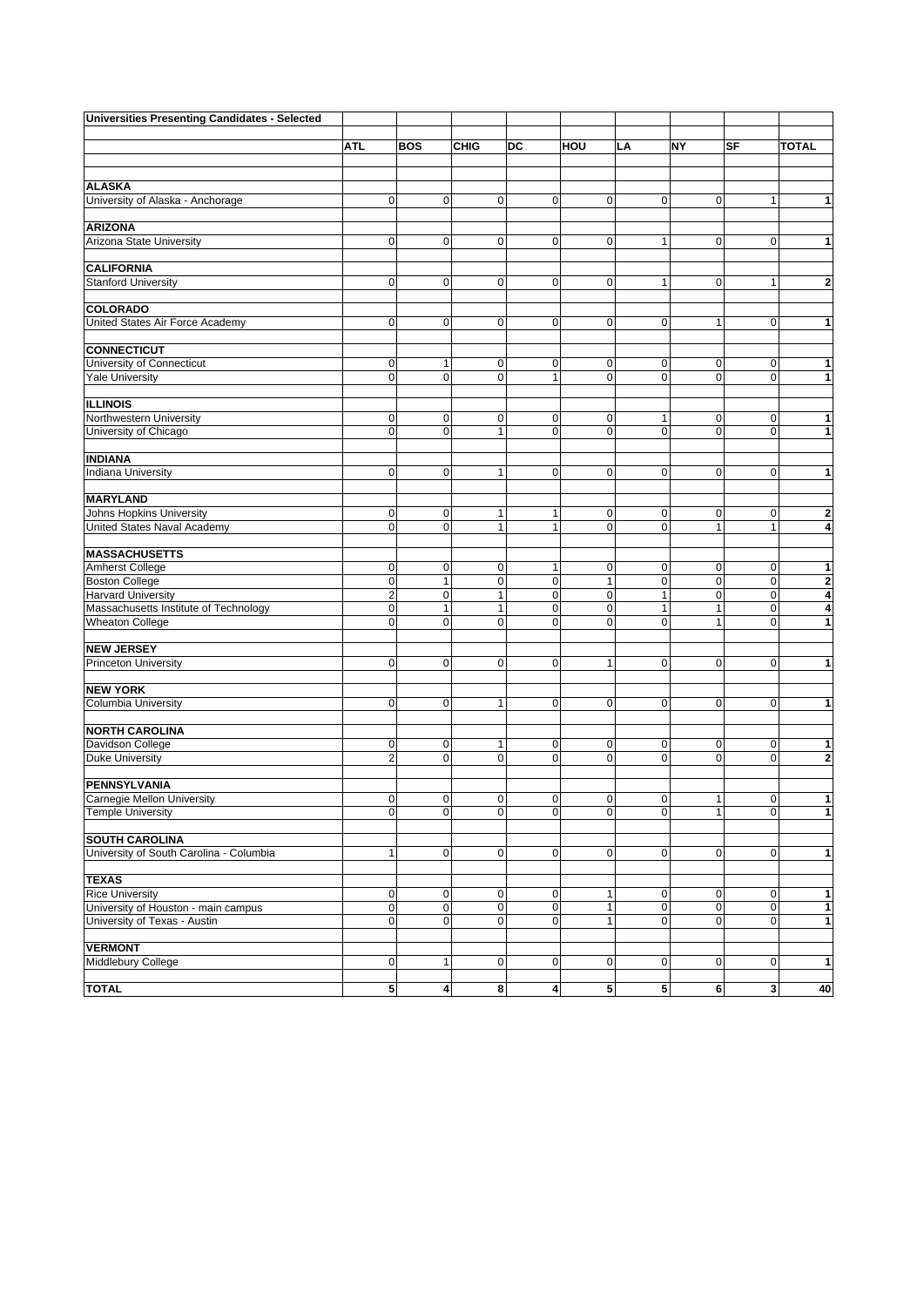| Proposed Field of Study - Selected                                                 |              |            |             |             |              |          |             |              |                |
|------------------------------------------------------------------------------------|--------------|------------|-------------|-------------|--------------|----------|-------------|--------------|----------------|
|                                                                                    |              |            |             |             |              |          |             |              |                |
|                                                                                    | <b>ATL</b>   | <b>BOS</b> | <b>CHIG</b> | <b>DC</b>   | HOU          | LA       | <b>NY</b>   | <b>SF</b>    | <b>TOTAL</b>   |
|                                                                                    |              |            |             |             |              |          |             |              |                |
| Ancient Philosophy                                                                 | $\mathbf 0$  | $\Omega$   | 0           | $\Omega$    |              | 0        | $\Omega$    | 0            | 1              |
| Astronomy                                                                          | $\Omega$     | $\Omega$   | $\Omega$    | $\Omega$    | $\Omega$     |          | $\Omega$    | $\Omega$     | 1              |
| Autonomous Vehicle Dynamics and Control                                            | $\Omega$     | $\Omega$   |             | $\Omega$    | $\Omega$     | $\Omega$ | $\Omega$    | $\Omega$     | 1              |
| <b>Biomedical Sciences</b>                                                         | $\Omega$     | $\Omega$   | $\Omega$    | $\Omega$    |              | O        | $\Omega$    | 0            | $\mathbf{1}$   |
| <b>Biomedical Physical Chemistry</b>                                               | $\Omega$     | $\Omega$   |             | $\Omega$    | $\Omega$     | $\Omega$ | $\Omega$    | 0            | 1              |
| Certificate of Advanced Study in Mathematics (Part III of the Mathematical Tripos) | 1            | $\Omega$   | $\Omega$    |             | $\mathbf 0$  | $\Omega$ | $\Omega$    | $\mathbf{1}$ | 3              |
| <b>Chinese Studies</b>                                                             | $\mathbf 0$  | $\Omega$   | $\Omega$    |             | $\mathbf 0$  | $\Omega$ | $\Omega$    | $\mathbf 0$  | $\overline{1}$ |
| City Design and Social Sciences                                                    | $\Omega$     | $\Omega$   | $\Omega$    | $\Omega$    | $\Omega$     | $\Omega$ | $\Omega$    | $\mathbf{1}$ | 1              |
| Economics and Development Economics                                                | $\Omega$     |            | $\Omega$    | $\Omega$    | $\Omega$     | $\Omega$ | $\Omega$    | 0            | $\mathbf{1}$   |
| Education, Equality & Development                                                  | $\mathbf 0$  | $\Omega$   | $\mathbf 0$ | 0           | $\mathbf 0$  | $\Omega$ |             | 0            | $\mathbf{1}$   |
| Engineering for Sustainable Development                                            | $\mathbf 0$  |            | $\Omega$    | $\Omega$    | $\mathbf 0$  | $\Omega$ | $\Omega$    | $\mathbf 0$  | $\mathbf{1}$   |
| Epidemiology                                                                       | $\mathbf 0$  | $\Omega$   | $\Omega$    | $\Omega$    | $\mathbf 0$  | $\Omega$ |             | $\mathbf 0$  | $\overline{1}$ |
| Evidence-Based Social Intervention                                                 | $\Omega$     | $\Omega$   | $\Omega$    |             | $\Omega$     | $\Omega$ | $\Omega$    | $\Omega$     | $\overline{1}$ |
| General Linguistics and Comparative Philology                                      | $\mathbf{1}$ | $\Omega$   | $\mathbf 0$ | $\mathbf 0$ | $\mathbf 0$  | 0        | $\mathbf 0$ | $\mathbf 0$  | $\overline{1}$ |
| Growth Dynamics of Carbon Nanotubes and Nanorods                                   | $\mathbf 0$  | $\Omega$   | $\Omega$    | $\Omega$    | $\mathbf 0$  |          | $\Omega$    | $\Omega$     | $\overline{1}$ |
| History                                                                            | $\Omega$     | $\Omega$   |             | $\Omega$    | $\mathbf 0$  | $\Omega$ | $\Omega$    | 0            | $\overline{1}$ |
| International Health Policy                                                        | $\Omega$     | $\Omega$   | $\Omega$    | 0           | $\mathbf 0$  | $\Omega$ | $\Omega$    | $\mathbf{1}$ | $\mathbf{1}$   |
| International Journalism                                                           | $\Omega$     | $\Omega$   | $\Omega$    |             | $\Omega$     | $\Omega$ | $\Omega$    | $\Omega$     | 1              |
| <b>International Relations</b>                                                     | $\Omega$     | $\Omega$   | $\Omega$    | $\mathbf 0$ | $\mathbf{1}$ |          | $\Omega$    | $\mathbf 0$  | $\overline{a}$ |
| Investigating the regulation of meiotic silencing of unsynapsed chromatin          | $\mathbf 0$  |            | $\mathbf 0$ | 0           | $\mathbf 0$  | $\Omega$ | $\Omega$    | $\mathbf 0$  | $\mathbf{1}$   |
| <b>Medical Anthropology</b>                                                        | $\Omega$     | $\Omega$   |             | $\Omega$    | $\mathbf 0$  | $\Omega$ | $\Omega$    | $\mathbf 0$  | $\overline{1}$ |
| Modern Middle Eastern Studies                                                      | $\Omega$     | $\Omega$   |             | $\Omega$    | $\Omega$     | $\Omega$ | $\Omega$    | 0            | $\mathbf{1}$   |
| Musicology                                                                         | $\mathbf{1}$ | $\Omega$   | $\Omega$    | $\Omega$    | $\mathbf 0$  | $\Omega$ | $\Omega$    | 0            | $\mathbf{1}$   |
| Neuroscience                                                                       | $\Omega$     | $\Omega$   | $\Omega$    | $\Omega$    | $\mathbf 0$  |          | $\Omega$    | $\mathbf 0$  | $\mathbf{1}$   |
| Philosophy                                                                         | $\Omega$     | $\Omega$   | $\Omega$    | $\Omega$    | $\mathbf{1}$ | $\Omega$ | $\Omega$    | $\Omega$     | $\overline{1}$ |
| Piano Performance                                                                  | $\mathbf 0$  | $\Omega$   | $\Omega$    | $\Omega$    | $\mathbf{1}$ | $\Omega$ | $\Omega$    | $\mathbf 0$  | $\overline{1}$ |
| Politics (Comparative Government)                                                  | $\mathbf{1}$ | $\Omega$   | $\Omega$    | $\Omega$    | $\mathbf 0$  | $\Omega$ | $\Omega$    | 0            | $\overline{1}$ |
| Politics and Communication                                                         | $\Omega$     | $\Omega$   |             | $\Omega$    | $\mathbf 0$  | $\Omega$ | $\Omega$    | $\Omega$     | 1              |
| Public Health                                                                      | $\mathbf{1}$ | $\Omega$   |             | $\Omega$    | $\Omega$     | $\Omega$ | $\Omega$    | $\Omega$     | $\overline{2}$ |
| Refugee Care                                                                       | $\Omega$     |            | $\Omega$    | $\Omega$    | $\Omega$     | $\Omega$ | $\Omega$    | 0            | $\mathbf{1}$   |
| Research Methods in Psychology                                                     | $\Omega$     | $\Omega$   | $\Omega$    | $\Omega$    | $\Omega$     |          | $\Omega$    | $\Omega$     | $\mathbf{1}$   |
| Science and Religion                                                               | $\Omega$     | $\Omega$   |             | $\Omega$    | $\mathbf 0$  | $\Omega$ | $\Omega$    | 0            | $\mathbf{1}$   |
| Science & Security                                                                 | $\mathbf 0$  | $\Omega$   | $\mathbf 0$ | $\mathbf 0$ | $\mathbf 0$  | $\Omega$ |             | $\mathbf 0$  | $\overline{1}$ |
| Sustainable Energy Futures                                                         | $\mathbf 0$  | $\Omega$   | $\Omega$    | $\Omega$    | $\mathbf 0$  | $\Omega$ |             | $\Omega$     | $\overline{1}$ |
| Teaching and Practicing of Creative Writing                                        | $\Omega$     | $\Omega$   | $\Omega$    | $\Omega$    | $\Omega$     | $\Omega$ |             | $\Omega$     | $\overline{1}$ |
| Vocal Performance                                                                  | $\Omega$     | $\Omega$   | $\Omega$    | $\Omega$    | $\Omega$     | $\Omega$ |             | $\Omega$     | 1              |
|                                                                                    |              |            |             |             |              |          |             |              |                |
| <b>TOTAL</b>                                                                       | 5            |            | 8           | 4           | 5            | 5        | 6           | 3            | 40             |